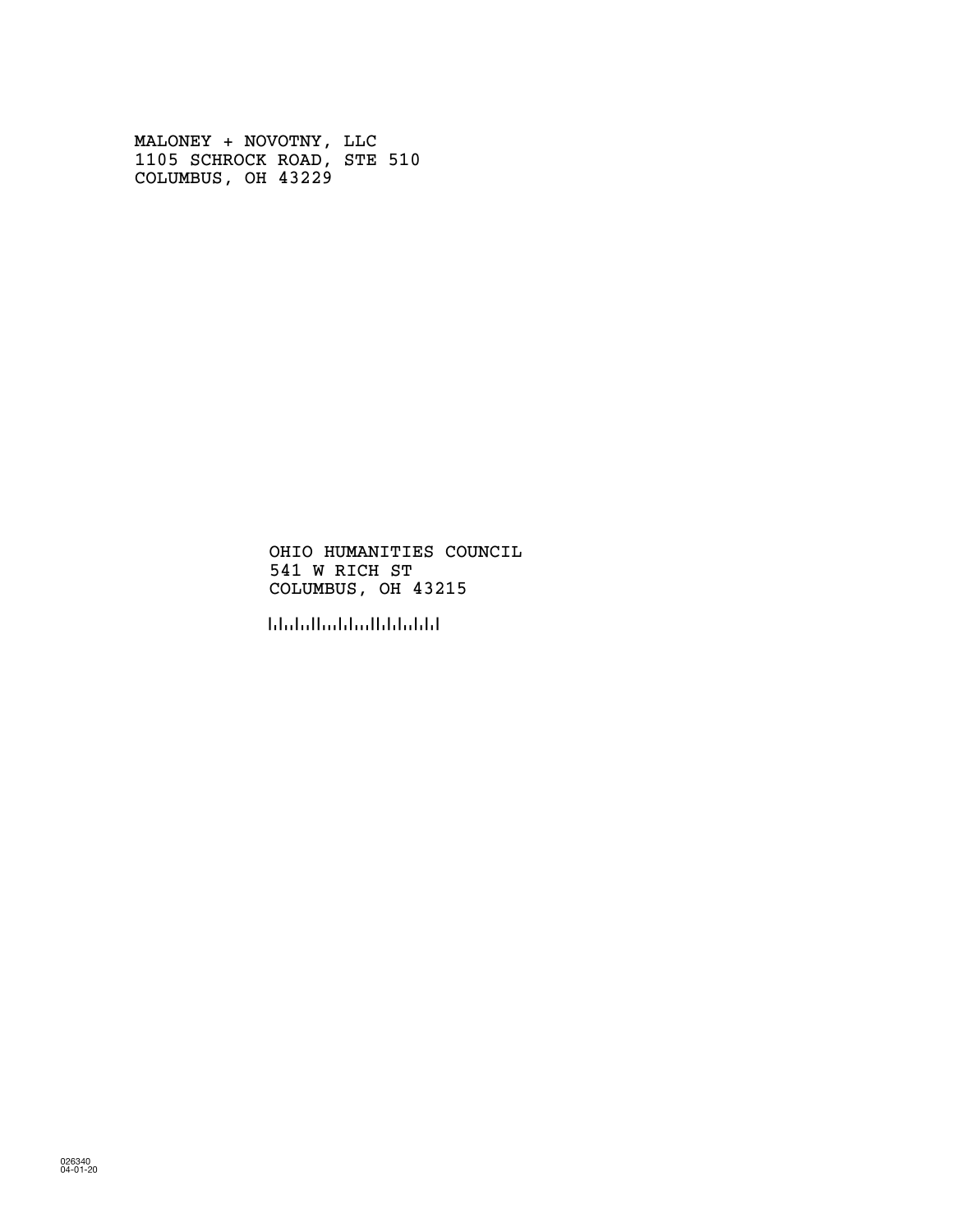MALONEY + NOVOTNY LLC 1105 Schrock Road, Suite 510 Columbus, Ohio 43229

May 17, 2022

Ohio Humanities Council 541 W Rich St Columbus, OH 43215

Ohio Humanities Council:

Enclosed is the organization's 2020 Exempt Organization return.

Specific filing instructions are as follows.

FORM 990 RETURN:

This return has qualified for electronic filing. After you have reviewed the return for completeness and accuracy, please sign, date and return Form 8879-EO to our office. We will transmit the return electronically to the IRS and no further action is required. Return Form 8879-EO to us by September 15, 2022.

A copy of the return is enclosed for your files. We suggest that you retain this copy indefinitely.

Sincerely,

Gregory Ruban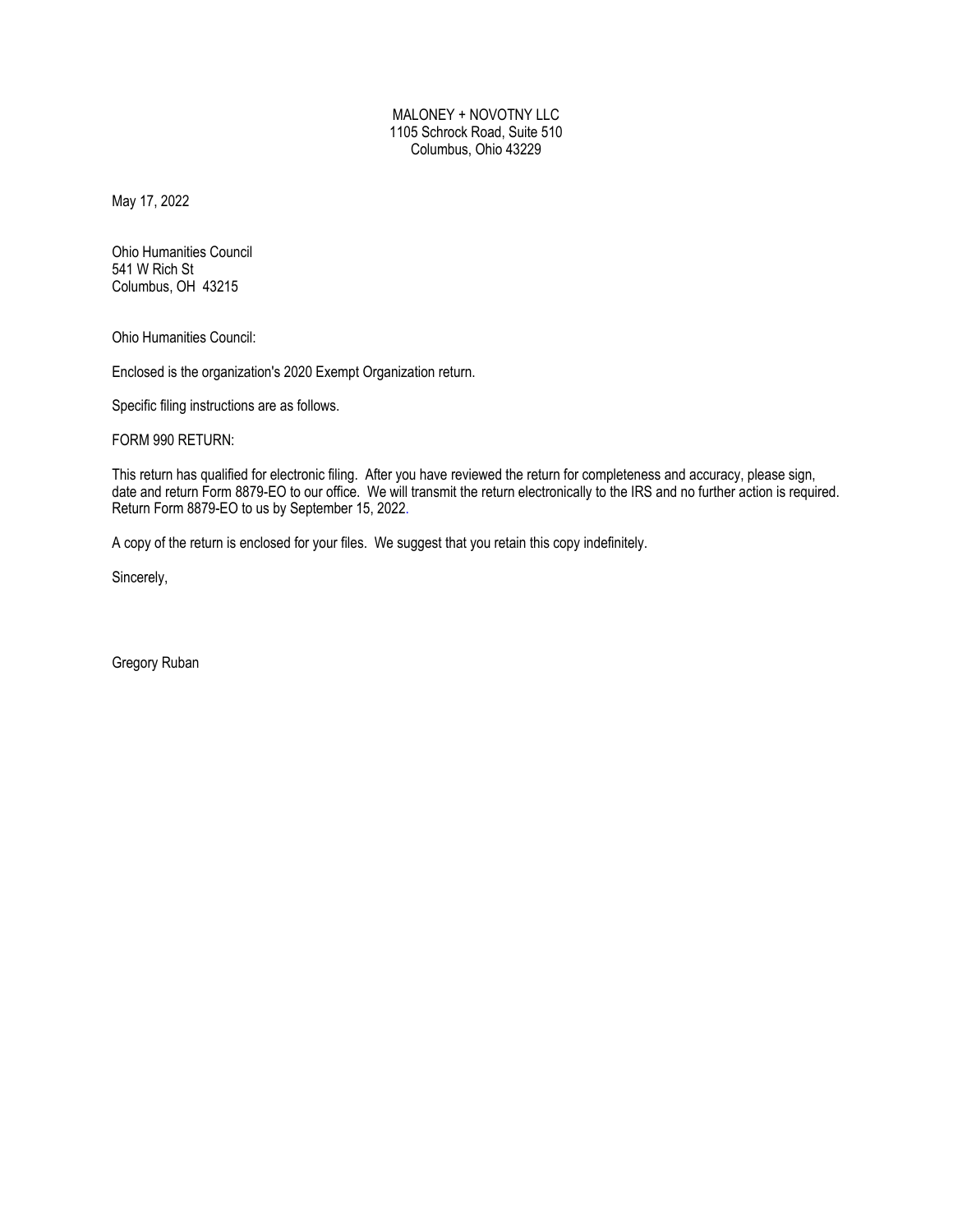# **TAX RETURN FILING INSTRUCTIONS**

FORM 990

### **FOR THE YEAR ENDING**

October 31, 2021

### **Prepared For:**

Ohio Humanities Council 541 W Rich St Columbus, OH 43215

### **Prepared By:**

Maloney + Novotny, LLC 1105 Schrock Road, Ste 510 Columbus, OH 43229

### **Amount Due or Refund:**

Not applicable

### **Make Check Payable To:**

Not applicable

### **Mail Tax Return and Check (if applicable) To:**

Not applicable

### **Return Must be Mailed On or Before:**

Not applicable

### **Special Instructions:**

This return has qualified for electronic filing. After you have reviewed the return for completeness and accuracy, please sign, date and return Form 8879-EO to our office. We will transmit the return electronically to the IRS and no further action is required. Return Form 8879-EO to us by September 15, 2022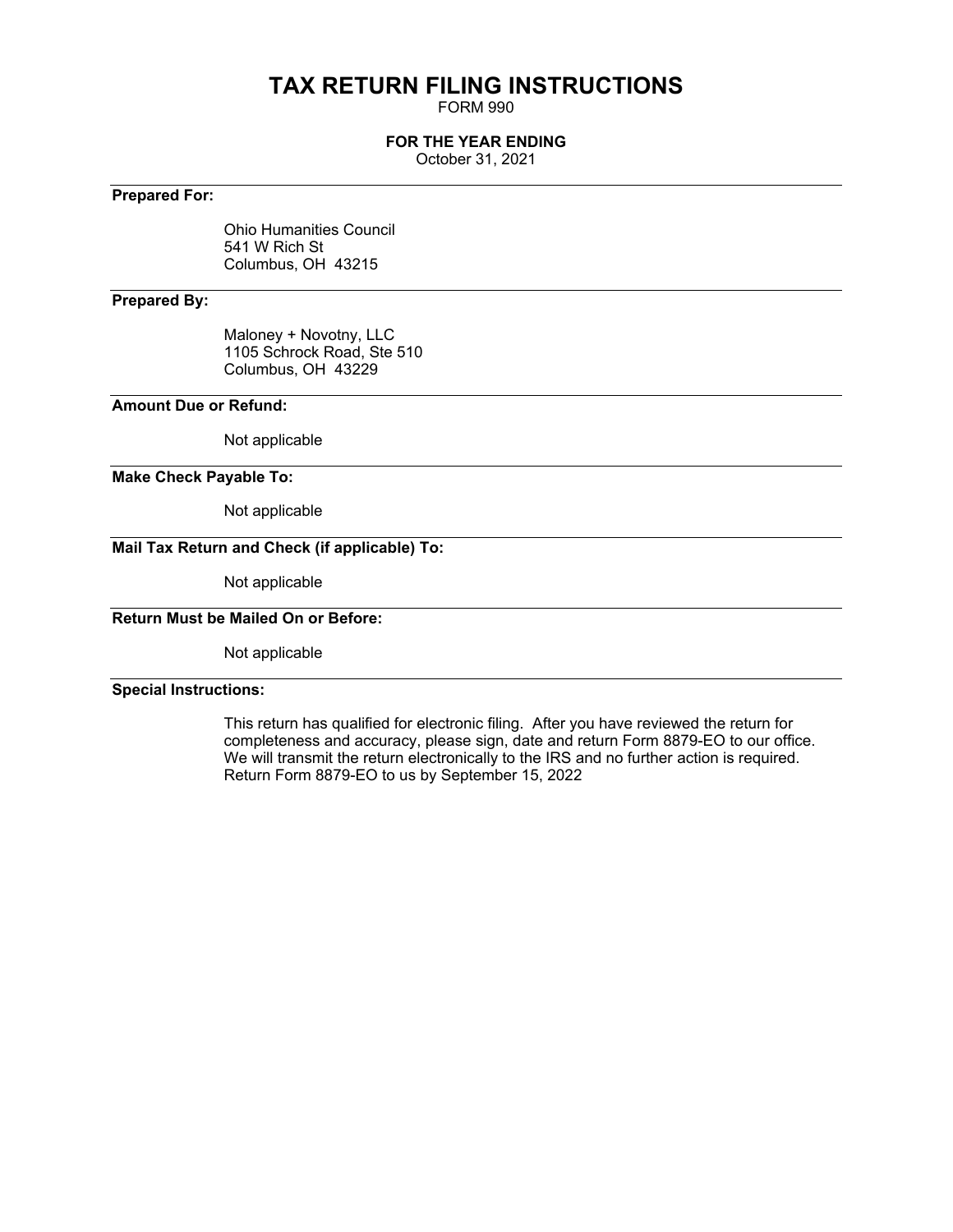| Department of the Treasury                                                   |   |                                         | Do not send to the IRS. Keep for your records.                                                                                                                                                                                                                                                                                                                                                                                                                                                                                                       |                                       |                                | LULU                                                                                                           |
|------------------------------------------------------------------------------|---|-----------------------------------------|------------------------------------------------------------------------------------------------------------------------------------------------------------------------------------------------------------------------------------------------------------------------------------------------------------------------------------------------------------------------------------------------------------------------------------------------------------------------------------------------------------------------------------------------------|---------------------------------------|--------------------------------|----------------------------------------------------------------------------------------------------------------|
| Internal Revenue Service                                                     |   |                                         | Go to www.irs.gov/Form8879EO for the latest information.                                                                                                                                                                                                                                                                                                                                                                                                                                                                                             |                                       |                                |                                                                                                                |
| Name of exempt organization or person subject to tax                         |   |                                         |                                                                                                                                                                                                                                                                                                                                                                                                                                                                                                                                                      |                                       |                                | Taxpayer identification number                                                                                 |
| OHIO HUMANITIES COUNCIL                                                      |   |                                         |                                                                                                                                                                                                                                                                                                                                                                                                                                                                                                                                                      |                                       |                                | **-***1572                                                                                                     |
| Name and title of officer or person subject to tax                           |   |                                         |                                                                                                                                                                                                                                                                                                                                                                                                                                                                                                                                                      |                                       |                                |                                                                                                                |
| PATRICIA N. WILLIAMSEN                                                       |   |                                         |                                                                                                                                                                                                                                                                                                                                                                                                                                                                                                                                                      |                                       |                                |                                                                                                                |
| EXECUTIVE DIRECTOR<br><b>Part I</b>                                          |   |                                         | Type of Return and Return Information (Whole Dollars Only)                                                                                                                                                                                                                                                                                                                                                                                                                                                                                           |                                       |                                |                                                                                                                |
|                                                                              |   |                                         | Check the box for the return for which you are using this Form 8879-EO and enter the applicable amount, if any, from the return. If you                                                                                                                                                                                                                                                                                                                                                                                                              |                                       |                                |                                                                                                                |
|                                                                              |   |                                         | check the box on line 1a, 2a, 3a, 4a, 5a, 6a, or 7a below, and the amount on that line for the return being filed with this form was<br>blank, then leave line 1b, 2b, 3b, 4b, 5b, 6b, or 7b, whichever is applicable, blank (do not enter -0-). But, if you entered -0- on the<br>return, then enter -0- on the applicable line below. Do not complete more than one line in Part I.                                                                                                                                                                |                                       |                                |                                                                                                                |
| 1a Form 990 check here $\blacktriangleright$ $\mid$ X $\mid$                 |   |                                         |                                                                                                                                                                                                                                                                                                                                                                                                                                                                                                                                                      |                                       |                                |                                                                                                                |
| 2a Form 990-EZ check here                                                    |   |                                         |                                                                                                                                                                                                                                                                                                                                                                                                                                                                                                                                                      |                                       |                                |                                                                                                                |
| 3a Form 1120-POL check here                                                  |   |                                         |                                                                                                                                                                                                                                                                                                                                                                                                                                                                                                                                                      |                                       |                                |                                                                                                                |
| 4a Form 990-PF check here                                                    |   |                                         | <b>b</b> Tax based on investment income (Form 990-PF, Part VI, line 5)                                                                                                                                                                                                                                                                                                                                                                                                                                                                               |                                       |                                |                                                                                                                |
| 5a Form 8868 check here                                                      |   |                                         |                                                                                                                                                                                                                                                                                                                                                                                                                                                                                                                                                      |                                       |                                | 5b ____________________                                                                                        |
| 6a Form 990-T check here                                                     | ▶ |                                         |                                                                                                                                                                                                                                                                                                                                                                                                                                                                                                                                                      |                                       |                                |                                                                                                                |
| 7a Form 4720 check here                                                      | ▶ |                                         |                                                                                                                                                                                                                                                                                                                                                                                                                                                                                                                                                      |                                       |                                |                                                                                                                |
| ∣ Part II∶                                                                   |   |                                         | Declaration and Signature Authorization of Officer or Person Subject to Tax                                                                                                                                                                                                                                                                                                                                                                                                                                                                          |                                       |                                |                                                                                                                |
|                                                                              |   |                                         | Under penalties of perjury, I declare that $\boxed{\mathbf{X}}$ I am an officer of the above organization or $\boxed{\phantom{\mathbf{X}}}$ I am a person subject to tax with respect to                                                                                                                                                                                                                                                                                                                                                             |                                       |                                | (name of organization) and that I have examined a copy of the state of the state of the state of organization) |
|                                                                              |   |                                         | of the 2020 electronic return and accompanying schedules and statements, and, to the best of my knowledge and belief, they are                                                                                                                                                                                                                                                                                                                                                                                                                       |                                       |                                |                                                                                                                |
| PIN: check one box only                                                      |   |                                         | a payment, I must contact the U.S. Treasury Financial Agent at 1-888-353-4537 no later than 2 business days prior to the payment<br>(settlement) date. I also authorize the financial institutions involved in the processing of the electronic payment of taxes to receive<br>confidential information necessary to answer inquiries and resolve issues related to the payment. I have selected a personal<br>identification number (PIN) as my signature for the electronic return and, if applicable, the consent to electronic funds withdrawal. |                                       |                                |                                                                                                                |
| $\boxed{X}$   authorize MALONEY + NOVOTNY, LLC                               |   |                                         |                                                                                                                                                                                                                                                                                                                                                                                                                                                                                                                                                      | to enter my PIN                       |                                | 43215                                                                                                          |
|                                                                              |   |                                         | <b>ERO</b> firm name                                                                                                                                                                                                                                                                                                                                                                                                                                                                                                                                 |                                       |                                | Enter five numbers, but<br>do not enter all zeros                                                              |
| PIN on the return's disclosure consent screen.                               |   |                                         | as my signature on the tax year 2020 electronically filed return. If I have indicated within this return that a copy of the return is being filed with<br>a state agency(ies) regulating charities as part of the IRS Fed/State program, I also authorize the aforementioned ERO to enter my<br>As an officer or person subject to tax with respect to the organization, I will enter my PIN as my signature on the tax year 2020                                                                                                                    |                                       |                                |                                                                                                                |
|                                                                              |   |                                         | electronically filed return. If I have indicated within this return that a copy of the return is being filed with a state agency(ies)<br>regulating charities as part of the IRS Fed/State program, I will enter my PIN on the return's disclosure consent screen.                                                                                                                                                                                                                                                                                   |                                       |                                |                                                                                                                |
| Signature of officer or person subject to tax                                |   |                                         |                                                                                                                                                                                                                                                                                                                                                                                                                                                                                                                                                      |                                       |                                | Date $\blacktriangleright$                                                                                     |
| Part III                                                                     |   | <b>Certification and Authentication</b> |                                                                                                                                                                                                                                                                                                                                                                                                                                                                                                                                                      |                                       |                                |                                                                                                                |
| <b>ERO's EFIN/PIN.</b> Enter your six-digit electronic filing identification |   |                                         |                                                                                                                                                                                                                                                                                                                                                                                                                                                                                                                                                      |                                       |                                |                                                                                                                |
| number (EFIN) followed by your five-digit self-selected PIN.                 |   |                                         |                                                                                                                                                                                                                                                                                                                                                                                                                                                                                                                                                      | 34378812345<br>Do not enter all zeros |                                |                                                                                                                |
| IRS e-file Providers for Business Returns.                                   |   |                                         | I certify that the above numeric entry is my PIN, which is my signature on the 2020 electronically filed return indicated above. I confirm<br>that I am submitting this return in accordance with the requirements of Pub. 4163, Modernized e-File (MeF) Information for Authorized                                                                                                                                                                                                                                                                  |                                       |                                |                                                                                                                |
| ERO's signature GREGORY RUBAN                                                |   |                                         |                                                                                                                                                                                                                                                                                                                                                                                                                                                                                                                                                      |                                       | Date $\triangleright$ 05/17/22 |                                                                                                                |
|                                                                              |   |                                         | <b>ERO Must Retain This Form - See Instructions</b>                                                                                                                                                                                                                                                                                                                                                                                                                                                                                                  |                                       |                                |                                                                                                                |
|                                                                              |   |                                         | Do Not Submit This Form to the IRS Unless Requested To Do So                                                                                                                                                                                                                                                                                                                                                                                                                                                                                         |                                       |                                |                                                                                                                |
| LHA For Paperwork Reduction Act Notice, see instructions.                    |   |                                         |                                                                                                                                                                                                                                                                                                                                                                                                                                                                                                                                                      |                                       |                                | Form 8879-EO (2020)                                                                                            |
| 023051 11-03-20                                                              |   |                                         |                                                                                                                                                                                                                                                                                                                                                                                                                                                                                                                                                      |                                       |                                |                                                                                                                |

For calendar year 2020, or fiscal year beginning , 2020, and ending , 20

**for an Exempt Organization**

**IRS e-file Signature Authorization**

NOV 1 OCT 31 21

Form **8879-EO**

OMB No. 1545-0047

**2020**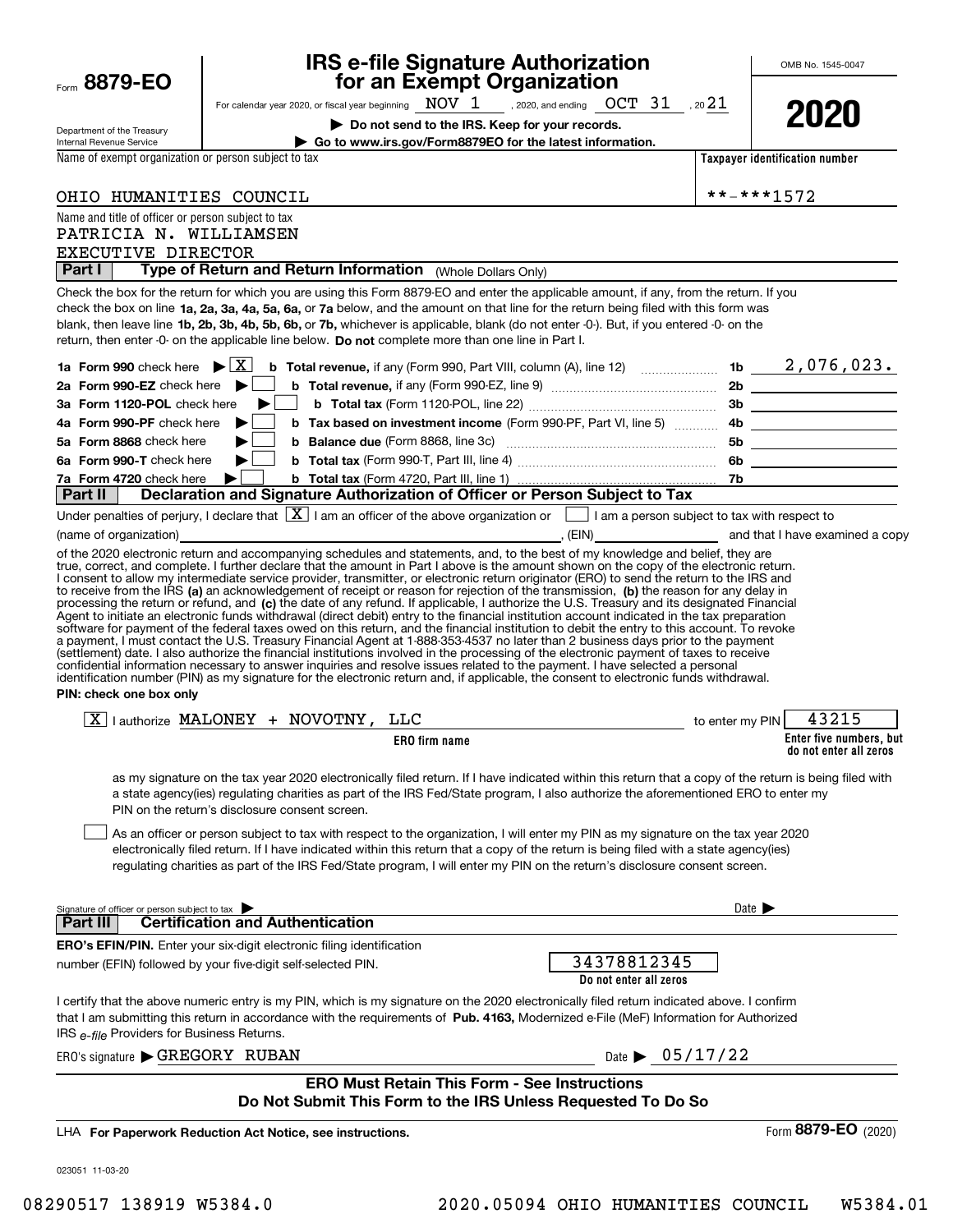(Rev. January 2020)

## **Application for Automatic Extension of Time To File an Exempt Organization Return**

OMB No. 1545-0047

Department of the Treasury Internal Revenue Service

| File a separate application for each return. |  |
|----------------------------------------------|--|
|----------------------------------------------|--|

**| Go to www.irs.gov/Form8868 for the latest information.**

| internal Revenue Service | GO to www.irs.dov/Formoobo for the latest information.                                                                                   |
|--------------------------|------------------------------------------------------------------------------------------------------------------------------------------|
|                          | Electronic filing (e-file). You can electronically file Form 8868 to request a 6-month automatic extension of time to file any of the    |
|                          | forms listed below with the exception of Form 8870, Information Return for Transfers Associated With Certain Personal Benefit            |
|                          | Contracts, for which an extension request must be sent to the IRS in paper format (see instructions). For more details on the electronic |
|                          | filing of this form, visit www.irs.gov/e-file-providers/e-file-for-charities-and-non-profits.                                            |
|                          | Automatic 6-Month Extension of Time. Only submit original (no copies needed).                                                            |

All corporations required to file an income tax return other than Form 990-T (including 1120-C filers), partnerships, REMICs, and trusts must use Form 7004 to request an extension of time to file income tax returns.

| Type or                                        | Name of exempt organization or other filer, see instructions.                                                                                                                                                                                                                                                                                                                                                                                                                                                                                                                                          |        |                                                                                                                                                                                                                                    | Taxpayer identification number (TIN) |            |                                              |  |
|------------------------------------------------|--------------------------------------------------------------------------------------------------------------------------------------------------------------------------------------------------------------------------------------------------------------------------------------------------------------------------------------------------------------------------------------------------------------------------------------------------------------------------------------------------------------------------------------------------------------------------------------------------------|--------|------------------------------------------------------------------------------------------------------------------------------------------------------------------------------------------------------------------------------------|--------------------------------------|------------|----------------------------------------------|--|
| print                                          | OHIO HUMANITIES COUNCIL                                                                                                                                                                                                                                                                                                                                                                                                                                                                                                                                                                                |        |                                                                                                                                                                                                                                    |                                      | **-***1572 |                                              |  |
| File by the<br>due date for<br>filing your     | Number, street, and room or suite no. If a P.O. box, see instructions.<br>541 W RICH ST                                                                                                                                                                                                                                                                                                                                                                                                                                                                                                                |        |                                                                                                                                                                                                                                    |                                      |            |                                              |  |
| return. See<br>instructions.                   | City, town or post office, state, and ZIP code. For a foreign address, see instructions.<br>COLUMBUS, OH<br>43215                                                                                                                                                                                                                                                                                                                                                                                                                                                                                      |        |                                                                                                                                                                                                                                    |                                      |            |                                              |  |
|                                                | Enter the Return Code for the return that this application is for (file a separate application for each return)                                                                                                                                                                                                                                                                                                                                                                                                                                                                                        |        |                                                                                                                                                                                                                                    |                                      |            | $\mathbf 0$<br>1                             |  |
| <b>Application</b>                             |                                                                                                                                                                                                                                                                                                                                                                                                                                                                                                                                                                                                        | Return | Application                                                                                                                                                                                                                        |                                      |            | Return                                       |  |
| Is For                                         |                                                                                                                                                                                                                                                                                                                                                                                                                                                                                                                                                                                                        | Code   | Is For                                                                                                                                                                                                                             |                                      |            | Code                                         |  |
|                                                | Form 990 or Form 990-EZ                                                                                                                                                                                                                                                                                                                                                                                                                                                                                                                                                                                | 01     | Form 990-T (corporation)                                                                                                                                                                                                           |                                      |            | 07                                           |  |
| Form 990-BL                                    |                                                                                                                                                                                                                                                                                                                                                                                                                                                                                                                                                                                                        | 02     | Form 1041-A                                                                                                                                                                                                                        |                                      |            | 08                                           |  |
|                                                | Form 4720 (individual)                                                                                                                                                                                                                                                                                                                                                                                                                                                                                                                                                                                 | 03     | Form 4720 (other than individual)                                                                                                                                                                                                  |                                      |            | 09                                           |  |
| Form 990-PF                                    |                                                                                                                                                                                                                                                                                                                                                                                                                                                                                                                                                                                                        | 04     | Form 5227                                                                                                                                                                                                                          |                                      |            | 10                                           |  |
|                                                | Form 990-T (sec. 401(a) or 408(a) trust)                                                                                                                                                                                                                                                                                                                                                                                                                                                                                                                                                               | 05     | Form 6069                                                                                                                                                                                                                          |                                      |            | 11                                           |  |
|                                                | Form 990-T (trust other than above)                                                                                                                                                                                                                                                                                                                                                                                                                                                                                                                                                                    | 06     | Form 8870                                                                                                                                                                                                                          |                                      |            | 12                                           |  |
| $box \blacktriangleright$<br>1<br>$\mathbf{2}$ | Telephone No. $\triangleright$ 614-461-7802<br>If this is for a Group Return, enter the organization's four digit Group Exemption Number (GEN) [If this is for the whole group, check this<br>. If it is for part of the group, check this box $\blacktriangleright$<br>I request an automatic 6-month extension of time until<br>the organization named above. The extension is for the organization's return for:<br>calendar year or<br>$\overline{X}$ tax year beginning NOV 1, 2020<br>If the tax year entered in line 1 is for less than 12 months, check reason:<br>Change in accounting period |        | Fax No. $\blacktriangleright$<br>and attach a list with the names and TINs of all members the extension is for.<br>SEPTEMBER 15, 2022<br>, and ending $\overline{\phantom{0} \rm O C T}$ $\,\,$ $\,31$ ,<br>2021<br>Initial return | Final return                         |            | , to file the exempt organization return for |  |
| За                                             | If this application is for Forms 990-BL, 990-PF, 990-T, 4720, or 6069, enter the tentative tax, less<br>any nonrefundable credits. See instructions.                                                                                                                                                                                                                                                                                                                                                                                                                                                   |        |                                                                                                                                                                                                                                    | За                                   | \$         | 0.                                           |  |
| b                                              | If this application is for Forms 990-PF, 990-T, 4720, or 6069, enter any refundable credits and                                                                                                                                                                                                                                                                                                                                                                                                                                                                                                        |        |                                                                                                                                                                                                                                    |                                      |            |                                              |  |
|                                                | estimated tax payments made. Include any prior year overpayment allowed as a credit.                                                                                                                                                                                                                                                                                                                                                                                                                                                                                                                   |        |                                                                                                                                                                                                                                    | 3b                                   | \$         | 0.                                           |  |
| c                                              | <b>Balance due.</b> Subtract line 3b from line 3a. Include your payment with this form, if required, by                                                                                                                                                                                                                                                                                                                                                                                                                                                                                                |        |                                                                                                                                                                                                                                    |                                      |            |                                              |  |
|                                                | using EFTPS (Electronic Federal Tax Payment System). See instructions.                                                                                                                                                                                                                                                                                                                                                                                                                                                                                                                                 |        |                                                                                                                                                                                                                                    | 3c                                   | S          | 0.                                           |  |
| instructions.<br>LHA                           | Caution: If you are going to make an electronic funds withdrawal (direct debit) with this Form 8868, see Form 8453-EO and Form 8879-EO for payment<br>For Privacy Act and Paperwork Reduction Act Notice, see instructions.                                                                                                                                                                                                                                                                                                                                                                            |        |                                                                                                                                                                                                                                    |                                      |            | Form 8868 (Rev. 1-2020)                      |  |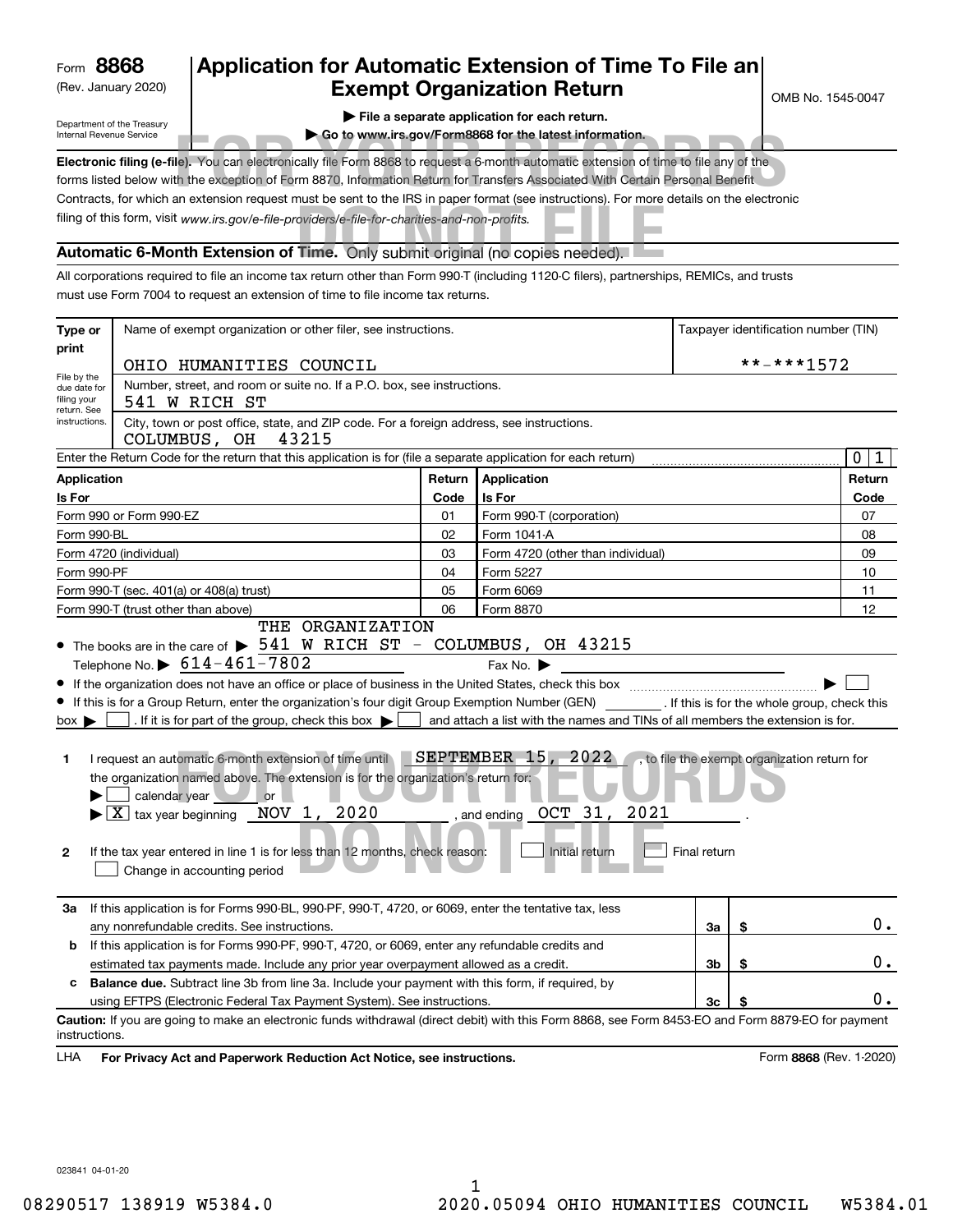|                                                      |         |                                                                                                                                           | <b>Return of Organization Exempt From Income Tax</b>                        |             |                              |                             |            |                                  |                                                     | OMB No. 1545-0047                                                                                                                                   |
|------------------------------------------------------|---------|-------------------------------------------------------------------------------------------------------------------------------------------|-----------------------------------------------------------------------------|-------------|------------------------------|-----------------------------|------------|----------------------------------|-----------------------------------------------------|-----------------------------------------------------------------------------------------------------------------------------------------------------|
| Form <b>990</b>                                      |         | Under section 501(c), 527, or 4947(a)(1) of the Internal Revenue Code (except private foundations)                                        |                                                                             |             |                              |                             |            |                                  |                                                     |                                                                                                                                                     |
| Department of the Treasury                           |         |                                                                                                                                           | Do not enter social security numbers on this form as it may be made public. |             |                              |                             |            |                                  |                                                     | <b>Open to Public</b>                                                                                                                               |
| Internal Revenue Service                             |         |                                                                                                                                           | Go to www.irs.gov/Form990 for instructions and the latest information.      |             |                              |                             |            |                                  |                                                     | <b>Inspection</b>                                                                                                                                   |
|                                                      |         | A For the 2020 calendar year, or tax year beginning                                                                                       |                                                                             | NOV 1,      | 2020                         |                             |            |                                  | and ending OCT 31, 2021                             |                                                                                                                                                     |
| <b>B</b> Check if<br>applicable:                     |         | <b>C</b> Name of organization                                                                                                             |                                                                             |             |                              |                             |            |                                  | D Employer identification number                    |                                                                                                                                                     |
| X change                                             |         | OHIO HUMANITIES COUNCIL                                                                                                                   |                                                                             |             |                              |                             |            |                                  |                                                     |                                                                                                                                                     |
| Name<br>change                                       |         | Doing business as                                                                                                                         |                                                                             |             |                              |                             |            |                                  | **-***1572                                          |                                                                                                                                                     |
| Initial<br>return                                    |         | Number and street (or P.O. box if mail is not delivered to street address)                                                                |                                                                             |             |                              |                             | Room/suite |                                  | E Telephone number                                  |                                                                                                                                                     |
| Final<br>return/                                     |         | 541 W RICH ST                                                                                                                             |                                                                             |             |                              |                             |            |                                  | $614 - 461 - 7802$                                  |                                                                                                                                                     |
| termin-<br>ated                                      |         | City or town, state or province, country, and ZIP or foreign postal code                                                                  |                                                                             |             |                              |                             |            | G Gross receipts \$              |                                                     | 2,083,111.                                                                                                                                          |
| Amended<br>return]                                   |         | COLUMBUS, OH                                                                                                                              | 43215                                                                       |             |                              |                             |            |                                  | H(a) Is this a group return                         |                                                                                                                                                     |
| Applica-<br>tion                                     |         | F Name and address of principal officer: REBECCA BROWN ASMO                                                                               |                                                                             |             |                              |                             |            |                                  | for subordinates?                                   | $\sqrt{}$ Yes $\sqrt{X}$ No                                                                                                                         |
| pending                                              |         | SAME AS C ABOVE                                                                                                                           |                                                                             |             |                              |                             |            |                                  | $H(b)$ Are all subordinates included? $\Box$ Yes    | l No                                                                                                                                                |
|                                                      |         | Tax-exempt status: $\boxed{\mathbf{X}}$ 501(c)(3)                                                                                         | $501(c)$ (                                                                  |             | $\triangleleft$ (insert no.) | $4947(a)(1)$ or             | 527        |                                  |                                                     | If "No," attach a list. See instructions                                                                                                            |
|                                                      |         | J Website: OHIOHUMANITIES.ORG                                                                                                             |                                                                             |             |                              |                             |            |                                  | $H(c)$ Group exemption number $\blacktriangleright$ |                                                                                                                                                     |
|                                                      |         | K Form of organization: $\boxed{\mathbf{X}}$ Corporation                                                                                  | Trust                                                                       | Association |                              | Other $\blacktriangleright$ |            |                                  |                                                     | L Year of formation: $1972$ M State of legal domicile: OH                                                                                           |
| Part I                                               | Summary |                                                                                                                                           |                                                                             |             |                              |                             |            |                                  |                                                     |                                                                                                                                                     |
| 1.                                                   |         | Briefly describe the organization's mission or most significant activities: THE OHIO HUMANITIES COUNCIL IS                                |                                                                             |             |                              |                             |            |                                  |                                                     |                                                                                                                                                     |
|                                                      |         | AN OHIO INDEPENDENT NOT-FOR-PROFIT ORGANIZATION WHOSE PRINCIPAL                                                                           |                                                                             |             |                              |                             |            |                                  |                                                     |                                                                                                                                                     |
| 2                                                    |         | Check this box $\blacktriangleright \Box$ if the organization discontinued its operations or disposed of more than 25% of its net assets. |                                                                             |             |                              |                             |            |                                  |                                                     |                                                                                                                                                     |
| З                                                    |         |                                                                                                                                           |                                                                             |             |                              |                             |            |                                  |                                                     |                                                                                                                                                     |
|                                                      |         |                                                                                                                                           | Number of voting members of the governing body (Part VI, line 1a)           |             |                              |                             |            |                                  | 3                                                   |                                                                                                                                                     |
| 4                                                    |         |                                                                                                                                           |                                                                             |             |                              |                             |            |                                  | $\overline{\mathbf{4}}$                             |                                                                                                                                                     |
| 5                                                    |         |                                                                                                                                           |                                                                             |             |                              |                             |            |                                  | $5\phantom{a}$                                      |                                                                                                                                                     |
|                                                      |         |                                                                                                                                           |                                                                             |             |                              |                             |            |                                  | 6                                                   |                                                                                                                                                     |
|                                                      |         |                                                                                                                                           |                                                                             |             |                              |                             |            |                                  | 7a                                                  |                                                                                                                                                     |
|                                                      |         |                                                                                                                                           |                                                                             |             |                              |                             |            |                                  | 7b                                                  |                                                                                                                                                     |
|                                                      |         |                                                                                                                                           |                                                                             |             |                              |                             |            | <b>Prior Year</b>                |                                                     | <b>Current Year</b>                                                                                                                                 |
| 8                                                    |         | Contributions and grants (Part VIII, line 1h)                                                                                             |                                                                             |             |                              |                             |            |                                  | 1,965,652.                                          |                                                                                                                                                     |
| 9                                                    |         | Program service revenue (Part VIII, line 2g)                                                                                              |                                                                             |             |                              |                             |            |                                  | 22,398.                                             |                                                                                                                                                     |
| 10                                                   |         |                                                                                                                                           |                                                                             |             |                              |                             |            |                                  | 15,931.                                             |                                                                                                                                                     |
| 11                                                   |         | Other revenue (Part VIII, column (A), lines 5, 6d, 8c, 9c, 10c, and 11e)                                                                  |                                                                             |             |                              |                             |            |                                  | 500.                                                |                                                                                                                                                     |
| 12                                                   |         | Total revenue - add lines 8 through 11 (must equal Part VIII, column (A), line 12)                                                        |                                                                             |             |                              |                             |            |                                  | 2,004,481.                                          |                                                                                                                                                     |
| 13                                                   |         | Grants and similar amounts paid (Part IX, column (A), lines 1-3)                                                                          |                                                                             |             |                              |                             |            |                                  | 1,060,924.                                          |                                                                                                                                                     |
| 14                                                   |         |                                                                                                                                           |                                                                             |             |                              |                             |            |                                  | 0.                                                  |                                                                                                                                                     |
|                                                      |         | 15 Salaries, other compensation, employee benefits (Part IX, column (A), lines 5-10)                                                      |                                                                             |             |                              |                             |            |                                  | 589,671.                                            |                                                                                                                                                     |
|                                                      |         |                                                                                                                                           |                                                                             |             |                              |                             |            |                                  | 0.                                                  |                                                                                                                                                     |
|                                                      |         | <b>b</b> Total fundraising expenses (Part IX, column (D), line 25)                                                                        |                                                                             |             |                              | 128,634.                    |            |                                  |                                                     |                                                                                                                                                     |
| 17                                                   |         |                                                                                                                                           |                                                                             |             |                              |                             |            |                                  | 347,482.                                            |                                                                                                                                                     |
| 18                                                   |         | Total expenses. Add lines 13-17 (must equal Part IX, column (A), line 25)                                                                 |                                                                             |             |                              |                             |            |                                  | 1,998,077.                                          |                                                                                                                                                     |
| 19                                                   |         | Revenue less expenses. Subtract line 18 from line 12                                                                                      |                                                                             |             |                              |                             |            |                                  | 6,404.                                              |                                                                                                                                                     |
|                                                      |         |                                                                                                                                           |                                                                             |             |                              |                             |            | <b>Beginning of Current Year</b> |                                                     | $\overline{2,061,485}$ .<br>13,523.<br>1,015.<br>2,076,023.<br>1,091,848.<br>623,938.<br>369,451.<br>2,085,237.<br>$-9, 214.$<br><b>End of Year</b> |
| Activities & Governance<br>Revenue<br>Expenses<br>20 |         | Total assets (Part X, line 16)                                                                                                            |                                                                             |             |                              |                             |            |                                  | 1,250,769.                                          | 2,048,105.                                                                                                                                          |
| : Assets or<br>d Balances<br>21<br>Net<br>22         |         | Total liabilities (Part X, line 26)                                                                                                       |                                                                             |             |                              |                             |            |                                  | 261,861.<br>988,908.                                | 946,102.<br>1,102,003.                                                                                                                              |

true, correct, and complete. Declaration of preparer (other than officer) is based on all information of which preparer has any knowledge.

| Sign            | Signature of officer                                                                                      | Date                                     |  |  |  |  |  |
|-----------------|-----------------------------------------------------------------------------------------------------------|------------------------------------------|--|--|--|--|--|
| Here            | EXECUTIVE DIRECTOR<br>REBECCA BROWN ASMO,                                                                 |                                          |  |  |  |  |  |
|                 | Type or print name and title                                                                              |                                          |  |  |  |  |  |
|                 | Print/Type preparer's name<br>Preparer's signature                                                        | Date<br><b>PTIN</b><br>Check             |  |  |  |  |  |
| Paid            | GREGORY<br>GREGORY<br>RUBAN<br>RUBAN                                                                      | P00946304<br> 05/17/22 <br>self-emploved |  |  |  |  |  |
| Preparer        | Firm's name MALONEY<br>+ NOVOTNY,<br>LLC                                                                  | **-***7006<br>Firm's $EIN$               |  |  |  |  |  |
| Use Only        | Firm's address 1105 SCHROCK ROAD, STE 510                                                                 |                                          |  |  |  |  |  |
|                 | COLUMBUS, OH 43229                                                                                        | 781-6174<br>$'$ Phone no. ( $614$ )      |  |  |  |  |  |
|                 | ΧI<br>Yes<br><b>No</b><br>May the IRS discuss this return with the preparer shown above? See instructions |                                          |  |  |  |  |  |
| 032001 12-23-20 | LHA For Paperwork Reduction Act Notice, see the separate instructions.                                    | Form 990 (2020)                          |  |  |  |  |  |

SEE SCHEDULE O FOR ORGANIZATION MISSION STATEMENT CONTINUATION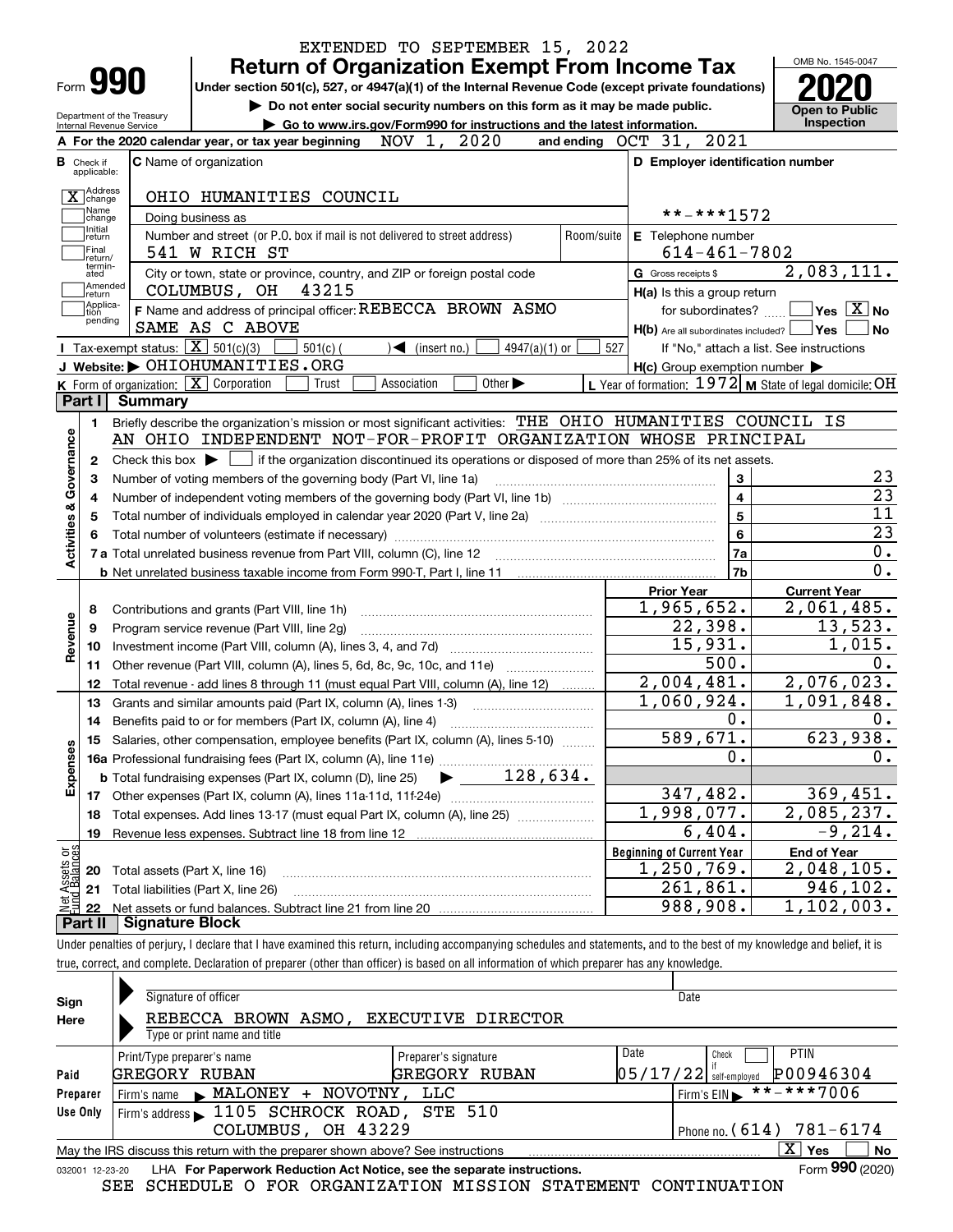|              | OHIO HUMANITIES COUNCIL<br>Form 990 (2020)                                                                                                   | **-***1572                  | Page 2                                  |
|--------------|----------------------------------------------------------------------------------------------------------------------------------------------|-----------------------------|-----------------------------------------|
|              | Part III   Statement of Program Service Accomplishments                                                                                      |                             |                                         |
|              |                                                                                                                                              |                             | $\overline{\mathbf{X}}$                 |
| 1            | Briefly describe the organization's mission:                                                                                                 |                             |                                         |
|              | THE OHIO HUMANITIES COUNCIL IS A NOT-FOR-PROFIT WHOSE PRINCIPAL                                                                              |                             |                                         |
|              | BUSINESS ACTIVITY IS TO ENCOURAGE OHIOANS TO USE HISTORY, LITERATURE,                                                                        |                             |                                         |
|              | PHILOSOPHY, AND OTHER HUMANITIES DISCIPLINES TO GAIN NEW INSIGHTS,                                                                           |                             |                                         |
|              | EXPLORE NEW IDEAS, AND DEVELOP RESPECT FOR NEW PERSPECTIVES. OHC                                                                             |                             |                                         |
| $\mathbf{2}$ | Did the organization undertake any significant program services during the year which were not listed on the                                 |                             |                                         |
|              | prior Form 990 or 990-EZ?                                                                                                                    |                             | $\Box$ Yes $[\overline{\mathrm{X}}]$ No |
|              | If "Yes," describe these new services on Schedule O.                                                                                         |                             |                                         |
| 3            | Did the organization cease conducting, or make significant changes in how it conducts, any program services?                                 | $\sqrt{}$ Yes $\sqrt{X}$ No |                                         |
|              | If "Yes," describe these changes on Schedule O.                                                                                              |                             |                                         |
| 4            | Describe the organization's program service accomplishments for each of its three largest program services, as measured by expenses.         |                             |                                         |
|              | Section 501(c)(3) and 501(c)(4) organizations are required to report the amount of grants and allocations to others, the total expenses, and |                             |                                         |
|              | revenue, if any, for each program service reported.                                                                                          |                             |                                         |
|              | 1, 270, 460. including grants of \$ 1, 091, 848. ) (Revenue \$<br>$(1)$ (Expenses \$<br>$4a$ (Code:                                          |                             |                                         |
|              | GRANTS - USING A PORTION OF ITS ANNUAL APPROPRIATION FROM THE NATIONAL                                                                       |                             |                                         |
|              | ENDOWMENT FOR THE HUMANITIES, THE ORGANIZATION AWARDS GRANTS TO OTHER                                                                        |                             |                                         |
|              | OHIO NONPROFIT ORGANIZATIONS TO PROMOTE LIFELONG LEARNING FOR                                                                                |                             |                                         |
|              | OUT-OF-SCHOOL ADULTS. THESE GRANTS SUPPORT LECTURES, WORKSHOPS,                                                                              |                             |                                         |
|              | CONFERENCES, MUSEUM EXHIBITS, AND PROFESSIONAL DEVELOPMENT FOR                                                                               |                             |                                         |
|              | TEACHERS.                                                                                                                                    |                             |                                         |
|              |                                                                                                                                              |                             |                                         |
|              |                                                                                                                                              |                             |                                         |
|              |                                                                                                                                              |                             |                                         |
|              |                                                                                                                                              |                             |                                         |
|              |                                                                                                                                              |                             |                                         |
|              |                                                                                                                                              |                             |                                         |
|              |                                                                                                                                              |                             |                                         |
| 4b l         | $81,575$ . including grants of \$<br>) (Expenses \$<br>) (Revenue \$<br>(Code:                                                               |                             |                                         |
|              | PATHWAYS NEWSLETTER - THE PATHWAYS NEWSLETTER IS PRODUCED TO PROVIDE                                                                         |                             |                                         |
|              | IN-DEPTH HUMANITIES PERSPECTIVES ON OHIO STORIES FOR THE GENERAL                                                                             |                             |                                         |
|              | READING PUBLIC                                                                                                                               |                             |                                         |
|              |                                                                                                                                              |                             |                                         |
|              |                                                                                                                                              |                             |                                         |
|              |                                                                                                                                              |                             |                                         |
|              |                                                                                                                                              |                             |                                         |
|              |                                                                                                                                              |                             |                                         |
|              |                                                                                                                                              |                             |                                         |
|              |                                                                                                                                              |                             |                                         |
|              |                                                                                                                                              |                             |                                         |
|              |                                                                                                                                              |                             |                                         |
| 4с           | $37,138$ $\cdot$ including grants of \$<br>(Revenue \$<br>(Code:<br>(Expenses \$                                                             |                             |                                         |
|              | THE OHIO HUMANITIES COUNCIL PROVIDES PROFESSIONAL<br><b>SPEAKERS</b><br>BUREAU -                                                             |                             |                                         |
|              | SPEAKERS TO RAISE PUBLIC AWARENESS OF HISTORY IN COMMUNITIES.                                                                                | THESE                       |                                         |
|              | SPEAKERS MAY ALSO DISCUSS OTHER HUMANITIES TOPICS SUCH AS                                                                                    | <b>LITERATURE,</b>          |                                         |
|              | LAW,<br>AND ARCHAEOLOGY.<br>PHILOSOPHY,                                                                                                      |                             |                                         |
|              |                                                                                                                                              |                             |                                         |
|              |                                                                                                                                              |                             |                                         |
|              |                                                                                                                                              |                             |                                         |
|              |                                                                                                                                              |                             |                                         |
|              |                                                                                                                                              |                             |                                         |
|              |                                                                                                                                              |                             |                                         |
|              |                                                                                                                                              |                             |                                         |
|              |                                                                                                                                              |                             |                                         |
| 4d           | Other program services (Describe on Schedule O.)                                                                                             |                             |                                         |
|              | $109$ , $316$ . including grants of \$<br>(Expenses \$<br>(Revenue \$                                                                        | 13,523.                     |                                         |
| 4е           | 1,498,489.<br>Total program service expenses                                                                                                 |                             |                                         |
|              |                                                                                                                                              |                             | Form 990 (2020)                         |
|              | 032002 12-23-20                                                                                                                              |                             |                                         |
|              | 3                                                                                                                                            |                             |                                         |

08290517 138919 W5384.0 2020.05094 OHIO HUMANITIES COUNCIL W5384.01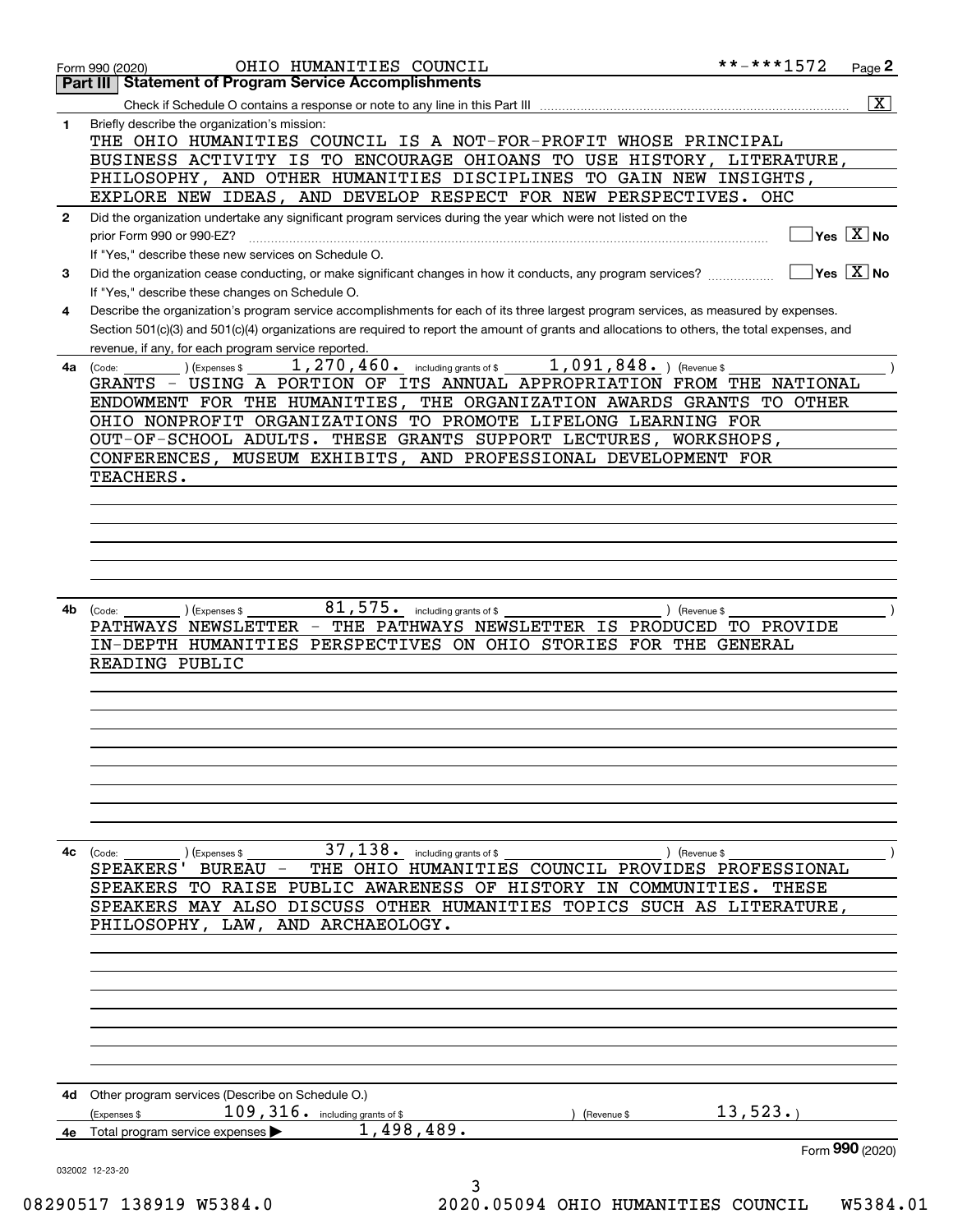|     |                                                                                                                                       |                 | Yes                     | No              |
|-----|---------------------------------------------------------------------------------------------------------------------------------------|-----------------|-------------------------|-----------------|
| 1.  | Is the organization described in section $501(c)(3)$ or $4947(a)(1)$ (other than a private foundation)?                               |                 |                         |                 |
|     |                                                                                                                                       | 1.              | X                       |                 |
| 2   |                                                                                                                                       | $\overline{2}$  | $\overline{\mathbf{x}}$ |                 |
| 3   | Did the organization engage in direct or indirect political campaign activities on behalf of or in opposition to candidates for       |                 |                         |                 |
|     |                                                                                                                                       | 3               |                         | x               |
| 4   | Section 501(c)(3) organizations. Did the organization engage in lobbying activities, or have a section 501(h) election in effect      |                 |                         |                 |
|     |                                                                                                                                       | 4               | X                       |                 |
| 5   | Is the organization a section 501(c)(4), 501(c)(5), or 501(c)(6) organization that receives membership dues, assessments, or          |                 |                         |                 |
|     |                                                                                                                                       | 5               |                         | x               |
| 6   | Did the organization maintain any donor advised funds or any similar funds or accounts for which donors have the right to             |                 |                         |                 |
|     | provide advice on the distribution or investment of amounts in such funds or accounts? If "Yes," complete Schedule D, Part I          | 6               |                         | x               |
| 7   | Did the organization receive or hold a conservation easement, including easements to preserve open space,                             |                 |                         |                 |
|     |                                                                                                                                       | $\overline{7}$  |                         | X               |
| 8   | Did the organization maintain collections of works of art, historical treasures, or other similar assets? If "Yes," complete          |                 |                         | x               |
|     |                                                                                                                                       | 8               |                         |                 |
| 9   | Did the organization report an amount in Part X, line 21, for escrow or custodial account liability, serve as a custodian for         |                 |                         |                 |
|     | amounts not listed in Part X; or provide credit counseling, debt management, credit repair, or debt negotiation services?             |                 |                         | x               |
|     |                                                                                                                                       | 9               |                         |                 |
| 10  | Did the organization, directly or through a related organization, hold assets in donor-restricted endowments                          | 10              |                         | х               |
| 11  | If the organization's answer to any of the following questions is "Yes," then complete Schedule D, Parts VI, VIII, VIII, IX, or X     |                 |                         |                 |
|     | as applicable.                                                                                                                        |                 |                         |                 |
|     | a Did the organization report an amount for land, buildings, and equipment in Part X, line 10? If "Yes," complete Schedule D,         |                 |                         |                 |
|     |                                                                                                                                       | 11a             | X                       |                 |
|     | <b>b</b> Did the organization report an amount for investments - other securities in Part X, line 12, that is 5% or more of its total |                 |                         |                 |
|     |                                                                                                                                       | 11b             |                         | x               |
|     | c Did the organization report an amount for investments - program related in Part X, line 13, that is 5% or more of its total         |                 |                         |                 |
|     |                                                                                                                                       | 11c             |                         | x               |
|     | d Did the organization report an amount for other assets in Part X, line 15, that is 5% or more of its total assets reported in       |                 |                         |                 |
|     |                                                                                                                                       | 11d             | х                       |                 |
|     | e Did the organization report an amount for other liabilities in Part X, line 25? If "Yes," complete Schedule D, Part X               | <b>11e</b>      |                         | X               |
| f   | Did the organization's separate or consolidated financial statements for the tax year include a footnote that addresses               |                 |                         |                 |
|     | the organization's liability for uncertain tax positions under FIN 48 (ASC 740)? If "Yes," complete Schedule D, Part X                | 11f             | X                       |                 |
|     | 12a Did the organization obtain separate, independent audited financial statements for the tax year? If "Yes," complete               |                 |                         |                 |
|     |                                                                                                                                       | 12a             | X                       |                 |
|     | <b>b</b> Was the organization included in consolidated, independent audited financial statements for the tax year?                    |                 |                         |                 |
|     | If "Yes," and if the organization answered "No" to line 12a, then completing Schedule D, Parts XI and XII is optional                 | 12D             |                         | ᅀ               |
| 13  |                                                                                                                                       | 13              |                         | $\mathbf X$     |
| 14a | Did the organization maintain an office, employees, or agents outside of the United States?                                           | 14a             |                         | $\mathbf X$     |
|     | <b>b</b> Did the organization have aggregate revenues or expenses of more than \$10,000 from grantmaking, fundraising, business,      |                 |                         |                 |
|     | investment, and program service activities outside the United States, or aggregate foreign investments valued at \$100,000            |                 |                         |                 |
|     |                                                                                                                                       | 14b             |                         | x               |
| 15  | Did the organization report on Part IX, column (A), line 3, more than \$5,000 of grants or other assistance to or for any             |                 |                         |                 |
|     |                                                                                                                                       | 15              |                         | x               |
| 16  | Did the organization report on Part IX, column (A), line 3, more than \$5,000 of aggregate grants or other assistance to              |                 |                         |                 |
|     |                                                                                                                                       | 16              |                         | X               |
| 17  | Did the organization report a total of more than \$15,000 of expenses for professional fundraising services on Part IX,               |                 |                         |                 |
|     |                                                                                                                                       | 17              |                         | X               |
| 18  | Did the organization report more than \$15,000 total of fundraising event gross income and contributions on Part VIII, lines          |                 |                         |                 |
|     |                                                                                                                                       | 18              |                         | x               |
| 19  | Did the organization report more than \$15,000 of gross income from gaming activities on Part VIII, line 9a? If "Yes."                |                 |                         |                 |
|     |                                                                                                                                       | 19              |                         | X               |
|     |                                                                                                                                       | 20a             |                         | $\mathbf X$     |
|     | b If "Yes" to line 20a, did the organization attach a copy of its audited financial statements to this return?                        | 20 <sub>b</sub> |                         |                 |
| 21  | Did the organization report more than \$5,000 of grants or other assistance to any domestic organization or                           |                 |                         |                 |
|     |                                                                                                                                       | 21              | X                       |                 |
|     | 032003 12-23-20                                                                                                                       |                 |                         | Form 990 (2020) |

032003 12-23-20

08290517 138919 W5384.0 2020.05094 OHIO HUMANITIES COUNCIL W5384.01

4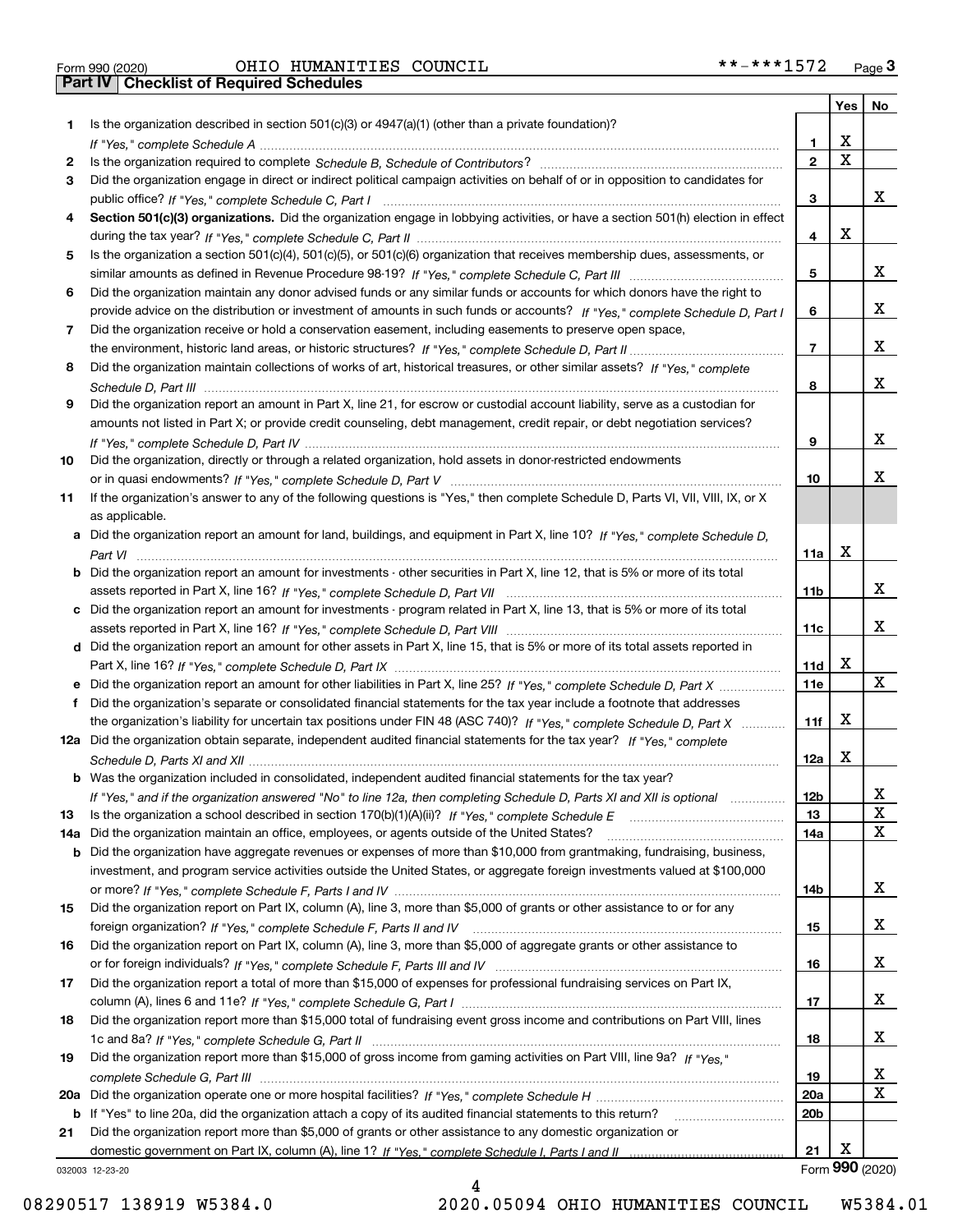|  | Form 990 (2020) |
|--|-----------------|

*(continued)*

|               |                                                                                                                                   |                 | Yes | No              |
|---------------|-----------------------------------------------------------------------------------------------------------------------------------|-----------------|-----|-----------------|
| 22            | Did the organization report more than \$5,000 of grants or other assistance to or for domestic individuals on                     |                 |     |                 |
|               |                                                                                                                                   | 22              |     | x               |
| 23            | Did the organization answer "Yes" to Part VII, Section A, line 3, 4, or 5 about compensation of the organization's current        |                 |     |                 |
|               | and former officers, directors, trustees, key employees, and highest compensated employees? If "Yes," complete                    |                 |     |                 |
|               |                                                                                                                                   | 23              |     | x               |
|               | 24a Did the organization have a tax-exempt bond issue with an outstanding principal amount of more than \$100,000 as of the       |                 |     |                 |
|               | last day of the year, that was issued after December 31, 2002? If "Yes," answer lines 24b through 24d and complete                |                 |     |                 |
|               |                                                                                                                                   | 24a             |     | x               |
|               | b Did the organization invest any proceeds of tax-exempt bonds beyond a temporary period exception?                               | 24b             |     |                 |
|               | c Did the organization maintain an escrow account other than a refunding escrow at any time during the year to defease            |                 |     |                 |
|               | any tax-exempt bonds?                                                                                                             | 24c             |     |                 |
|               |                                                                                                                                   | 24d             |     |                 |
|               | 25a Section 501(c)(3), 501(c)(4), and 501(c)(29) organizations. Did the organization engage in an excess benefit                  |                 |     |                 |
|               |                                                                                                                                   | 25a             |     | x               |
|               | b Is the organization aware that it engaged in an excess benefit transaction with a disqualified person in a prior year, and      |                 |     |                 |
|               | that the transaction has not been reported on any of the organization's prior Forms 990 or 990-EZ? If "Yes," complete             |                 |     |                 |
|               | Schedule L. Part I                                                                                                                | 25b             |     | x               |
| 26            | Did the organization report any amount on Part X, line 5 or 22, for receivables from or payables to any current                   |                 |     |                 |
|               | or former officer, director, trustee, key employee, creator or founder, substantial contributor, or 35%                           |                 |     |                 |
|               |                                                                                                                                   | 26              |     | x               |
| 27            | Did the organization provide a grant or other assistance to any current or former officer, director, trustee, key employee,       |                 |     |                 |
|               | creator or founder, substantial contributor or employee thereof, a grant selection committee member, or to a 35% controlled       |                 |     |                 |
|               | entity (including an employee thereof) or family member of any of these persons? If "Yes," complete Schedule L, Part III          | 27              |     | x               |
| 28            | Was the organization a party to a business transaction with one of the following parties (see Schedule L, Part IV                 |                 |     |                 |
|               | instructions, for applicable filing thresholds, conditions, and exceptions):                                                      |                 |     |                 |
|               | a A current or former officer, director, trustee, key employee, creator or founder, or substantial contributor? If                |                 |     |                 |
|               |                                                                                                                                   | 28a             |     | х               |
|               |                                                                                                                                   | 28 <sub>b</sub> |     | Χ               |
|               | c A 35% controlled entity of one or more individuals and/or organizations described in lines 28a or 28b? If                       |                 |     |                 |
|               |                                                                                                                                   | 28c             |     | x               |
| 29            |                                                                                                                                   | 29              |     | $\mathbf X$     |
| 30            | Did the organization receive contributions of art, historical treasures, or other similar assets, or qualified conservation       |                 |     |                 |
|               |                                                                                                                                   | 30              |     | x               |
| 31            | Did the organization liquidate, terminate, or dissolve and cease operations? If "Yes," complete Schedule N, Part I                | 31              |     | $\mathbf X$     |
| 32            | Did the organization sell, exchange, dispose of, or transfer more than 25% of its net assets? If "Yes," complete                  |                 |     |                 |
|               |                                                                                                                                   | 32              |     | х               |
|               |                                                                                                                                   |                 |     |                 |
| 33            | Did the organization own 100% of an entity disregarded as separate from the organization under Regulations                        |                 |     | х               |
|               |                                                                                                                                   | 33              |     |                 |
| 34            | Was the organization related to any tax-exempt or taxable entity? If "Yes," complete Schedule R, Part II, III, or IV, and         |                 |     |                 |
|               |                                                                                                                                   | 34              |     | X<br>Χ          |
|               | 35a Did the organization have a controlled entity within the meaning of section 512(b)(13)?                                       | 35a             |     |                 |
|               | b If "Yes" to line 35a, did the organization receive any payment from or engage in any transaction with a controlled entity       |                 |     |                 |
|               |                                                                                                                                   | 35 <sub>b</sub> |     |                 |
| 36            | Section 501(c)(3) organizations. Did the organization make any transfers to an exempt non-charitable related organization?        |                 |     |                 |
|               |                                                                                                                                   | 36              |     | x               |
| 37            | Did the organization conduct more than 5% of its activities through an entity that is not a related organization                  |                 |     |                 |
|               |                                                                                                                                   | 37              |     | х               |
| 38            | Did the organization complete Schedule O and provide explanations in Schedule O for Part VI, lines 11b and 19?                    |                 |     |                 |
| <b>Part V</b> | Note: All Form 990 filers are required to complete Schedule O<br><b>Statements Regarding Other IRS Filings and Tax Compliance</b> | 38              | X   |                 |
|               |                                                                                                                                   |                 |     |                 |
|               | Check if Schedule O contains a response or note to any line in this Part V                                                        |                 |     |                 |
|               |                                                                                                                                   |                 | Yes | No              |
|               | 18<br><b>1a</b> Enter the number reported in Box 3 of Form 1096. Enter -0- if not applicable <i>manumumumum</i><br>1a             |                 |     |                 |
|               | 0<br><b>b</b> Enter the number of Forms W-2G included in line 1a. Enter -0- if not applicable <i>manumumumum</i><br>1b            |                 |     |                 |
|               | c Did the organization comply with backup withholding rules for reportable payments to vendors and reportable gaming              |                 |     |                 |
|               | (gambling) winnings to prize winners?                                                                                             | 1c              | х   | Form 990 (2020) |
|               | 032004 12-23-20<br>5                                                                                                              |                 |     |                 |
|               |                                                                                                                                   |                 |     |                 |

 <sup>08290517 138919</sup> W5384.0 2020.05094 OHIO HUMANITIES COUNCIL W5384.01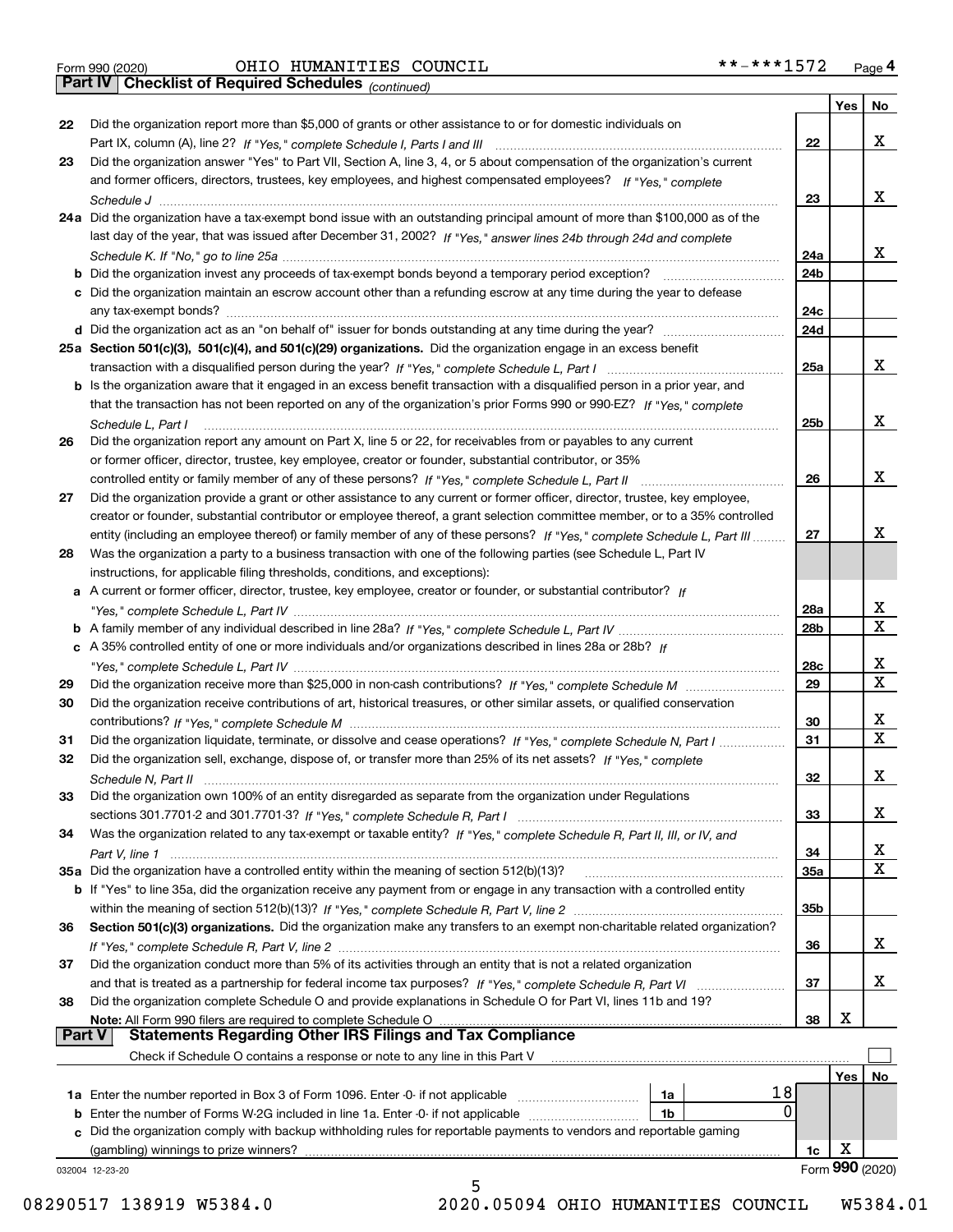|               | **-***1572<br>OHIO HUMANITIES COUNCIL<br>Form 990 (2020)                                                                                                                                                                                                                                                                                                  |                |         | Page 5                      |
|---------------|-----------------------------------------------------------------------------------------------------------------------------------------------------------------------------------------------------------------------------------------------------------------------------------------------------------------------------------------------------------|----------------|---------|-----------------------------|
| <b>Part V</b> | Statements Regarding Other IRS Filings and Tax Compliance (continued)                                                                                                                                                                                                                                                                                     |                |         |                             |
|               |                                                                                                                                                                                                                                                                                                                                                           |                | Yes $ $ | N <sub>o</sub>              |
|               | 2a Enter the number of employees reported on Form W-3, Transmittal of Wage and Tax Statements,                                                                                                                                                                                                                                                            |                |         |                             |
|               | 11<br>filed for the calendar year ending with or within the year covered by this return [11] [11] the calendar year ending with or within the year covered by this return<br>2a                                                                                                                                                                           |                |         |                             |
|               |                                                                                                                                                                                                                                                                                                                                                           | 2 <sub>b</sub> | X       |                             |
|               |                                                                                                                                                                                                                                                                                                                                                           |                |         |                             |
|               | 3a Did the organization have unrelated business gross income of \$1,000 or more during the year?                                                                                                                                                                                                                                                          | За             |         | x                           |
|               |                                                                                                                                                                                                                                                                                                                                                           | 3 <sub>b</sub> |         |                             |
|               | 4a At any time during the calendar year, did the organization have an interest in, or a signature or other authority over, a                                                                                                                                                                                                                              |                |         |                             |
|               | financial account in a foreign country (such as a bank account, securities account, or other financial account)?                                                                                                                                                                                                                                          | 4a             |         | x                           |
|               | <b>b</b> If "Yes," enter the name of the foreign country $\triangleright$                                                                                                                                                                                                                                                                                 |                |         |                             |
|               | See instructions for filing requirements for FinCEN Form 114, Report of Foreign Bank and Financial Accounts (FBAR).                                                                                                                                                                                                                                       |                |         |                             |
|               | 5a Was the organization a party to a prohibited tax shelter transaction at any time during the tax year?                                                                                                                                                                                                                                                  | 5a             |         | х                           |
|               |                                                                                                                                                                                                                                                                                                                                                           | 5 <sub>b</sub> |         | Х                           |
|               |                                                                                                                                                                                                                                                                                                                                                           | 5c             |         |                             |
|               | 6a Does the organization have annual gross receipts that are normally greater than \$100,000, and did the organization solicit                                                                                                                                                                                                                            |                |         |                             |
|               | any contributions that were not tax deductible as charitable contributions?                                                                                                                                                                                                                                                                               | 6a             |         | x                           |
|               | <b>b</b> If "Yes," did the organization include with every solicitation an express statement that such contributions or gifts                                                                                                                                                                                                                             |                |         |                             |
|               | were not tax deductible?                                                                                                                                                                                                                                                                                                                                  | 6b             |         |                             |
| 7             | Organizations that may receive deductible contributions under section 170(c).                                                                                                                                                                                                                                                                             |                |         |                             |
| а             | Did the organization receive a payment in excess of \$75 made partly as a contribution and partly for goods and services provided to the payor?                                                                                                                                                                                                           | 7a             |         | х                           |
|               | <b>b</b> If "Yes," did the organization notify the donor of the value of the goods or services provided?                                                                                                                                                                                                                                                  | 7b             |         |                             |
|               | c Did the organization sell, exchange, or otherwise dispose of tangible personal property for which it was required                                                                                                                                                                                                                                       |                |         |                             |
|               | to file Form 8282?                                                                                                                                                                                                                                                                                                                                        | 7c             |         | x                           |
|               | 7d<br>d If "Yes," indicate the number of Forms 8282 filed during the year manufactured in the second of the New York                                                                                                                                                                                                                                      |                |         |                             |
|               | e Did the organization receive any funds, directly or indirectly, to pay premiums on a personal benefit contract?                                                                                                                                                                                                                                         | 7e             |         | х                           |
|               | Did the organization, during the year, pay premiums, directly or indirectly, on a personal benefit contract?                                                                                                                                                                                                                                              | 7f             |         | X                           |
| g             | If the organization received a contribution of qualified intellectual property, did the organization file Form 8899 as required?                                                                                                                                                                                                                          | 7g             | N/R     |                             |
|               | h If the organization received a contribution of cars, boats, airplanes, or other vehicles, did the organization file a Form 1098-C?                                                                                                                                                                                                                      | 7h             | N/R     |                             |
| 8             | Sponsoring organizations maintaining donor advised funds. Did a donor advised fund maintained by the                                                                                                                                                                                                                                                      |                |         |                             |
|               | N/A<br>sponsoring organization have excess business holdings at any time during the year?                                                                                                                                                                                                                                                                 | 8              |         |                             |
| 9             | Sponsoring organizations maintaining donor advised funds.                                                                                                                                                                                                                                                                                                 |                |         |                             |
| а             | N/A<br>Did the sponsoring organization make any taxable distributions under section 4966?<br>N/A                                                                                                                                                                                                                                                          | 9a             |         |                             |
|               |                                                                                                                                                                                                                                                                                                                                                           | 9b             |         |                             |
| 10            | Section 501(c)(7) organizations. Enter:<br>a Initiation fees and capital contributions included on Part VIII, line 12 $\ldots$ $\ldots$ $\ldots$ $\ldots$ $\ldots$ $\ldots$ $\ldots$ $\ldots$ $\ldots$ $\ldots$ $\ldots$ $\ldots$ $\ldots$ $\ldots$ $\ldots$ $\ldots$ $\ldots$ $\ldots$ $\ldots$ $\ldots$ $\ldots$ $\ldots$ $\ldots$ $\ldots$ $\$<br> 10a |                |         |                             |
|               |                                                                                                                                                                                                                                                                                                                                                           |                |         |                             |
| 11            | <b>b</b> Gross receipts, included on Form 990, Part VIII, line 12, for public use of club facilities <i>manument</i><br>10b<br>Section 501(c)(12) organizations. Enter:                                                                                                                                                                                   |                |         |                             |
|               | 11a                                                                                                                                                                                                                                                                                                                                                       |                |         |                             |
|               | <b>b</b> Gross income from other sources (Do not net amounts due or paid to other sources against                                                                                                                                                                                                                                                         |                |         |                             |
|               | amounts due or received from them.)<br>11b                                                                                                                                                                                                                                                                                                                |                |         |                             |
|               | 12a Section 4947(a)(1) non-exempt charitable trusts. Is the organization filing Form 990 in lieu of Form 1041?                                                                                                                                                                                                                                            | 12a            |         |                             |
|               | <b>b</b> If "Yes," enter the amount of tax-exempt interest received or accrued during the year $\ldots \mathbf{N}/\mathbf{A}$ .<br>12b                                                                                                                                                                                                                    |                |         |                             |
| 13            | Section 501(c)(29) qualified nonprofit health insurance issuers.                                                                                                                                                                                                                                                                                          |                |         |                             |
|               | N/A<br>a Is the organization licensed to issue qualified health plans in more than one state?                                                                                                                                                                                                                                                             | 13а            |         |                             |
|               | Note: See the instructions for additional information the organization must report on Schedule O.                                                                                                                                                                                                                                                         |                |         |                             |
|               | <b>b</b> Enter the amount of reserves the organization is required to maintain by the states in which the                                                                                                                                                                                                                                                 |                |         |                             |
|               | 13 <sub>b</sub>                                                                                                                                                                                                                                                                                                                                           |                |         |                             |
|               | 13с                                                                                                                                                                                                                                                                                                                                                       |                |         |                             |
| 14a           | Did the organization receive any payments for indoor tanning services during the tax year?                                                                                                                                                                                                                                                                | 14a            |         | х                           |
|               |                                                                                                                                                                                                                                                                                                                                                           | 14b            |         |                             |
| 15            | Is the organization subject to the section 4960 tax on payment(s) of more than \$1,000,000 in remuneration or                                                                                                                                                                                                                                             |                |         |                             |
|               |                                                                                                                                                                                                                                                                                                                                                           | 15             |         | х                           |
|               | If "Yes," see instructions and file Form 4720, Schedule N.                                                                                                                                                                                                                                                                                                |                |         |                             |
| 16            | Is the organization an educational institution subject to the section 4968 excise tax on net investment income?<br>.                                                                                                                                                                                                                                      | 16             |         | х                           |
|               | If "Yes," complete Form 4720, Schedule O.                                                                                                                                                                                                                                                                                                                 |                |         |                             |
|               |                                                                                                                                                                                                                                                                                                                                                           |                |         | $F_{\text{arm}}$ 990 (2020) |

Form (2020) **990**

032005 12-23-20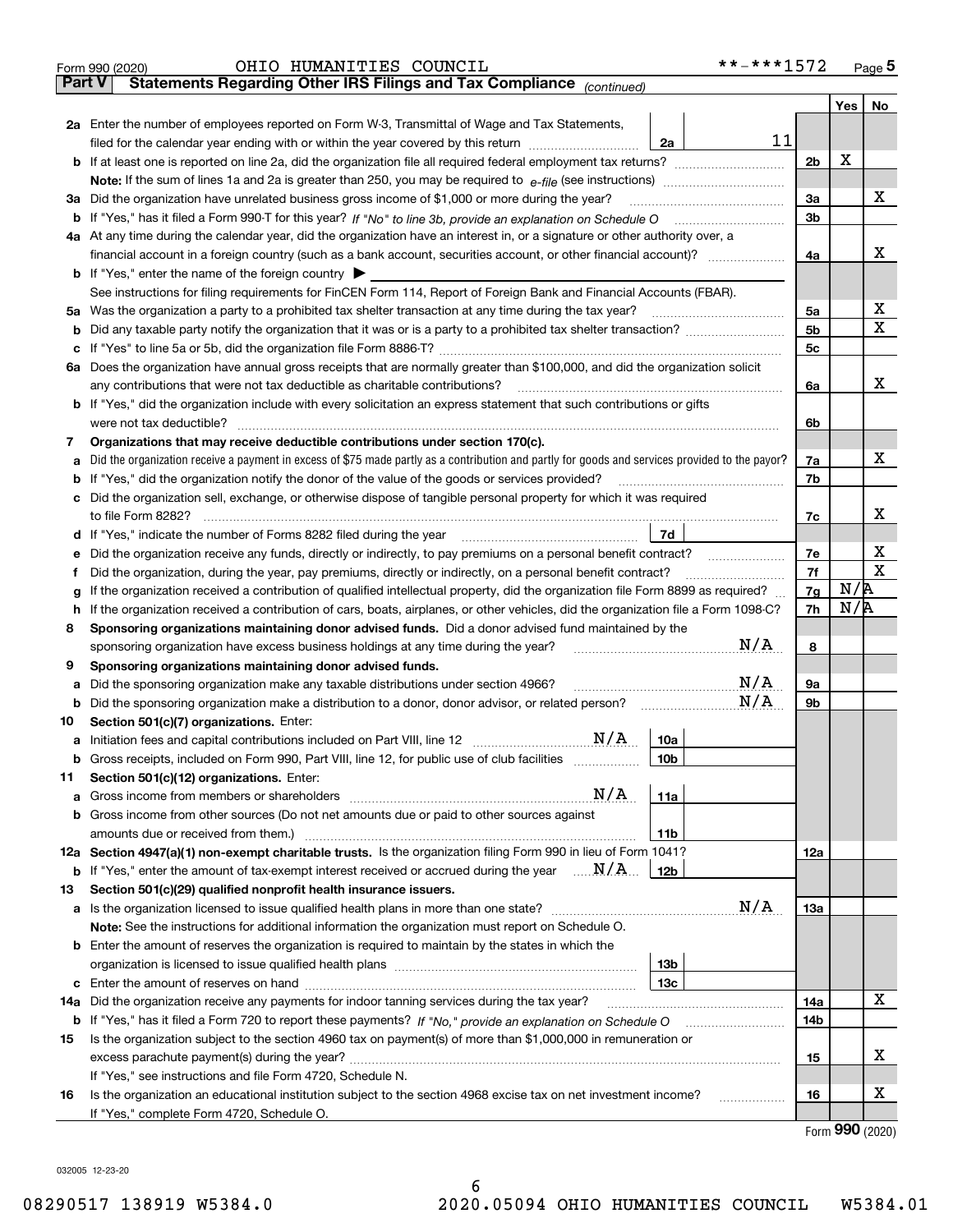|  | Form 990 (2020) |
|--|-----------------|
|  |                 |

### OHIO HUMANITIES COUNCIL \*\*-\*\*\*1572

*For each "Yes" response to lines 2 through 7b below, and for a "No" response to line 8a, 8b, or 10b below, describe the circumstances, processes, or changes on Schedule O. See instructions.* Form 990 (2020) **CHIO HUMANITIES COUNCIL the set of the set of the set of the Secure 1572** Page 6<br>**Part VI Governance, Management, and Disclosure** For each "Yes" response to lines 2 through 7b below, and for a "No" res Check if Schedule O contains a response or note to any line in this Part VI

|    | Check if Schedule O contains a response or note to any line in this Part VI                                                                                                   |    |    |                 |     | X               |  |  |
|----|-------------------------------------------------------------------------------------------------------------------------------------------------------------------------------|----|----|-----------------|-----|-----------------|--|--|
|    | <b>Section A. Governing Body and Management</b>                                                                                                                               |    |    |                 |     |                 |  |  |
|    |                                                                                                                                                                               |    |    |                 | Yes | No              |  |  |
|    | <b>1a</b> Enter the number of voting members of the governing body at the end of the tax year                                                                                 | 1a | 23 |                 |     |                 |  |  |
|    | If there are material differences in voting rights among members of the governing body, or if the governing                                                                   |    |    |                 |     |                 |  |  |
|    | body delegated broad authority to an executive committee or similar committee, explain on Schedule O.                                                                         |    |    |                 |     |                 |  |  |
| b  | Enter the number of voting members included on line 1a, above, who are independent                                                                                            | 1b | 23 |                 |     |                 |  |  |
| 2  | Did any officer, director, trustee, or key employee have a family relationship or a business relationship with any other                                                      |    |    |                 |     |                 |  |  |
|    | officer, director, trustee, or key employee?                                                                                                                                  |    |    |                 |     |                 |  |  |
| 3  | Did the organization delegate control over management duties customarily performed by or under the direct supervision                                                         |    |    | 2               |     | X               |  |  |
|    | of officers, directors, trustees, or key employees to a management company or other person?                                                                                   |    |    | 3               |     | x               |  |  |
| 4  | Did the organization make any significant changes to its governing documents since the prior Form 990 was filed?                                                              |    |    | $\overline{4}$  |     | $\mathbf X$     |  |  |
|    | 5                                                                                                                                                                             |    |    |                 |     |                 |  |  |
| 6  | Did the organization have members or stockholders?                                                                                                                            |    |    | 5<br>6          |     | X<br>X          |  |  |
| 7a | Did the organization have members, stockholders, or other persons who had the power to elect or appoint one or                                                                |    |    |                 |     |                 |  |  |
|    | more members of the governing body?                                                                                                                                           |    |    | 7a              | х   |                 |  |  |
|    | <b>b</b> Are any governance decisions of the organization reserved to (or subject to approval by) members, stockholders, or                                                   |    |    |                 |     |                 |  |  |
|    | persons other than the governing body?                                                                                                                                        |    |    | 7b              |     | х               |  |  |
|    | Did the organization contemporaneously document the meetings held or written actions undertaken during the year by the following:                                             |    |    |                 |     |                 |  |  |
| 8  |                                                                                                                                                                               |    |    |                 | х   |                 |  |  |
| a  |                                                                                                                                                                               |    |    | 8а              | x   |                 |  |  |
| b  | Each committee with authority to act on behalf of the governing body?                                                                                                         |    |    | 8b              |     |                 |  |  |
| 9  | Is there any officer, director, trustee, or key employee listed in Part VII, Section A, who cannot be reached at the                                                          |    |    |                 |     | x               |  |  |
|    |                                                                                                                                                                               |    |    | 9               |     |                 |  |  |
|    | <b>Section B. Policies</b> (This Section B requests information about policies not required by the Internal Revenue Code.)                                                    |    |    |                 |     |                 |  |  |
|    |                                                                                                                                                                               |    |    |                 | Yes | No              |  |  |
|    |                                                                                                                                                                               |    |    | 10a             |     | x               |  |  |
|    | <b>b</b> If "Yes," did the organization have written policies and procedures governing the activities of such chapters, affiliates,                                           |    |    |                 |     |                 |  |  |
|    | and branches to ensure their operations are consistent with the organization's exempt purposes?                                                                               |    |    | 10 <sub>b</sub> |     |                 |  |  |
|    | 11a Has the organization provided a complete copy of this Form 990 to all members of its governing body before filing the form?                                               |    |    | 11a             | X   |                 |  |  |
|    | <b>b</b> Describe in Schedule O the process, if any, used by the organization to review this Form 990.                                                                        |    |    |                 |     |                 |  |  |
|    |                                                                                                                                                                               |    |    | 12a             | х   |                 |  |  |
| b  |                                                                                                                                                                               |    |    | 12 <sub>b</sub> | X   |                 |  |  |
|    | c Did the organization regularly and consistently monitor and enforce compliance with the policy? If "Yes." describe                                                          |    |    |                 |     |                 |  |  |
|    | in Schedule O how this was done measured and contained a strategie of the state of the state of the strategie o                                                               |    |    | 12c             | х   |                 |  |  |
| 13 | Did the organization have a written whistleblower policy?                                                                                                                     |    |    | 13              | x   |                 |  |  |
| 14 | Did the organization have a written document retention and destruction policy?                                                                                                |    |    | 14              | X   |                 |  |  |
| 15 | Did the process for determining compensation of the following persons include a review and approval by independent                                                            |    |    |                 |     |                 |  |  |
|    | persons, comparability data, and contemporaneous substantiation of the deliberation and decision?                                                                             |    |    |                 |     |                 |  |  |
| a  | The organization's CEO, Executive Director, or top management official manufactured content content of the organization's CEO, Executive Director, or top management official |    |    | 15a             | Χ   |                 |  |  |
|    | <b>b</b> Other officers or key employees of the organization                                                                                                                  |    |    | 15b             | x   |                 |  |  |
|    | If "Yes" to line 15a or 15b, describe the process in Schedule O (see instructions).                                                                                           |    |    |                 |     |                 |  |  |
|    | 16a Did the organization invest in, contribute assets to, or participate in a joint venture or similar arrangement with a                                                     |    |    |                 |     |                 |  |  |
|    | taxable entity during the year?                                                                                                                                               |    |    | 16a             |     | х               |  |  |
|    | b If "Yes," did the organization follow a written policy or procedure requiring the organization to evaluate its participation                                                |    |    |                 |     |                 |  |  |
|    | in joint venture arrangements under applicable federal tax law, and take steps to safequard the organization's                                                                |    |    |                 |     |                 |  |  |
|    | exempt status with respect to such arrangements?                                                                                                                              |    |    | 16b             |     |                 |  |  |
|    | <b>Section C. Disclosure</b>                                                                                                                                                  |    |    |                 |     |                 |  |  |
| 17 | List the states with which a copy of this Form 990 is required to be filed $\blacktriangleright$ OH                                                                           |    |    |                 |     |                 |  |  |
| 18 | Section 6104 requires an organization to make its Forms 1023 (1024 or 1024-A, if applicable), 990, and 990-T (Section 501(c)(3)s only) available                              |    |    |                 |     |                 |  |  |
|    | for public inspection. Indicate how you made these available. Check all that apply.                                                                                           |    |    |                 |     |                 |  |  |
|    | $X$ Another's website<br>$\lfloor x \rfloor$ Upon request<br>Own website<br>Other (explain on Schedule O)                                                                     |    |    |                 |     |                 |  |  |
| 19 | Describe on Schedule O whether (and if so, how) the organization made its governing documents, conflict of interest policy, and financial                                     |    |    |                 |     |                 |  |  |
|    | statements available to the public during the tax year.                                                                                                                       |    |    |                 |     |                 |  |  |
| 20 | State the name, address, and telephone number of the person who possesses the organization's books and records                                                                |    |    |                 |     |                 |  |  |
|    | THE ORGANIZATION - 614-461-7802                                                                                                                                               |    |    |                 |     |                 |  |  |
|    | 541 W RICH ST, COLUMBUS, OH<br>43215                                                                                                                                          |    |    |                 |     |                 |  |  |
|    | 032006 12-23-20                                                                                                                                                               |    |    |                 |     | Form 990 (2020) |  |  |
|    | 7                                                                                                                                                                             |    |    |                 |     |                 |  |  |

08290517 138919 W5384.0 2020.05094 OHIO HUMANITIES COUNCIL W5384.01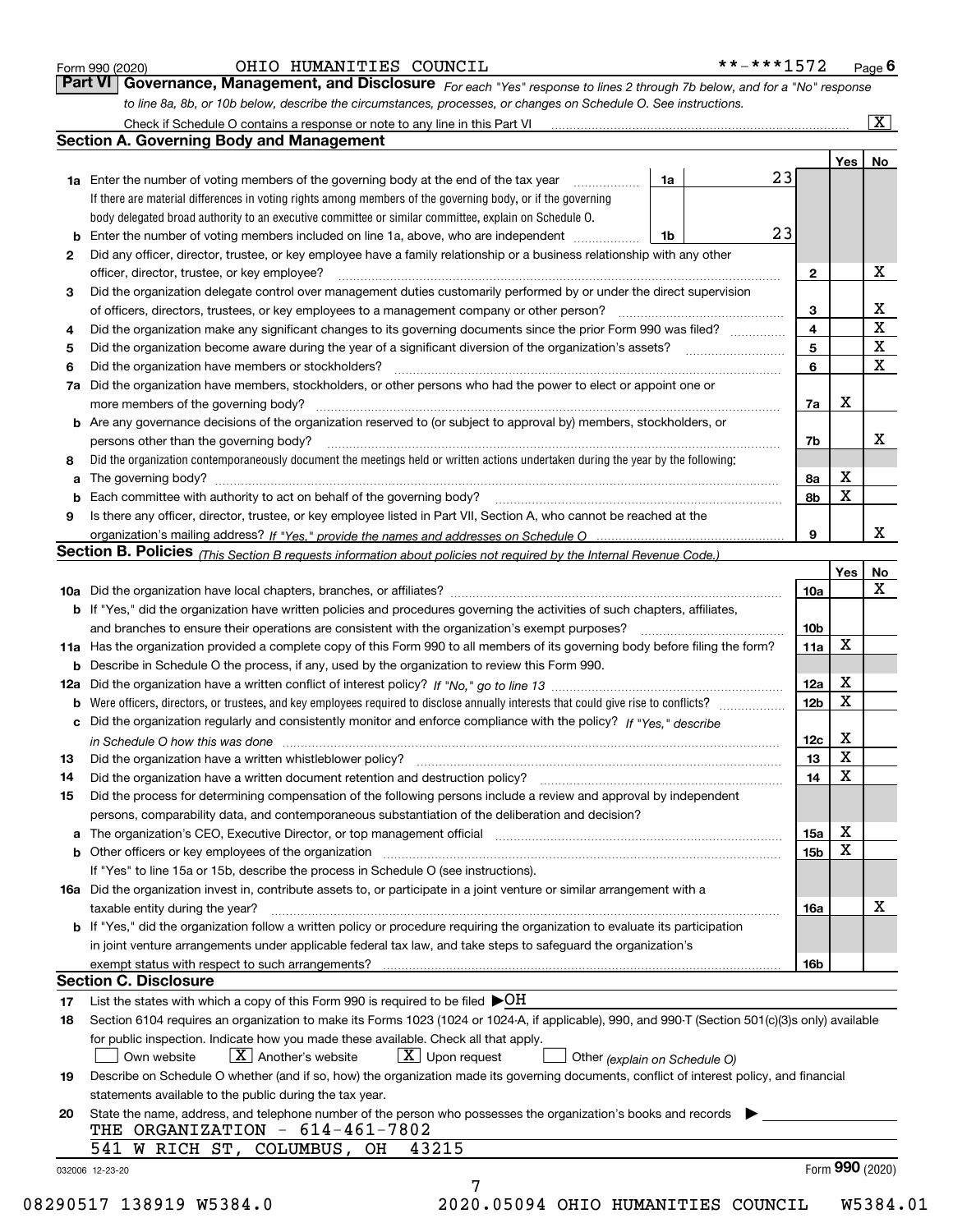$\mathcal{L}^{\text{max}}$ 

# **7Part VII Compensation of Officers, Directors, Trustees, Key Employees, Highest Compensated Employees, and Independent Contractors**

Check if Schedule O contains a response or note to any line in this Part VII

**Section A. Officers, Directors, Trustees, Key Employees, and Highest Compensated Employees**

**1a**  Complete this table for all persons required to be listed. Report compensation for the calendar year ending with or within the organization's tax year. **•** List all of the organization's current officers, directors, trustees (whether individuals or organizations), regardless of amount of compensation.

Enter -0- in columns (D), (E), and (F) if no compensation was paid.

 $\bullet$  List all of the organization's  $\,$ current key employees, if any. See instructions for definition of "key employee."

**•** List the organization's five current highest compensated employees (other than an officer, director, trustee, or key employee) who received reportable compensation (Box 5 of Form W-2 and/or Box 7 of Form 1099-MISC) of more than \$100,000 from the organization and any related organizations.

**•** List all of the organization's former officers, key employees, and highest compensated employees who received more than \$100,000 of reportable compensation from the organization and any related organizations.

**former directors or trustees**  ¥ List all of the organization's that received, in the capacity as a former director or trustee of the organization, more than \$10,000 of reportable compensation from the organization and any related organizations.

See instructions for the order in which to list the persons above.

Check this box if neither the organization nor any related organization compensated any current officer, director, or trustee.  $\mathcal{L}^{\text{max}}$ 

| (A)                              | (B)                    |                                         |                      | (C)                                                              |              |                                  |        | (D)                             | (E)                              | (F)                      |
|----------------------------------|------------------------|-----------------------------------------|----------------------|------------------------------------------------------------------|--------------|----------------------------------|--------|---------------------------------|----------------------------------|--------------------------|
| Name and title                   | Average                | Position<br>(do not check more than one |                      | Reportable                                                       | Reportable   | Estimated                        |        |                                 |                                  |                          |
|                                  | hours per              |                                         |                      | box, unless person is both an<br>officer and a director/trustee) |              |                                  |        | compensation                    | compensation                     | amount of                |
|                                  | week                   |                                         |                      |                                                                  |              |                                  |        | from                            | from related                     | other                    |
|                                  | (list any<br>hours for |                                         |                      |                                                                  |              |                                  |        | the                             | organizations<br>(W-2/1099-MISC) | compensation<br>from the |
|                                  | related                |                                         |                      |                                                                  |              |                                  |        | organization<br>(W-2/1099-MISC) |                                  | organization             |
|                                  | organizations          |                                         |                      |                                                                  |              |                                  |        |                                 |                                  | and related              |
|                                  | below                  | ndividual trustee or director           | nstitutional trustee |                                                                  |              |                                  |        |                                 |                                  | organizations            |
|                                  | line)                  |                                         |                      | Officer                                                          | Key employee | Highest compensated<br> employee | Former |                                 |                                  |                          |
| PATRICIA N. WILLIAMSEN<br>(1)    | 40.00                  |                                         |                      |                                                                  |              |                                  |        |                                 |                                  |                          |
| EXECUTIVE DIRECTOR               |                        |                                         |                      | $\mathbf X$                                                      |              |                                  |        | 93,738.                         | $\mathbf 0$ .                    | 19,618.                  |
| REBECCA BROWN ASMO<br>(2)        | 40.00                  |                                         |                      |                                                                  |              |                                  |        |                                 |                                  |                          |
| EXECUTIVE DIRECTOR               |                        |                                         |                      | X                                                                |              |                                  |        | 0.                              | $\mathbf 0$ .                    | 0.                       |
| <b>KEVIN ROSE</b><br>(3)         | 1.00                   |                                         |                      |                                                                  |              |                                  |        |                                 |                                  |                          |
| <b>CHAIR</b>                     |                        | $\rm X$                                 |                      | $\rm X$                                                          |              |                                  |        | $\mathbf 0$ .                   | $\mathbf 0$ .                    | $0$ .                    |
| (4)<br>BRODI CONOVER, JD         | 1.00                   |                                         |                      |                                                                  |              |                                  |        |                                 |                                  |                          |
| <b>MEMBER</b>                    |                        | X                                       |                      |                                                                  |              |                                  |        | 0.                              | $\mathbf 0$ .                    | 0.                       |
| (5)<br>DAVID DESCUTNER, PHD      | 1.00                   |                                         |                      |                                                                  |              |                                  |        |                                 |                                  |                          |
| <b>MEMBER</b>                    |                        | $\overline{\mathbf{X}}$                 |                      |                                                                  |              |                                  |        | 0.                              | $\mathbf 0$ .                    | $\mathbf 0$ .            |
| (6)<br>JANE E. GERHARDT, JD      | 1.00                   |                                         |                      |                                                                  |              |                                  |        |                                 |                                  |                          |
| <b>MEMBER</b>                    |                        | $\overline{\mathbf{X}}$                 |                      |                                                                  |              |                                  |        | 0.                              | $\mathbf 0$ .                    | $\mathbf 0$ .            |
| <b>JAY GILES</b><br>(7)          | 1.00                   |                                         |                      |                                                                  |              |                                  |        |                                 |                                  |                          |
| <b>MEMBER</b>                    |                        | $\overline{\mathbf{X}}$                 |                      |                                                                  |              |                                  |        | $\mathbf 0$ .                   | $\mathbf 0$ .                    | $0_{.}$                  |
| (8)<br>LANCE GRAHN, PHD          | 1.00                   |                                         |                      |                                                                  |              |                                  |        |                                 |                                  |                          |
| <b>MEMBER</b>                    |                        | $\overline{\mathbf{X}}$                 |                      |                                                                  |              |                                  |        | $\mathbf 0$ .                   | 0.                               | $0_{.}$                  |
| WILLIAM LOUDERMILK<br>(9)        | 1.00                   |                                         |                      |                                                                  |              |                                  |        |                                 |                                  |                          |
| <b>MEMBER</b>                    |                        | $\overline{\textbf{X}}$                 |                      |                                                                  |              |                                  |        | 0.                              | $\mathbf 0$ .                    | 0.                       |
| (10) STACIA KUCEYESKI            | 1.00                   |                                         |                      |                                                                  |              |                                  |        |                                 |                                  |                          |
| <b>MEMBER</b>                    |                        | $\overline{\mathbf{X}}$                 |                      |                                                                  |              |                                  |        | 0.                              | $\mathbf 0$ .                    | $\mathbf 0$ .            |
| (11) TONY SANFILIPPO             | 1.00                   |                                         |                      |                                                                  |              |                                  |        |                                 |                                  |                          |
| <b>MEMBER</b>                    |                        | $\rm X$                                 |                      |                                                                  |              |                                  |        | 0.                              | $\mathbf 0$ .                    | 0.                       |
| (12) MARILYN SANDERS MOBLEY, PHD | 1.00                   |                                         |                      |                                                                  |              |                                  |        |                                 |                                  |                          |
| <b>MEMBER</b>                    |                        | $\overline{\mathbf{X}}$                 |                      |                                                                  |              |                                  |        | 0.                              | $\mathbf 0$ .                    | $0_{.}$                  |
| (13) EMILY PRIETO                | 1.00                   |                                         |                      |                                                                  |              |                                  |        |                                 |                                  |                          |
| <b>MEMBER</b>                    |                        | $\overline{\mathbf{X}}$                 |                      |                                                                  |              |                                  |        | 0.                              | $\mathbf 0$ .                    | $\mathbf 0$ .            |
| (14) THOMAS WAY                  | 1.00                   |                                         |                      |                                                                  |              |                                  |        |                                 |                                  |                          |
| <b>MEMBER</b>                    |                        | $\overline{\mathbf{X}}$                 |                      |                                                                  |              |                                  |        | $\mathbf{0}$ .                  | 0.                               | $\mathbf 0$ .            |
| (15) SARAH M. SISSER             | 1.00                   |                                         |                      |                                                                  |              |                                  |        |                                 |                                  |                          |
| <b>MEMBER</b>                    |                        | $\overline{\mathbf{X}}$                 |                      |                                                                  |              |                                  |        | $\mathbf 0$ .                   | $\mathbf 0$ .                    | 0.                       |
| (16) CAREY SNYDER, PHD           | 1.00                   |                                         |                      |                                                                  |              |                                  |        |                                 |                                  |                          |
| <b>MEMBER</b>                    |                        | X                                       |                      |                                                                  |              |                                  |        | 0.                              | 0.                               | 0.                       |
| (17) JEREMY TAYLOR, PHD          | 1.00                   |                                         |                      |                                                                  |              |                                  |        |                                 |                                  |                          |
| <b>MEMBER</b>                    |                        | $\overline{\mathbf{X}}$                 |                      |                                                                  |              |                                  |        | 0.                              | $\mathbf 0$ .                    | 0.                       |

8

032007 12-23-20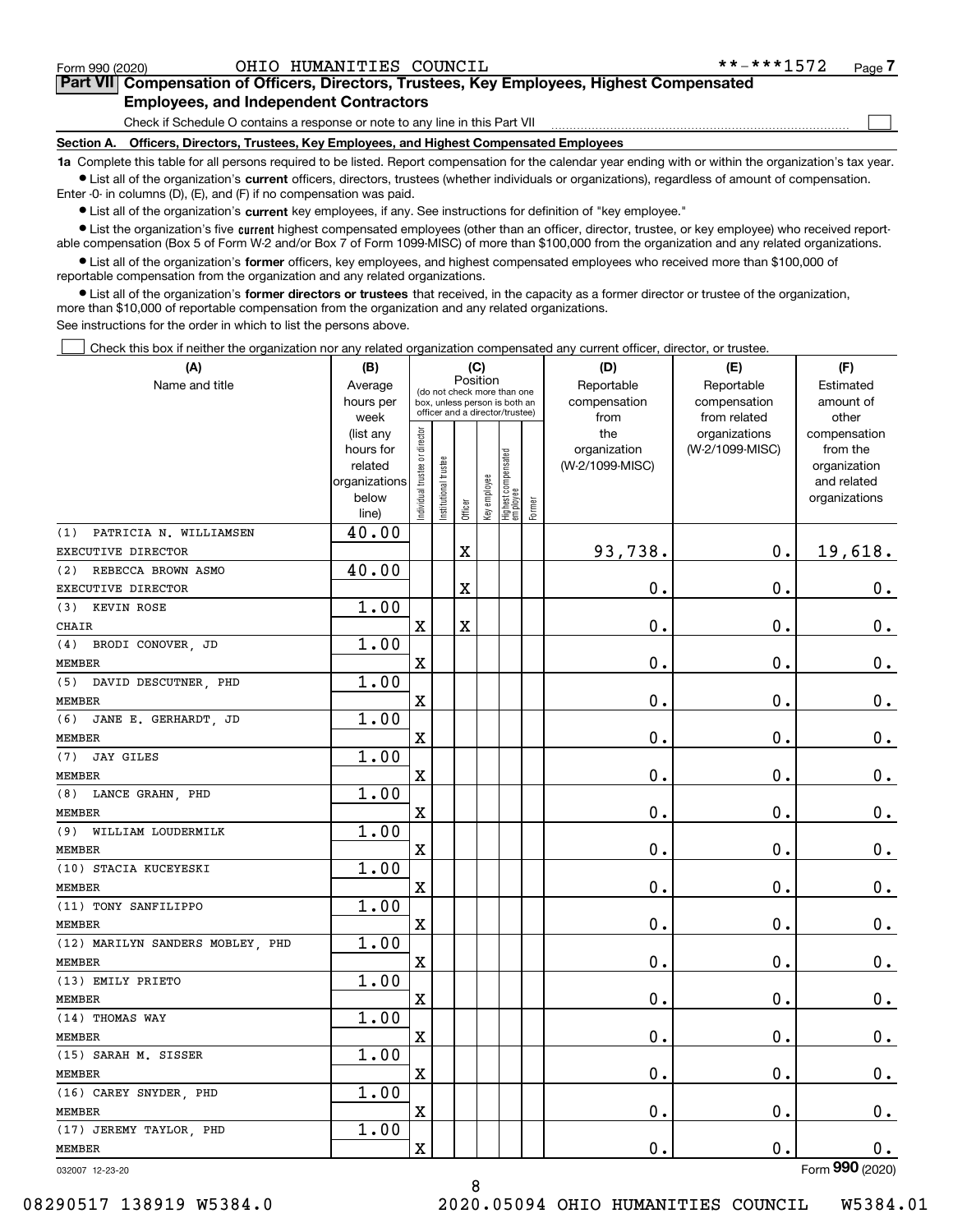| Form 990 (2020)                                                                                                                                                                                                                                             | OHIO HUMANITIES COUNCIL          |                                                                      |                                |                       |                                                                                                                    |              |                                 |        |                                                                                                        | **-***1572                                         |   |                                                                          | Page 8        |
|-------------------------------------------------------------------------------------------------------------------------------------------------------------------------------------------------------------------------------------------------------------|----------------------------------|----------------------------------------------------------------------|--------------------------------|-----------------------|--------------------------------------------------------------------------------------------------------------------|--------------|---------------------------------|--------|--------------------------------------------------------------------------------------------------------|----------------------------------------------------|---|--------------------------------------------------------------------------|---------------|
| Part VII                                                                                                                                                                                                                                                    |                                  |                                                                      |                                |                       |                                                                                                                    |              |                                 |        | Section A. Officers, Directors, Trustees, Key Employees, and Highest Compensated Employees (continued) |                                                    |   |                                                                          |               |
| (A)<br>Name and title                                                                                                                                                                                                                                       |                                  | (B)<br>Average<br>hours per<br>week                                  |                                |                       | (C)<br>Position<br>(do not check more than one<br>box, unless person is both an<br>officer and a director/trustee) |              |                                 |        | (D)<br>Reportable<br>compensation<br>from                                                              | (E)<br>Reportable<br>compensation<br>from related  |   | (F)<br>Estimated<br>amount of<br>other                                   |               |
|                                                                                                                                                                                                                                                             |                                  | (list any<br>hours for<br>related<br>organizations<br>below<br>line) | Individual trustee or director | Institutional trustee | Officer                                                                                                            | key employee | Highest compensated<br>employee | Former | the<br>organization<br>(W-2/1099-MISC)                                                                 | organizations<br>(W-2/1099-MISC)                   |   | compensation<br>from the<br>organization<br>and related<br>organizations |               |
| (18) DEENA EPSTEIN<br>MEMBER                                                                                                                                                                                                                                |                                  | 1.00                                                                 | X                              |                       |                                                                                                                    |              |                                 |        | 0.                                                                                                     | $\mathbf 0$ .                                      |   |                                                                          | $0$ .         |
| (19) KATHERINE FELL, PHD<br><b>MEMBER</b>                                                                                                                                                                                                                   |                                  | 1.00                                                                 | X                              |                       |                                                                                                                    |              |                                 |        | 0.                                                                                                     | 0.                                                 |   |                                                                          | $\mathbf 0$ . |
| (20) VLADIMIR KOGAN, PHD<br><b>MEMBER</b>                                                                                                                                                                                                                   |                                  | 1.00                                                                 | $\mathbf X$                    |                       |                                                                                                                    |              |                                 |        | 0.                                                                                                     | $\mathbf 0$ .                                      |   |                                                                          | $\mathbf 0$ . |
| (21) KEVIN SCOTT MILLER, EDD<br>MEMBER                                                                                                                                                                                                                      |                                  | 1.00                                                                 | X                              |                       |                                                                                                                    |              |                                 |        | 0.                                                                                                     | 0.                                                 |   |                                                                          | $\mathbf 0$ . |
| (22) DAN MODER<br><b>MEMBER</b>                                                                                                                                                                                                                             |                                  | 1.00                                                                 | X                              |                       |                                                                                                                    |              |                                 |        | 0.                                                                                                     | $\mathbf 0$ .                                      |   |                                                                          | $\mathbf 0$ . |
| (23) HAROLD NIEHAUS, PHD<br><b>MEMBER</b>                                                                                                                                                                                                                   |                                  | 1.00                                                                 | $\mathbf X$                    |                       |                                                                                                                    |              |                                 |        | 0.                                                                                                     | 0.                                                 |   |                                                                          | $\mathbf 0$ . |
| (24) MARY JANE PAJK<br>MEMBER                                                                                                                                                                                                                               |                                  | 1.00                                                                 | $\mathbf X$                    |                       |                                                                                                                    |              |                                 |        | 0.                                                                                                     | 0.                                                 |   |                                                                          | $\mathbf 0$ . |
| (25) SUSAN F. SMITH<br>MEMBER                                                                                                                                                                                                                               |                                  | 1.00                                                                 | X                              |                       |                                                                                                                    |              |                                 |        | 0.                                                                                                     | $\mathbf 0$ .                                      |   |                                                                          | 0.            |
|                                                                                                                                                                                                                                                             |                                  |                                                                      |                                |                       |                                                                                                                    |              |                                 |        |                                                                                                        |                                                    |   |                                                                          |               |
| 1b Subtotal<br>c Total from continuation sheets to Part VII, Section A                                                                                                                                                                                      |                                  |                                                                      |                                |                       |                                                                                                                    |              |                                 |        | 93,738.<br>$\mathbf 0$ .<br>93,738.                                                                    | $\mathbf 0$ .<br>$\mathbf 0$ .<br>$\overline{0}$ . |   | 19,618.<br>19,618.                                                       | 0.            |
| Total number of individuals (including but not limited to those listed above) who received more than \$100,000 of reportable<br>$\mathbf{2}$<br>compensation from the organization $\blacktriangleright$                                                    |                                  |                                                                      |                                |                       |                                                                                                                    |              |                                 |        |                                                                                                        |                                                    |   |                                                                          | 0             |
| Did the organization list any former officer, director, trustee, key employee, or highest compensated employee on<br>3                                                                                                                                      |                                  |                                                                      |                                |                       |                                                                                                                    |              |                                 |        |                                                                                                        |                                                    |   | Yes                                                                      | No            |
| For any individual listed on line 1a, is the sum of reportable compensation and other compensation from the organization<br>4                                                                                                                               |                                  |                                                                      |                                |                       |                                                                                                                    |              |                                 |        |                                                                                                        |                                                    | 3 |                                                                          | х             |
| Did any person listed on line 1a receive or accrue compensation from any unrelated organization or individual for services<br>5                                                                                                                             |                                  |                                                                      |                                |                       |                                                                                                                    |              |                                 |        |                                                                                                        |                                                    | 4 |                                                                          | х             |
| <b>Section B. Independent Contractors</b>                                                                                                                                                                                                                   |                                  |                                                                      |                                |                       |                                                                                                                    |              |                                 |        |                                                                                                        |                                                    | 5 |                                                                          | x             |
| Complete this table for your five highest compensated independent contractors that received more than \$100,000 of compensation from<br>1<br>the organization. Report compensation for the calendar year ending with or within the organization's tax year. |                                  |                                                                      |                                |                       |                                                                                                                    |              |                                 |        |                                                                                                        |                                                    |   |                                                                          |               |
|                                                                                                                                                                                                                                                             | (A)<br>Name and business address |                                                                      |                                | <b>NONE</b>           |                                                                                                                    |              |                                 |        | (B)<br>Description of services                                                                         |                                                    |   | (C)<br>Compensation                                                      |               |
|                                                                                                                                                                                                                                                             |                                  |                                                                      |                                |                       |                                                                                                                    |              |                                 |        |                                                                                                        |                                                    |   |                                                                          |               |
|                                                                                                                                                                                                                                                             |                                  |                                                                      |                                |                       |                                                                                                                    |              |                                 |        |                                                                                                        |                                                    |   |                                                                          |               |
|                                                                                                                                                                                                                                                             |                                  |                                                                      |                                |                       |                                                                                                                    |              |                                 |        |                                                                                                        |                                                    |   |                                                                          |               |
|                                                                                                                                                                                                                                                             |                                  |                                                                      |                                |                       |                                                                                                                    |              |                                 |        |                                                                                                        |                                                    |   |                                                                          |               |
|                                                                                                                                                                                                                                                             |                                  |                                                                      |                                |                       |                                                                                                                    |              |                                 |        |                                                                                                        |                                                    |   |                                                                          |               |
| 2<br>Total number of independent contractors (including but not limited to those listed above) who received more than                                                                                                                                       |                                  |                                                                      |                                |                       |                                                                                                                    |              |                                 |        |                                                                                                        |                                                    |   |                                                                          |               |

\$100,000 of compensation from the organization 0

Form (2020) **990**

032008 12-23-20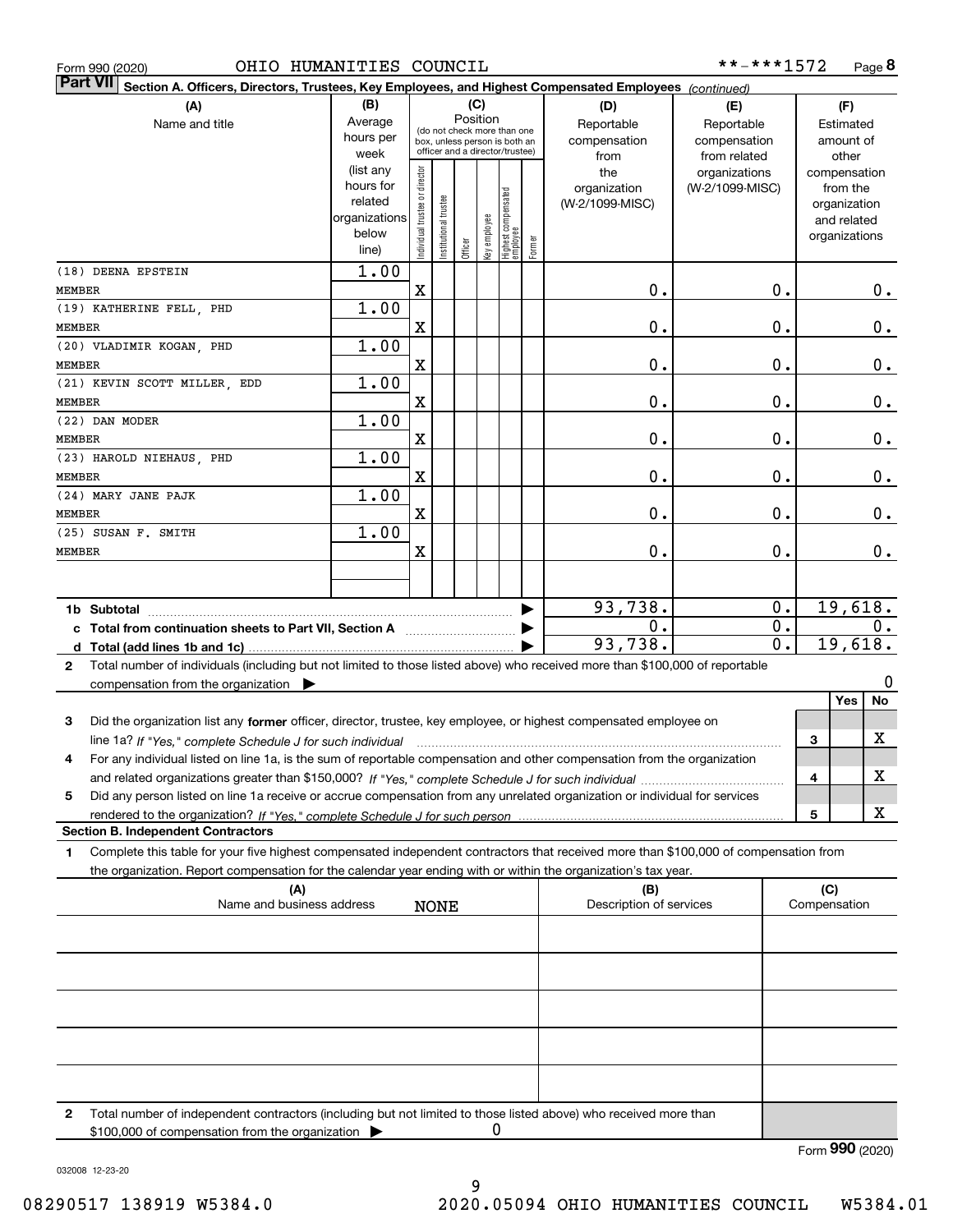|                                                           |                  | OHIO HUMANITIES COUNCIL<br>Form 990 (2020)                                                                                                                                                                                     |                      |                                  |                                       | **-***1572                    | Page 9                             |
|-----------------------------------------------------------|------------------|--------------------------------------------------------------------------------------------------------------------------------------------------------------------------------------------------------------------------------|----------------------|----------------------------------|---------------------------------------|-------------------------------|------------------------------------|
|                                                           | <b>Part VIII</b> | <b>Statement of Revenue</b>                                                                                                                                                                                                    |                      |                                  |                                       |                               |                                    |
|                                                           |                  | Check if Schedule O contains a response or note to any line in this Part VIII                                                                                                                                                  |                      |                                  |                                       |                               |                                    |
|                                                           |                  |                                                                                                                                                                                                                                |                      | (A)                              | $\overline{(B)}$                      | $\overline{C}$                | (D)                                |
|                                                           |                  |                                                                                                                                                                                                                                |                      | Total revenue                    | Related or exempt<br>function revenue | Unrelated<br>business revenue | Revenue excluded<br>from tax under |
|                                                           |                  |                                                                                                                                                                                                                                |                      |                                  |                                       |                               | sections 512 - 514                 |
|                                                           |                  | 1a<br>1 a Federated campaigns                                                                                                                                                                                                  |                      |                                  |                                       |                               |                                    |
|                                                           |                  | 1 <sub>b</sub><br><b>b</b> Membership dues                                                                                                                                                                                     |                      |                                  |                                       |                               |                                    |
| Contributions, Gifts, Grants<br>and Other Similar Amounts | с                | 1 <sub>c</sub><br>Fundraising events                                                                                                                                                                                           |                      |                                  |                                       |                               |                                    |
|                                                           |                  | 1 <sub>d</sub><br>d Related organizations                                                                                                                                                                                      |                      |                                  |                                       |                               |                                    |
|                                                           |                  | 1e<br>Government grants (contributions)                                                                                                                                                                                        | 2,026,508.           |                                  |                                       |                               |                                    |
|                                                           |                  | f All other contributions, gifts, grants, and                                                                                                                                                                                  |                      |                                  |                                       |                               |                                    |
|                                                           |                  | similar amounts not included above<br>1f                                                                                                                                                                                       | 34,977.              |                                  |                                       |                               |                                    |
|                                                           |                  | $1g$ \$<br>Noncash contributions included in lines 1a-1f                                                                                                                                                                       |                      |                                  |                                       |                               |                                    |
|                                                           |                  |                                                                                                                                                                                                                                |                      | $\blacktriangleright$ 2,061,485. |                                       |                               |                                    |
|                                                           |                  |                                                                                                                                                                                                                                | <b>Business Code</b> |                                  |                                       |                               |                                    |
|                                                           |                  |                                                                                                                                                                                                                                | 900099               | 13,523.                          | 13,523.                               |                               |                                    |
|                                                           | 2a               | OTHER COUNCIL PROJECTS                                                                                                                                                                                                         |                      |                                  |                                       |                               |                                    |
|                                                           | b                |                                                                                                                                                                                                                                |                      |                                  |                                       |                               |                                    |
|                                                           | c                | <u> 1999 - Johann Barbara, martin amerikan ba</u>                                                                                                                                                                              |                      |                                  |                                       |                               |                                    |
|                                                           | d                | <u> 1980 - Andrea Andrew Maria (b. 1980)</u>                                                                                                                                                                                   |                      |                                  |                                       |                               |                                    |
| Program Service<br>Revenue                                | е                |                                                                                                                                                                                                                                |                      |                                  |                                       |                               |                                    |
|                                                           |                  | All other program service revenue  [                                                                                                                                                                                           |                      |                                  |                                       |                               |                                    |
|                                                           | a                |                                                                                                                                                                                                                                |                      | 13,523.                          |                                       |                               |                                    |
|                                                           | 3                | Investment income (including dividends, interest, and                                                                                                                                                                          |                      |                                  |                                       |                               |                                    |
|                                                           |                  |                                                                                                                                                                                                                                |                      | 8,103.                           |                                       |                               | 8,103.                             |
|                                                           | 4                | Income from investment of tax-exempt bond proceeds                                                                                                                                                                             |                      |                                  |                                       |                               |                                    |
|                                                           | 5                |                                                                                                                                                                                                                                |                      |                                  |                                       |                               |                                    |
|                                                           |                  | (i) Real                                                                                                                                                                                                                       | (ii) Personal        |                                  |                                       |                               |                                    |
|                                                           | 6а               | Gross rents<br>6а                                                                                                                                                                                                              |                      |                                  |                                       |                               |                                    |
|                                                           | b                | 6b<br>Less: rental expenses                                                                                                                                                                                                    |                      |                                  |                                       |                               |                                    |
|                                                           | c                | 6c<br>Rental income or (loss)                                                                                                                                                                                                  |                      |                                  |                                       |                               |                                    |
|                                                           |                  | d Net rental income or (loss)                                                                                                                                                                                                  |                      |                                  |                                       |                               |                                    |
|                                                           |                  | (i) Securities<br>7 a Gross amount from sales of                                                                                                                                                                               | (ii) Other           |                                  |                                       |                               |                                    |
|                                                           |                  | assets other than inventory<br>7a                                                                                                                                                                                              |                      |                                  |                                       |                               |                                    |
|                                                           |                  | <b>b</b> Less: cost or other basis                                                                                                                                                                                             |                      |                                  |                                       |                               |                                    |
|                                                           |                  | and sales expenses<br>7b                                                                                                                                                                                                       | 7,088.               |                                  |                                       |                               |                                    |
| auneve                                                    |                  | 7c<br>c Gain or (loss)                                                                                                                                                                                                         | $-7,088.$            |                                  |                                       |                               |                                    |
|                                                           |                  |                                                                                                                                                                                                                                |                      | $-7,088.$                        |                                       |                               | $-7,088.$                          |
| Other R                                                   |                  | 8 a Gross income from fundraising events (not                                                                                                                                                                                  |                      |                                  |                                       |                               |                                    |
|                                                           |                  | including \$<br><u>of</u> of                                                                                                                                                                                                   |                      |                                  |                                       |                               |                                    |
|                                                           |                  | contributions reported on line 1c). See                                                                                                                                                                                        |                      |                                  |                                       |                               |                                    |
|                                                           |                  |                                                                                                                                                                                                                                |                      |                                  |                                       |                               |                                    |
|                                                           | b                |                                                                                                                                                                                                                                | 8b                   |                                  |                                       |                               |                                    |
|                                                           | c                | Net income or (loss) from fundraising events                                                                                                                                                                                   |                      |                                  |                                       |                               |                                    |
|                                                           |                  | 9 a Gross income from gaming activities. See                                                                                                                                                                                   |                      |                                  |                                       |                               |                                    |
|                                                           |                  |                                                                                                                                                                                                                                | 9a                   |                                  |                                       |                               |                                    |
|                                                           |                  |                                                                                                                                                                                                                                | 9 <sub>b</sub>       |                                  |                                       |                               |                                    |
|                                                           |                  | c Net income or (loss) from gaming activities _______________                                                                                                                                                                  |                      |                                  |                                       |                               |                                    |
|                                                           |                  | 10 a Gross sales of inventory, less returns                                                                                                                                                                                    |                      |                                  |                                       |                               |                                    |
|                                                           |                  |                                                                                                                                                                                                                                |                      |                                  |                                       |                               |                                    |
|                                                           |                  | <b>b</b> Less: cost of goods sold                                                                                                                                                                                              | 10 <sub>b</sub>      |                                  |                                       |                               |                                    |
|                                                           |                  | c Net income or (loss) from sales of inventory                                                                                                                                                                                 |                      |                                  |                                       |                               |                                    |
|                                                           |                  |                                                                                                                                                                                                                                | <b>Business Code</b> |                                  |                                       |                               |                                    |
|                                                           |                  |                                                                                                                                                                                                                                |                      |                                  |                                       |                               |                                    |
|                                                           | 11 a             |                                                                                                                                                                                                                                |                      |                                  |                                       |                               |                                    |
| Revenue                                                   | b                |                                                                                                                                                                                                                                |                      |                                  |                                       |                               |                                    |
| Miscellaneous                                             | c                |                                                                                                                                                                                                                                |                      |                                  |                                       |                               |                                    |
|                                                           |                  |                                                                                                                                                                                                                                |                      |                                  |                                       |                               |                                    |
|                                                           |                  |                                                                                                                                                                                                                                | ▶                    |                                  |                                       | 0.1                           |                                    |
|                                                           | 12               | Total revenue. See instructions [100] [100] [100] [100] [100] [100] [100] [100] [100] [100] [100] [100] [100] [100] [100] [100] [100] [100] [100] [100] [100] [100] [100] [100] [100] [100] [100] [100] [100] [100] [100] [100 |                      | 2,076,023.                       | 13,523.                               |                               | 1,015.                             |
|                                                           | 032009 12-23-20  |                                                                                                                                                                                                                                |                      |                                  |                                       |                               | Form 990 (2020)                    |

10

032009 12-23-20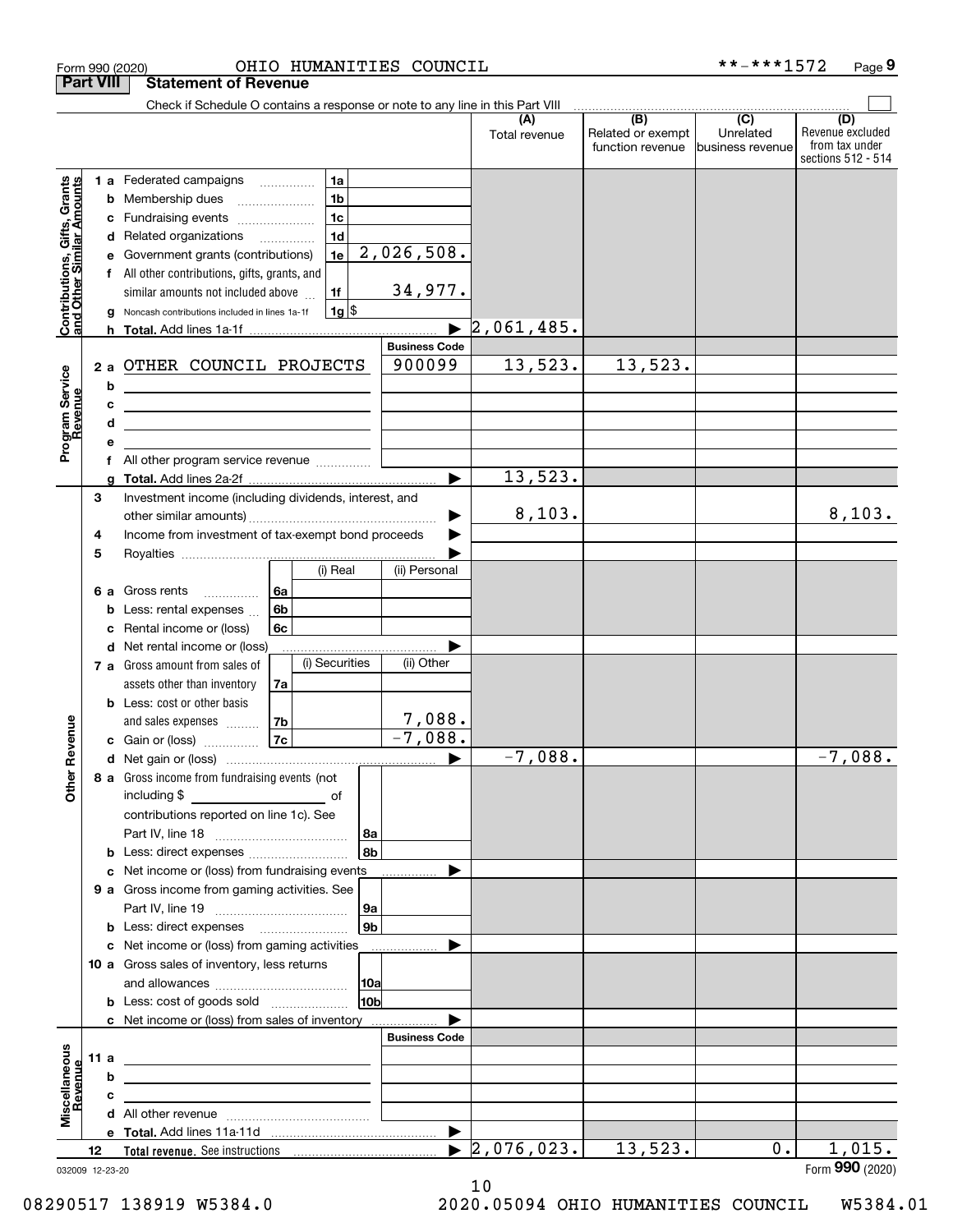Form 990 (2020) Page OHIO HUMANITIES COUNCIL \*\*-\*\*\*1572 **Part IX Statement of Functional Expenses**

|              | Section 501(c)(3) and 501(c)(4) organizations must complete all columns. All other organizations must complete column (A).                                                                                 |                        |                                    |                                           |                                |
|--------------|------------------------------------------------------------------------------------------------------------------------------------------------------------------------------------------------------------|------------------------|------------------------------------|-------------------------------------------|--------------------------------|
|              | Check if Schedule O contains a response or note to any line in this Part IX                                                                                                                                |                        |                                    |                                           |                                |
|              | Do not include amounts reported on lines 6b,<br>7b, 8b, 9b, and 10b of Part VIII.                                                                                                                          | (A)<br>Total expenses  | (B)<br>Program service<br>expenses | (C)<br>Management and<br>general expenses | (D)<br>Fundraising<br>expenses |
| 1.           | Grants and other assistance to domestic organizations                                                                                                                                                      |                        |                                    |                                           |                                |
|              | and domestic governments. See Part IV, line 21                                                                                                                                                             | 1,091,848.             | 1,091,848.                         |                                           |                                |
| $\mathbf{2}$ | Grants and other assistance to domestic                                                                                                                                                                    |                        |                                    |                                           |                                |
|              | individuals. See Part IV, line 22                                                                                                                                                                          |                        |                                    |                                           |                                |
| 3            | Grants and other assistance to foreign                                                                                                                                                                     |                        |                                    |                                           |                                |
|              | organizations, foreign governments, and foreign                                                                                                                                                            |                        |                                    |                                           |                                |
|              | individuals. See Part IV, lines 15 and 16                                                                                                                                                                  |                        |                                    |                                           |                                |
| 4            | Benefits paid to or for members                                                                                                                                                                            |                        |                                    |                                           |                                |
| 5            | Compensation of current officers, directors,                                                                                                                                                               |                        |                                    |                                           |                                |
|              | trustees, and key employees                                                                                                                                                                                | 126,883.               | 56,382.                            | 52,853.                                   | 17,648.                        |
| 6            | Compensation not included above to disqualified                                                                                                                                                            |                        |                                    |                                           |                                |
|              | persons (as defined under section 4958(f)(1)) and                                                                                                                                                          |                        |                                    |                                           |                                |
|              | persons described in section 4958(c)(3)(B)                                                                                                                                                                 |                        |                                    |                                           |                                |
| 7            | Other salaries and wages                                                                                                                                                                                   | 378,038.               | 167,986.                           | 157,471.                                  | 52,581.                        |
| 8            | Pension plan accruals and contributions (include                                                                                                                                                           |                        |                                    |                                           |                                |
|              | section 401(k) and 403(b) employer contributions)                                                                                                                                                          | 37,132.                | 16,500.                            | $\frac{15,467.}{17,940.}$                 | <u>5,165.</u>                  |
| 9            |                                                                                                                                                                                                            | 43,069.                | 19, 139.                           |                                           | $\overline{5,990.}$            |
| 10           |                                                                                                                                                                                                            | 38,816.                | 17,249.                            | 16, 168.                                  | $\overline{5,399}$ .           |
| 11           | Fees for services (nonemployees):                                                                                                                                                                          |                        |                                    |                                           |                                |
| a            |                                                                                                                                                                                                            |                        |                                    |                                           |                                |
| b            |                                                                                                                                                                                                            | 683.                   | 260.                               | 396.                                      | 27.                            |
| c            |                                                                                                                                                                                                            | 21,308.                | 8,106.                             | 12,360.                                   | 842.                           |
| d            |                                                                                                                                                                                                            | 27,500.                | 10,461.                            | 15,953.                                   | 1,086.                         |
| е            | Professional fundraising services. See Part IV, line 17                                                                                                                                                    |                        |                                    |                                           |                                |
| f            | Investment management fees                                                                                                                                                                                 |                        |                                    |                                           |                                |
| q            | Other. (If line 11g amount exceeds 10% of line 25,                                                                                                                                                         |                        |                                    |                                           |                                |
|              | column (A) amount, list line 11g expenses on Sch O.)                                                                                                                                                       | 88,817.                | 33,785.                            | 51,524.                                   | 3,508.                         |
| 12           |                                                                                                                                                                                                            | 1,695.                 |                                    | 1,695.                                    |                                |
| 13           |                                                                                                                                                                                                            | 94,903.                | 58, 256.                           | 29,520.                                   | 7,127.                         |
| 14           |                                                                                                                                                                                                            | 11,645.                | 4,430.                             | 6,755.                                    | 460.                           |
| 15           |                                                                                                                                                                                                            |                        |                                    |                                           |                                |
| 16           |                                                                                                                                                                                                            | 41,615.                |                                    | 41,615.                                   |                                |
| 17           |                                                                                                                                                                                                            | 9,336.                 | 3,314.                             | 5,657.                                    | 365.                           |
| 18           | Payments of travel or entertainment expenses                                                                                                                                                               |                        |                                    |                                           |                                |
|              | for any federal, state, or local public officials                                                                                                                                                          |                        |                                    |                                           |                                |
| 19           | Conferences, conventions, and meetings                                                                                                                                                                     |                        |                                    |                                           |                                |
| 20           | Interest                                                                                                                                                                                                   |                        |                                    |                                           |                                |
| 21           |                                                                                                                                                                                                            |                        |                                    |                                           |                                |
| 22           | Depreciation, depletion, and amortization                                                                                                                                                                  | $\overline{10}$ , 101. |                                    | 10,101.                                   |                                |
| 23           | Insurance                                                                                                                                                                                                  | 4,647.                 |                                    | 4,647.                                    |                                |
| 24           | Other expenses. Itemize expenses not covered<br>above (List miscellaneous expenses on line 24e. If<br>line 24e amount exceeds 10% of line 25, column (A)<br>amount, list line 24e expenses on Schedule O.) |                        |                                    |                                           |                                |
|              | a DUES AND PUBLICATIONS                                                                                                                                                                                    | 31,114.                |                                    | 4,938.                                    | 26, 176.                       |
| b            | REPAIRS AND MAINTENANCE                                                                                                                                                                                    | 9,381.                 | 420.                               | 8,961.                                    |                                |
| c            | <b>FEES</b>                                                                                                                                                                                                | 8,207.                 | $\overline{2,411}.$                | 3,661.                                    | 2,135.                         |
| d            | SPONSORSHIPS                                                                                                                                                                                               | 7,142.                 | 7,142.                             |                                           |                                |
|              | e All other expenses                                                                                                                                                                                       | 1,357.                 | 800.                               | 432.                                      | 125.                           |
| 25           | Total functional expenses. Add lines 1 through 24e                                                                                                                                                         | 2,085,237.             | 1,498,489.                         | 458,114.                                  | 128,634.                       |
| 26           | Joint costs. Complete this line only if the organization                                                                                                                                                   |                        |                                    |                                           |                                |
|              | reported in column (B) joint costs from a combined                                                                                                                                                         |                        |                                    |                                           |                                |
|              | educational campaign and fundraising solicitation.                                                                                                                                                         |                        |                                    |                                           |                                |

11

032010 12-23-20

Check here

Check here  $\begin{array}{|c|c|c|c|c|}\hline \text{ } & \text{ if following SOP 98-2 (ASC 958-720)} \hline \end{array}$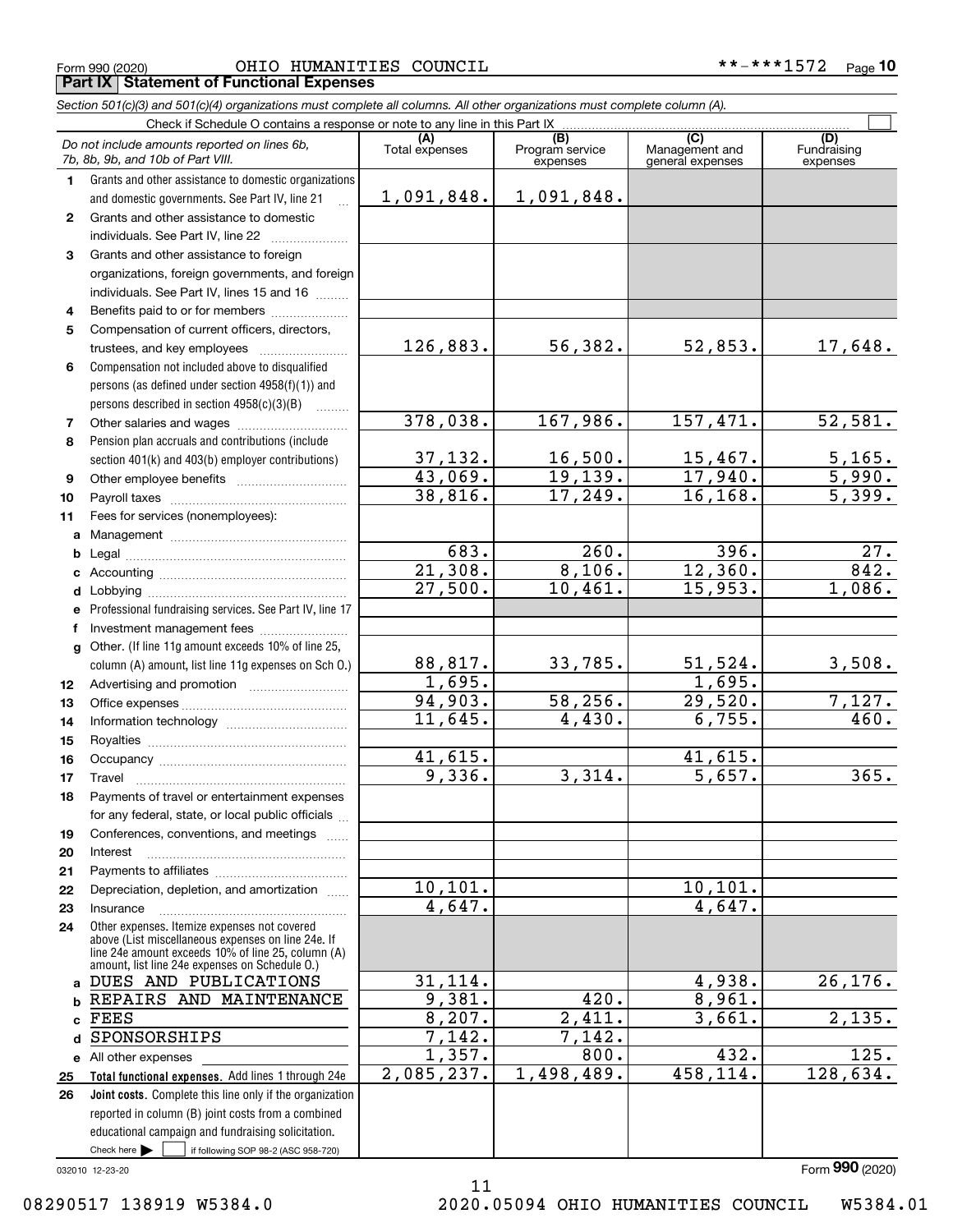Check if Schedule O contains a response or note to any line in this Part X **Part X Balance Sheet**

| Form 990 (2020) |                         | OHIO | HUMANITIES COUNCIL | **-***1572 | $P$ age |
|-----------------|-------------------------|------|--------------------|------------|---------|
|                 | Dort V.   Ralango Choot |      |                    |            |         |

|                             |              |                                                                                                       |          |                           | (A)<br>Beginning of year |                 | (B)<br>End of year              |
|-----------------------------|--------------|-------------------------------------------------------------------------------------------------------|----------|---------------------------|--------------------------|-----------------|---------------------------------|
|                             | 1            |                                                                                                       |          |                           | 208,078.                 | $\blacksquare$  | 632,580.                        |
|                             | $\mathbf{2}$ |                                                                                                       |          |                           | 216, 209.                | $\mathbf{2}$    | 201, 241.                       |
|                             | 3            |                                                                                                       |          |                           | 157,050.                 | 3               | 388,893.                        |
|                             | 4            |                                                                                                       |          |                           | 676.                     | 4               | 747.                            |
|                             | 5            | Loans and other receivables from any current or former officer, director,                             |          |                           |                          |                 |                                 |
|                             |              | trustee, key employee, creator or founder, substantial contributor, or 35%                            |          |                           |                          |                 |                                 |
|                             |              | controlled entity or family member of any of these persons                                            |          |                           |                          | 5               |                                 |
|                             | 6            | Loans and other receivables from other disqualified persons (as defined                               |          |                           |                          |                 |                                 |
|                             |              | under section 4958(f)(1)), and persons described in section 4958(c)(3)(B)                             |          | $\sim$                    |                          | 6               |                                 |
|                             | 7            |                                                                                                       |          |                           | $\overline{7}$           |                 |                                 |
| Assets                      | 8            |                                                                                                       |          |                           |                          | 8               |                                 |
|                             | 9            | Prepaid expenses and deferred charges                                                                 |          |                           | 4,827.                   | 9               | 692.                            |
|                             |              | <b>10a</b> Land, buildings, and equipment: cost or other                                              |          |                           |                          |                 |                                 |
|                             |              | basis. Complete Part VI of Schedule D    10a                                                          |          |                           |                          |                 |                                 |
|                             |              | $\frac{10b}{10}$<br><b>b</b> Less: accumulated depreciation                                           |          | $\frac{83,970.}{64,687.}$ | 17,089.                  | 10 <sub>c</sub> | 19,283.                         |
|                             | 11           |                                                                                                       |          |                           |                          | 11              |                                 |
|                             | 12           |                                                                                                       |          | 12                        |                          |                 |                                 |
|                             | 13           |                                                                                                       |          | 13                        |                          |                 |                                 |
|                             | 14           | Intangible assets                                                                                     | 26,584.  | 14                        | 35,689.                  |                 |                                 |
|                             | 15           |                                                                                                       |          |                           | 620, 256.                | 15              | 768,980.                        |
|                             | 16           |                                                                                                       |          |                           | 1,250,769.               | 16              | 2,048,105.                      |
|                             | 17           |                                                                                                       |          |                           | 43,366.                  | 17              | 50,963.                         |
|                             | 18           |                                                                                                       | 215,535. | 18                        | 895,139.                 |                 |                                 |
|                             | 19           |                                                                                                       | 2,960.   | 19                        |                          |                 |                                 |
|                             | 20           |                                                                                                       |          |                           |                          | 20              |                                 |
|                             | 21           | Escrow or custodial account liability. Complete Part IV of Schedule D                                 |          | .                         |                          | 21              |                                 |
|                             | 22           | Loans and other payables to any current or former officer, director,                                  |          |                           |                          |                 |                                 |
| Liabilities                 |              | trustee, key employee, creator or founder, substantial contributor, or 35%                            |          |                           |                          |                 |                                 |
|                             |              | controlled entity or family member of any of these persons                                            |          |                           |                          | 22              |                                 |
|                             | 23           |                                                                                                       |          |                           |                          | 23              |                                 |
|                             | 24           |                                                                                                       |          |                           |                          | 24              |                                 |
|                             | 25           | Other liabilities (including federal income tax, payables to related third                            |          |                           |                          |                 |                                 |
|                             |              | parties, and other liabilities not included on lines 17-24). Complete Part X                          |          |                           |                          |                 |                                 |
|                             |              | of Schedule D                                                                                         |          |                           |                          | 25              |                                 |
|                             | 26           |                                                                                                       |          |                           | 261,861.                 | 26              | 946, 102.                       |
|                             |              | Organizations that follow FASB ASC 958, check here $\blacktriangleright \boxed{\text{X}}$             |          |                           |                          |                 |                                 |
|                             |              | and complete lines 27, 28, 32, and 33.                                                                |          |                           |                          |                 |                                 |
|                             | 27           | Net assets without donor restrictions                                                                 | 988,908. | 27                        | 1,102,003.               |                 |                                 |
|                             | 28           | Net assets with donor restrictions                                                                    |          |                           |                          | 28              |                                 |
|                             |              | Organizations that do not follow FASB ASC 958, check here $\blacktriangleright$                       |          |                           |                          |                 |                                 |
|                             |              | and complete lines 29 through 33.                                                                     |          |                           |                          |                 |                                 |
|                             | 29           |                                                                                                       |          |                           | 29                       |                 |                                 |
| Net Assets or Fund Balances | 30           | Paid-in or capital surplus, or land, building, or equipment fund                                      |          |                           |                          | 30              |                                 |
|                             | 31           | Retained earnings, endowment, accumulated income, or other funds<br>Total net assets or fund balances |          | .                         | 988,908.                 | 31<br>32        |                                 |
|                             | 32<br>33     |                                                                                                       |          |                           | 1,250,769.               | 33              | $\frac{1,102,003.}{2,048,105.}$ |
|                             |              |                                                                                                       |          |                           |                          |                 |                                 |

 $\mathcal{L}^{\text{max}}$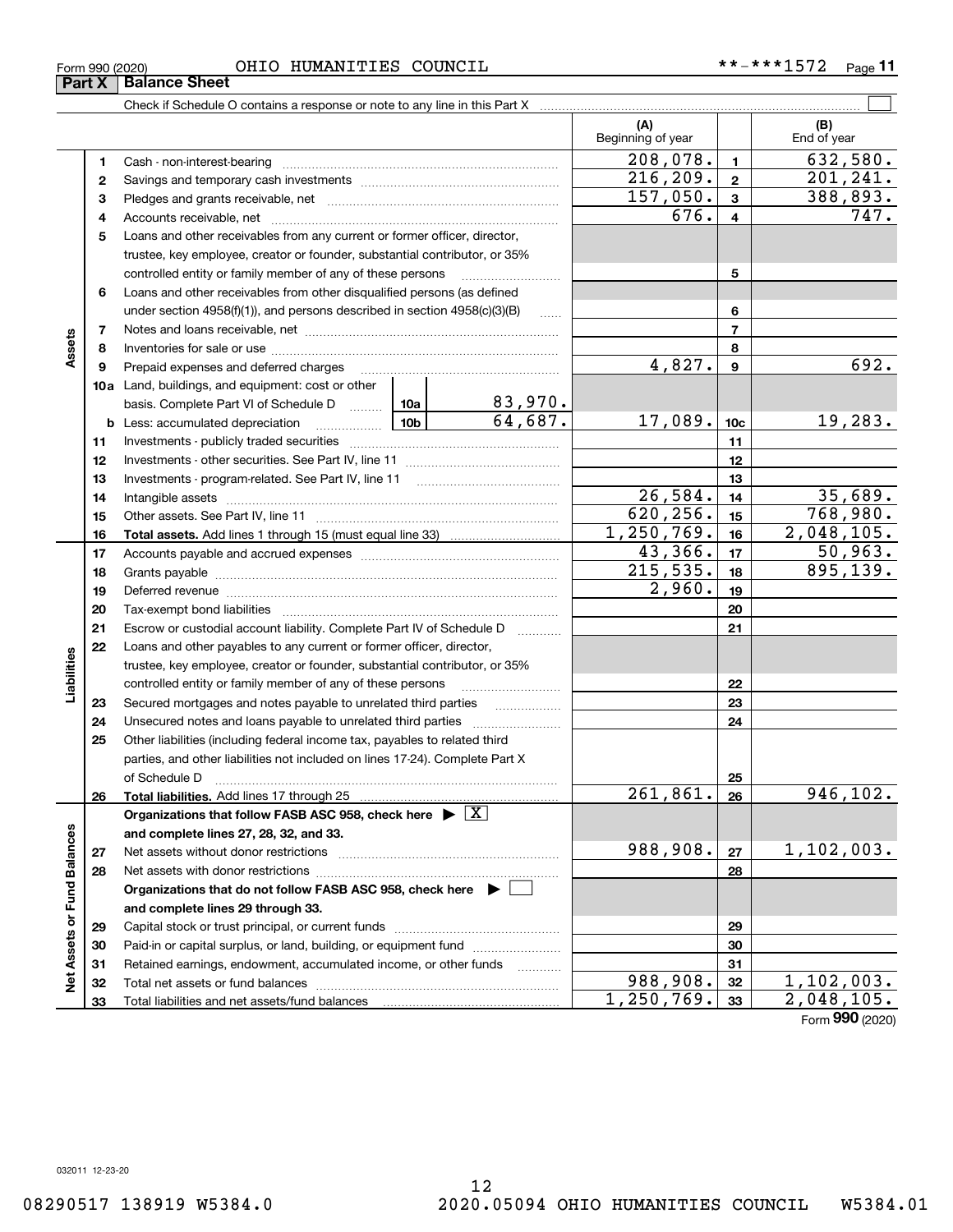|    | OHIO HUMANITIES COUNCIL<br>Form 990 (2020)                                                                                                                                                                                                                                                                                                                                                                                                                                 | **-***1572              |                |          | Page $12$               |
|----|----------------------------------------------------------------------------------------------------------------------------------------------------------------------------------------------------------------------------------------------------------------------------------------------------------------------------------------------------------------------------------------------------------------------------------------------------------------------------|-------------------------|----------------|----------|-------------------------|
|    | <b>Reconciliation of Net Assets</b><br>Part XI                                                                                                                                                                                                                                                                                                                                                                                                                             |                         |                |          |                         |
|    |                                                                                                                                                                                                                                                                                                                                                                                                                                                                            |                         |                |          |                         |
|    |                                                                                                                                                                                                                                                                                                                                                                                                                                                                            |                         |                |          |                         |
| 1  | Total revenue (must equal Part VIII, column (A), line 12)                                                                                                                                                                                                                                                                                                                                                                                                                  | 1.                      | 2,076,023.     |          |                         |
| 2  | Total expenses (must equal Part IX, column (A), line 25)                                                                                                                                                                                                                                                                                                                                                                                                                   | $\mathbf{2}$            | 2,085,237.     |          |                         |
| 3  | Revenue less expenses. Subtract line 2 from line 1                                                                                                                                                                                                                                                                                                                                                                                                                         | 3                       |                |          | $-9, 214.$              |
| 4  |                                                                                                                                                                                                                                                                                                                                                                                                                                                                            | $\overline{\mathbf{4}}$ |                |          | 988,908.                |
| 5  | Net unrealized gains (losses) on investments<br>$\overline{a_1, \ldots, a_n, \ldots, a_n, \ldots, a_n, \ldots, a_n, \ldots, a_n, \ldots, a_n, \ldots, a_n, \ldots, a_n, \ldots, a_n, \ldots, a_n, \ldots, a_n, \ldots, a_n, \ldots, a_n, \ldots, a_n, \ldots, a_n, \ldots, a_n, \ldots, a_n, \ldots, a_n, \ldots, a_n, \ldots, a_n, \ldots, a_n, \ldots, a_n, \ldots, a_n, \ldots, a_n, \ldots, a_n, \ldots, a_n, \ldots, a_n, \ldots, a_n, \ldots, a_n, \ldots, a_n, \ld$ | 5                       |                |          | 122, 309.               |
| 6  |                                                                                                                                                                                                                                                                                                                                                                                                                                                                            | 6                       |                |          |                         |
| 7  | Investment expenses                                                                                                                                                                                                                                                                                                                                                                                                                                                        | $\overline{7}$          |                |          |                         |
| 8  | Prior period adjustments                                                                                                                                                                                                                                                                                                                                                                                                                                                   | 8                       |                |          |                         |
| 9  | Other changes in net assets or fund balances (explain on Schedule O)                                                                                                                                                                                                                                                                                                                                                                                                       | 9                       |                |          | 0.                      |
| 10 | Net assets or fund balances at end of year. Combine lines 3 through 9 (must equal Part X, line 32,                                                                                                                                                                                                                                                                                                                                                                         |                         |                |          |                         |
|    | column (B))                                                                                                                                                                                                                                                                                                                                                                                                                                                                | 10                      | 1,102,003.     |          |                         |
|    | Part XII Financial Statements and Reporting                                                                                                                                                                                                                                                                                                                                                                                                                                |                         |                |          |                         |
|    |                                                                                                                                                                                                                                                                                                                                                                                                                                                                            |                         |                |          | $\overline{\mathbf{x}}$ |
|    |                                                                                                                                                                                                                                                                                                                                                                                                                                                                            |                         |                | Yes      | No                      |
| 1  | $\boxed{\text{X}}$ Accrual<br>Accounting method used to prepare the Form 990: <u>June</u> Cash<br>Other                                                                                                                                                                                                                                                                                                                                                                    |                         |                |          |                         |
|    | If the organization changed its method of accounting from a prior year or checked "Other," explain in Schedule O.                                                                                                                                                                                                                                                                                                                                                          |                         |                |          |                         |
|    | 2a Were the organization's financial statements compiled or reviewed by an independent accountant?                                                                                                                                                                                                                                                                                                                                                                         |                         | 2a             |          | х                       |
|    | If "Yes," check a box below to indicate whether the financial statements for the year were compiled or reviewed on a                                                                                                                                                                                                                                                                                                                                                       |                         |                |          |                         |
|    | separate basis, consolidated basis, or both:                                                                                                                                                                                                                                                                                                                                                                                                                               |                         |                |          |                         |
|    | Separate basis<br>Consolidated basis<br>Both consolidated and separate basis                                                                                                                                                                                                                                                                                                                                                                                               |                         |                |          |                         |
|    | <b>b</b> Were the organization's financial statements audited by an independent accountant?                                                                                                                                                                                                                                                                                                                                                                                |                         | 2 <sub>b</sub> | X        |                         |
|    | If "Yes," check a box below to indicate whether the financial statements for the year were audited on a separate basis,                                                                                                                                                                                                                                                                                                                                                    |                         |                |          |                         |
|    | consolidated basis, or both:                                                                                                                                                                                                                                                                                                                                                                                                                                               |                         |                |          |                         |
|    | $ \mathbf{X} $ Separate basis<br><b>Consolidated basis</b><br>Both consolidated and separate basis                                                                                                                                                                                                                                                                                                                                                                         |                         |                |          |                         |
|    | c If "Yes" to line 2a or 2b, does the organization have a committee that assumes responsibility for oversight of the audit,                                                                                                                                                                                                                                                                                                                                                |                         |                |          |                         |
|    | review, or compilation of its financial statements and selection of an independent accountant?                                                                                                                                                                                                                                                                                                                                                                             |                         | 2c             | х        |                         |
|    | If the organization changed either its oversight process or selection process during the tax year, explain on Schedule O.                                                                                                                                                                                                                                                                                                                                                  |                         |                |          |                         |
|    | 3a As a result of a federal award, was the organization required to undergo an audit or audits as set forth in the Single Audit                                                                                                                                                                                                                                                                                                                                            |                         |                |          |                         |
|    |                                                                                                                                                                                                                                                                                                                                                                                                                                                                            |                         | За             | х        |                         |
|    | b If "Yes," did the organization undergo the required audit or audits? If the organization did not undergo the required audit                                                                                                                                                                                                                                                                                                                                              |                         |                |          |                         |
|    |                                                                                                                                                                                                                                                                                                                                                                                                                                                                            |                         | 3b             | х<br>nnn |                         |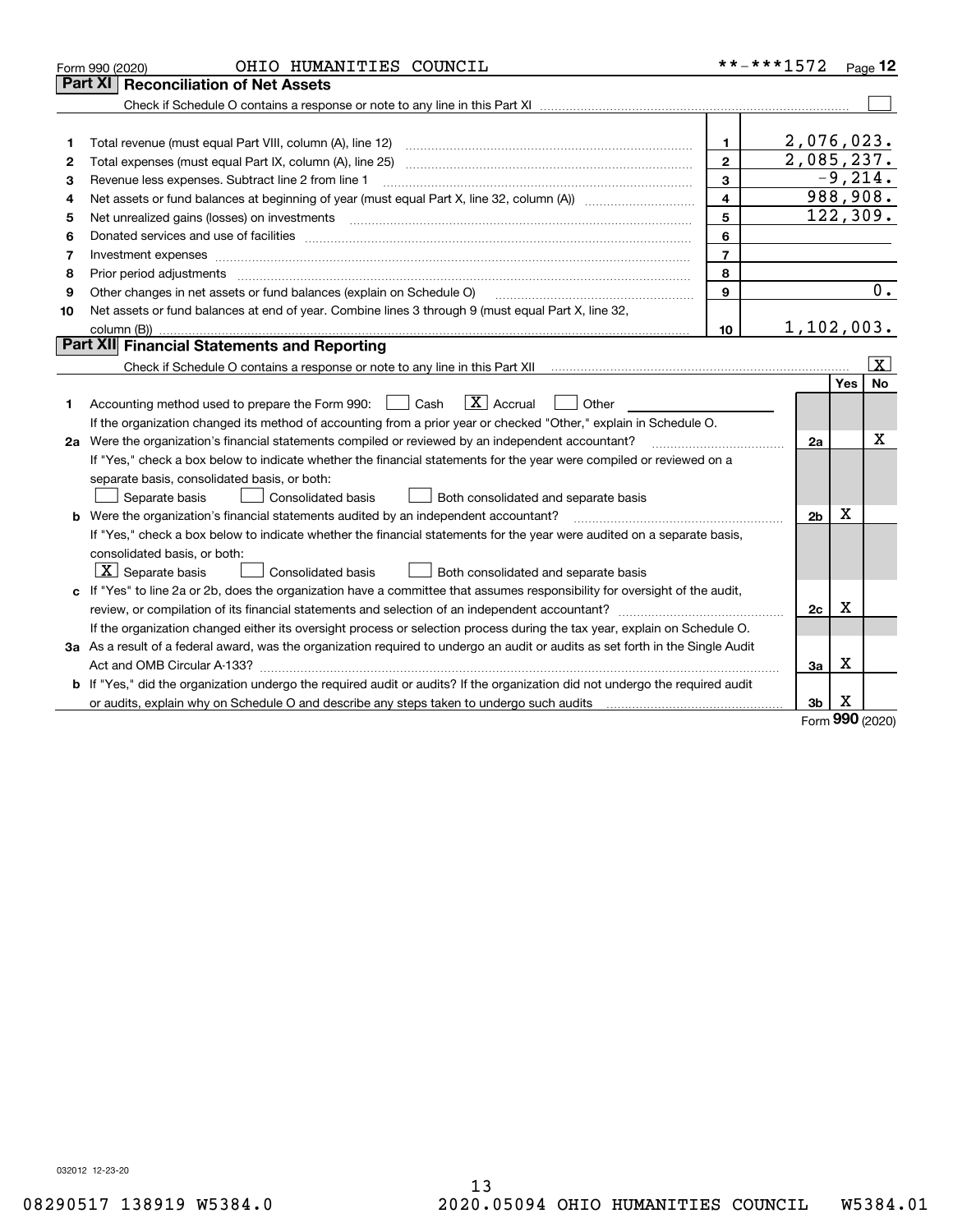| <b>SCHEDULE A</b> |
|-------------------|
|-------------------|

Department of the Treasury Internal Revenue Service

**(Form 990 or 990-EZ)**

# **Public Charity Status and Public Support**

**Complete if the organization is a section 501(c)(3) organization or a section 4947(a)(1) nonexempt charitable trust.**

**| Attach to Form 990 or Form 990-EZ.** 

**| Go to www.irs.gov/Form990 for instructions and the latest information.**

| OMB No. 1545-0047                   |
|-------------------------------------|
| U2N                                 |
| <b>Open to Public</b><br>Inspection |

|            |                                                                                                                                                                                                                                                                | Name of the organization                                                                                                                                                                                                                                                                                                                                                                                                                                                                                                                                                                 |                         |                            |                                    |    |                            |  | <b>Employer identification number</b> |  |  |
|------------|----------------------------------------------------------------------------------------------------------------------------------------------------------------------------------------------------------------------------------------------------------------|------------------------------------------------------------------------------------------------------------------------------------------------------------------------------------------------------------------------------------------------------------------------------------------------------------------------------------------------------------------------------------------------------------------------------------------------------------------------------------------------------------------------------------------------------------------------------------------|-------------------------|----------------------------|------------------------------------|----|----------------------------|--|---------------------------------------|--|--|
|            |                                                                                                                                                                                                                                                                |                                                                                                                                                                                                                                                                                                                                                                                                                                                                                                                                                                                          | OHIO HUMANITIES COUNCIL |                            |                                    |    |                            |  | **-***1572                            |  |  |
| Part I     |                                                                                                                                                                                                                                                                | Reason for Public Charity Status. (All organizations must complete this part.) See instructions.                                                                                                                                                                                                                                                                                                                                                                                                                                                                                         |                         |                            |                                    |    |                            |  |                                       |  |  |
|            |                                                                                                                                                                                                                                                                | The organization is not a private foundation because it is: (For lines 1 through 12, check only one box.)                                                                                                                                                                                                                                                                                                                                                                                                                                                                                |                         |                            |                                    |    |                            |  |                                       |  |  |
| 1          |                                                                                                                                                                                                                                                                | A church, convention of churches, or association of churches described in section 170(b)(1)(A)(i).                                                                                                                                                                                                                                                                                                                                                                                                                                                                                       |                         |                            |                                    |    |                            |  |                                       |  |  |
| 2          |                                                                                                                                                                                                                                                                | A school described in section 170(b)(1)(A)(ii). (Attach Schedule E (Form 990 or 990-EZ).)                                                                                                                                                                                                                                                                                                                                                                                                                                                                                                |                         |                            |                                    |    |                            |  |                                       |  |  |
| з          |                                                                                                                                                                                                                                                                | A hospital or a cooperative hospital service organization described in section 170(b)(1)(A)(iii).                                                                                                                                                                                                                                                                                                                                                                                                                                                                                        |                         |                            |                                    |    |                            |  |                                       |  |  |
|            |                                                                                                                                                                                                                                                                | A medical research organization operated in conjunction with a hospital described in section 170(b)(1)(A)(iii). Enter the hospital's name,                                                                                                                                                                                                                                                                                                                                                                                                                                               |                         |                            |                                    |    |                            |  |                                       |  |  |
|            |                                                                                                                                                                                                                                                                | city, and state:                                                                                                                                                                                                                                                                                                                                                                                                                                                                                                                                                                         |                         |                            |                                    |    |                            |  |                                       |  |  |
| 5          |                                                                                                                                                                                                                                                                | An organization operated for the benefit of a college or university owned or operated by a governmental unit described in                                                                                                                                                                                                                                                                                                                                                                                                                                                                |                         |                            |                                    |    |                            |  |                                       |  |  |
|            | section 170(b)(1)(A)(iv). (Complete Part II.)                                                                                                                                                                                                                  |                                                                                                                                                                                                                                                                                                                                                                                                                                                                                                                                                                                          |                         |                            |                                    |    |                            |  |                                       |  |  |
| 6          | A federal, state, or local government or governmental unit described in section 170(b)(1)(A)(v).                                                                                                                                                               |                                                                                                                                                                                                                                                                                                                                                                                                                                                                                                                                                                                          |                         |                            |                                    |    |                            |  |                                       |  |  |
| $7 \times$ |                                                                                                                                                                                                                                                                | An organization that normally receives a substantial part of its support from a governmental unit or from the general public described in                                                                                                                                                                                                                                                                                                                                                                                                                                                |                         |                            |                                    |    |                            |  |                                       |  |  |
|            |                                                                                                                                                                                                                                                                | section 170(b)(1)(A)(vi). (Complete Part II.)                                                                                                                                                                                                                                                                                                                                                                                                                                                                                                                                            |                         |                            |                                    |    |                            |  |                                       |  |  |
| 8          |                                                                                                                                                                                                                                                                | A community trust described in section 170(b)(1)(A)(vi). (Complete Part II.)                                                                                                                                                                                                                                                                                                                                                                                                                                                                                                             |                         |                            |                                    |    |                            |  |                                       |  |  |
| 9          |                                                                                                                                                                                                                                                                | An agricultural research organization described in section 170(b)(1)(A)(ix) operated in conjunction with a land-grant college                                                                                                                                                                                                                                                                                                                                                                                                                                                            |                         |                            |                                    |    |                            |  |                                       |  |  |
|            |                                                                                                                                                                                                                                                                | or university or a non-land-grant college of agriculture (see instructions). Enter the name, city, and state of the college or                                                                                                                                                                                                                                                                                                                                                                                                                                                           |                         |                            |                                    |    |                            |  |                                       |  |  |
|            |                                                                                                                                                                                                                                                                | university:                                                                                                                                                                                                                                                                                                                                                                                                                                                                                                                                                                              |                         |                            |                                    |    |                            |  |                                       |  |  |
| 10<br>11   |                                                                                                                                                                                                                                                                | An organization that normally receives (1) more than 33 1/3% of its support from contributions, membership fees, and gross receipts from<br>activities related to its exempt functions, subject to certain exceptions; and (2) no more than 33 1/3% of its support from gross investment<br>income and unrelated business taxable income (less section 511 tax) from businesses acquired by the organization after June 30, 1975.<br>See section 509(a)(2). (Complete Part III.)<br>An organization organized and operated exclusively to test for public safety. See section 509(a)(4). |                         |                            |                                    |    |                            |  |                                       |  |  |
| 12         |                                                                                                                                                                                                                                                                | An organization organized and operated exclusively for the benefit of, to perform the functions of, or to carry out the purposes of one or                                                                                                                                                                                                                                                                                                                                                                                                                                               |                         |                            |                                    |    |                            |  |                                       |  |  |
|            |                                                                                                                                                                                                                                                                | more publicly supported organizations described in section 509(a)(1) or section 509(a)(2). See section 509(a)(3). Check the box in                                                                                                                                                                                                                                                                                                                                                                                                                                                       |                         |                            |                                    |    |                            |  |                                       |  |  |
|            |                                                                                                                                                                                                                                                                |                                                                                                                                                                                                                                                                                                                                                                                                                                                                                                                                                                                          |                         |                            |                                    |    |                            |  |                                       |  |  |
| а          | lines 12a through 12d that describes the type of supporting organization and complete lines 12e, 12f, and 12g.                                                                                                                                                 |                                                                                                                                                                                                                                                                                                                                                                                                                                                                                                                                                                                          |                         |                            |                                    |    |                            |  |                                       |  |  |
|            | Type I. A supporting organization operated, supervised, or controlled by its supported organization(s), typically by giving<br>the supported organization(s) the power to regularly appoint or elect a majority of the directors or trustees of the supporting |                                                                                                                                                                                                                                                                                                                                                                                                                                                                                                                                                                                          |                         |                            |                                    |    |                            |  |                                       |  |  |
|            |                                                                                                                                                                                                                                                                |                                                                                                                                                                                                                                                                                                                                                                                                                                                                                                                                                                                          |                         |                            |                                    |    |                            |  |                                       |  |  |
|            |                                                                                                                                                                                                                                                                | organization. You must complete Part IV, Sections A and B.                                                                                                                                                                                                                                                                                                                                                                                                                                                                                                                               |                         |                            |                                    |    |                            |  |                                       |  |  |
| b          |                                                                                                                                                                                                                                                                | Type II. A supporting organization supervised or controlled in connection with its supported organization(s), by having                                                                                                                                                                                                                                                                                                                                                                                                                                                                  |                         |                            |                                    |    |                            |  |                                       |  |  |
|            |                                                                                                                                                                                                                                                                | control or management of the supporting organization vested in the same persons that control or manage the supported                                                                                                                                                                                                                                                                                                                                                                                                                                                                     |                         |                            |                                    |    |                            |  |                                       |  |  |
|            |                                                                                                                                                                                                                                                                | organization(s). You must complete Part IV, Sections A and C.                                                                                                                                                                                                                                                                                                                                                                                                                                                                                                                            |                         |                            |                                    |    |                            |  |                                       |  |  |
| с          |                                                                                                                                                                                                                                                                | Type III functionally integrated. A supporting organization operated in connection with, and functionally integrated with,                                                                                                                                                                                                                                                                                                                                                                                                                                                               |                         |                            |                                    |    |                            |  |                                       |  |  |
|            |                                                                                                                                                                                                                                                                | its supported organization(s) (see instructions). You must complete Part IV, Sections A, D, and E.                                                                                                                                                                                                                                                                                                                                                                                                                                                                                       |                         |                            |                                    |    |                            |  |                                       |  |  |
| d          |                                                                                                                                                                                                                                                                | Type III non-functionally integrated. A supporting organization operated in connection with its supported organization(s)                                                                                                                                                                                                                                                                                                                                                                                                                                                                |                         |                            |                                    |    |                            |  |                                       |  |  |
|            |                                                                                                                                                                                                                                                                | that is not functionally integrated. The organization generally must satisfy a distribution requirement and an attentiveness                                                                                                                                                                                                                                                                                                                                                                                                                                                             |                         |                            |                                    |    |                            |  |                                       |  |  |
|            |                                                                                                                                                                                                                                                                | requirement (see instructions). You must complete Part IV, Sections A and D, and Part V.                                                                                                                                                                                                                                                                                                                                                                                                                                                                                                 |                         |                            |                                    |    |                            |  |                                       |  |  |
| е          |                                                                                                                                                                                                                                                                | Check this box if the organization received a written determination from the IRS that it is a Type I, Type II, Type III                                                                                                                                                                                                                                                                                                                                                                                                                                                                  |                         |                            |                                    |    |                            |  |                                       |  |  |
|            |                                                                                                                                                                                                                                                                | functionally integrated, or Type III non-functionally integrated supporting organization.                                                                                                                                                                                                                                                                                                                                                                                                                                                                                                |                         |                            |                                    |    |                            |  |                                       |  |  |
|            |                                                                                                                                                                                                                                                                | f Enter the number of supported organizations                                                                                                                                                                                                                                                                                                                                                                                                                                                                                                                                            |                         |                            |                                    |    |                            |  |                                       |  |  |
|            |                                                                                                                                                                                                                                                                | g Provide the following information about the supported organization(s).<br>(i) Name of supported                                                                                                                                                                                                                                                                                                                                                                                                                                                                                        | (ii) EIN                | (iii) Type of organization | (iv) Is the organization listed    |    | (v) Amount of monetary     |  | (vi) Amount of other                  |  |  |
|            |                                                                                                                                                                                                                                                                | organization                                                                                                                                                                                                                                                                                                                                                                                                                                                                                                                                                                             |                         | (described on lines 1-10   | in your governing document?<br>Yes |    | support (see instructions) |  | support (see instructions)            |  |  |
|            |                                                                                                                                                                                                                                                                |                                                                                                                                                                                                                                                                                                                                                                                                                                                                                                                                                                                          |                         | above (see instructions))  |                                    | No |                            |  |                                       |  |  |
|            |                                                                                                                                                                                                                                                                |                                                                                                                                                                                                                                                                                                                                                                                                                                                                                                                                                                                          |                         |                            |                                    |    |                            |  |                                       |  |  |
|            |                                                                                                                                                                                                                                                                |                                                                                                                                                                                                                                                                                                                                                                                                                                                                                                                                                                                          |                         |                            |                                    |    |                            |  |                                       |  |  |
|            |                                                                                                                                                                                                                                                                |                                                                                                                                                                                                                                                                                                                                                                                                                                                                                                                                                                                          |                         |                            |                                    |    |                            |  |                                       |  |  |
|            |                                                                                                                                                                                                                                                                |                                                                                                                                                                                                                                                                                                                                                                                                                                                                                                                                                                                          |                         |                            |                                    |    |                            |  |                                       |  |  |
|            |                                                                                                                                                                                                                                                                |                                                                                                                                                                                                                                                                                                                                                                                                                                                                                                                                                                                          |                         |                            |                                    |    |                            |  |                                       |  |  |
|            |                                                                                                                                                                                                                                                                |                                                                                                                                                                                                                                                                                                                                                                                                                                                                                                                                                                                          |                         |                            |                                    |    |                            |  |                                       |  |  |
| Total      |                                                                                                                                                                                                                                                                |                                                                                                                                                                                                                                                                                                                                                                                                                                                                                                                                                                                          |                         |                            |                                    |    |                            |  |                                       |  |  |

LHA For Paperwork Reduction Act Notice, see the Instructions for Form 990 or 990-EZ. <sub>032021</sub> o1-25-21 Schedule A (Form 990 or 990-EZ) 2020 14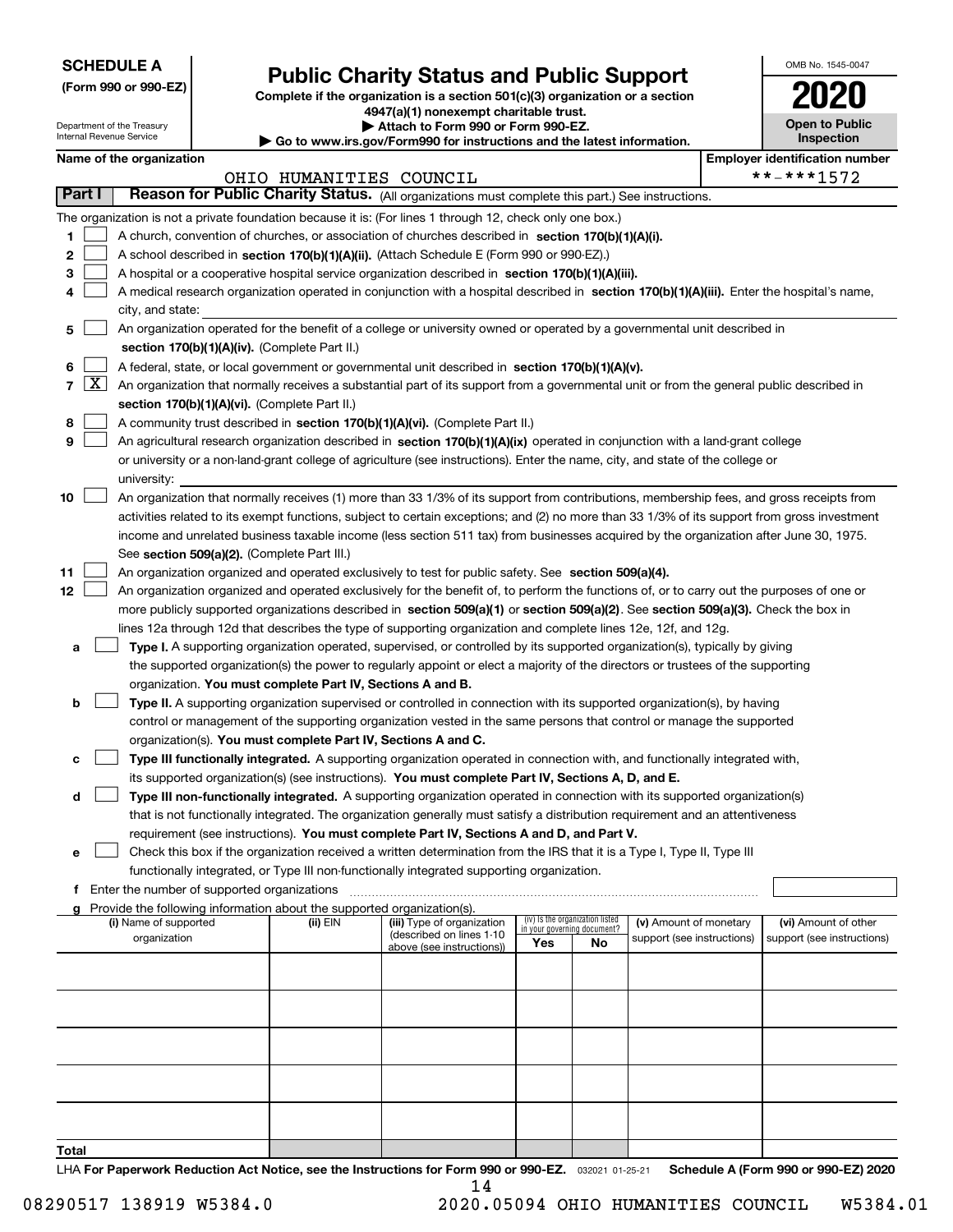**2**

(Complete only if you checked the box on line 5, 7, or 8 of Part I or if the organization failed to qualify under Part III. If the organization fails to qualify under the tests listed below, please complete Part III.) **Part II Support Schedule for Organizations Described in Sections 170(b)(1)(A)(iv) and 170(b)(1)(A)(vi)**

|    | <b>Section A. Public Support</b>                                                                                                               |          |          |            |            |                                              |                                          |
|----|------------------------------------------------------------------------------------------------------------------------------------------------|----------|----------|------------|------------|----------------------------------------------|------------------------------------------|
|    | Calendar year (or fiscal year beginning in)                                                                                                    | (a) 2016 | (b) 2017 | $(c)$ 2018 | $(d)$ 2019 | (e) 2020                                     | (f) Total                                |
|    | 1 Gifts, grants, contributions, and                                                                                                            |          |          |            |            |                                              |                                          |
|    | membership fees received. (Do not                                                                                                              |          |          |            |            |                                              |                                          |
|    | include any "unusual grants.")                                                                                                                 | 1329357. | 1320198. | 1322979.   | 1961000.   | 2061485.                                     | 7995019.                                 |
|    | 2 Tax revenues levied for the organ-                                                                                                           |          |          |            |            |                                              |                                          |
|    | ization's benefit and either paid to                                                                                                           |          |          |            |            |                                              |                                          |
|    | or expended on its behalf                                                                                                                      |          |          |            |            |                                              |                                          |
|    | 3 The value of services or facilities                                                                                                          |          |          |            |            |                                              |                                          |
|    | furnished by a governmental unit to                                                                                                            |          |          |            |            |                                              |                                          |
|    | the organization without charge                                                                                                                |          |          |            |            |                                              |                                          |
|    | 4 Total. Add lines 1 through 3                                                                                                                 | 1329357. | 1320198. | 1322979.   | 1961000.   | 2061485.                                     | 7995019.                                 |
|    | 5 The portion of total contributions                                                                                                           |          |          |            |            |                                              |                                          |
|    | by each person (other than a                                                                                                                   |          |          |            |            |                                              |                                          |
|    | governmental unit or publicly                                                                                                                  |          |          |            |            |                                              |                                          |
|    | supported organization) included                                                                                                               |          |          |            |            |                                              |                                          |
|    | on line 1 that exceeds 2% of the                                                                                                               |          |          |            |            |                                              |                                          |
|    | amount shown on line 11,                                                                                                                       |          |          |            |            |                                              |                                          |
|    | column (f)                                                                                                                                     |          |          |            |            |                                              |                                          |
|    | 6 Public support. Subtract line 5 from line 4.                                                                                                 |          |          |            |            |                                              | 7995019.                                 |
|    | <b>Section B. Total Support</b>                                                                                                                |          |          |            |            |                                              |                                          |
|    | Calendar year (or fiscal year beginning in)                                                                                                    | (a) 2016 | (b) 2017 | $(c)$ 2018 | $(d)$ 2019 | (e) 2020                                     | (f) Total                                |
|    | <b>7</b> Amounts from line 4                                                                                                                   | 1329357. | 1320198. | 1322979.   | 1961000.   | 2061485.                                     | 7995019.                                 |
|    | 8 Gross income from interest,                                                                                                                  |          |          |            |            |                                              |                                          |
|    | dividends, payments received on                                                                                                                |          |          |            |            |                                              |                                          |
|    | securities loans, rents, royalties,                                                                                                            |          |          |            |            |                                              |                                          |
|    | and income from similar sources                                                                                                                | 11,462.  | 13,384.  | 18,583.    | 15,931.    | 8,103.                                       | 67,463.                                  |
|    | 9 Net income from unrelated business                                                                                                           |          |          |            |            |                                              |                                          |
|    | activities, whether or not the                                                                                                                 |          |          |            |            |                                              |                                          |
|    | business is regularly carried on                                                                                                               |          |          |            |            |                                              |                                          |
|    | 10 Other income. Do not include gain                                                                                                           |          |          |            |            |                                              |                                          |
|    | or loss from the sale of capital                                                                                                               |          |          |            |            |                                              |                                          |
|    | assets (Explain in Part VI.)                                                                                                                   |          | 26.      |            | 500.       |                                              | 526.                                     |
|    | 11 Total support. Add lines 7 through 10                                                                                                       |          |          |            |            |                                              | 8063008.                                 |
|    | 12 Gross receipts from related activities, etc. (see instructions)                                                                             |          |          |            |            | 12                                           | 220,087.                                 |
|    | 13 First 5 years. If the Form 990 is for the organization's first, second, third, fourth, or fifth tax year as a section 501(c)(3)             |          |          |            |            |                                              |                                          |
|    | organization, check this box and stop here                                                                                                     |          |          |            |            |                                              |                                          |
|    | <b>Section C. Computation of Public Support Percentage</b>                                                                                     |          |          |            |            |                                              |                                          |
|    |                                                                                                                                                |          |          |            |            | 14                                           | 99.16<br>%                               |
|    |                                                                                                                                                |          |          |            |            | 15                                           | 99.05<br>$\%$                            |
|    | 16a 33 1/3% support test - 2020. If the organization did not check the box on line 13, and line 14 is 33 1/3% or more, check this box and      |          |          |            |            |                                              |                                          |
|    | stop here. The organization qualifies as a publicly supported organization                                                                     |          |          |            |            |                                              | $\blacktriangleright$ $\boxed{\text{X}}$ |
|    | b 33 1/3% support test - 2019. If the organization did not check a box on line 13 or 16a, and line 15 is 33 1/3% or more, check this box       |          |          |            |            |                                              |                                          |
|    | and stop here. The organization qualifies as a publicly supported organization                                                                 |          |          |            |            |                                              |                                          |
|    | 17a 10% -facts-and-circumstances test - 2020. If the organization did not check a box on line 13, 16a, or 16b, and line 14 is 10% or more,     |          |          |            |            |                                              |                                          |
|    | and if the organization meets the facts-and-circumstances test, check this box and stop here. Explain in Part VI how the organization          |          |          |            |            |                                              |                                          |
|    | meets the facts-and-circumstances test. The organization qualifies as a publicly supported organization                                        |          |          |            |            |                                              |                                          |
|    | <b>b 10% -facts-and-circumstances test - 2019.</b> If the organization did not check a box on line 13, 16a, 16b, or 17a, and line 15 is 10% or |          |          |            |            |                                              |                                          |
|    | more, and if the organization meets the facts-and-circumstances test, check this box and stop here. Explain in Part VI how the                 |          |          |            |            |                                              |                                          |
|    | organization meets the facts-and-circumstances test. The organization qualifies as a publicly supported organization                           |          |          |            |            |                                              |                                          |
| 18 | Private foundation. If the organization did not check a box on line 13, 16a, 16b, 17a, or 17b, check this box and see instructions             |          |          |            |            |                                              |                                          |
|    |                                                                                                                                                |          |          |            |            | <b>Cabadula A (Fause 000 av 000 EZ) 0000</b> |                                          |

**Schedule A (Form 990 or 990-EZ) 2020**

032022 01-25-21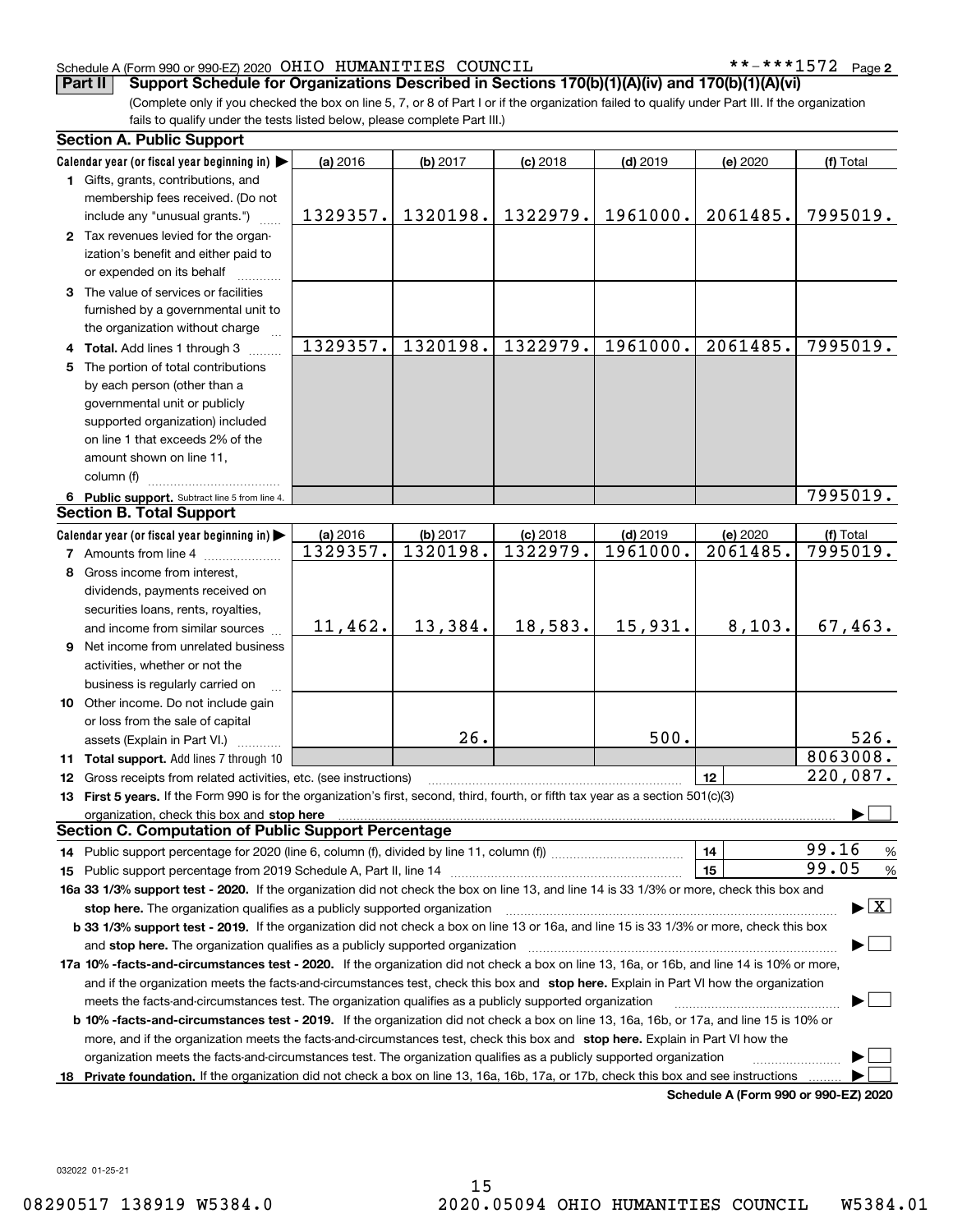### **Part III Support Schedule for Organizations Described in Section 509(a)(2)**

(Complete only if you checked the box on line 10 of Part I or if the organization failed to qualify under Part II. If the organization fails to qualify under the tests listed below, please complete Part II.)

| <b>Section A. Public Support</b>                                                                                                                                                                |          |          |            |            |          |                                      |
|-------------------------------------------------------------------------------------------------------------------------------------------------------------------------------------------------|----------|----------|------------|------------|----------|--------------------------------------|
| Calendar year (or fiscal year beginning in) $\blacktriangleright$                                                                                                                               | (a) 2016 | (b) 2017 | $(c)$ 2018 | $(d)$ 2019 | (e) 2020 | (f) Total                            |
| 1 Gifts, grants, contributions, and                                                                                                                                                             |          |          |            |            |          |                                      |
| membership fees received. (Do not                                                                                                                                                               |          |          |            |            |          |                                      |
| include any "unusual grants.")                                                                                                                                                                  |          |          |            |            |          |                                      |
| <b>2</b> Gross receipts from admissions,<br>merchandise sold or services per-<br>formed, or facilities furnished in<br>any activity that is related to the<br>organization's tax-exempt purpose |          |          |            |            |          |                                      |
| 3 Gross receipts from activities that                                                                                                                                                           |          |          |            |            |          |                                      |
| are not an unrelated trade or bus-                                                                                                                                                              |          |          |            |            |          |                                      |
| iness under section 513                                                                                                                                                                         |          |          |            |            |          |                                      |
| 4 Tax revenues levied for the organ-<br>ization's benefit and either paid to                                                                                                                    |          |          |            |            |          |                                      |
| or expended on its behalf                                                                                                                                                                       |          |          |            |            |          |                                      |
| 5 The value of services or facilities<br>furnished by a governmental unit to                                                                                                                    |          |          |            |            |          |                                      |
| the organization without charge                                                                                                                                                                 |          |          |            |            |          |                                      |
| <b>6 Total.</b> Add lines 1 through 5                                                                                                                                                           |          |          |            |            |          |                                      |
| 7a Amounts included on lines 1, 2, and<br>3 received from disqualified persons                                                                                                                  |          |          |            |            |          |                                      |
| <b>b</b> Amounts included on lines 2 and 3 received<br>from other than disqualified persons that<br>exceed the greater of \$5,000 or 1% of the<br>amount on line 13 for the year                |          |          |            |            |          |                                      |
| c Add lines 7a and 7b                                                                                                                                                                           |          |          |            |            |          |                                      |
| 8 Public support. (Subtract line 7c from line 6.)<br><b>Section B. Total Support</b>                                                                                                            |          |          |            |            |          |                                      |
| Calendar year (or fiscal year beginning in)                                                                                                                                                     | (a) 2016 | (b) 2017 | $(c)$ 2018 | $(d)$ 2019 | (e) 2020 | (f) Total                            |
| 9 Amounts from line 6                                                                                                                                                                           |          |          |            |            |          |                                      |
| 10a Gross income from interest,<br>dividends, payments received on<br>securities loans, rents, royalties,<br>and income from similar sources                                                    |          |          |            |            |          |                                      |
| <b>b</b> Unrelated business taxable income                                                                                                                                                      |          |          |            |            |          |                                      |
| (less section 511 taxes) from businesses                                                                                                                                                        |          |          |            |            |          |                                      |
| acquired after June 30, 1975                                                                                                                                                                    |          |          |            |            |          |                                      |
| c Add lines 10a and 10b                                                                                                                                                                         |          |          |            |            |          |                                      |
| <b>11</b> Net income from unrelated business<br>activities not included in line 10b,<br>whether or not the business is<br>regularly carried on                                                  |          |          |            |            |          |                                      |
| <b>12</b> Other income. Do not include gain<br>or loss from the sale of capital<br>assets (Explain in Part VI.)                                                                                 |          |          |            |            |          |                                      |
| <b>13 Total support.</b> (Add lines 9, 10c, 11, and 12.)                                                                                                                                        |          |          |            |            |          |                                      |
| 14 First 5 years. If the Form 990 is for the organization's first, second, third, fourth, or fifth tax year as a section 501(c)(3) organization,                                                |          |          |            |            |          |                                      |
| <b>Section C. Computation of Public Support Percentage</b>                                                                                                                                      |          |          |            |            |          |                                      |
|                                                                                                                                                                                                 |          |          |            |            | 15       | %                                    |
| 16 Public support percentage from 2019 Schedule A, Part III, line 15<br><b>Section D. Computation of Investment Income Percentage</b>                                                           |          |          |            |            | 16       | %                                    |
| 17 Investment income percentage for 2020 (line 10c, column (f), divided by line 13, column (f))                                                                                                 |          |          |            |            | 17       | %                                    |
| 18 Investment income percentage from 2019 Schedule A, Part III, line 17                                                                                                                         |          |          |            |            | 18       | %                                    |
| 19a 33 1/3% support tests - 2020. If the organization did not check the box on line 14, and line 15 is more than 33 1/3%, and line 17 is not                                                    |          |          |            |            |          |                                      |
| more than 33 1/3%, check this box and stop here. The organization qualifies as a publicly supported organization                                                                                |          |          |            |            |          |                                      |
| b 33 1/3% support tests - 2019. If the organization did not check a box on line 14 or line 19a, and line 16 is more than 33 1/3%, and                                                           |          |          |            |            |          |                                      |
| line 18 is not more than 33 1/3%, check this box and stop here. The organization qualifies as a publicly supported organization                                                                 |          |          |            |            |          |                                      |
| 20 Private foundation. If the organization did not check a box on line 14, 19a, or 19b, check this box and see instructions                                                                     |          |          |            |            |          |                                      |
| 032023 01-25-21                                                                                                                                                                                 |          |          |            |            |          | Schedule A (Form 990 or 990-EZ) 2020 |
|                                                                                                                                                                                                 |          | 16       |            |            |          |                                      |

08290517 138919 W5384.0 2020.05094 OHIO HUMANITIES COUNCIL W5384.01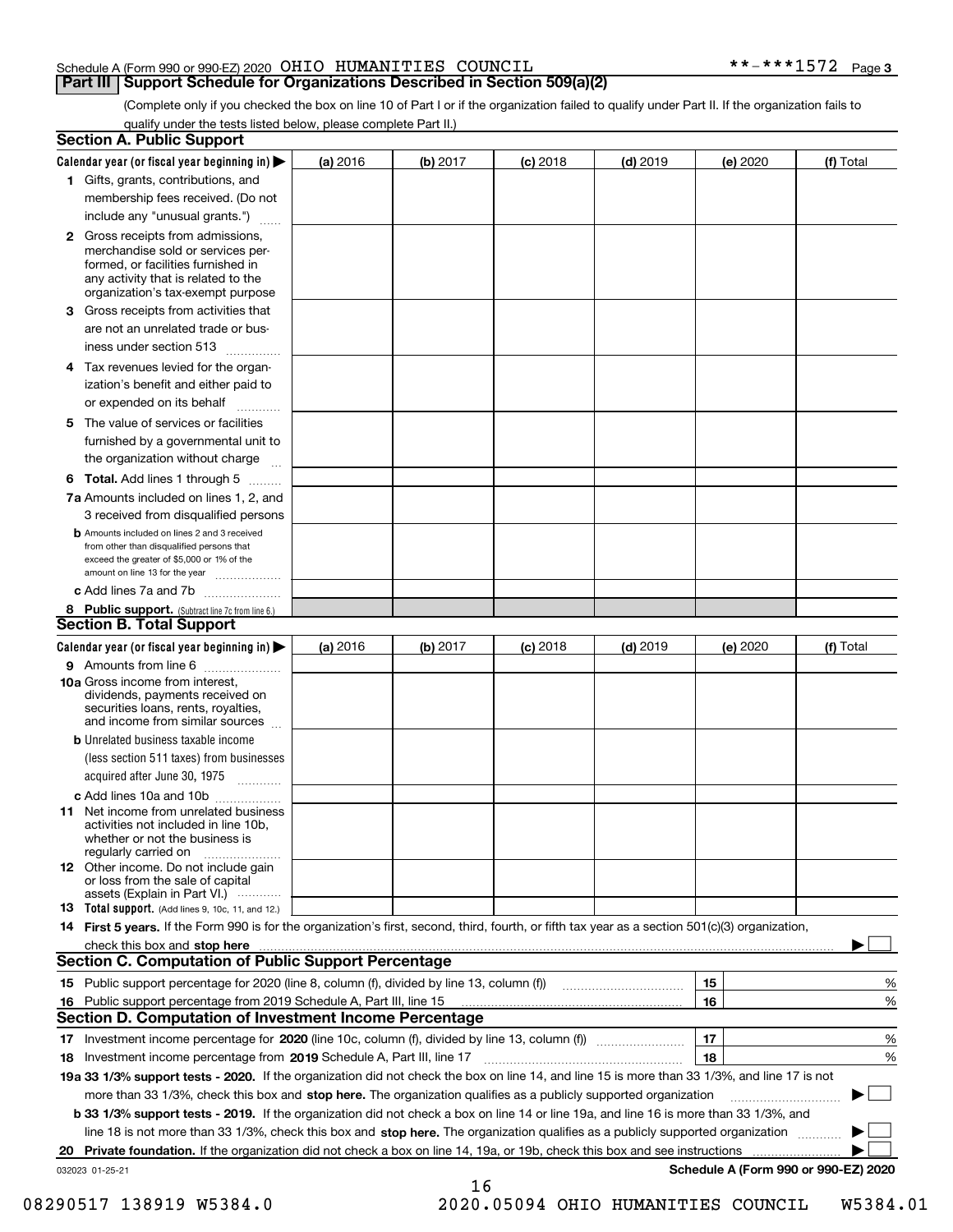**1**

**2**

**3a**

**3b**

**3c**

**4a**

**4b**

**4c**

**5a**

**5b5c**

**6**

**7**

**8**

**9a**

**9b**

**9c**

**10a**

**10b**

**YesNo**

### **Part IV Supporting Organizations**

(Complete only if you checked a box in line 12 on Part I. If you checked box 12a, Part I, complete Sections A and B. If you checked box 12b, Part I, complete Sections A and C. If you checked box 12c, Part I, complete Sections A, D, and E. If you checked box 12d, Part I, complete Sections A and D, and complete Part V.)

### **Section A. All Supporting Organizations**

- **1** Are all of the organization's supported organizations listed by name in the organization's governing documents? If "No," describe in **Part VI** how the supported organizations are designated. If designated by *class or purpose, describe the designation. If historic and continuing relationship, explain.*
- **2** Did the organization have any supported organization that does not have an IRS determination of status under section 509(a)(1) or (2)? If "Yes," explain in Part VI how the organization determined that the supported *organization was described in section 509(a)(1) or (2).*
- **3a** Did the organization have a supported organization described in section 501(c)(4), (5), or (6)? If "Yes," answer *lines 3b and 3c below.*
- **b** Did the organization confirm that each supported organization qualified under section 501(c)(4), (5), or (6) and satisfied the public support tests under section 509(a)(2)? If "Yes," describe in **Part VI** when and how the *organization made the determination.*
- **c**Did the organization ensure that all support to such organizations was used exclusively for section 170(c)(2)(B) purposes? If "Yes," explain in **Part VI** what controls the organization put in place to ensure such use.
- **4a***If* Was any supported organization not organized in the United States ("foreign supported organization")? *"Yes," and if you checked box 12a or 12b in Part I, answer lines 4b and 4c below.*
- **b** Did the organization have ultimate control and discretion in deciding whether to make grants to the foreign supported organization? If "Yes," describe in **Part VI** how the organization had such control and discretion *despite being controlled or supervised by or in connection with its supported organizations.*
- **c** Did the organization support any foreign supported organization that does not have an IRS determination under sections 501(c)(3) and 509(a)(1) or (2)? If "Yes," explain in **Part VI** what controls the organization used *to ensure that all support to the foreign supported organization was used exclusively for section 170(c)(2)(B) purposes.*
- **5a** Did the organization add, substitute, or remove any supported organizations during the tax year? If "Yes," answer lines 5b and 5c below (if applicable). Also, provide detail in **Part VI,** including (i) the names and EIN *numbers of the supported organizations added, substituted, or removed; (ii) the reasons for each such action; (iii) the authority under the organization's organizing document authorizing such action; and (iv) how the action was accomplished (such as by amendment to the organizing document).*
- **b** Type I or Type II only. Was any added or substituted supported organization part of a class already designated in the organization's organizing document?
- **cSubstitutions only.**  Was the substitution the result of an event beyond the organization's control?
- **6** Did the organization provide support (whether in the form of grants or the provision of services or facilities) to **Part VI.** *If "Yes," provide detail in* support or benefit one or more of the filing organization's supported organizations? anyone other than (i) its supported organizations, (ii) individuals that are part of the charitable class benefited by one or more of its supported organizations, or (iii) other supporting organizations that also
- **7**Did the organization provide a grant, loan, compensation, or other similar payment to a substantial contributor *If "Yes," complete Part I of Schedule L (Form 990 or 990-EZ).* regard to a substantial contributor? (as defined in section 4958(c)(3)(C)), a family member of a substantial contributor, or a 35% controlled entity with
- **8** Did the organization make a loan to a disqualified person (as defined in section 4958) not described in line 7? *If "Yes," complete Part I of Schedule L (Form 990 or 990-EZ).*
- **9a** Was the organization controlled directly or indirectly at any time during the tax year by one or more in section 509(a)(1) or (2))? If "Yes," *provide detail in* <code>Part VI.</code> disqualified persons, as defined in section 4946 (other than foundation managers and organizations described
- **b** Did one or more disqualified persons (as defined in line 9a) hold a controlling interest in any entity in which the supporting organization had an interest? If "Yes," provide detail in P**art VI**.
- **c**Did a disqualified person (as defined in line 9a) have an ownership interest in, or derive any personal benefit from, assets in which the supporting organization also had an interest? If "Yes," provide detail in P**art VI.**
- **10a** Was the organization subject to the excess business holdings rules of section 4943 because of section supporting organizations)? If "Yes," answer line 10b below. 4943(f) (regarding certain Type II supporting organizations, and all Type III non-functionally integrated
- **b** Did the organization have any excess business holdings in the tax year? (Use Schedule C, Form 4720, to *determine whether the organization had excess business holdings.)*

17

032024 01-25-21

**Schedule A (Form 990 or 990-EZ) 2020**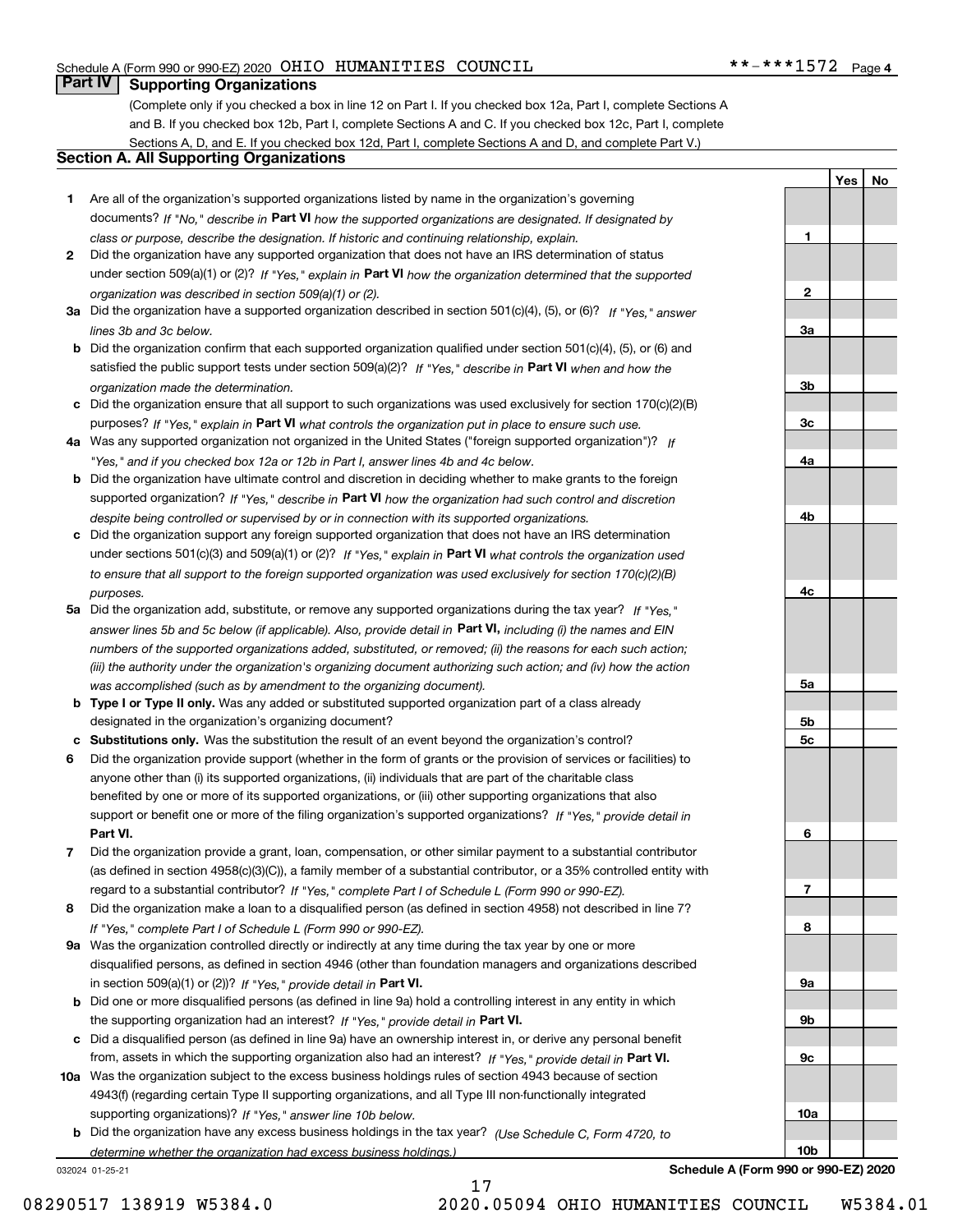|              | Part IV<br><b>Supporting Organizations (continued)</b>                                                                                                                                                                                                                                                                                                                                                                                                                                                                   |                 |     |     |
|--------------|--------------------------------------------------------------------------------------------------------------------------------------------------------------------------------------------------------------------------------------------------------------------------------------------------------------------------------------------------------------------------------------------------------------------------------------------------------------------------------------------------------------------------|-----------------|-----|-----|
|              |                                                                                                                                                                                                                                                                                                                                                                                                                                                                                                                          |                 | Yes | No  |
| 11           | Has the organization accepted a gift or contribution from any of the following persons?                                                                                                                                                                                                                                                                                                                                                                                                                                  |                 |     |     |
|              | a A person who directly or indirectly controls, either alone or together with persons described in lines 11b and                                                                                                                                                                                                                                                                                                                                                                                                         |                 |     |     |
|              | 11c below, the governing body of a supported organization?                                                                                                                                                                                                                                                                                                                                                                                                                                                               | 11a             |     |     |
|              | <b>b</b> A family member of a person described in line 11a above?                                                                                                                                                                                                                                                                                                                                                                                                                                                        | 11 <sub>b</sub> |     |     |
|              | c A 35% controlled entity of a person described in line 11a or 11b above? If "Yes" to line 11a, 11b, or 11c, provide                                                                                                                                                                                                                                                                                                                                                                                                     |                 |     |     |
|              | detail in Part VI.                                                                                                                                                                                                                                                                                                                                                                                                                                                                                                       | 11c             |     |     |
|              | <b>Section B. Type I Supporting Organizations</b>                                                                                                                                                                                                                                                                                                                                                                                                                                                                        |                 |     |     |
|              |                                                                                                                                                                                                                                                                                                                                                                                                                                                                                                                          |                 | Yes | No. |
| 1            | Did the governing body, members of the governing body, officers acting in their official capacity, or membership of one or<br>more supported organizations have the power to regularly appoint or elect at least a majority of the organization's officers,<br>directors, or trustees at all times during the tax year? If "No," describe in Part VI how the supported organization(s)<br>effectively operated, supervised, or controlled the organization's activities. If the organization had more than one supported |                 |     |     |
|              | organization, describe how the powers to appoint and/or remove officers, directors, or trustees were allocated among the<br>supported organizations and what conditions or restrictions, if any, applied to such powers during the tax year.                                                                                                                                                                                                                                                                             | 1               |     |     |
| $\mathbf{2}$ | Did the organization operate for the benefit of any supported organization other than the supported                                                                                                                                                                                                                                                                                                                                                                                                                      |                 |     |     |
|              | organization(s) that operated, supervised, or controlled the supporting organization? If "Yes," explain in                                                                                                                                                                                                                                                                                                                                                                                                               |                 |     |     |
|              | Part VI how providing such benefit carried out the purposes of the supported organization(s) that operated,                                                                                                                                                                                                                                                                                                                                                                                                              |                 |     |     |
|              | supervised, or controlled the supporting organization.                                                                                                                                                                                                                                                                                                                                                                                                                                                                   | $\mathbf{2}$    |     |     |
|              | <b>Section C. Type II Supporting Organizations</b>                                                                                                                                                                                                                                                                                                                                                                                                                                                                       |                 |     |     |
|              |                                                                                                                                                                                                                                                                                                                                                                                                                                                                                                                          |                 | Yes | No  |
| 1            | Were a majority of the organization's directors or trustees during the tax year also a majority of the directors                                                                                                                                                                                                                                                                                                                                                                                                         |                 |     |     |
|              | or trustees of each of the organization's supported organization(s)? If "No." describe in Part VI how control                                                                                                                                                                                                                                                                                                                                                                                                            |                 |     |     |
|              | or management of the supporting organization was vested in the same persons that controlled or managed                                                                                                                                                                                                                                                                                                                                                                                                                   |                 |     |     |
|              | the supported organization(s).<br><b>Section D. All Type III Supporting Organizations</b>                                                                                                                                                                                                                                                                                                                                                                                                                                | 1               |     |     |
|              |                                                                                                                                                                                                                                                                                                                                                                                                                                                                                                                          |                 |     |     |
|              |                                                                                                                                                                                                                                                                                                                                                                                                                                                                                                                          |                 | Yes | No  |
| 1            | Did the organization provide to each of its supported organizations, by the last day of the fifth month of the                                                                                                                                                                                                                                                                                                                                                                                                           |                 |     |     |
|              | organization's tax year, (i) a written notice describing the type and amount of support provided during the prior tax                                                                                                                                                                                                                                                                                                                                                                                                    |                 |     |     |
|              | year, (ii) a copy of the Form 990 that was most recently filed as of the date of notification, and (iii) copies of the                                                                                                                                                                                                                                                                                                                                                                                                   |                 |     |     |
|              | organization's governing documents in effect on the date of notification, to the extent not previously provided?                                                                                                                                                                                                                                                                                                                                                                                                         | 1               |     |     |
| $\mathbf{2}$ | Were any of the organization's officers, directors, or trustees either (i) appointed or elected by the supported                                                                                                                                                                                                                                                                                                                                                                                                         |                 |     |     |
|              | organization(s) or (ii) serving on the governing body of a supported organization? If "No," explain in Part VI how                                                                                                                                                                                                                                                                                                                                                                                                       |                 |     |     |
|              | the organization maintained a close and continuous working relationship with the supported organization(s).                                                                                                                                                                                                                                                                                                                                                                                                              | $\mathbf{2}$    |     |     |
| 3            | By reason of the relationship described in line 2, above, did the organization's supported organizations have a                                                                                                                                                                                                                                                                                                                                                                                                          |                 |     |     |
|              | significant voice in the organization's investment policies and in directing the use of the organization's                                                                                                                                                                                                                                                                                                                                                                                                               |                 |     |     |
|              | income or assets at all times during the tax year? If "Yes," describe in Part VI the role the organization's                                                                                                                                                                                                                                                                                                                                                                                                             |                 |     |     |
|              | supported organizations played in this regard.<br>Section E. Type III Functionally Integrated Supporting Organizations                                                                                                                                                                                                                                                                                                                                                                                                   | 3               |     |     |
|              |                                                                                                                                                                                                                                                                                                                                                                                                                                                                                                                          |                 |     |     |

- **1**Check the box next to the method that the organization used to satisfy the Integral Part Test during the year (see instructions).
- **alinupy** The organization satisfied the Activities Test. Complete line 2 below.
- **b**The organization is the parent of each of its supported organizations. *Complete* line 3 *below.*  $\mathcal{L}^{\text{max}}$

|  |  | c □ The organization supported a governmental entity. Describe in Part VI how you supported a governmental entity (see instructions). |  |
|--|--|---------------------------------------------------------------------------------------------------------------------------------------|--|
|--|--|---------------------------------------------------------------------------------------------------------------------------------------|--|

- **2Answer lines 2a and 2b below. Yes No** Activities Test.
- **a** Did substantially all of the organization's activities during the tax year directly further the exempt purposes of the supported organization(s) to which the organization was responsive? If "Yes," then in **Part VI identify those supported organizations and explain**  *how these activities directly furthered their exempt purposes, how the organization was responsive to those supported organizations, and how the organization determined that these activities constituted substantially all of its activities.*
- **b** Did the activities described in line 2a, above, constitute activities that, but for the organization's involvement, **Part VI**  *the reasons for the organization's position that its supported organization(s) would have engaged in* one or more of the organization's supported organization(s) would have been engaged in? If "Yes," e*xplain in these activities but for the organization's involvement.*
- **3** Parent of Supported Organizations. Answer lines 3a and 3b below.

**a** Did the organization have the power to regularly appoint or elect a majority of the officers, directors, or trustees of each of the supported organizations? If "Yes" or "No" provide details in P**art VI.** 

032025 01-25-21 **b** Did the organization exercise a substantial degree of direction over the policies, programs, and activities of each of its supported organizations? If "Yes," describe in Part VI the role played by the organization in this regard.

**Schedule A (Form 990 or 990-EZ) 2020**

**2a**

**2b**

**3a**

**3b**

18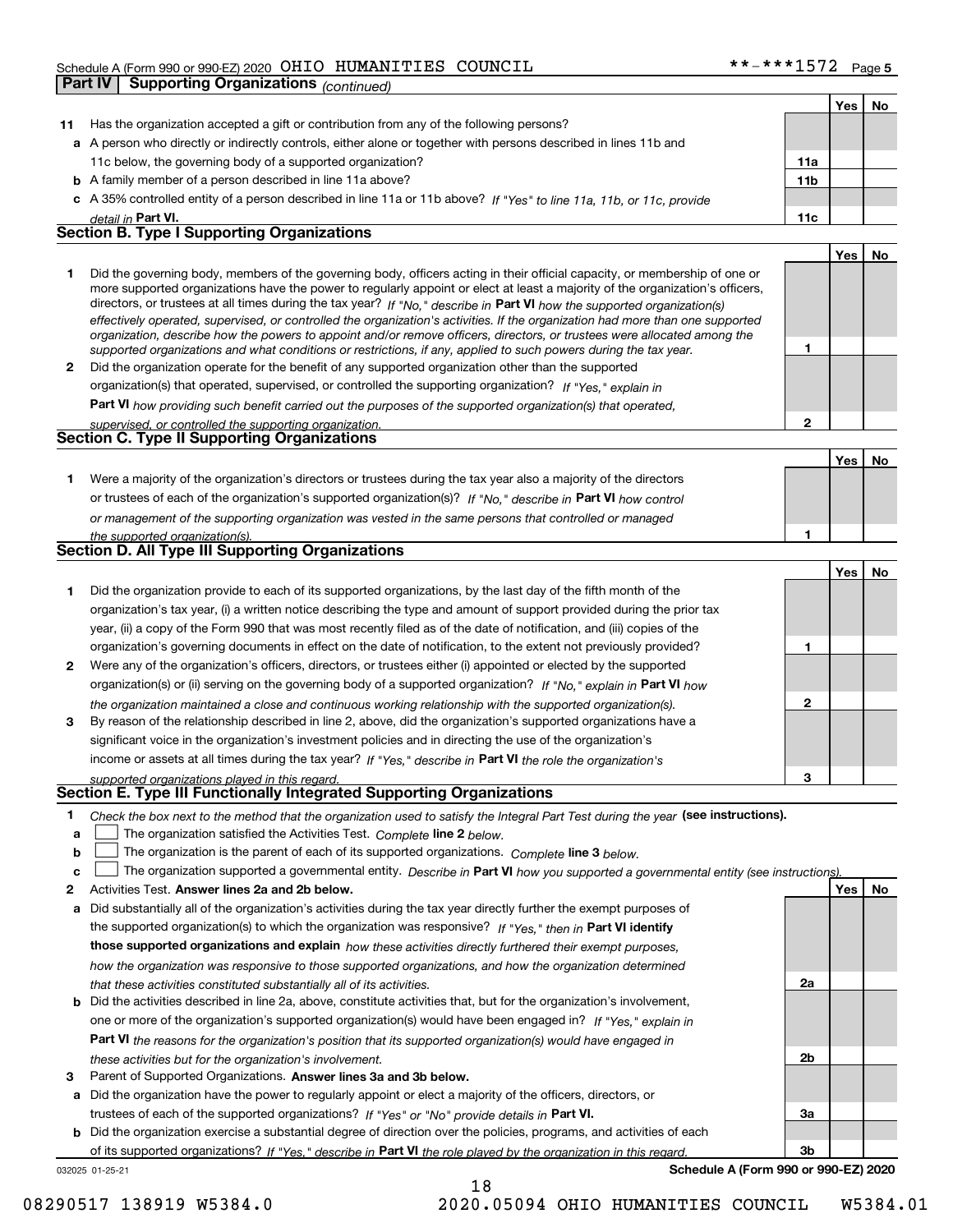| Schedule A (Form 990 or 990-EZ) 2020 OHIO HUMANITIES COUNCIL<br><b>Part V</b> Type III Non-Functionally Integrated 509(a)(3) Supporting Organizations |  |
|-------------------------------------------------------------------------------------------------------------------------------------------------------|--|
|                                                                                                                                                       |  |

1 Check here if the organization satisfied the Integral Part Test as a qualifying trust on Nov. 20, 1970 (explain in Part VI). See instructions. All other Type III non-functionally integrated supporting organizations must complete Sections A through E.

|              | Section A - Adjusted Net Income                                                                                                   |                | (A) Prior Year | (B) Current Year<br>(optional) |
|--------------|-----------------------------------------------------------------------------------------------------------------------------------|----------------|----------------|--------------------------------|
| 1.           | Net short-term capital gain                                                                                                       | 1              |                |                                |
| $\mathbf{2}$ | Recoveries of prior-year distributions                                                                                            | $\mathbf{2}$   |                |                                |
| 3            | Other gross income (see instructions)                                                                                             | 3              |                |                                |
| 4            | Add lines 1 through 3.                                                                                                            | 4              |                |                                |
| 5            | Depreciation and depletion                                                                                                        | 5              |                |                                |
| 6            | Portion of operating expenses paid or incurred for production or                                                                  |                |                |                                |
|              | collection of gross income or for management, conservation, or                                                                    |                |                |                                |
|              | maintenance of property held for production of income (see instructions)                                                          | 6              |                |                                |
| 7            | Other expenses (see instructions)                                                                                                 | $\overline{7}$ |                |                                |
| 8            | Adjusted Net Income (subtract lines 5, 6, and 7 from line 4)                                                                      | 8              |                |                                |
|              | <b>Section B - Minimum Asset Amount</b>                                                                                           |                | (A) Prior Year | (B) Current Year<br>(optional) |
| 1            | Aggregate fair market value of all non-exempt-use assets (see                                                                     |                |                |                                |
|              | instructions for short tax year or assets held for part of year):                                                                 |                |                |                                |
|              | <b>a</b> Average monthly value of securities                                                                                      | 1a             |                |                                |
|              | <b>b</b> Average monthly cash balances                                                                                            | 1b             |                |                                |
|              | c Fair market value of other non-exempt-use assets                                                                                | 1c             |                |                                |
|              | d Total (add lines 1a, 1b, and 1c)                                                                                                | 1d             |                |                                |
|              | e Discount claimed for blockage or other factors                                                                                  |                |                |                                |
|              | (explain in detail in Part VI):                                                                                                   |                |                |                                |
| $\mathbf{2}$ | Acquisition indebtedness applicable to non-exempt-use assets                                                                      | $\mathbf{2}$   |                |                                |
| 3            | Subtract line 2 from line 1d.                                                                                                     | 3              |                |                                |
| 4            | Cash deemed held for exempt use. Enter 0.015 of line 3 (for greater amount,                                                       |                |                |                                |
|              | see instructions)                                                                                                                 | 4              |                |                                |
| 5            | Net value of non-exempt-use assets (subtract line 4 from line 3)                                                                  | 5              |                |                                |
| 6            | Multiply line 5 by 0.035.                                                                                                         | 6              |                |                                |
| 7            | Recoveries of prior-year distributions                                                                                            | $\overline{7}$ |                |                                |
| 8            | Minimum Asset Amount (add line 7 to line 6)                                                                                       | 8              |                |                                |
|              | <b>Section C - Distributable Amount</b>                                                                                           |                |                | <b>Current Year</b>            |
| 1            | Adjusted net income for prior year (from Section A, line 8, column A)                                                             | 1              |                |                                |
| 2            | Enter 0.85 of line 1.                                                                                                             | $\overline{2}$ |                |                                |
| 3            | Minimum asset amount for prior year (from Section B, line 8, column A)                                                            | 3              |                |                                |
| 4            | Enter greater of line 2 or line 3.                                                                                                | 4              |                |                                |
| 5            | Income tax imposed in prior year                                                                                                  | 5              |                |                                |
| 6            | <b>Distributable Amount.</b> Subtract line 5 from line 4, unless subject to                                                       |                |                |                                |
|              | emergency temporary reduction (see instructions).                                                                                 | 6              |                |                                |
| 7            | Check here if the current year is the organization's first as a non-functionally integrated Type III supporting organization (see |                |                |                                |

instructions).

**1**

**Schedule A (Form 990 or 990-EZ) 2020**

032026 01-25-21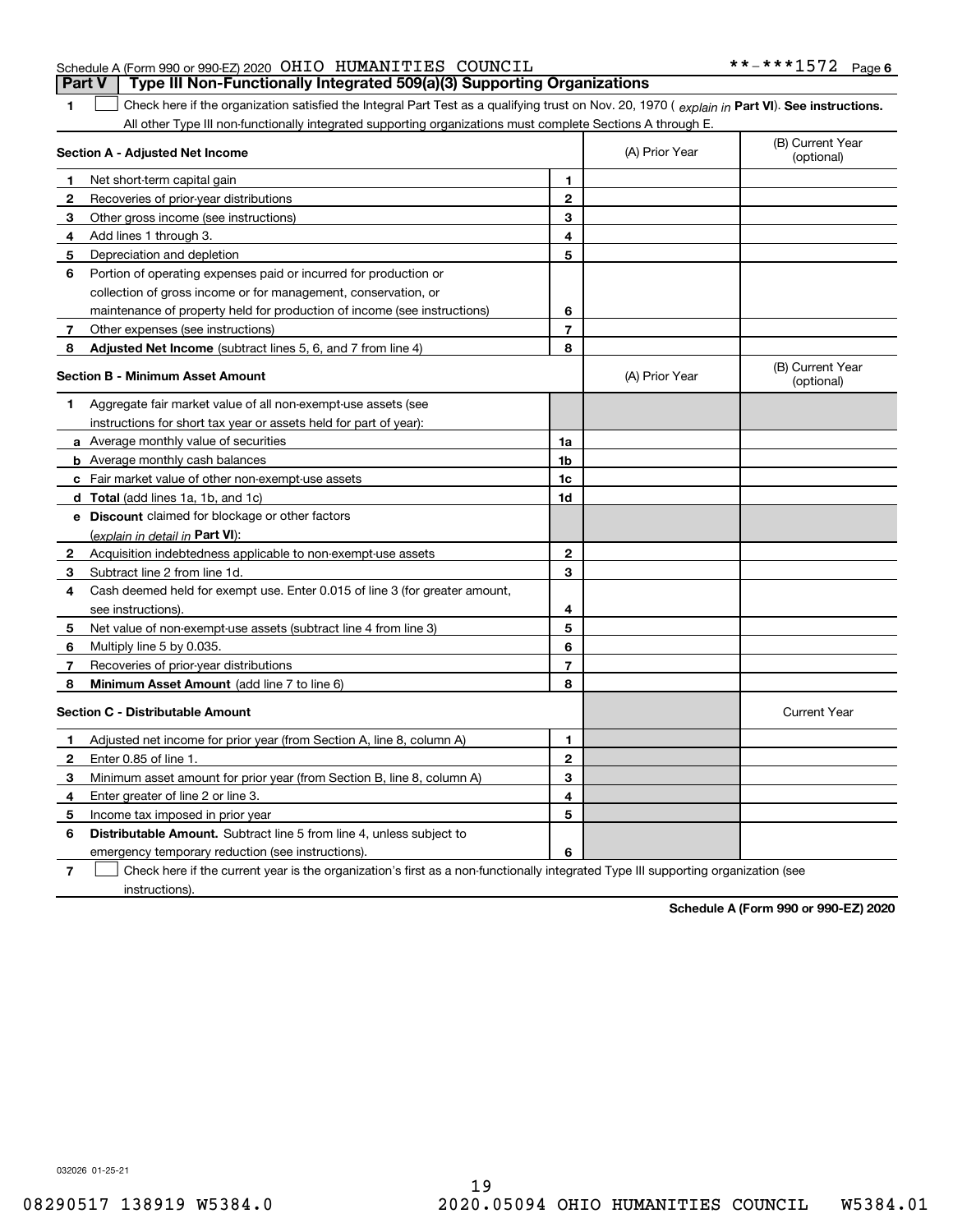| <b>Part V</b> | Type III Non-Functionally Integrated 509(a)(3) Supporting Organizations                    |                             | (continued)                           |   |                                         |
|---------------|--------------------------------------------------------------------------------------------|-----------------------------|---------------------------------------|---|-----------------------------------------|
|               | <b>Section D - Distributions</b>                                                           |                             |                                       |   | <b>Current Year</b>                     |
| 1             | Amounts paid to supported organizations to accomplish exempt purposes                      |                             |                                       | 1 |                                         |
| 2             | Amounts paid to perform activity that directly furthers exempt purposes of supported       |                             |                                       |   |                                         |
|               | organizations, in excess of income from activity                                           |                             | 2                                     |   |                                         |
| 3             | Administrative expenses paid to accomplish exempt purposes of supported organizations      |                             | 3                                     |   |                                         |
| 4             | Amounts paid to acquire exempt-use assets                                                  |                             |                                       | 4 |                                         |
| 5             | Qualified set-aside amounts (prior IRS approval required - provide details in Part VI)     |                             |                                       | 5 |                                         |
| 6             | Other distributions (describe in Part VI). See instructions.                               |                             |                                       | 6 |                                         |
| 7             | Total annual distributions. Add lines 1 through 6.                                         |                             |                                       | 7 |                                         |
| 8             | Distributions to attentive supported organizations to which the organization is responsive |                             |                                       |   |                                         |
|               | (provide details in Part VI). See instructions.                                            |                             | 8                                     |   |                                         |
| 9             | Distributable amount for 2020 from Section C, line 6                                       |                             | 9                                     |   |                                         |
| 10            | Line 8 amount divided by line 9 amount                                                     |                             |                                       |   |                                         |
|               |                                                                                            | (i)                         | (ii)                                  |   | (iii)                                   |
|               | <b>Section E - Distribution Allocations</b> (see instructions)                             | <b>Excess Distributions</b> | <b>Underdistributions</b><br>Pre-2020 |   | <b>Distributable</b><br>Amount for 2020 |
| 1             | Distributable amount for 2020 from Section C, line 6                                       |                             |                                       |   |                                         |
| 2             | Underdistributions, if any, for years prior to 2020 (reason-                               |                             |                                       |   |                                         |
|               | able cause required - explain in Part VI). See instructions.                               |                             |                                       |   |                                         |
| 3             | Excess distributions carryover, if any, to 2020                                            |                             |                                       |   |                                         |
|               | <b>a</b> From 2015                                                                         |                             |                                       |   |                                         |
|               | <b>b</b> From 2016                                                                         |                             |                                       |   |                                         |
|               | c From 2017                                                                                |                             |                                       |   |                                         |
|               | <b>d</b> From 2018                                                                         |                             |                                       |   |                                         |
|               | e From 2019                                                                                |                             |                                       |   |                                         |
|               | f Total of lines 3a through 3e                                                             |                             |                                       |   |                                         |
|               | g Applied to underdistributions of prior years                                             |                             |                                       |   |                                         |
|               | <b>h</b> Applied to 2020 distributable amount                                              |                             |                                       |   |                                         |
|               | Carryover from 2015 not applied (see instructions)                                         |                             |                                       |   |                                         |
|               | Remainder. Subtract lines 3g, 3h, and 3i from line 3f.                                     |                             |                                       |   |                                         |
| 4             | Distributions for 2020 from Section D,                                                     |                             |                                       |   |                                         |
|               | line $7:$                                                                                  |                             |                                       |   |                                         |
|               | a Applied to underdistributions of prior years                                             |                             |                                       |   |                                         |
|               | <b>b</b> Applied to 2020 distributable amount                                              |                             |                                       |   |                                         |
|               | c Remainder. Subtract lines 4a and 4b from line 4.                                         |                             |                                       |   |                                         |
| 5             | Remaining underdistributions for years prior to 2020, if                                   |                             |                                       |   |                                         |
|               | any. Subtract lines 3g and 4a from line 2. For result greater                              |                             |                                       |   |                                         |
|               | than zero, explain in Part VI. See instructions.                                           |                             |                                       |   |                                         |
| 6             | Remaining underdistributions for 2020. Subtract lines 3h                                   |                             |                                       |   |                                         |
|               | and 4b from line 1. For result greater than zero, explain in                               |                             |                                       |   |                                         |
|               | Part VI. See instructions.                                                                 |                             |                                       |   |                                         |
| 7             | Excess distributions carryover to 2021. Add lines 3j                                       |                             |                                       |   |                                         |
|               | and 4c.                                                                                    |                             |                                       |   |                                         |
| 8             | Breakdown of line 7:                                                                       |                             |                                       |   |                                         |
|               | a Excess from 2016                                                                         |                             |                                       |   |                                         |
|               | <b>b</b> Excess from 2017                                                                  |                             |                                       |   |                                         |
|               | c Excess from 2018                                                                         |                             |                                       |   |                                         |
|               | d Excess from 2019                                                                         |                             |                                       |   |                                         |
|               | e Excess from 2020                                                                         |                             |                                       |   |                                         |

**Schedule A (Form 990 or 990-EZ) 2020**

032027 01-25-21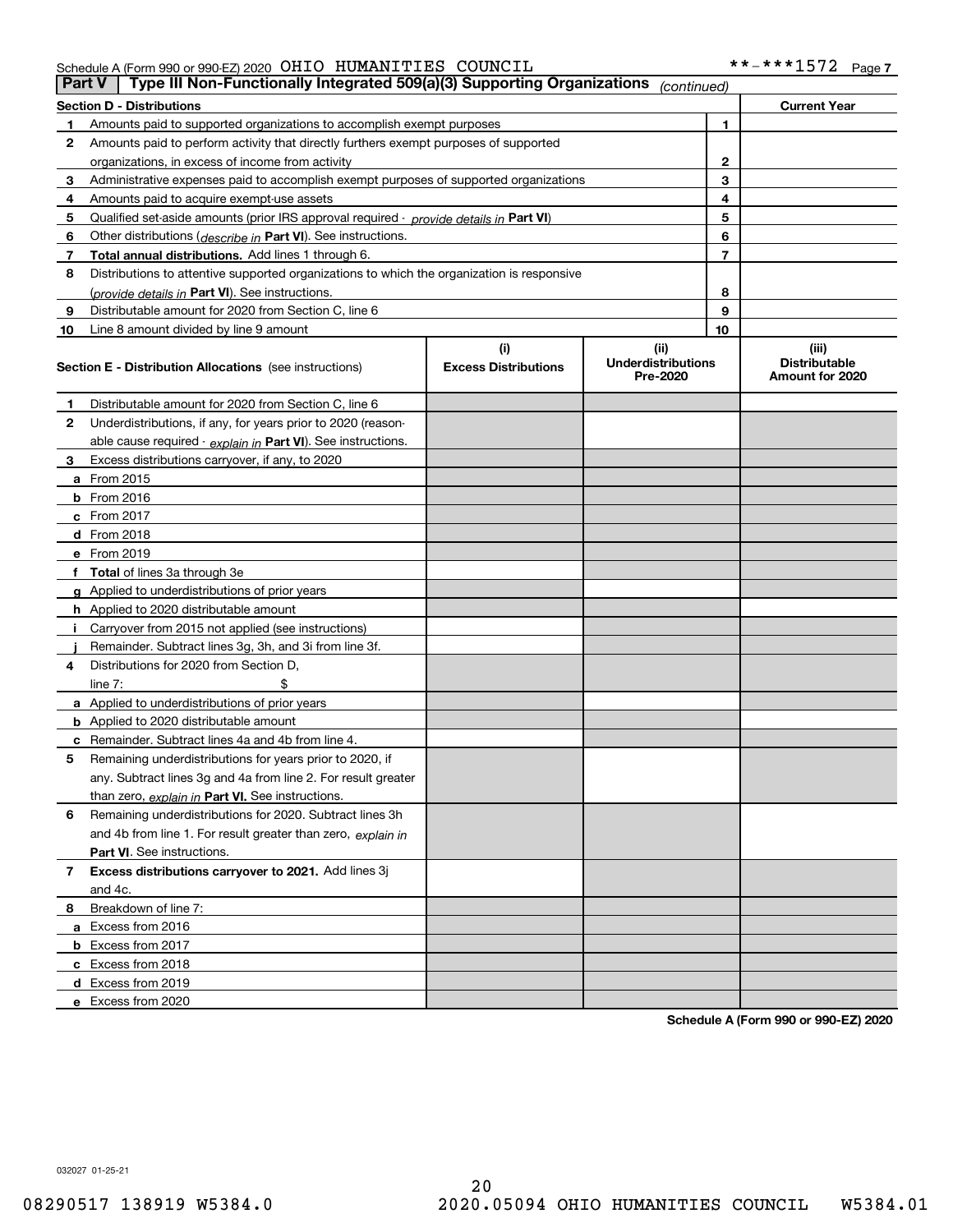|                 | Schedule A (Form 990 or 990-EZ) 2020 OHIO HUMANITIES COUNCIL |                                                                                                                                                                                                                                                                                                                                                                                                                  | **-***1572 Page 8                                                                                                                                |
|-----------------|--------------------------------------------------------------|------------------------------------------------------------------------------------------------------------------------------------------------------------------------------------------------------------------------------------------------------------------------------------------------------------------------------------------------------------------------------------------------------------------|--------------------------------------------------------------------------------------------------------------------------------------------------|
| <b>Part VI</b>  | (See instructions.)                                          | Supplemental Information. Provide the explanations required by Part II, line 10; Part II, line 17a or 17b; Part III, line 12;<br>Part IV, Section A, lines 1, 2, 3b, 3c, 4b, 4c, 5a, 6, 9a, 9b, 9c, 11a, 11b, and 11c; Part IV, Section B, lines 1 and 2; Part IV, Section C,<br>Section D, lines 5, 6, and 8; and Part V, Section E, lines 2, 5, and 6. Also complete this part for any additional information. | line 1; Part IV, Section D, lines 2 and 3; Part IV, Section E, lines 1c, 2a, 2b, 3a, and 3b; Part V, line 1; Part V, Section B, line 1e; Part V, |
|                 |                                                              |                                                                                                                                                                                                                                                                                                                                                                                                                  |                                                                                                                                                  |
|                 |                                                              |                                                                                                                                                                                                                                                                                                                                                                                                                  |                                                                                                                                                  |
|                 |                                                              |                                                                                                                                                                                                                                                                                                                                                                                                                  |                                                                                                                                                  |
|                 |                                                              |                                                                                                                                                                                                                                                                                                                                                                                                                  |                                                                                                                                                  |
|                 |                                                              |                                                                                                                                                                                                                                                                                                                                                                                                                  |                                                                                                                                                  |
|                 |                                                              |                                                                                                                                                                                                                                                                                                                                                                                                                  |                                                                                                                                                  |
|                 |                                                              |                                                                                                                                                                                                                                                                                                                                                                                                                  |                                                                                                                                                  |
|                 |                                                              |                                                                                                                                                                                                                                                                                                                                                                                                                  |                                                                                                                                                  |
|                 |                                                              |                                                                                                                                                                                                                                                                                                                                                                                                                  |                                                                                                                                                  |
|                 |                                                              |                                                                                                                                                                                                                                                                                                                                                                                                                  |                                                                                                                                                  |
|                 |                                                              |                                                                                                                                                                                                                                                                                                                                                                                                                  |                                                                                                                                                  |
|                 |                                                              |                                                                                                                                                                                                                                                                                                                                                                                                                  |                                                                                                                                                  |
|                 |                                                              |                                                                                                                                                                                                                                                                                                                                                                                                                  |                                                                                                                                                  |
|                 |                                                              |                                                                                                                                                                                                                                                                                                                                                                                                                  |                                                                                                                                                  |
|                 |                                                              |                                                                                                                                                                                                                                                                                                                                                                                                                  |                                                                                                                                                  |
|                 |                                                              |                                                                                                                                                                                                                                                                                                                                                                                                                  |                                                                                                                                                  |
|                 |                                                              |                                                                                                                                                                                                                                                                                                                                                                                                                  |                                                                                                                                                  |
|                 |                                                              |                                                                                                                                                                                                                                                                                                                                                                                                                  |                                                                                                                                                  |
|                 |                                                              |                                                                                                                                                                                                                                                                                                                                                                                                                  |                                                                                                                                                  |
|                 |                                                              |                                                                                                                                                                                                                                                                                                                                                                                                                  |                                                                                                                                                  |
|                 |                                                              |                                                                                                                                                                                                                                                                                                                                                                                                                  |                                                                                                                                                  |
|                 |                                                              |                                                                                                                                                                                                                                                                                                                                                                                                                  |                                                                                                                                                  |
|                 |                                                              |                                                                                                                                                                                                                                                                                                                                                                                                                  |                                                                                                                                                  |
|                 |                                                              |                                                                                                                                                                                                                                                                                                                                                                                                                  |                                                                                                                                                  |
|                 |                                                              |                                                                                                                                                                                                                                                                                                                                                                                                                  |                                                                                                                                                  |
|                 |                                                              |                                                                                                                                                                                                                                                                                                                                                                                                                  |                                                                                                                                                  |
|                 |                                                              |                                                                                                                                                                                                                                                                                                                                                                                                                  |                                                                                                                                                  |
| 032028 01-25-21 |                                                              | 01                                                                                                                                                                                                                                                                                                                                                                                                               | Schedule A (Form 990 or 990-EZ) 2020                                                                                                             |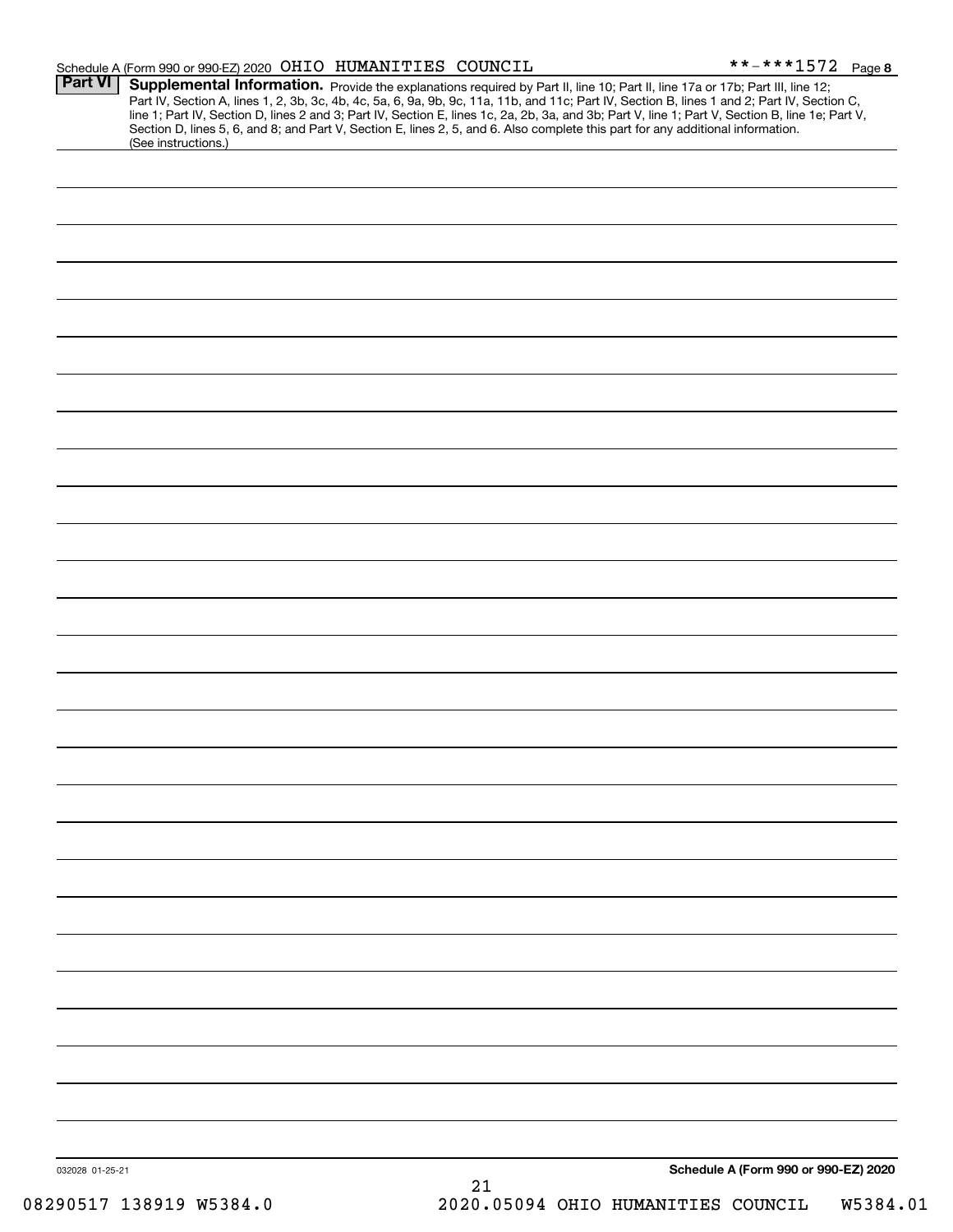Department of the Treasury Internal Revenue Service **(Form 990, 990-EZ, or 990-PF)**

Name of the organization

# **Schedule B Schedule of Contributors**

**| Attach to Form 990, Form 990-EZ, or Form 990-PF. | Go to www.irs.gov/Form990 for the latest information.** OMB No. 1545-0047

**2020**

**Employer identification number**

 $***-***1572$ 

|  | OHIO HUMANITIES COUNCIL |  |
|--|-------------------------|--|
|--|-------------------------|--|

| <b>Organization type (check one):</b> |                                                                             |
|---------------------------------------|-----------------------------------------------------------------------------|
| Filers of:                            | Section:                                                                    |
| Form 990 or 990-EZ                    | $X$ 501(c)( 3) (enter number) organization                                  |
|                                       | $4947(a)(1)$ nonexempt charitable trust not treated as a private foundation |
|                                       | 527 political organization                                                  |
| Form 990-PF                           | 501(c)(3) exempt private foundation                                         |
|                                       | 4947(a)(1) nonexempt charitable trust treated as a private foundation       |
|                                       | 501(c)(3) taxable private foundation                                        |
|                                       |                                                                             |

Check if your organization is covered by the **General Rule** or a **Special Rule. Note:**  Only a section 501(c)(7), (8), or (10) organization can check boxes for both the General Rule and a Special Rule. See instructions.

### **General Rule**

 $\mathcal{L}^{\text{max}}$ 

For an organization filing Form 990, 990-EZ, or 990-PF that received, during the year, contributions totaling \$5,000 or more (in money or property) from any one contributor. Complete Parts I and II. See instructions for determining a contributor's total contributions.

### **Special Rules**

any one contributor, during the year, total contributions of the greater of  $\,$  (1) \$5,000; or **(2)** 2% of the amount on (i) Form 990, Part VIII, line 1h;  $\boxed{\textbf{X}}$  For an organization described in section 501(c)(3) filing Form 990 or 990-EZ that met the 33 1/3% support test of the regulations under sections 509(a)(1) and 170(b)(1)(A)(vi), that checked Schedule A (Form 990 or 990-EZ), Part II, line 13, 16a, or 16b, and that received from or (ii) Form 990-EZ, line 1. Complete Parts I and II.

For an organization described in section 501(c)(7), (8), or (10) filing Form 990 or 990-EZ that received from any one contributor, during the year, total contributions of more than \$1,000 exclusively for religious, charitable, scientific, literary, or educational purposes, or for the prevention of cruelty to children or animals. Complete Parts I (entering "N/A" in column (b) instead of the contributor name and address), II, and III.  $\mathcal{L}^{\text{max}}$ 

purpose. Don't complete any of the parts unless the **General Rule** applies to this organization because it received *nonexclusively* year, contributions <sub>exclusively</sub> for religious, charitable, etc., purposes, but no such contributions totaled more than \$1,000. If this box is checked, enter here the total contributions that were received during the year for an  $\;$ exclusively religious, charitable, etc., For an organization described in section 501(c)(7), (8), or (10) filing Form 990 or 990-EZ that received from any one contributor, during the religious, charitable, etc., contributions totaling \$5,000 or more during the year  $\Box$ — $\Box$   $\Box$   $\Box$  $\mathcal{L}^{\text{max}}$ 

**Caution:**  An organization that isn't covered by the General Rule and/or the Special Rules doesn't file Schedule B (Form 990, 990-EZ, or 990-PF),  **must** but it answer "No" on Part IV, line 2, of its Form 990; or check the box on line H of its Form 990-EZ or on its Form 990-PF, Part I, line 2, to certify that it doesn't meet the filing requirements of Schedule B (Form 990, 990-EZ, or 990-PF).

**For Paperwork Reduction Act Notice, see the instructions for Form 990, 990-EZ, or 990-PF. Schedule B (Form 990, 990-EZ, or 990-PF) (2020)** LHA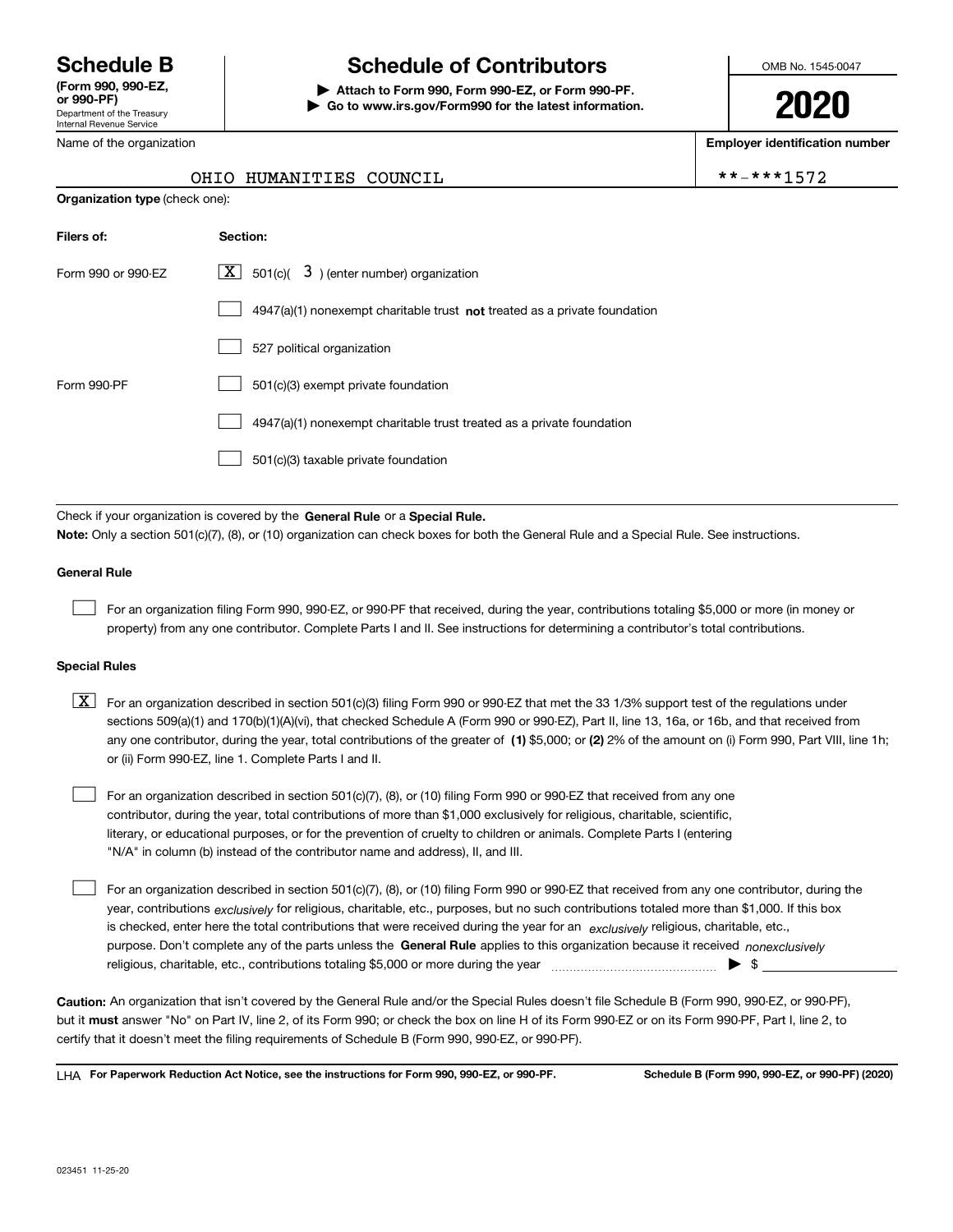### Schedule B (Form 990, 990-EZ, or 990-PF) (2020) **Page 2**

### OHIO HUMANITIES COUNCIL \*\*-\*\*\*1572

|            | Schedule B (Form 990, 990-EZ, or 990-PF) (2020)                                                       |                                   | Page 2                                                                                                    |
|------------|-------------------------------------------------------------------------------------------------------|-----------------------------------|-----------------------------------------------------------------------------------------------------------|
|            | Name of organization                                                                                  |                                   | <b>Employer identification number</b>                                                                     |
| OHIO       | HUMANITIES COUNCIL                                                                                    |                                   | **-***1572                                                                                                |
| Part I     | <b>Contributors</b> (see instructions). Use duplicate copies of Part I if additional space is needed. |                                   |                                                                                                           |
| (a)<br>No. | (b)<br>Name, address, and ZIP + 4                                                                     | (c)<br><b>Total contributions</b> | (d)<br>Type of contribution                                                                               |
| 1          | NATIONAL ENDOWMENT FOR THE HUMANITIES<br>7TH STREET<br>400<br>SW<br>WASHINGTON, DC 20506              | 2,000,783.<br>\$                  | $\overline{\text{X}}$<br>Person<br>Payroll<br>Noncash<br>(Complete Part II for<br>noncash contributions.) |
| (a)<br>No. | (b)<br>Name, address, and ZIP + 4                                                                     | (c)<br><b>Total contributions</b> | (d)<br>Type of contribution                                                                               |
|            |                                                                                                       | \$                                | Person<br>Payroll<br>Noncash<br>(Complete Part II for<br>noncash contributions.)                          |
| (a)<br>No. | (b)<br>Name, address, and ZIP + 4                                                                     | (c)<br><b>Total contributions</b> | (d)<br>Type of contribution                                                                               |
|            |                                                                                                       | \$                                | Person<br>Payroll<br>Noncash<br>(Complete Part II for<br>noncash contributions.)                          |
| (a)<br>No. | (b)<br>Name, address, and ZIP + 4                                                                     | (c)<br><b>Total contributions</b> | (d)<br>Type of contribution                                                                               |
|            |                                                                                                       | \$                                | Person<br>Payroll<br>Noncash<br>(Complete Part II for<br>noncash contributions.)                          |
| (a)<br>No. | (b)<br>Name, address, and ZIP + 4                                                                     | (c)<br><b>Total contributions</b> | (d)<br>Type of contribution                                                                               |
|            |                                                                                                       | \$                                | Person<br>Payroll<br>Noncash<br>(Complete Part II for<br>noncash contributions.)                          |
| (a)<br>No. | (b)<br>Name, address, and ZIP + 4                                                                     | (c)<br><b>Total contributions</b> | (d)<br>Type of contribution                                                                               |
|            |                                                                                                       | \$                                | Person<br>Payroll<br>Noncash<br>(Complete Part II for<br>noncash contributions.)                          |

023452 11-25-20 **Schedule B (Form 990, 990-EZ, or 990-PF) (2020)**

23 08290517 138919 W5384.0 2020.05094 OHIO HUMANITIES COUNCIL W5384.01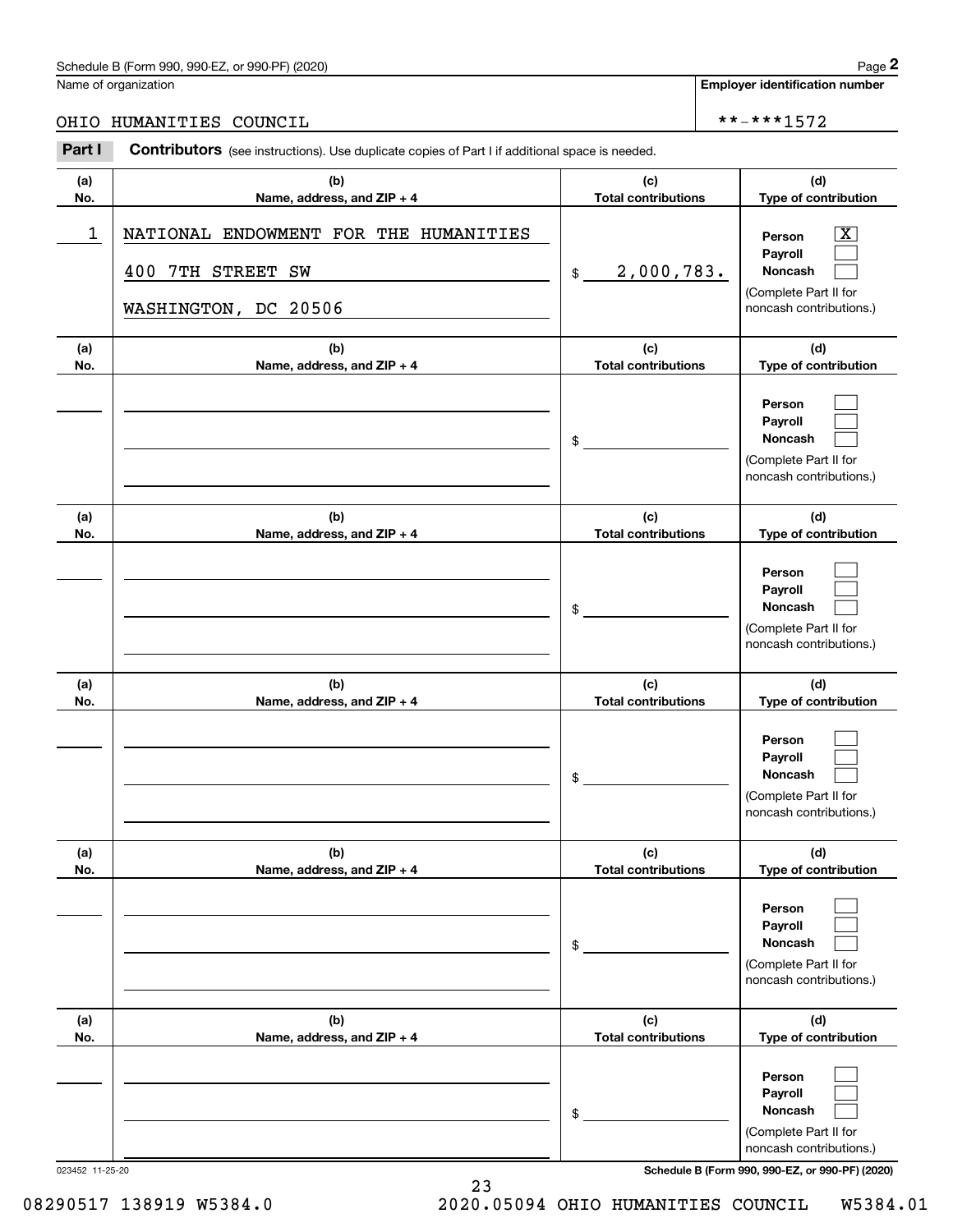Name of organization

**Employer identification number**

### OHIO HUMANITIES COUNCIL \*\*-\*\*\*1572

(see instructions). Use duplicate copies of Part II if additional space is needed.<br> **2Part II Noncash Property** (see instructions). Use duplicate copies of Part II if additional space is needed.

| (a)<br>No.<br>from<br>Part I | (b)<br>Description of noncash property given | (c)<br>FMV (or estimate)<br>(See instructions.) | (d)<br>Date received |
|------------------------------|----------------------------------------------|-------------------------------------------------|----------------------|
|                              |                                              | $\frac{1}{2}$                                   |                      |
| (a)<br>No.<br>from<br>Part I | (b)<br>Description of noncash property given | (c)<br>FMV (or estimate)<br>(See instructions.) | (d)<br>Date received |
|                              |                                              | $\frac{1}{2}$                                   |                      |
| (a)<br>No.<br>from<br>Part I | (b)<br>Description of noncash property given | (c)<br>FMV (or estimate)<br>(See instructions.) | (d)<br>Date received |
|                              |                                              | $\frac{1}{2}$                                   |                      |
| (a)<br>No.<br>from<br>Part I | (b)<br>Description of noncash property given | (c)<br>FMV (or estimate)<br>(See instructions.) | (d)<br>Date received |
|                              |                                              | \$                                              |                      |
| (a)<br>No.<br>from<br>Part I | (b)<br>Description of noncash property given | (c)<br>FMV (or estimate)<br>(See instructions.) | (d)<br>Date received |
|                              |                                              | \$                                              |                      |
| (a)<br>No.<br>from<br>Part I | (b)<br>Description of noncash property given | (c)<br>FMV (or estimate)<br>(See instructions.) | (d)<br>Date received |
|                              |                                              | \$                                              |                      |

24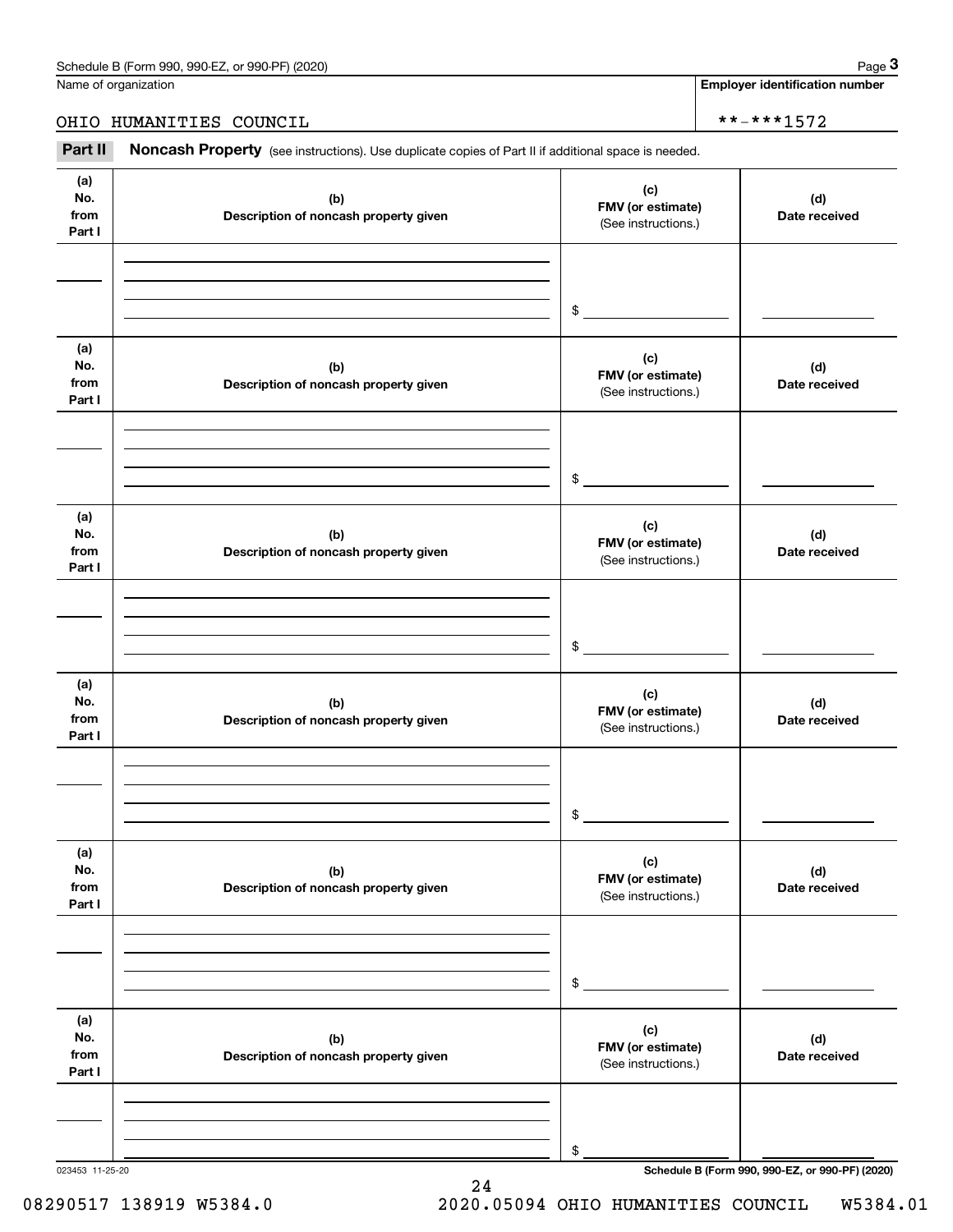|                             | Schedule B (Form 990, 990-EZ, or 990-PF) (2020)                                                                                                                                                                                                                                                 |                      | Page 4                                                                                                                                                         |
|-----------------------------|-------------------------------------------------------------------------------------------------------------------------------------------------------------------------------------------------------------------------------------------------------------------------------------------------|----------------------|----------------------------------------------------------------------------------------------------------------------------------------------------------------|
| Name of organization        |                                                                                                                                                                                                                                                                                                 |                      | <b>Employer identification number</b>                                                                                                                          |
|                             | OHIO HUMANITIES COUNCIL                                                                                                                                                                                                                                                                         |                      | **-***1572                                                                                                                                                     |
| Part III                    | from any one contributor. Complete columns (a) through (e) and the following line entry. For organizations<br>completing Part III, enter the total of exclusively religious, charitable, etc., contributions of \$1,000 or less for the year. (Enter this info. once.) $\blacktriangleright$ \$ |                      | Exclusively religious, charitable, etc., contributions to organizations described in section 501(c)(7), (8), or (10) that total more than \$1,000 for the year |
|                             | Use duplicate copies of Part III if additional space is needed.                                                                                                                                                                                                                                 |                      |                                                                                                                                                                |
| $(a)$ No.<br>from<br>Part I | (b) Purpose of gift                                                                                                                                                                                                                                                                             | (c) Use of gift      | (d) Description of how gift is held                                                                                                                            |
|                             |                                                                                                                                                                                                                                                                                                 |                      |                                                                                                                                                                |
|                             |                                                                                                                                                                                                                                                                                                 | (e) Transfer of gift |                                                                                                                                                                |
|                             | Transferee's name, address, and ZIP + 4                                                                                                                                                                                                                                                         |                      | Relationship of transferor to transferee                                                                                                                       |
| (a) No.<br>from             |                                                                                                                                                                                                                                                                                                 |                      |                                                                                                                                                                |
| Part I                      | (b) Purpose of gift                                                                                                                                                                                                                                                                             | (c) Use of gift      | (d) Description of how gift is held                                                                                                                            |
|                             |                                                                                                                                                                                                                                                                                                 | (e) Transfer of gift |                                                                                                                                                                |
|                             |                                                                                                                                                                                                                                                                                                 |                      |                                                                                                                                                                |
|                             | Transferee's name, address, and ZIP + 4                                                                                                                                                                                                                                                         |                      | Relationship of transferor to transferee                                                                                                                       |
| (a) No.                     |                                                                                                                                                                                                                                                                                                 |                      |                                                                                                                                                                |
| from<br>Part I              | (b) Purpose of gift                                                                                                                                                                                                                                                                             | (c) Use of gift      | (d) Description of how gift is held                                                                                                                            |
|                             |                                                                                                                                                                                                                                                                                                 |                      |                                                                                                                                                                |
|                             |                                                                                                                                                                                                                                                                                                 | (e) Transfer of gift |                                                                                                                                                                |
|                             | Transferee's name, address, and $ZIP + 4$                                                                                                                                                                                                                                                       |                      | Relationship of transferor to transferee                                                                                                                       |
|                             |                                                                                                                                                                                                                                                                                                 |                      |                                                                                                                                                                |
| (a) No.<br>from<br>Part I   | (b) Purpose of gift                                                                                                                                                                                                                                                                             | (c) Use of gift      | (d) Description of how gift is held                                                                                                                            |
|                             |                                                                                                                                                                                                                                                                                                 |                      |                                                                                                                                                                |
|                             |                                                                                                                                                                                                                                                                                                 | (e) Transfer of gift |                                                                                                                                                                |
|                             | Transferee's name, address, and ZIP + 4                                                                                                                                                                                                                                                         |                      | Relationship of transferor to transferee                                                                                                                       |
|                             |                                                                                                                                                                                                                                                                                                 |                      |                                                                                                                                                                |

25

023454 11-25-20

**Schedule B (Form 990, 990-EZ, or 990-PF) (2020)**

08290517 138919 W5384.0 2020.05094 OHIO HUMANITIES COUNCIL W5384.01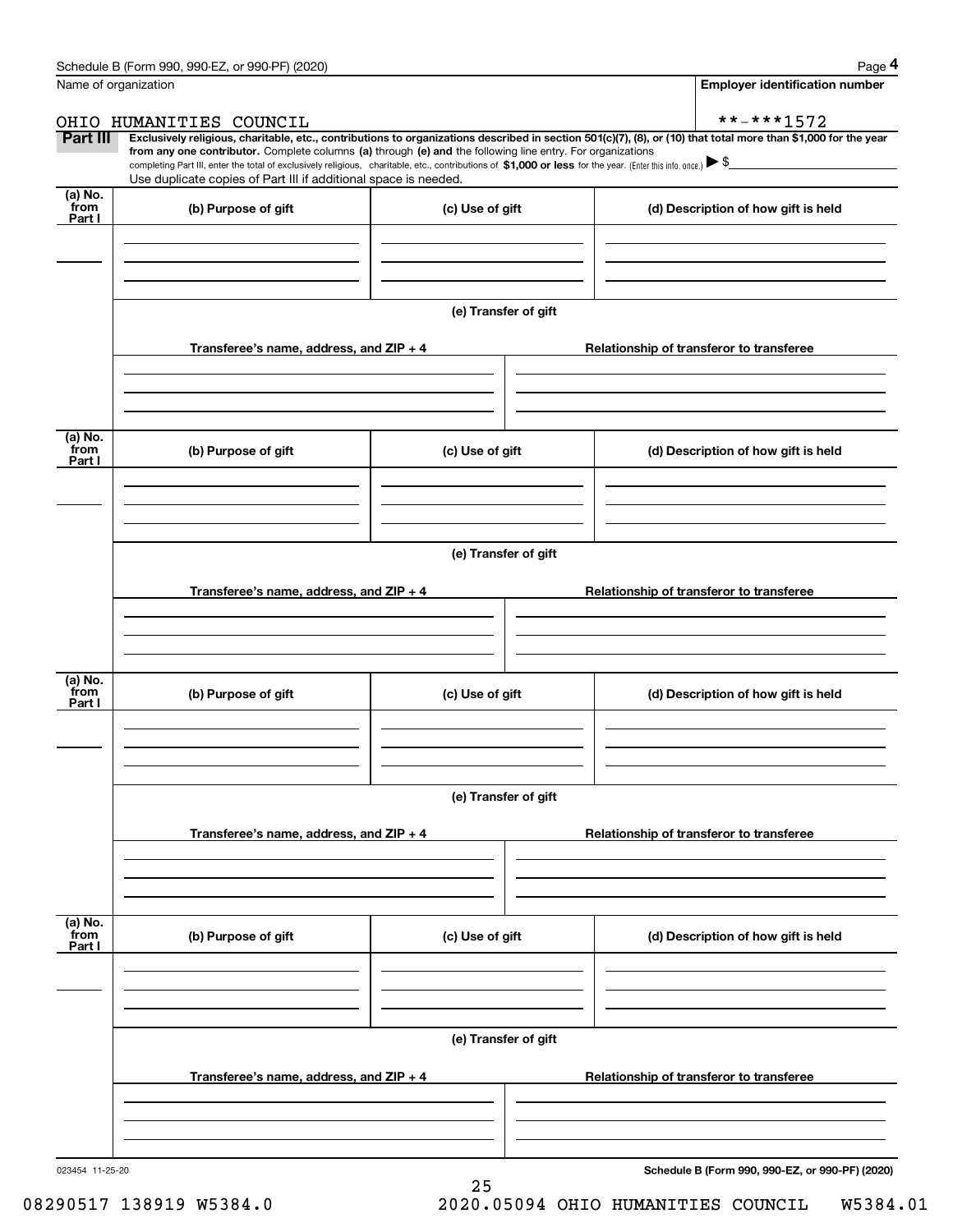| <b>SCHEDULE C</b>                                      | <b>Political Campaign and Lobbying Activities</b>                                                                                                                                                                                                                             |           |                            |                          | OMB No. 1545-0047                                |
|--------------------------------------------------------|-------------------------------------------------------------------------------------------------------------------------------------------------------------------------------------------------------------------------------------------------------------------------------|-----------|----------------------------|--------------------------|--------------------------------------------------|
| (Form 990 or 990-EZ)                                   | For Organizations Exempt From Income Tax Under section 501(c) and section 527                                                                                                                                                                                                 |           |                            |                          |                                                  |
|                                                        | Complete if the organization is described below. > Attach to Form 990 or Form 990-EZ.                                                                                                                                                                                         |           |                            |                          |                                                  |
| Department of the Treasury<br>Internal Revenue Service | Go to www.irs.gov/Form990 for instructions and the latest information.                                                                                                                                                                                                        |           |                            |                          | <b>Open to Public</b><br>Inspection              |
|                                                        | If the organization answered "Yes," on Form 990, Part IV, line 3, or Form 990-EZ, Part V, line 46 (Political Campaign Activities), then                                                                                                                                       |           |                            |                          |                                                  |
|                                                        | • Section 501(c)(3) organizations: Complete Parts I-A and B. Do not complete Part I-C.                                                                                                                                                                                        |           |                            |                          |                                                  |
|                                                        | • Section 501(c) (other than section 501(c)(3)) organizations: Complete Parts I-A and C below. Do not complete Part I-B.                                                                                                                                                      |           |                            |                          |                                                  |
| • Section 527 organizations: Complete Part I-A only.   |                                                                                                                                                                                                                                                                               |           |                            |                          |                                                  |
|                                                        | If the organization answered "Yes," on Form 990, Part IV, line 4, or Form 990-EZ, Part VI, line 47 (Lobbying Activities), then<br>• Section 501(c)(3) organizations that have filed Form 5768 (election under section 501(h)): Complete Part II-A. Do not complete Part II-B. |           |                            |                          |                                                  |
|                                                        | • Section 501(c)(3) organizations that have NOT filed Form 5768 (election under section 501(h)): Complete Part II-B. Do not complete Part II-A.                                                                                                                               |           |                            |                          |                                                  |
|                                                        | If the organization answered "Yes," on Form 990, Part IV, line 5 (Proxy Tax) (See separate instructions) or Form 990-EZ, Part V, line 35c (Proxy                                                                                                                              |           |                            |                          |                                                  |
| Tax) (See separate instructions), then                 |                                                                                                                                                                                                                                                                               |           |                            |                          |                                                  |
|                                                        | • Section 501(c)(4), (5), or (6) organizations: Complete Part III.                                                                                                                                                                                                            |           |                            |                          |                                                  |
| Name of organization                                   |                                                                                                                                                                                                                                                                               |           |                            |                          | <b>Employer identification number</b>            |
|                                                        | OHIO HUMANITIES COUNCIL                                                                                                                                                                                                                                                       |           |                            |                          | **-***1572                                       |
| Part I-A                                               | Complete if the organization is exempt under section 501(c) or is a section 527 organization.                                                                                                                                                                                 |           |                            |                          |                                                  |
|                                                        |                                                                                                                                                                                                                                                                               |           |                            |                          |                                                  |
|                                                        | 1 Provide a description of the organization's direct and indirect political campaign activities in Part IV.                                                                                                                                                                   |           |                            |                          |                                                  |
| <b>2</b> Political campaign activity expenditures      |                                                                                                                                                                                                                                                                               |           |                            | $\blacktriangleright$ \$ |                                                  |
| Volunteer hours for political campaign activities<br>3 |                                                                                                                                                                                                                                                                               |           |                            |                          |                                                  |
| Part I-B                                               | Complete if the organization is exempt under section 501(c)(3).                                                                                                                                                                                                               |           |                            |                          |                                                  |
|                                                        | 1 Enter the amount of any excise tax incurred by the organization under section 4955                                                                                                                                                                                          |           |                            | $\blacktriangleright$ \$ |                                                  |
|                                                        | 2 Enter the amount of any excise tax incurred by organization managers under section 4955                                                                                                                                                                                     |           | $\overline{\phantom{a}}$   |                          |                                                  |
| з                                                      |                                                                                                                                                                                                                                                                               |           |                            |                          | <b>Yes</b><br>No                                 |
| 4a Was a correction made?                              |                                                                                                                                                                                                                                                                               |           |                            |                          | Yes<br>No                                        |
| <b>b</b> If "Yes," describe in Part IV.                |                                                                                                                                                                                                                                                                               |           |                            |                          |                                                  |
| Part I-C                                               | Complete if the organization is exempt under section 501(c), except section 501(c)(3).                                                                                                                                                                                        |           |                            |                          |                                                  |
|                                                        | 1 Enter the amount directly expended by the filing organization for section 527 exempt function activities                                                                                                                                                                    |           |                            | $\blacktriangleright$ \$ |                                                  |
|                                                        | 2 Enter the amount of the filing organization's funds contributed to other organizations for section 527                                                                                                                                                                      |           |                            |                          |                                                  |
| exempt function activities                             |                                                                                                                                                                                                                                                                               |           |                            | $\blacktriangleright$ \$ |                                                  |
|                                                        | 3 Total exempt function expenditures. Add lines 1 and 2. Enter here and on Form 1120-POL,                                                                                                                                                                                     |           |                            |                          |                                                  |
|                                                        |                                                                                                                                                                                                                                                                               |           |                            | $\blacktriangleright$ \$ |                                                  |
|                                                        | Did the filing organization file Form 1120-POL for this year?<br>5 Enter the names, addresses and employer identification number (EIN) of all section 527 political organizations to which the filing organization                                                            |           |                            |                          | Yes<br><b>No</b>                                 |
|                                                        | made payments. For each organization listed, enter the amount paid from the filing organization's funds. Also enter the amount of political                                                                                                                                   |           |                            |                          |                                                  |
|                                                        | contributions received that were promptly and directly delivered to a separate political organization, such as a separate segregated fund or a                                                                                                                                |           |                            |                          |                                                  |
|                                                        | political action committee (PAC). If additional space is needed, provide information in Part IV.                                                                                                                                                                              |           |                            |                          |                                                  |
| (a) Name                                               | (b) Address                                                                                                                                                                                                                                                                   | $(c)$ EIN | (d) Amount paid from       |                          | (e) Amount of political                          |
|                                                        |                                                                                                                                                                                                                                                                               |           | filing organization's      |                          | contributions received and                       |
|                                                        |                                                                                                                                                                                                                                                                               |           | funds. If none, enter -0-. |                          | promptly and directly<br>delivered to a separate |
|                                                        |                                                                                                                                                                                                                                                                               |           |                            |                          | political organization.                          |
|                                                        |                                                                                                                                                                                                                                                                               |           |                            |                          | If none, enter -0-.                              |
|                                                        |                                                                                                                                                                                                                                                                               |           |                            |                          |                                                  |
|                                                        |                                                                                                                                                                                                                                                                               |           |                            |                          |                                                  |
|                                                        |                                                                                                                                                                                                                                                                               |           |                            |                          |                                                  |
|                                                        |                                                                                                                                                                                                                                                                               |           |                            |                          |                                                  |
|                                                        |                                                                                                                                                                                                                                                                               |           |                            |                          |                                                  |
|                                                        |                                                                                                                                                                                                                                                                               |           |                            |                          |                                                  |
|                                                        |                                                                                                                                                                                                                                                                               |           |                            |                          |                                                  |
|                                                        |                                                                                                                                                                                                                                                                               |           |                            |                          |                                                  |
|                                                        |                                                                                                                                                                                                                                                                               |           |                            |                          |                                                  |
|                                                        |                                                                                                                                                                                                                                                                               |           |                            |                          |                                                  |
|                                                        |                                                                                                                                                                                                                                                                               |           |                            |                          |                                                  |
|                                                        | For Department Reduction Act Notice, and the Instructions for Form 000 or 000 FZ                                                                                                                                                                                              |           |                            |                          | <b>Cohodulo C (Form 000 or 000 EZ) 2020</b>      |

**For Paperwork Reduction Act Notice, see the Instructions for Form 990 or 990-EZ. Schedule C (Form 990 or 990-EZ) 2020** LHA

032041 12-02-20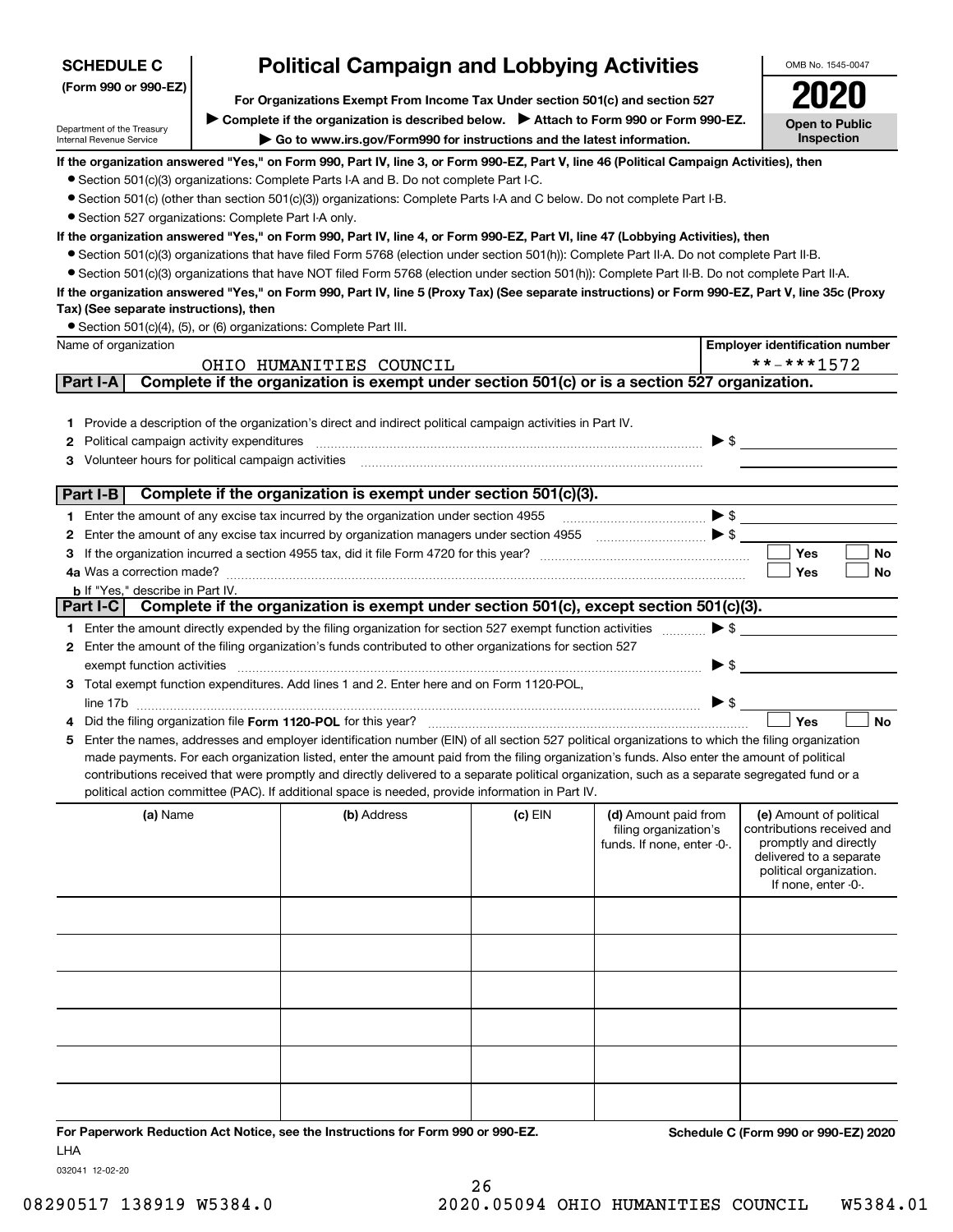| Schedule C (Form 990 or 990-EZ) 2020 OHIO HUMANITIES COUNCIL<br>Complete if the organization is exempt under section 501(c)(3) and filed Form 5768 (election under<br>Part II-A |                                        |              |                                                                                  |                                                                                                                                   |                                        | **-***1572 Page 2              |
|---------------------------------------------------------------------------------------------------------------------------------------------------------------------------------|----------------------------------------|--------------|----------------------------------------------------------------------------------|-----------------------------------------------------------------------------------------------------------------------------------|----------------------------------------|--------------------------------|
| section 501(h)).                                                                                                                                                                |                                        |              |                                                                                  |                                                                                                                                   |                                        |                                |
| A Check $\blacktriangleright$                                                                                                                                                   |                                        |              |                                                                                  | if the filing organization belongs to an affiliated group (and list in Part IV each affiliated group member's name, address, EIN, |                                        |                                |
| expenses, and share of excess lobbying expenditures).                                                                                                                           |                                        |              |                                                                                  |                                                                                                                                   |                                        |                                |
| <b>B</b> Check $\blacktriangleright$                                                                                                                                            |                                        |              | if the filing organization checked box A and "limited control" provisions apply. |                                                                                                                                   |                                        |                                |
|                                                                                                                                                                                 | <b>Limits on Lobbying Expenditures</b> |              | (The term "expenditures" means amounts paid or incurred.)                        |                                                                                                                                   | (a) Filing<br>organization's<br>totals | (b) Affiliated group<br>totals |
|                                                                                                                                                                                 |                                        |              |                                                                                  |                                                                                                                                   |                                        |                                |
| 1a Total lobbying expenditures to influence public opinion (grassroots lobbying)                                                                                                |                                        |              |                                                                                  |                                                                                                                                   |                                        |                                |
| <b>b</b> Total lobbying expenditures to influence a legislative body (direct lobbying)                                                                                          |                                        |              |                                                                                  |                                                                                                                                   |                                        |                                |
|                                                                                                                                                                                 |                                        |              |                                                                                  |                                                                                                                                   |                                        |                                |
| d Other exempt purpose expenditures                                                                                                                                             |                                        |              |                                                                                  |                                                                                                                                   |                                        |                                |
|                                                                                                                                                                                 |                                        |              |                                                                                  |                                                                                                                                   |                                        |                                |
| f Lobbying nontaxable amount. Enter the amount from the following table in both columns.                                                                                        |                                        |              |                                                                                  |                                                                                                                                   |                                        |                                |
| If the amount on line 1e, column $(a)$ or $(b)$ is:                                                                                                                             |                                        |              | The lobbying nontaxable amount is:                                               |                                                                                                                                   |                                        |                                |
| Not over \$500,000                                                                                                                                                              |                                        |              | 20% of the amount on line 1e.                                                    |                                                                                                                                   |                                        |                                |
| Over \$500,000 but not over \$1,000,000                                                                                                                                         |                                        |              | \$100,000 plus 15% of the excess over \$500,000.                                 |                                                                                                                                   |                                        |                                |
| Over \$1,000,000 but not over \$1,500,000                                                                                                                                       |                                        |              | \$175,000 plus 10% of the excess over \$1,000,000.                               |                                                                                                                                   |                                        |                                |
| Over \$1,500,000 but not over \$17,000,000                                                                                                                                      |                                        |              | \$225,000 plus 5% of the excess over \$1,500,000.                                |                                                                                                                                   |                                        |                                |
| Over \$17,000,000                                                                                                                                                               |                                        | \$1,000,000. |                                                                                  |                                                                                                                                   |                                        |                                |
|                                                                                                                                                                                 |                                        |              |                                                                                  |                                                                                                                                   |                                        |                                |
| g Grassroots nontaxable amount (enter 25% of line 1f)                                                                                                                           |                                        |              |                                                                                  |                                                                                                                                   |                                        |                                |
| h Subtract line 1g from line 1a. If zero or less, enter -0-                                                                                                                     |                                        |              |                                                                                  |                                                                                                                                   |                                        |                                |
| Subtract line 1f from line 1c. If zero or less, enter 0-                                                                                                                        |                                        |              |                                                                                  |                                                                                                                                   |                                        |                                |
| If there is an amount other than zero on either line 1h or line 1i, did the organization file Form 4720<br>reporting section 4911 tax for this year?                            |                                        |              |                                                                                  |                                                                                                                                   |                                        | Yes<br>No                      |
|                                                                                                                                                                                 |                                        |              | 4-Year Averaging Period Under Section 501(h)                                     |                                                                                                                                   |                                        |                                |
| (Some organizations that made a section 501(h) election do not have to complete all of the five columns below.                                                                  |                                        |              |                                                                                  |                                                                                                                                   |                                        |                                |
|                                                                                                                                                                                 |                                        |              | See the separate instructions for lines 2a through 2f.)                          |                                                                                                                                   |                                        |                                |
|                                                                                                                                                                                 |                                        |              | Lobbying Expenditures During 4-Year Averaging Period                             |                                                                                                                                   |                                        |                                |
| Calendar year<br>(or fiscal year beginning in)                                                                                                                                  | (a) $2017$                             |              | $(b)$ 2018                                                                       | $(c)$ 2019                                                                                                                        | $(d)$ 2020                             | (e) Total                      |
|                                                                                                                                                                                 |                                        |              |                                                                                  |                                                                                                                                   |                                        |                                |
| 2a Lobbying nontaxable amount                                                                                                                                                   |                                        |              |                                                                                  |                                                                                                                                   |                                        |                                |
| <b>b</b> Lobbying ceiling amount<br>(150% of line 2a, column(e))                                                                                                                |                                        |              |                                                                                  |                                                                                                                                   |                                        |                                |
|                                                                                                                                                                                 |                                        |              |                                                                                  |                                                                                                                                   |                                        |                                |
| c Total lobbying expenditures                                                                                                                                                   |                                        |              |                                                                                  |                                                                                                                                   |                                        |                                |
| d Grassroots nontaxable amount                                                                                                                                                  |                                        |              |                                                                                  |                                                                                                                                   |                                        |                                |
| e Grassroots ceiling amount                                                                                                                                                     |                                        |              |                                                                                  |                                                                                                                                   |                                        |                                |
| (150% of line 2d, column (e))                                                                                                                                                   |                                        |              |                                                                                  |                                                                                                                                   |                                        |                                |
| f Grassroots lobbying expenditures                                                                                                                                              |                                        |              |                                                                                  |                                                                                                                                   |                                        |                                |

**Schedule C (Form 990 or 990-EZ) 2020**

032042 12-02-20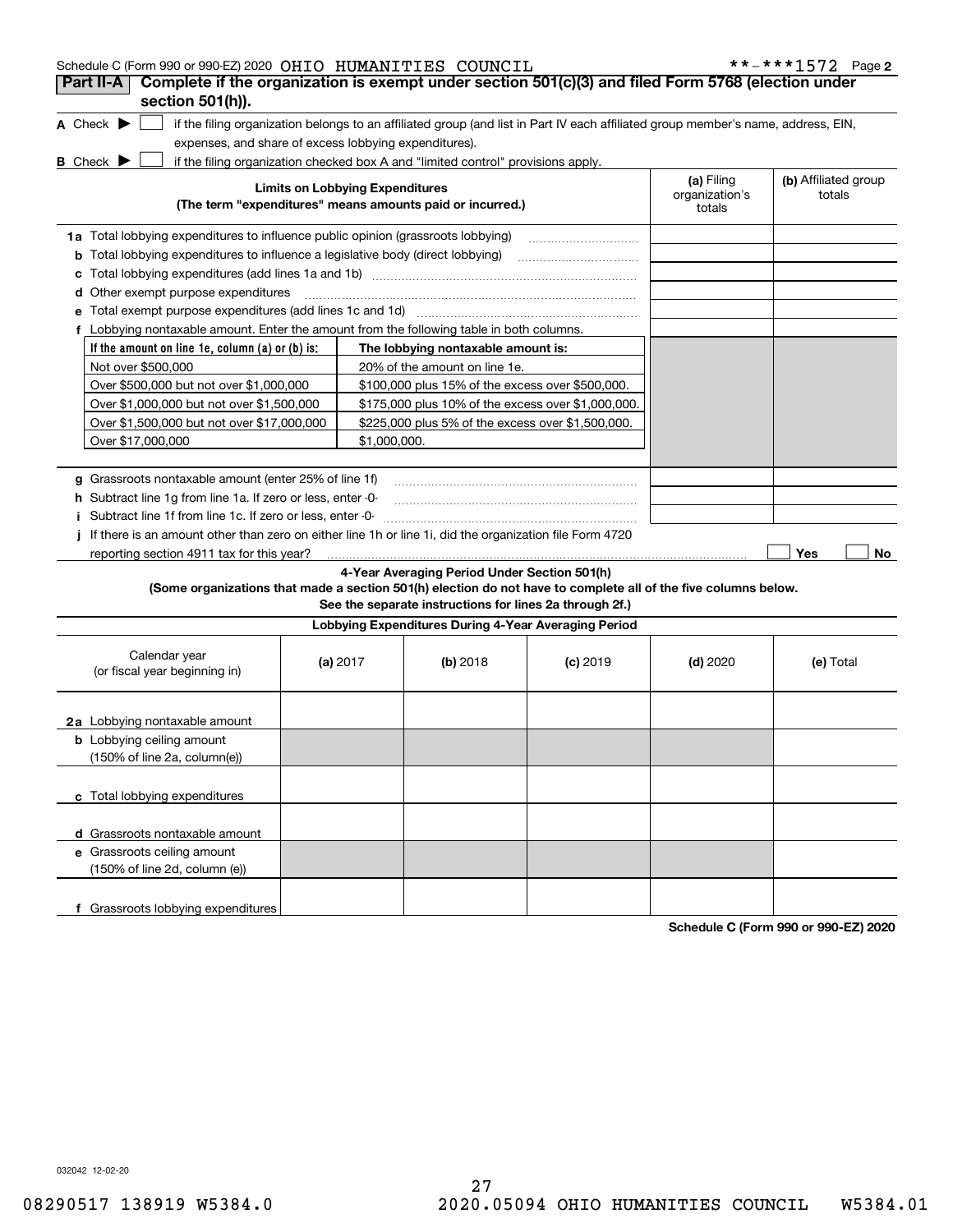## **Part II-B** Complete if the organization is exempt under section 501(c)(3) and has NOT filed Form 5768 **(election under section 501(h)).**

| For each "Yes" response on lines 1a through 1i below, provide in Part IV a detailed description                                                                                                                                            | (a) |                | (b)    |                        |
|--------------------------------------------------------------------------------------------------------------------------------------------------------------------------------------------------------------------------------------------|-----|----------------|--------|------------------------|
| of the lobbying activity.                                                                                                                                                                                                                  | Yes | No             | Amount |                        |
| During the year, did the filing organization attempt to influence foreign, national, state, or<br>1.<br>local legislation, including any attempt to influence public opinion on a legislative matter<br>or referendum, through the use of: |     |                |        |                        |
|                                                                                                                                                                                                                                            |     | х              |        |                        |
| b Paid staff or management (include compensation in expenses reported on lines 1c through 1i)?                                                                                                                                             | х   |                |        |                        |
|                                                                                                                                                                                                                                            |     | х              |        |                        |
|                                                                                                                                                                                                                                            |     | х              |        |                        |
| e Publications, or published or broadcast statements?                                                                                                                                                                                      |     | X              |        |                        |
| f Grants to other organizations for lobbying purposes?                                                                                                                                                                                     |     | X              |        |                        |
| g Direct contact with legislators, their staffs, government officials, or a legislative body?<br>.                                                                                                                                         | X   |                |        | $\overline{27}$ , 500. |
| h Rallies, demonstrations, seminars, conventions, speeches, lectures, or any similar means?                                                                                                                                                |     | $\mathbf X$    |        |                        |
| <i>i</i> Other activities?                                                                                                                                                                                                                 |     | X              |        |                        |
|                                                                                                                                                                                                                                            |     |                |        | 27,500.                |
|                                                                                                                                                                                                                                            |     | $\mathbf X$    |        |                        |
| 2a Did the activities in line 1 cause the organization to be not described in section 501(c)(3)?                                                                                                                                           |     |                |        |                        |
|                                                                                                                                                                                                                                            |     |                |        |                        |
| c If "Yes," enter the amount of any tax incurred by organization managers under section 4912                                                                                                                                               |     |                |        |                        |
| d If the filing organization incurred a section 4912 tax, did it file Form 4720 for this year?<br>Complete if the organization is exempt under section 501(c)(4), section 501(c)(5), or section<br><b>Part III-A</b>                       |     |                |        |                        |
| $501(c)(6)$ .                                                                                                                                                                                                                              |     |                |        |                        |
|                                                                                                                                                                                                                                            |     |                |        |                        |
|                                                                                                                                                                                                                                            |     |                | Yes    | No                     |
| Were substantially all (90% or more) dues received nondeductible by members?<br>1                                                                                                                                                          |     | 1              |        |                        |
| 2                                                                                                                                                                                                                                          |     | $\overline{2}$ |        |                        |
| Did the organization agree to carry over lobbying and political campaign activity expenditures from the prior year?<br>з                                                                                                                   |     | 3              |        |                        |
| Part III-B Complete if the organization is exempt under section 501(c)(4), section 501(c)(5), or section                                                                                                                                   |     |                |        |                        |
| 501(c)(6) and if either (a) BOTH Part III-A, lines 1 and 2, are answered "No" OR (b) Part III-A, line 3, is<br>answered "Yes."                                                                                                             |     |                |        |                        |
| Dues, assessments and similar amounts from members [11] matter contracts and similar amounts from members [11] matter and similar amounts from members [11] matter and similar amounts from members [11] matter and similar am<br>1        |     | 1              |        |                        |
| Section 162(e) nondeductible lobbying and political expenditures (do not include amounts of political<br>2                                                                                                                                 |     |                |        |                        |
| expenses for which the section 527(f) tax was paid).                                                                                                                                                                                       |     |                |        |                        |
|                                                                                                                                                                                                                                            |     | 2a             |        |                        |
| <b>b</b> Carryover from last year <i>maching machine content content in the content of the content of the content of the content of the content of the content of the content of the content of the content of the content of the con</i>  |     | 2 <sub>b</sub> |        |                        |
|                                                                                                                                                                                                                                            |     | 2c             |        |                        |
| Aggregate amount reported in section 6033(e)(1)(A) notices of nondeductible section 162(e) dues<br>З                                                                                                                                       |     | 3              |        |                        |
| If notices were sent and the amount on line 2c exceeds the amount on line 3, what portion of the excess<br>4                                                                                                                               |     |                |        |                        |
| does the organization agree to carryover to the reasonable estimate of nondeductible lobbying and political                                                                                                                                |     |                |        |                        |
| expenditure next year?                                                                                                                                                                                                                     |     | 4              |        |                        |
| Taxable amount of lobbying and political expenditures (See instructions)<br>5                                                                                                                                                              |     | 5              |        |                        |
| <b>Part IV</b><br><b>Supplemental Information</b>                                                                                                                                                                                          |     |                |        |                        |
|                                                                                                                                                                                                                                            |     |                |        |                        |
| Provide the descriptions required for Part I-A, line 1; Part I-B, line 4; Part I-C, line 5; Part II-A (affiliated group list); Part II-A, lines 1 and 2 (See                                                                               |     |                |        |                        |
| instructions); and Part II-B, line 1. Also, complete this part for any additional information.                                                                                                                                             |     |                |        |                        |
| PART II-B, LINE 1, LOBBYING ACTIVITIES:                                                                                                                                                                                                    |     |                |        |                        |
| LOBBYING ACTIVITIES<br>INCLUDE MEETING WITH GOVERNMENT OFFICIALS AND<br>THE                                                                                                                                                                |     |                |        |                        |
| LEGISLATORS BY STAFF OR THROUGH THE USE OF A CONSULTANT.                                                                                                                                                                                   |     |                |        |                        |

**Schedule C (Form 990 or 990-EZ) 2020**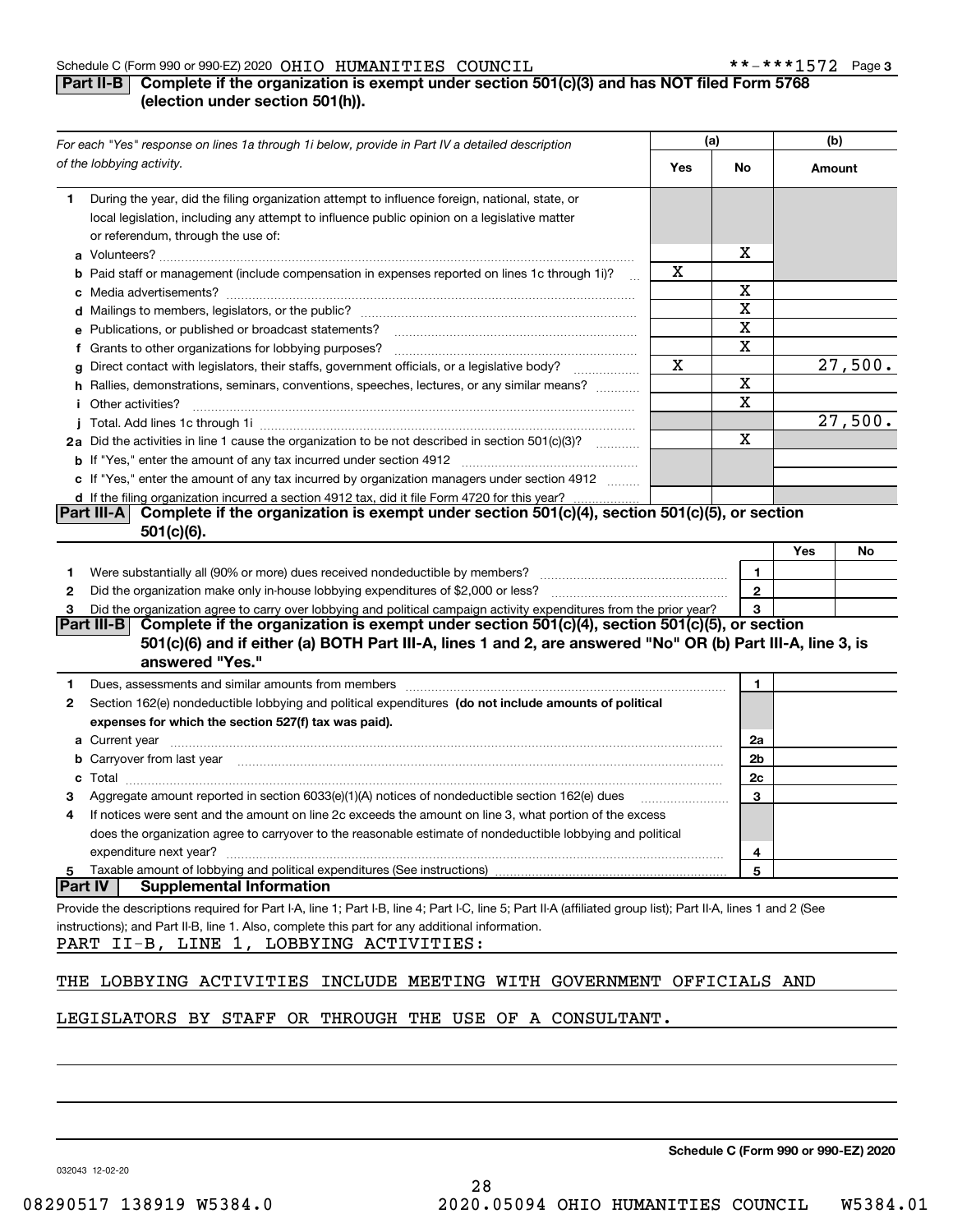| <b>SCHEDULE D</b><br>(Form 990)<br>Department of the Treasury<br><b>Internal Revenue Service</b> |                                                                                                   | <b>Supplemental Financial Statements</b><br>Complete if the organization answered "Yes" on Form 990,<br>Part IV, line 6, 7, 8, 9, 10, 11a, 11b, 11c, 11d, 11e, 11f, 12a, or 12b.<br>Attach to Form 990.<br>$\blacktriangleright$ Go to www.irs.gov/Form990 for instructions and the latest information. | OMB No. 1545<br>Open to F<br>Inspectio |                                |
|--------------------------------------------------------------------------------------------------|---------------------------------------------------------------------------------------------------|---------------------------------------------------------------------------------------------------------------------------------------------------------------------------------------------------------------------------------------------------------------------------------------------------------|----------------------------------------|--------------------------------|
| Name of the organization                                                                         |                                                                                                   |                                                                                                                                                                                                                                                                                                         |                                        | <b>Employer identification</b> |
|                                                                                                  | HUMANITIES COUNCIL<br>OHIO                                                                        |                                                                                                                                                                                                                                                                                                         |                                        | **_***157                      |
| Part                                                                                             | Organizations Maintaining Donor Advised Funds or Other Similar Funds or Accounts. Complete if the |                                                                                                                                                                                                                                                                                                         |                                        |                                |
|                                                                                                  | organization answered "Yes" on Form 990, Part IV, line 6.                                         |                                                                                                                                                                                                                                                                                                         |                                        |                                |
|                                                                                                  |                                                                                                   | (a) Donor advised funds                                                                                                                                                                                                                                                                                 |                                        | (b) Funds and other account    |
| Total number at end of year                                                                      |                                                                                                   |                                                                                                                                                                                                                                                                                                         |                                        |                                |
| 2                                                                                                | Aggregate value of contributions to (during year)<br>.                                            |                                                                                                                                                                                                                                                                                                         |                                        |                                |
| з                                                                                                | Aggregate value of grants from (during year)                                                      |                                                                                                                                                                                                                                                                                                         |                                        |                                |
| Aggregate value at end of year<br>4                                                              |                                                                                                   |                                                                                                                                                                                                                                                                                                         |                                        |                                |



**Name of the organization Employer identification number** \*\*-\*\*\*1572

|         | organization answered "Yes" on Form 990, Part IV, line 6.                                                                                                                                                                                          |                         |                                                        |
|---------|----------------------------------------------------------------------------------------------------------------------------------------------------------------------------------------------------------------------------------------------------|-------------------------|--------------------------------------------------------|
|         |                                                                                                                                                                                                                                                    | (a) Donor advised funds | (b) Funds and other accounts                           |
| 1       |                                                                                                                                                                                                                                                    |                         |                                                        |
| 2       | Aggregate value of contributions to (during year)                                                                                                                                                                                                  |                         |                                                        |
| 3       | Aggregate value of grants from (during year)                                                                                                                                                                                                       |                         |                                                        |
| 4       |                                                                                                                                                                                                                                                    |                         |                                                        |
| 5       | Did the organization inform all donors and donor advisors in writing that the assets held in donor advised funds                                                                                                                                   |                         |                                                        |
|         |                                                                                                                                                                                                                                                    |                         | Yes<br>No                                              |
| 6       | Did the organization inform all grantees, donors, and donor advisors in writing that grant funds can be used only                                                                                                                                  |                         |                                                        |
|         | for charitable purposes and not for the benefit of the donor or donor advisor, or for any other purpose conferring                                                                                                                                 |                         |                                                        |
|         | impermissible private benefit?                                                                                                                                                                                                                     |                         | Yes<br>No                                              |
| Part II | Conservation Easements. Complete if the organization answered "Yes" on Form 990, Part IV, line 7.                                                                                                                                                  |                         |                                                        |
| 1       | Purpose(s) of conservation easements held by the organization (check all that apply).                                                                                                                                                              |                         |                                                        |
|         | Preservation of land for public use (for example, recreation or education)                                                                                                                                                                         |                         | Preservation of a historically important land area     |
|         | Protection of natural habitat                                                                                                                                                                                                                      |                         | Preservation of a certified historic structure         |
|         | Preservation of open space                                                                                                                                                                                                                         |                         |                                                        |
| 2       | Complete lines 2a through 2d if the organization held a qualified conservation contribution in the form of a conservation easement on the last                                                                                                     |                         |                                                        |
|         | day of the tax year.                                                                                                                                                                                                                               |                         | Held at the End of the Tax Year                        |
| а       | Total number of conservation easements                                                                                                                                                                                                             |                         | 2a                                                     |
|         | Total acreage restricted by conservation easements                                                                                                                                                                                                 |                         | 2 <sub>b</sub>                                         |
|         | Number of conservation easements on a certified historic structure included in (a) <i>manumumumumum</i>                                                                                                                                            |                         | 2c                                                     |
| d       | Number of conservation easements included in (c) acquired after 7/25/06, and not on a historic structure                                                                                                                                           |                         | 2d                                                     |
| з       | listed in the National Register [11, 1200] [12] The National Register [11, 1200] [12] The National Register [1<br>Number of conservation easements modified, transferred, released, extinguished, or terminated by the organization during the tax |                         |                                                        |
|         | $year \triangleright$                                                                                                                                                                                                                              |                         |                                                        |
| 4       | Number of states where property subject to conservation easement is located >                                                                                                                                                                      |                         |                                                        |
| 5       | Does the organization have a written policy regarding the periodic monitoring, inspection, handling of                                                                                                                                             |                         |                                                        |
|         | violations, and enforcement of the conservation easements it holds?                                                                                                                                                                                |                         | Yes<br>No                                              |
| 6       | Staff and volunteer hours devoted to monitoring, inspecting, handling of violations, and enforcing conservation easements during the year                                                                                                          |                         |                                                        |
|         |                                                                                                                                                                                                                                                    |                         |                                                        |
| 7       | Amount of expenses incurred in monitoring, inspecting, handling of violations, and enforcing conservation easements during the year                                                                                                                |                         |                                                        |
|         | $\blacktriangleright$ s                                                                                                                                                                                                                            |                         |                                                        |
| 8       | Does each conservation easement reported on line 2(d) above satisfy the requirements of section 170(h)(4)(B)(i)                                                                                                                                    |                         |                                                        |
|         |                                                                                                                                                                                                                                                    |                         | Yes<br>No                                              |
| 9       | In Part XIII, describe how the organization reports conservation easements in its revenue and expense statement and                                                                                                                                |                         |                                                        |
|         | balance sheet, and include, if applicable, the text of the footnote to the organization's financial statements that describes the                                                                                                                  |                         |                                                        |
|         | organization's accounting for conservation easements.                                                                                                                                                                                              |                         |                                                        |
|         | Part III   Organizations Maintaining Collections of Art, Historical Treasures, or Other Similar Assets.                                                                                                                                            |                         |                                                        |
|         | Complete if the organization answered "Yes" on Form 990, Part IV, line 8.                                                                                                                                                                          |                         |                                                        |
|         | 1a If the organization elected, as permitted under FASB ASC 958, not to report in its revenue statement and balance sheet works                                                                                                                    |                         |                                                        |
|         | of art, historical treasures, or other similar assets held for public exhibition, education, or research in furtherance of public                                                                                                                  |                         |                                                        |
|         | service, provide in Part XIII the text of the footnote to its financial statements that describes these items.                                                                                                                                     |                         |                                                        |
| b       | If the organization elected, as permitted under FASB ASC 958, to report in its revenue statement and balance sheet works of                                                                                                                        |                         |                                                        |
|         | art, historical treasures, or other similar assets held for public exhibition, education, or research in furtherance of public service,                                                                                                            |                         |                                                        |
|         | provide the following amounts relating to these items:                                                                                                                                                                                             |                         |                                                        |
|         | Revenue included on Form 990, Part VIII, line 1 [2000] [2000] [2000] [2000] [2000] [2000] [2000] [2000] [2000                                                                                                                                      |                         |                                                        |
|         | (ii) Assets included in Form 990, Part X                                                                                                                                                                                                           |                         | $\blacktriangleright$ s                                |
| 2       | If the organization received or held works of art, historical treasures, or other similar assets for financial gain, provide                                                                                                                       |                         |                                                        |
|         | the following amounts required to be reported under FASB ASC 958 relating to these items:                                                                                                                                                          |                         |                                                        |
| а       | Revenue included on Form 990, Part VIII, line 1 manufactured contracts and contracts and contracts and contracts                                                                                                                                   |                         | \$                                                     |
|         | LHA For Paperwork Reduction Act Notice, see the Instructions for Form 990.                                                                                                                                                                         |                         | $\blacktriangleright$ \$<br>Schedule D (Form 990) 2020 |
|         | 032051 12-01-20                                                                                                                                                                                                                                    |                         |                                                        |
|         |                                                                                                                                                                                                                                                    |                         |                                                        |

| 29 |                     |  |
|----|---------------------|--|
|    | A AEAQ <i>A</i> AUT |  |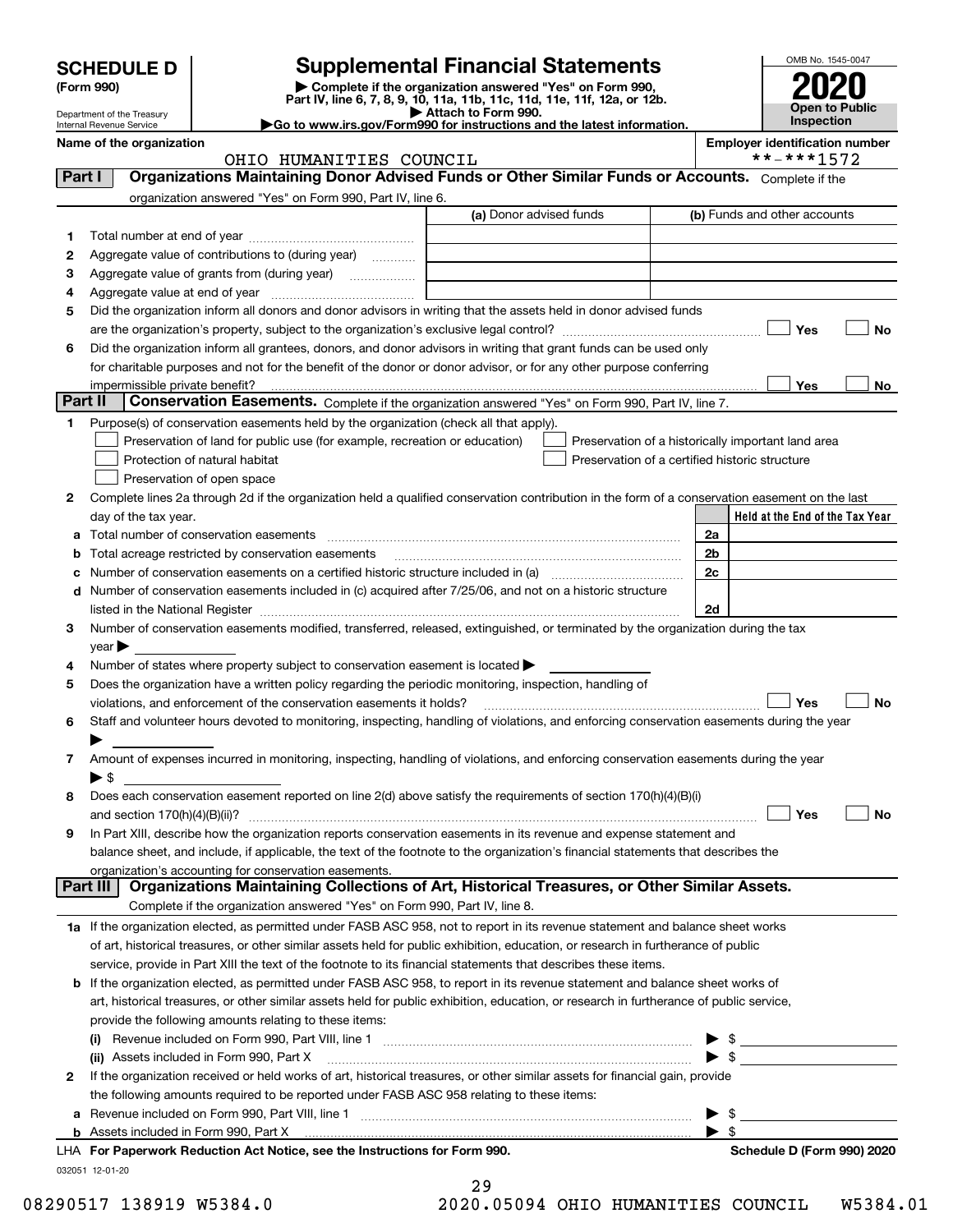|        | Schedule D (Form 990) 2020                                                                                                                                                                                                     | OHIO HUMANITIES COUNCIL |   |                   |                                                                                                                                                                                                                               |                 | **-***1572           |                     |         | Page 2 |
|--------|--------------------------------------------------------------------------------------------------------------------------------------------------------------------------------------------------------------------------------|-------------------------|---|-------------------|-------------------------------------------------------------------------------------------------------------------------------------------------------------------------------------------------------------------------------|-----------------|----------------------|---------------------|---------|--------|
|        | Organizations Maintaining Collections of Art, Historical Treasures, or Other Similar Assets (continued)<br>Part III                                                                                                            |                         |   |                   |                                                                                                                                                                                                                               |                 |                      |                     |         |        |
| 3      | Using the organization's acquisition, accession, and other records, check any of the following that make significant use of its                                                                                                |                         |   |                   |                                                                                                                                                                                                                               |                 |                      |                     |         |        |
|        | collection items (check all that apply):                                                                                                                                                                                       |                         |   |                   |                                                                                                                                                                                                                               |                 |                      |                     |         |        |
| a      | Public exhibition                                                                                                                                                                                                              |                         |   |                   | Loan or exchange program                                                                                                                                                                                                      |                 |                      |                     |         |        |
| b      | Scholarly research                                                                                                                                                                                                             |                         | е |                   | Other and the contract of the contract of the contract of the contract of the contract of the contract of the contract of the contract of the contract of the contract of the contract of the contract of the contract of the |                 |                      |                     |         |        |
| c      | Preservation for future generations                                                                                                                                                                                            |                         |   |                   |                                                                                                                                                                                                                               |                 |                      |                     |         |        |
| 4      | Provide a description of the organization's collections and explain how they further the organization's exempt purpose in Part XIII.                                                                                           |                         |   |                   |                                                                                                                                                                                                                               |                 |                      |                     |         |        |
| 5      | During the year, did the organization solicit or receive donations of art, historical treasures, or other similar assets                                                                                                       |                         |   |                   |                                                                                                                                                                                                                               |                 |                      |                     |         |        |
|        | to be sold to raise funds rather than to be maintained as part of the organization's collection?                                                                                                                               |                         |   |                   |                                                                                                                                                                                                                               |                 |                      | Yes                 |         | No     |
|        | <b>Part IV</b><br>Escrow and Custodial Arrangements. Complete if the organization answered "Yes" on Form 990, Part IV, line 9, or                                                                                              |                         |   |                   |                                                                                                                                                                                                                               |                 |                      |                     |         |        |
|        | reported an amount on Form 990, Part X, line 21.                                                                                                                                                                               |                         |   |                   |                                                                                                                                                                                                                               |                 |                      |                     |         |        |
|        | 1a Is the organization an agent, trustee, custodian or other intermediary for contributions or other assets not included                                                                                                       |                         |   |                   |                                                                                                                                                                                                                               |                 |                      |                     |         |        |
|        | on Form 990, Part X? [11] matter and the contract of the contract of the contract of the contract of the contract of the contract of the contract of the contract of the contract of the contract of the contract of the contr |                         |   |                   |                                                                                                                                                                                                                               |                 |                      | Yes                 |         | No     |
|        | b If "Yes," explain the arrangement in Part XIII and complete the following table:                                                                                                                                             |                         |   |                   |                                                                                                                                                                                                                               |                 |                      |                     |         |        |
|        |                                                                                                                                                                                                                                |                         |   |                   |                                                                                                                                                                                                                               |                 |                      | Amount              |         |        |
|        | Beginning balance                                                                                                                                                                                                              |                         |   |                   |                                                                                                                                                                                                                               | 1c              |                      |                     |         |        |
|        | Additions during the year manufactured and an anti-manufactured and the year manufactured and all the year manufactured and all the year manufactured and all the year manufactured and all the year manufactured and all the  |                         |   |                   |                                                                                                                                                                                                                               | 1d              |                      |                     |         |        |
|        | Distributions during the year manufactured and continuum control of the year manufactured and control of the year manufactured and control of the year manufactured and control of the year manufactured and control of the ye |                         |   |                   |                                                                                                                                                                                                                               | 1e              |                      |                     |         |        |
|        |                                                                                                                                                                                                                                |                         |   |                   |                                                                                                                                                                                                                               | 1f              |                      |                     |         |        |
|        | 2a Did the organization include an amount on Form 990, Part X, line 21, for escrow or custodial account liability?                                                                                                             |                         |   |                   |                                                                                                                                                                                                                               |                 |                      | Yes                 |         | No     |
|        | <b>b</b> If "Yes," explain the arrangement in Part XIII. Check here if the explanation has been provided on Part XIII                                                                                                          |                         |   |                   |                                                                                                                                                                                                                               |                 |                      |                     |         |        |
| Part V | Endowment Funds. Complete if the organization answered "Yes" on Form 990, Part IV, line 10.                                                                                                                                    |                         |   |                   |                                                                                                                                                                                                                               |                 |                      |                     |         |        |
|        |                                                                                                                                                                                                                                | (a) Current year        |   | (b) Prior year    | (c) Two years back                                                                                                                                                                                                            |                 | (d) Three years back | (e) Four years back |         |        |
| 1a     | Beginning of year balance                                                                                                                                                                                                      |                         |   |                   |                                                                                                                                                                                                                               |                 |                      |                     |         |        |
|        |                                                                                                                                                                                                                                |                         |   |                   |                                                                                                                                                                                                                               |                 |                      |                     |         |        |
|        | Net investment earnings, gains, and losses                                                                                                                                                                                     |                         |   |                   |                                                                                                                                                                                                                               |                 |                      |                     |         |        |
|        |                                                                                                                                                                                                                                |                         |   |                   |                                                                                                                                                                                                                               |                 |                      |                     |         |        |
| е      | Other expenditures for facilities                                                                                                                                                                                              |                         |   |                   |                                                                                                                                                                                                                               |                 |                      |                     |         |        |
|        | and programs                                                                                                                                                                                                                   |                         |   |                   |                                                                                                                                                                                                                               |                 |                      |                     |         |        |
|        |                                                                                                                                                                                                                                |                         |   |                   |                                                                                                                                                                                                                               |                 |                      |                     |         |        |
| g      | End of year balance                                                                                                                                                                                                            |                         |   |                   |                                                                                                                                                                                                                               |                 |                      |                     |         |        |
| 2      | Provide the estimated percentage of the current year end balance (line 1g, column (a)) held as:                                                                                                                                |                         |   |                   |                                                                                                                                                                                                                               |                 |                      |                     |         |        |
|        | Board designated or quasi-endowment                                                                                                                                                                                            |                         | % |                   |                                                                                                                                                                                                                               |                 |                      |                     |         |        |
|        | Permanent endowment >                                                                                                                                                                                                          | %                       |   |                   |                                                                                                                                                                                                                               |                 |                      |                     |         |        |
| с      | Term endowment $\blacktriangleright$                                                                                                                                                                                           | %                       |   |                   |                                                                                                                                                                                                                               |                 |                      |                     |         |        |
|        | The percentages on lines 2a, 2b, and 2c should equal 100%.                                                                                                                                                                     |                         |   |                   |                                                                                                                                                                                                                               |                 |                      |                     |         |        |
|        | 3a Are there endowment funds not in the possession of the organization that are held and administered for the organization                                                                                                     |                         |   |                   |                                                                                                                                                                                                                               |                 |                      |                     | Yes     | No     |
|        | by:<br>(i)                                                                                                                                                                                                                     |                         |   |                   |                                                                                                                                                                                                                               |                 |                      | 3a(i)               | Х       |        |
|        |                                                                                                                                                                                                                                |                         |   |                   |                                                                                                                                                                                                                               |                 |                      | 3a(ii)              |         |        |
|        |                                                                                                                                                                                                                                |                         |   |                   |                                                                                                                                                                                                                               |                 |                      | 3b                  |         |        |
|        | Describe in Part XIII the intended uses of the organization's endowment funds.                                                                                                                                                 |                         |   |                   |                                                                                                                                                                                                                               |                 |                      |                     |         |        |
|        | Land, Buildings, and Equipment.<br>Part VI                                                                                                                                                                                     |                         |   |                   |                                                                                                                                                                                                                               |                 |                      |                     |         |        |
|        | Complete if the organization answered "Yes" on Form 990, Part IV, line 11a. See Form 990, Part X, line 10.                                                                                                                     |                         |   |                   |                                                                                                                                                                                                                               |                 |                      |                     |         |        |
|        | Description of property                                                                                                                                                                                                        | (a) Cost or other       |   | (b) Cost or other |                                                                                                                                                                                                                               | (c) Accumulated |                      | (d) Book value      |         |        |
|        |                                                                                                                                                                                                                                | basis (investment)      |   | basis (other)     |                                                                                                                                                                                                                               | depreciation    |                      |                     |         |        |
|        |                                                                                                                                                                                                                                |                         |   |                   |                                                                                                                                                                                                                               |                 |                      |                     |         |        |
| b      |                                                                                                                                                                                                                                |                         |   |                   |                                                                                                                                                                                                                               |                 |                      |                     |         |        |
|        |                                                                                                                                                                                                                                |                         |   |                   |                                                                                                                                                                                                                               |                 |                      |                     |         |        |
| d      |                                                                                                                                                                                                                                |                         |   |                   | 83,970.                                                                                                                                                                                                                       | 64,687.         |                      |                     | 19,283. |        |
|        | e Other                                                                                                                                                                                                                        |                         |   |                   |                                                                                                                                                                                                                               |                 |                      |                     |         |        |
|        |                                                                                                                                                                                                                                |                         |   |                   |                                                                                                                                                                                                                               |                 |                      |                     | 19,283. |        |
|        |                                                                                                                                                                                                                                |                         |   |                   |                                                                                                                                                                                                                               |                 |                      |                     |         |        |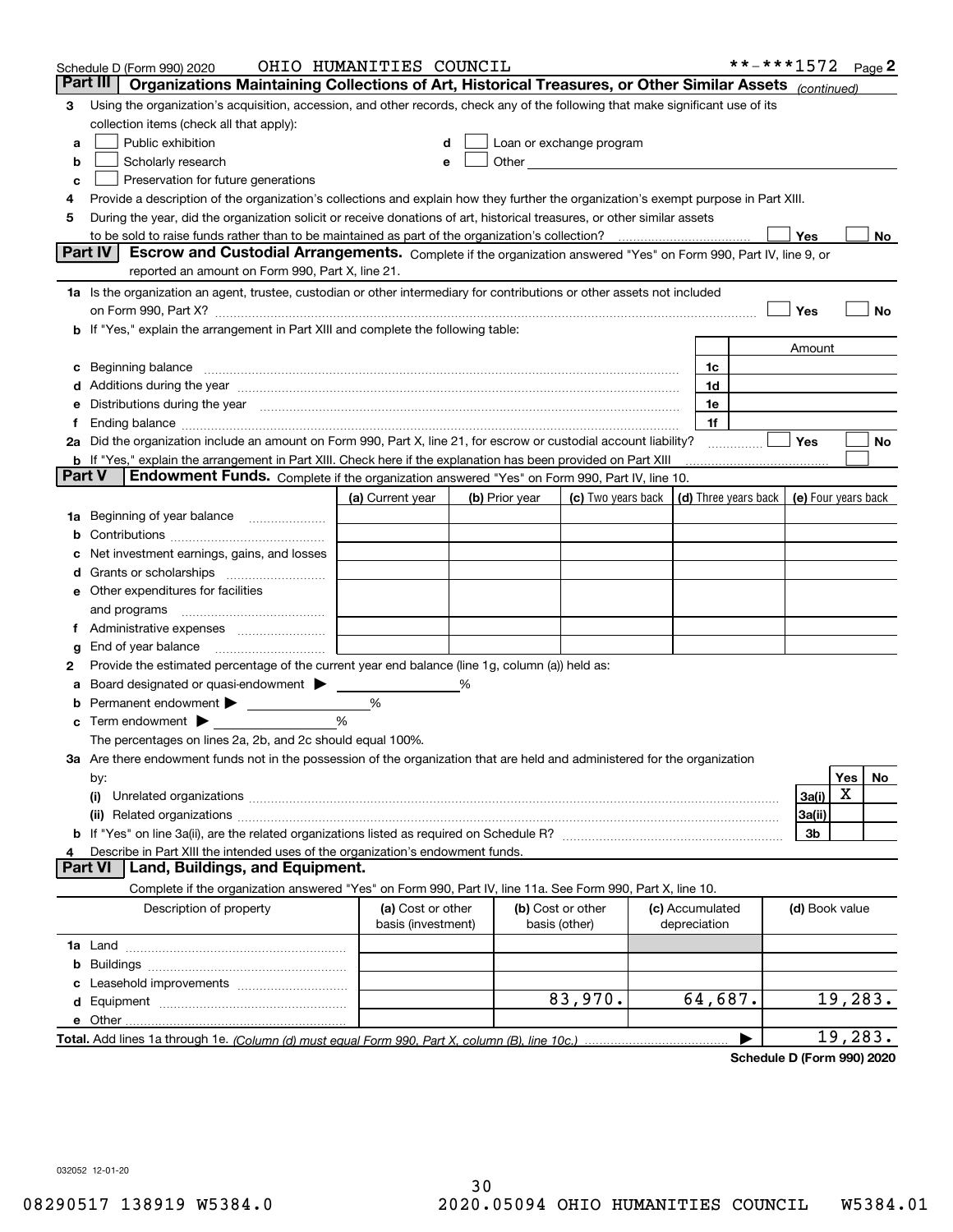| OHIO HUMANITIES COUNCIL<br>Schedule D (Form 990) 2020 |
|-------------------------------------------------------|
|-------------------------------------------------------|

| Schedule D (Form 990) 2020                                                                                        | OHIO HUMANITIES COUNCIL  |                                                           | **-***1572<br>$Page$ 3 |
|-------------------------------------------------------------------------------------------------------------------|--------------------------|-----------------------------------------------------------|------------------------|
| Part VII Investments - Other Securities.                                                                          |                          |                                                           |                        |
| Complete if the organization answered "Yes" on Form 990, Part IV, line 11b. See Form 990, Part X, line 12.        |                          |                                                           |                        |
| (a) Description of security or category (including name of security)                                              | (b) Book value           | (c) Method of valuation: Cost or end-of-year market value |                        |
| (1) Financial derivatives                                                                                         |                          |                                                           |                        |
|                                                                                                                   |                          |                                                           |                        |
| (3) Other                                                                                                         |                          |                                                           |                        |
| (A)                                                                                                               |                          |                                                           |                        |
| (B)                                                                                                               |                          |                                                           |                        |
| (C)                                                                                                               |                          |                                                           |                        |
| (D)                                                                                                               |                          |                                                           |                        |
| (E)                                                                                                               |                          |                                                           |                        |
| (F)                                                                                                               |                          |                                                           |                        |
| (G)                                                                                                               |                          |                                                           |                        |
| (H)                                                                                                               |                          |                                                           |                        |
| Total. (Col. (b) must equal Form 990, Part X, col. (B) line 12.)                                                  |                          |                                                           |                        |
| Part VIII Investments - Program Related.                                                                          |                          |                                                           |                        |
| Complete if the organization answered "Yes" on Form 990, Part IV, line 11c. See Form 990, Part X, line 13.        |                          |                                                           |                        |
| (a) Description of investment                                                                                     | (b) Book value           | (c) Method of valuation: Cost or end-of-year market value |                        |
| (1)                                                                                                               |                          |                                                           |                        |
| (2)                                                                                                               |                          |                                                           |                        |
| (3)                                                                                                               |                          |                                                           |                        |
| (4)                                                                                                               |                          |                                                           |                        |
| (5)                                                                                                               |                          |                                                           |                        |
|                                                                                                                   |                          |                                                           |                        |
| (6)                                                                                                               |                          |                                                           |                        |
| (7)                                                                                                               |                          |                                                           |                        |
| (8)                                                                                                               |                          |                                                           |                        |
| (9)                                                                                                               |                          |                                                           |                        |
| Total. (Col. (b) must equal Form 990, Part X, col. (B) line 13.)<br>Part IX<br><b>Other Assets.</b>               |                          |                                                           |                        |
|                                                                                                                   |                          |                                                           |                        |
| Complete if the organization answered "Yes" on Form 990, Part IV, line 11d. See Form 990, Part X, line 15.        | (a) Description          |                                                           | (b) Book value         |
| BENEFICIAL INTEREST                                                                                               | IN ASSETS HELD BY OTHERS |                                                           | 768,980.               |
| (1)                                                                                                               |                          |                                                           |                        |
| (2)                                                                                                               |                          |                                                           |                        |
| (3)                                                                                                               |                          |                                                           |                        |
| (4)                                                                                                               |                          |                                                           |                        |
| (5)                                                                                                               |                          |                                                           |                        |
| (6)                                                                                                               |                          |                                                           |                        |
| (7)                                                                                                               |                          |                                                           |                        |
| (8)                                                                                                               |                          |                                                           |                        |
| (9)                                                                                                               |                          |                                                           |                        |
| Total. (Column (b) must equal Form 990. Part X, col. (B) line 15.)                                                |                          |                                                           | 768,980.               |
| <b>Other Liabilities.</b><br>Part X                                                                               |                          |                                                           |                        |
| Complete if the organization answered "Yes" on Form 990, Part IV, line 11e or 11f. See Form 990, Part X, line 25. |                          |                                                           |                        |
| (a) Description of liability<br>1.                                                                                |                          |                                                           | (b) Book value         |
| (1)<br>Federal income taxes                                                                                       |                          |                                                           |                        |
| (2)                                                                                                               |                          |                                                           |                        |
| (3)                                                                                                               |                          |                                                           |                        |
| (4)                                                                                                               |                          |                                                           |                        |
| (5)                                                                                                               |                          |                                                           |                        |
| (6)                                                                                                               |                          |                                                           |                        |
| (7)                                                                                                               |                          |                                                           |                        |
| (8)                                                                                                               |                          |                                                           |                        |
| (9)                                                                                                               |                          |                                                           |                        |
| Total. (Column (b) must equal Form 990. Part X, col. (B) line 25.)                                                |                          |                                                           |                        |
|                                                                                                                   |                          |                                                           |                        |

**2.** Liability for uncertain tax positions. In Part XIII, provide the text of the footnote to the organization's financial statements that reports the organization's liability for uncertain tax positions under FASB ASC 740. Check here if the text of the footnote has been provided in Part XIII

**Schedule D (Form 990) 2020**

 $\boxed{\text{X}}$ 

032053 12-01-20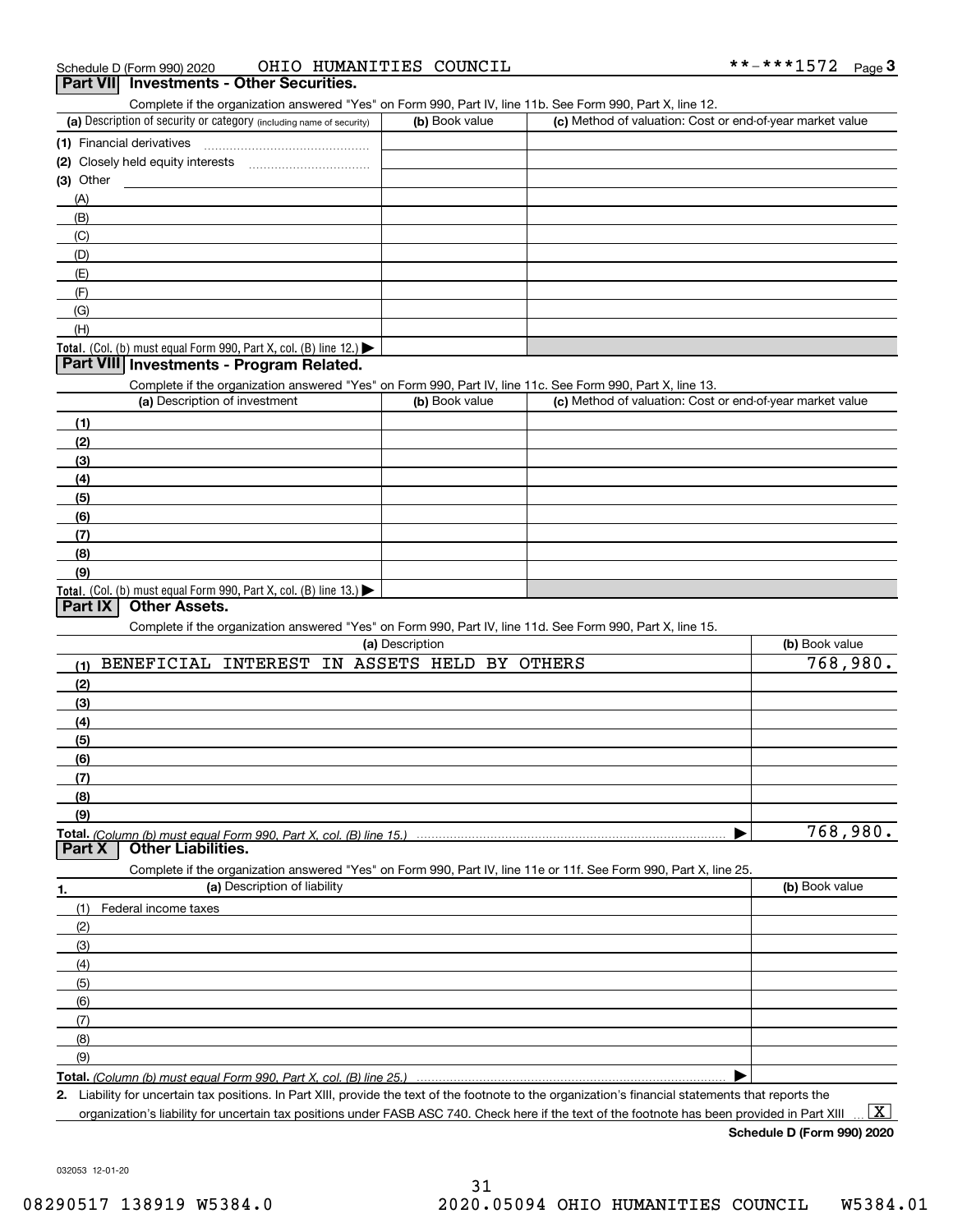|   | OHIO HUMANITIES COUNCIL<br>Schedule D (Form 990) 2020                                                                                                                                                                          |                |          |                | **-***1572 Page 4       |
|---|--------------------------------------------------------------------------------------------------------------------------------------------------------------------------------------------------------------------------------|----------------|----------|----------------|-------------------------|
|   | Reconciliation of Revenue per Audited Financial Statements With Revenue per Return.<br><b>Part XI</b>                                                                                                                          |                |          |                |                         |
|   | Complete if the organization answered "Yes" on Form 990, Part IV, line 12a.                                                                                                                                                    |                |          |                |                         |
| 1 | Total revenue, gains, and other support per audited financial statements                                                                                                                                                       |                |          | $\blacksquare$ | $\overline{2,198,332.}$ |
| 2 | Amounts included on line 1 but not on Form 990, Part VIII, line 12:                                                                                                                                                            |                |          |                |                         |
| a | Net unrealized gains (losses) on investments [11] matter contracts and the unrealized gains (losses) on investments                                                                                                            | 2a             | 122,309. |                |                         |
| b |                                                                                                                                                                                                                                | 2 <sub>b</sub> |          |                |                         |
| c |                                                                                                                                                                                                                                | 2c             |          |                |                         |
| d | Other (Describe in Part XIII.)                                                                                                                                                                                                 | 2d             |          |                |                         |
| е | Add lines 2a through 2d <b>must be a constructed as the constant of the constant of the constant of the construction</b>                                                                                                       |                |          | <b>2e</b>      | 122,309.                |
| 3 |                                                                                                                                                                                                                                |                |          | $\mathbf{3}$   | 2,076,023.              |
|   | Amounts included on Form 990, Part VIII, line 12, but not on line 1:                                                                                                                                                           |                |          |                |                         |
| a |                                                                                                                                                                                                                                | 4a             |          |                |                         |
| b | Other (Describe in Part XIII.) (2000) (2000) (2000) (2010) (2010) (2010) (2010) (2010) (2010) (2010) (2010) (20                                                                                                                | 4b             |          |                |                         |
|   | Add lines 4a and 4b                                                                                                                                                                                                            |                |          | 4c             |                         |
| 5 |                                                                                                                                                                                                                                |                |          | 5              | 2,076,023.              |
|   | Part XII   Reconciliation of Expenses per Audited Financial Statements With Expenses per Return.                                                                                                                               |                |          |                |                         |
|   | Complete if the organization answered "Yes" on Form 990, Part IV, line 12a.                                                                                                                                                    |                |          |                |                         |
| 1 | Total expenses and losses per audited financial statements [11] [12] contain an intervention and contain a statements [13] [13] and the statements [13] [13] and the statements [13] and the statements and the statements and |                |          | $\mathbf{1}$   | 2,085,237.              |
| 2 | Amounts included on line 1 but not on Form 990, Part IX, line 25:                                                                                                                                                              |                |          |                |                         |
| a |                                                                                                                                                                                                                                | 2a             |          |                |                         |
| b |                                                                                                                                                                                                                                | 2b             |          |                |                         |
|   |                                                                                                                                                                                                                                | 2 <sub>c</sub> |          |                |                         |
|   |                                                                                                                                                                                                                                | 2d             |          |                |                         |
|   |                                                                                                                                                                                                                                |                |          | 2e             |                         |
| 3 |                                                                                                                                                                                                                                |                |          | 3              | 2,085,237.              |
| 4 | Amounts included on Form 990, Part IX, line 25, but not on line 1:                                                                                                                                                             |                |          |                |                         |
| a | Investment expenses not included on Form 990, Part VIII, line 7b [11, 111, 111, 111]                                                                                                                                           | 4a             |          |                |                         |
| b |                                                                                                                                                                                                                                | 4b             |          |                |                         |
|   | Add lines 4a and 4b                                                                                                                                                                                                            |                |          | 4c             |                         |
|   |                                                                                                                                                                                                                                |                |          | 5              | 2,085,237.              |
|   | Part XIII Supplemental Information.                                                                                                                                                                                            |                |          |                |                         |

Provide the descriptions required for Part II, lines 3, 5, and 9; Part III, lines 1a and 4; Part IV, lines 1b and 2b; Part V, line 4; Part X, line 2; Part XI, lines 2d and 4b; and Part XII, lines 2d and 4b. Also complete this part to provide any additional information.

### PART X, LINE 2:

|  | OHIO HUMANITIES' EVALUATION AT YEAR-END, REVEALED NO UNCERTAIN TAX |  |  |  |  |  |  |  |
|--|--------------------------------------------------------------------|--|--|--|--|--|--|--|
|--|--------------------------------------------------------------------|--|--|--|--|--|--|--|

POSITIONS THAT WOULD HAVE A MATERIAL IMPACT ON THE FINANCIAL STATEMENTS.

OHIO HUMANITIES DOES NOT BELIEVE THAT ANY REASONABLY POSSIBLE CHANGES IN

TAX POSITIONS WILL OCCUR WITHIN THE NEXT TWELVE MONTHS THAT WILL HAVE A

MATERIAL IMPACT ON THE FINANCIAL STATEMENTS.

032054 12-01-20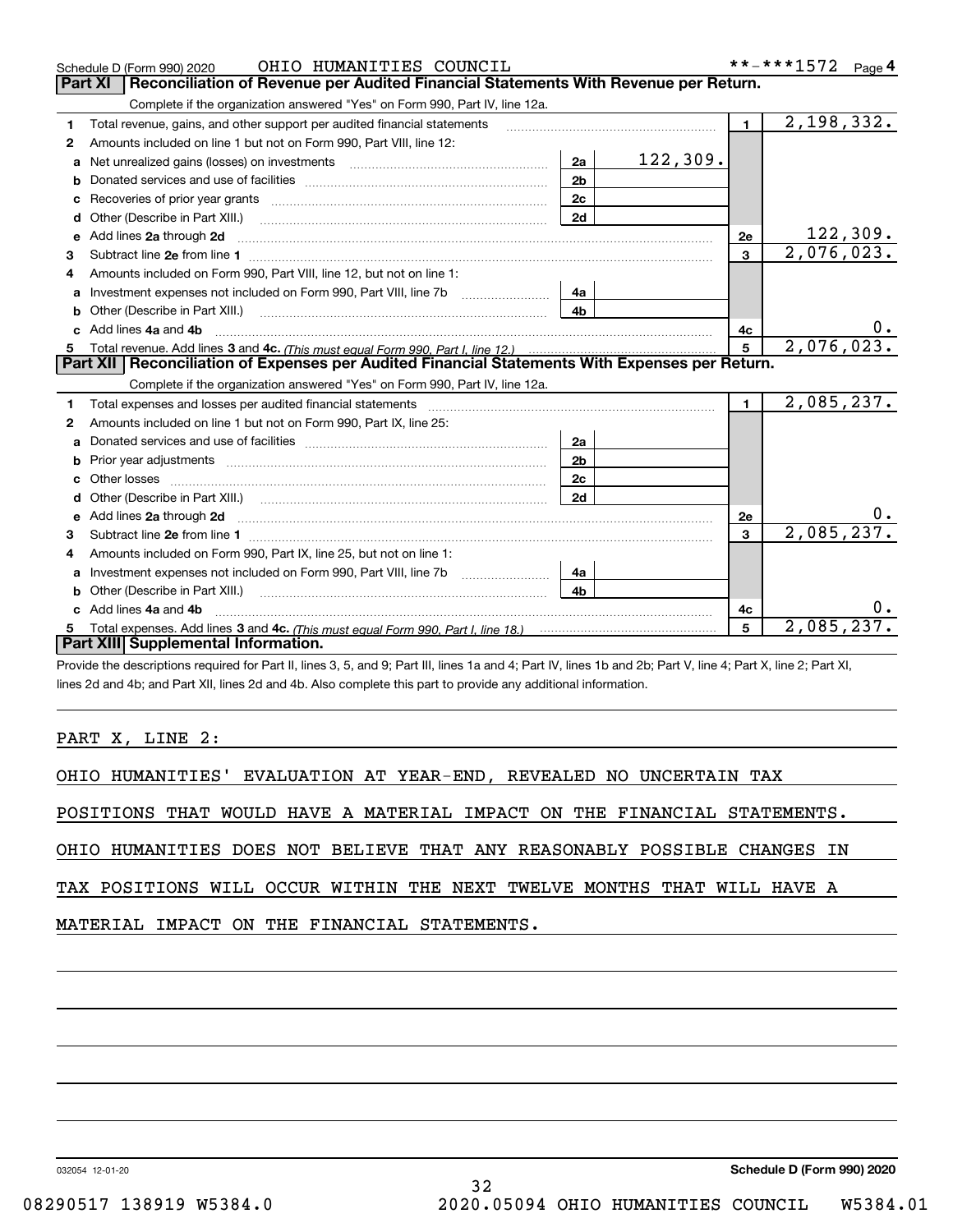| <b>SCHEDULE I</b><br>(Form 990)                                                                                                                                                                                                                                                                                                     | <b>Grants and Other Assistance to Organizations,</b><br>Governments, and Individuals in the United States<br>Complete if the organization answered "Yes" on Form 990, Part IV, line 21 or 22.<br>Attach to Form 990. |                                    |                                                       |                                         |                                                                |                                          |                                                     |  |  |  |  |
|-------------------------------------------------------------------------------------------------------------------------------------------------------------------------------------------------------------------------------------------------------------------------------------------------------------------------------------|----------------------------------------------------------------------------------------------------------------------------------------------------------------------------------------------------------------------|------------------------------------|-------------------------------------------------------|-----------------------------------------|----------------------------------------------------------------|------------------------------------------|-----------------------------------------------------|--|--|--|--|
| Department of the Treasury<br>Internal Revenue Service                                                                                                                                                                                                                                                                              |                                                                                                                                                                                                                      |                                    | Go to www.irs.gov/Form990 for the latest information. |                                         |                                                                |                                          | <b>Open to Public</b><br>Inspection                 |  |  |  |  |
| Name of the organization<br>OHIO HUMANITIES COUNCIL                                                                                                                                                                                                                                                                                 |                                                                                                                                                                                                                      |                                    |                                                       |                                         |                                                                |                                          | <b>Employer identification number</b><br>**-***1572 |  |  |  |  |
| Part I                                                                                                                                                                                                                                                                                                                              | <b>General Information on Grants and Assistance</b>                                                                                                                                                                  |                                    |                                                       |                                         |                                                                |                                          |                                                     |  |  |  |  |
| Does the organization maintain records to substantiate the amount of the grants or assistance, the grantees' eligibility for the grants or assistance, and the selection<br>1.<br>$\boxed{\text{X}}$ Yes<br>  No<br>2 Describe in Part IV the organization's procedures for monitoring the use of grant funds in the United States. |                                                                                                                                                                                                                      |                                    |                                                       |                                         |                                                                |                                          |                                                     |  |  |  |  |
| Part II<br>Grants and Other Assistance to Domestic Organizations and Domestic Governments. Complete if the organization answered "Yes" on Form 990, Part IV, line 21, for any                                                                                                                                                       |                                                                                                                                                                                                                      |                                    |                                                       |                                         |                                                                |                                          |                                                     |  |  |  |  |
| recipient that received more than \$5,000. Part II can be duplicated if additional space is needed.<br>1 (a) Name and address of organization<br>or government                                                                                                                                                                      | $(b)$ EIN                                                                                                                                                                                                            | (c) IRC section<br>(if applicable) | (d) Amount of<br>cash grant                           | (e) Amount of<br>non-cash<br>assistance | (f) Method of<br>valuation (book,<br>FMV, appraisal,<br>other) | (g) Description of<br>noncash assistance | (h) Purpose of grant<br>or assistance               |  |  |  |  |
| MIDSTORY<br>1510 N. WESTWOOD AVENUE<br>TOLEDO OH 43606-8202                                                                                                                                                                                                                                                                         | $\bullet \bullet \star : \star \_+ \star \star - \star \uparrow \star \star \downarrow \star \downarrow \star \downarrow$                                                                                            |                                    | 15,908                                                | 0.                                      |                                                                |                                          | SUPPORT HUMANITIES IN THE<br>STATE OF OHIO          |  |  |  |  |
| AKRON ART MUSEUM<br>1 S. HIGH STREET<br>AKRON, OH 44308-1801                                                                                                                                                                                                                                                                        | $\bullet\bullet^*$ : $\ast$ - $\ast\ast$ - $\ast$ 508426(3)                                                                                                                                                          |                                    | 16,000                                                | 0.                                      |                                                                |                                          | SUPPORT HUMANITIES IN THE<br>STATE OF OHIO          |  |  |  |  |
| AMERICAN SIGN MUSEUM<br>1330 MONMOUTH STREET<br>CINCINNATI, OH 45225-1344                                                                                                                                                                                                                                                           | $\bullet\bullet^*$ : *__**-* 502445(3)                                                                                                                                                                               |                                    | 7,500                                                 | $\mathbf{0}$ .                          |                                                                |                                          | SUPPORT HUMANITIES IN THE<br>STATE OF OHIO          |  |  |  |  |
| ASHLAND MAIN STREET<br>PO BOX 611<br>ASHLAND, OH 44805-0611                                                                                                                                                                                                                                                                         | $\bullet\bullet\star$ : $\star$ $\text{---}$ $\star\star$ - $\star$ 505002(3)                                                                                                                                        |                                    | 5,000                                                 | 0.                                      |                                                                |                                          | SUPPORT HUMANITIES IN THE<br>STATE OF OHIO          |  |  |  |  |
| SHAKER HISTORICAL SOCIETY AND<br>MUSEUM - 16740 S. PARK BOULEVARD -<br>SHAKER HEIGHTS, OH 44120-1641                                                                                                                                                                                                                                | $\bullet\bullet^*$ : $*$ — $*$ $*$ – $*$ 5080082(3)                                                                                                                                                                  |                                    | 5,654                                                 | 0.                                      |                                                                |                                          | SUPPORT HUMANITIES IN THE<br>STATE OF OHIO          |  |  |  |  |
| STARK COUNTY HISTORICAL SOCIETY<br>800 MCKINLEY MONUMENT DRIVE NW<br>CANTON, OH 44708-4800                                                                                                                                                                                                                                          | $\bullet \bullet^* :^* \rightarrow \bullet^* \rightarrow \bullet^* \bullet \bullet \bullet \bullet \bullet (3)$                                                                                                      |                                    | 7,500                                                 | 0.                                      |                                                                |                                          | SUPPORT HUMANITIES IN THE<br>STATE OF OHIO<br>66.   |  |  |  |  |
| Enter total number of section 501(c)(3) and government organizations listed in the line 1 table<br>$\mathbf{2}$<br>Enter total number of other organizations listed in the line 1 table<br>-3                                                                                                                                       |                                                                                                                                                                                                                      |                                    |                                                       |                                         |                                                                |                                          |                                                     |  |  |  |  |

**For Paperwork Reduction Act Notice, see the Instructions for Form 990. Schedule I (Form 990) 2020** LHA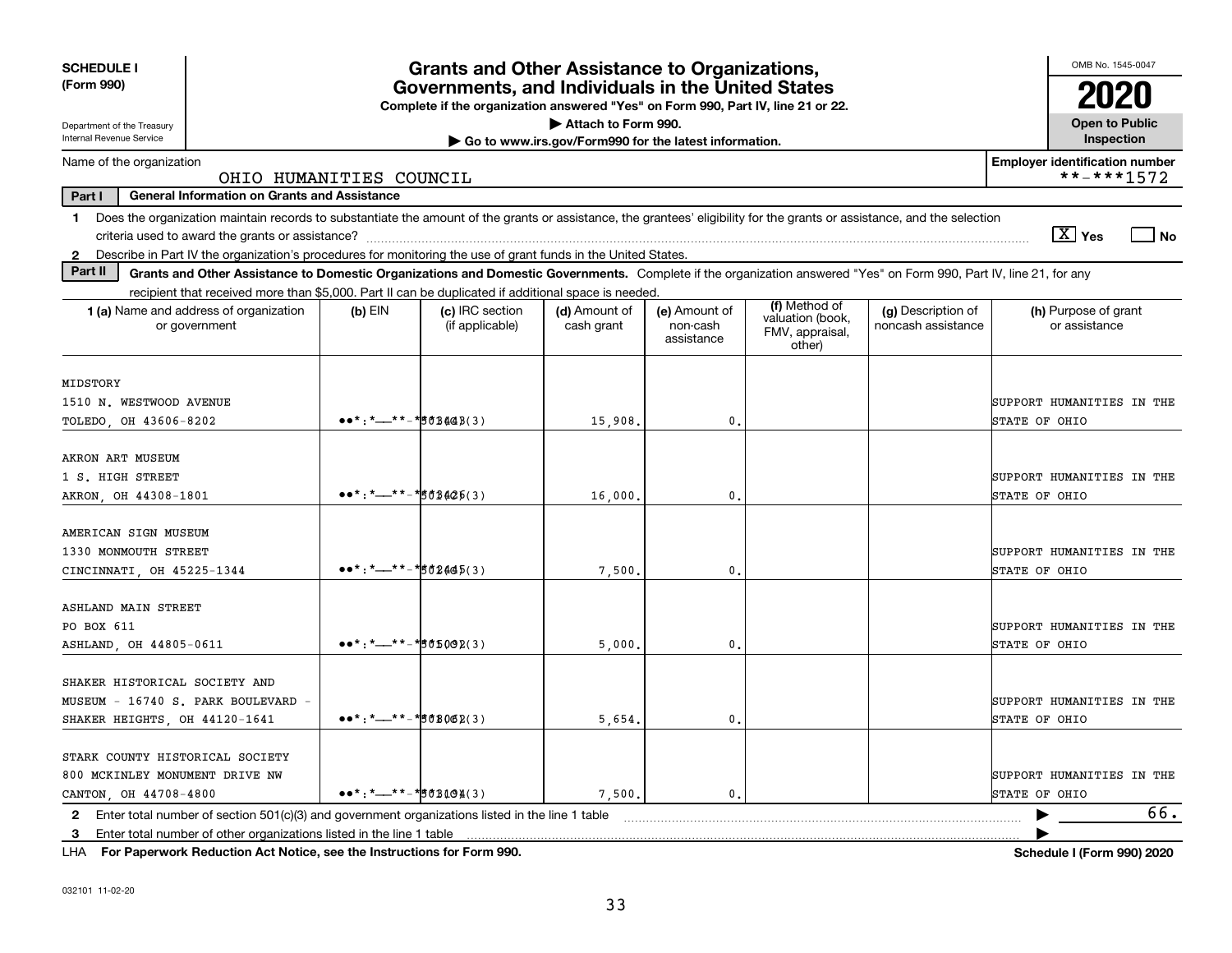### Schedule I (Form 990) OHIO HUMANITIES COUNCIL \*\*-\*\*\*1572 Page 1

| (a) Name and address of<br>organization or government                                                              | $(b)$ EIN                                                                                                                                                                                                                                                                                                                                                                                                                                                                                                                                                          | (c) IRC section<br>if applicable | (d) Amount of<br>cash grant | (e) Amount of<br>non-cash<br>assistance | (f) Method of<br>valuation<br>(book, FMV,<br>appraisal, other) | (g) Description of<br>non-cash assistance | (h) Purpose of grant<br>or assistance      |
|--------------------------------------------------------------------------------------------------------------------|--------------------------------------------------------------------------------------------------------------------------------------------------------------------------------------------------------------------------------------------------------------------------------------------------------------------------------------------------------------------------------------------------------------------------------------------------------------------------------------------------------------------------------------------------------------------|----------------------------------|-----------------------------|-----------------------------------------|----------------------------------------------------------------|-------------------------------------------|--------------------------------------------|
| NOBLE COUNTY HISTORICAL SOCIETY<br>PO BOX 128; 18742 MYRTLE AKE ROAD<br>CALDWELL, OH 43724-0128                    | $\bullet \bullet \star : \star \_ \star \_ \star \_ \star \_ \sharp \circ \mathfrak{g} \mathfrak{g} \mathfrak{g} \mathfrak{g} \mathfrak{g}$                                                                                                                                                                                                                                                                                                                                                                                                                        |                                  | 8,000,                      | $\mathbf{0}$ .                          |                                                                |                                           | SUPPORT HUMANITIES IN THE<br>STATE OF OHIO |
| ASSOCIATION OF AFRICAN AMERICAN<br>CULTURAL GARDENS - PO BOX 20237 -<br>CLEVELAND, OH 44120-0237                   | $\bullet\bullet^*$ : *__**-*s *d1500(3)                                                                                                                                                                                                                                                                                                                                                                                                                                                                                                                            |                                  | 8,000                       | 0.                                      |                                                                |                                           | SUPPORT HUMANITIES IN THE<br>STATE OF OHIO |
| HUBBARD HOUSE UNDERGROUND RAILROAD<br>MUSEUM - 1603 WALNET BOULEVARD; PO<br>BOX 2666 - ASHTABULA, OH<br>44004-2814 | $\bullet \bullet \star : \star \_ \star \star \_ \star \_ \sharp \circ \text{BQQ}(3)$                                                                                                                                                                                                                                                                                                                                                                                                                                                                              |                                  | 10,760.                     | $\mathbf{0}$ .                          |                                                                |                                           | SUPPORT HUMANITIES IN THE<br>STATE OF OHIO |
| MOHICAN HISTORICAL SOCIETY<br>203 E. MAIN STREET<br>LOUDONVILLE, OH 44842-1214                                     | $\bullet \bullet \star : \star \text{---} \star \star \text{---} \star \star \text{---} \star \text{---} \star \text{---} \star \text{---} \star \text{---} \star \text{---} \star \text{---} \star \text{---} \star \text{---} \star \text{---} \star \text{---} \star \text{---} \star \text{---} \star \text{---} \star \text{---} \star \text{---} \star \text{---} \star \text{---} \star \text{---} \star \text{---} \star \text{---} \star \text{---} \star \text{---} \star \text{---} \star \text{---} \star \text{---} \star \text{---} \star \text{---$ |                                  | 13, 137.                    | 0.                                      |                                                                |                                           | SUPPORT HUMANITIES IN THE<br>STATE OF OHIO |
| INTERNATIONAL WOMEN'S AIR & SPACE<br>MUSEUM - 1501 N. MARGINAL ROAD<br>#165 - CLEVELAND, OH 44114-3726             | $\bullet \bullet^* :^* \rightarrow \bullet^* \rightarrow \bullet \bullet \bullet \bullet \bullet$ (3)                                                                                                                                                                                                                                                                                                                                                                                                                                                              |                                  | 15,928.                     | 0.                                      |                                                                |                                           | SUPPORT HUMANITIES IN THE<br>STATE OF OHIO |
| MARION COUNTY HISTORICAL SOCIETY<br>169 E. CHURCH STREET<br>MARION, OH 43302-3825                                  | $\bullet\bullet^*$ : *__**-*s 03820(3)                                                                                                                                                                                                                                                                                                                                                                                                                                                                                                                             |                                  | 16,000.                     | 0.                                      |                                                                |                                           | SUPPORT HUMANITIES IN THE<br>STATE OF OHIO |
| HIGHLAND COUNTY HISTORICAL SOCIETY<br>151 E. MAIN STREET<br>HILLSBORO, OH 45133-1450                               | $\bullet \bullet^* :^* \rightarrow \bullet^* \bullet^* \bullet \bullet \bullet \bullet (3)$                                                                                                                                                                                                                                                                                                                                                                                                                                                                        |                                  | 16,000.                     | 0.                                      |                                                                |                                           | SUPPORT HUMANITIES IN THE<br>STATE OF OHIO |
| ADENA MANSION AND GARDEN SOCIETY<br>847 ADENA ROAD<br>CHILLICOTHE, OH 45601-1372                                   | $\bullet \bullet \star : \star \_ \star \times \star \_ \star \times \star \circ \star \circ \star \star$                                                                                                                                                                                                                                                                                                                                                                                                                                                          |                                  | 16,000.                     | $\mathbf{0}$ .                          |                                                                |                                           | SUPPORT HUMANITIES IN THE<br>STATE OF OHIO |
| LORAIN COUNTY HISTORICAL SOCIETY<br>509 WASHINGTON AVENUE<br>ELYRIA, OH 44035-5128                                 | $\bullet\bullet^*$ : *__**-*508504(3)                                                                                                                                                                                                                                                                                                                                                                                                                                                                                                                              |                                  | 16,000.                     | 0.                                      |                                                                |                                           | SUPPORT HUMANITIES IN THE<br>STATE OF OHIO |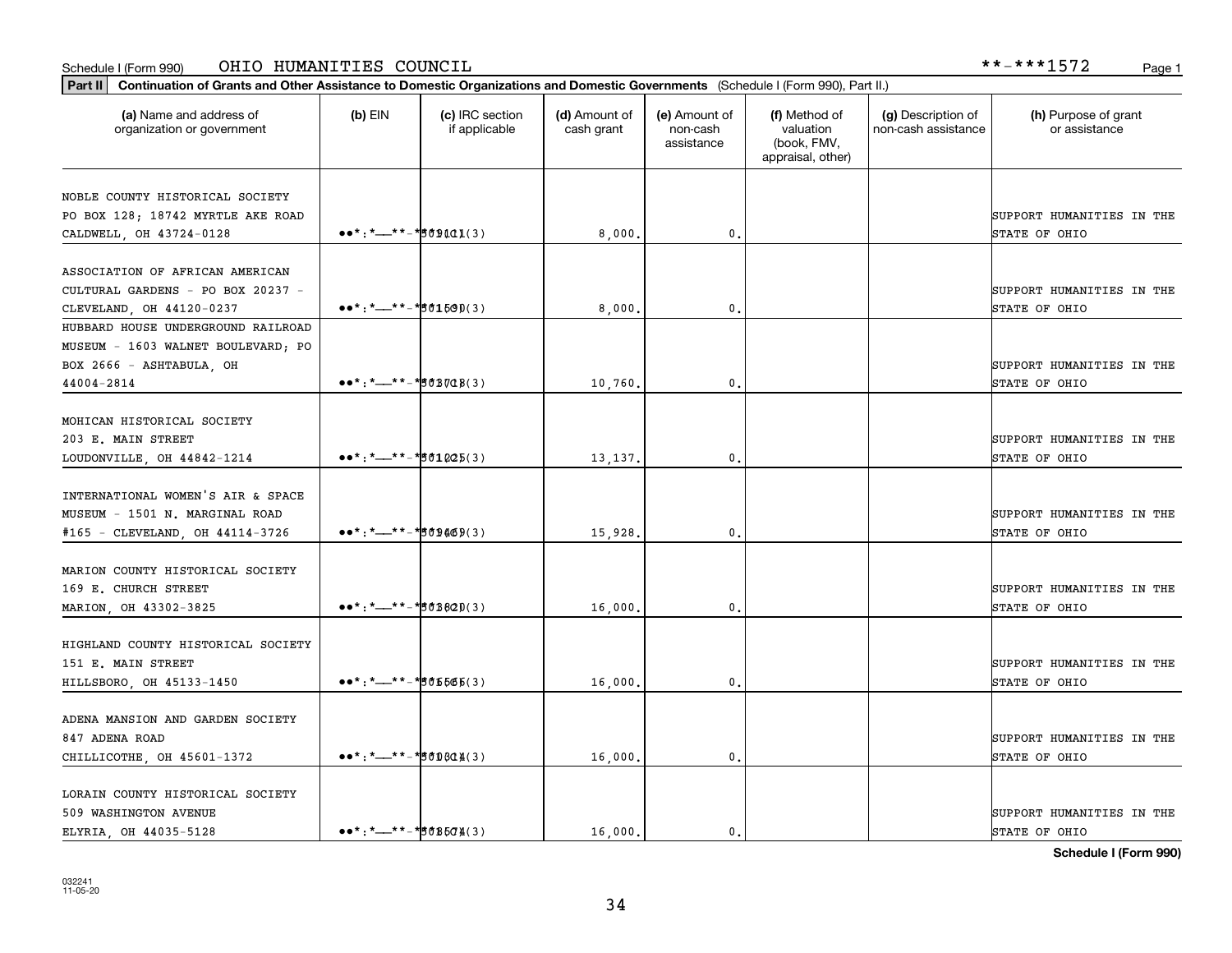### Schedule I (Form 990) Page 1 OHIO HUMANITIES COUNCIL \*\*-\*\*\*1572

| Part II   Continuation of Grants and Other Assistance to Domestic Organizations and Domestic Governments (Schedule I (Form 990), Part II.) |                                                                                                                                                                                                                                                                                                                                                                                                                                                                                                                                                                 |                                  |                             |                                         |                                                                |                                           |                                            |
|--------------------------------------------------------------------------------------------------------------------------------------------|-----------------------------------------------------------------------------------------------------------------------------------------------------------------------------------------------------------------------------------------------------------------------------------------------------------------------------------------------------------------------------------------------------------------------------------------------------------------------------------------------------------------------------------------------------------------|----------------------------------|-----------------------------|-----------------------------------------|----------------------------------------------------------------|-------------------------------------------|--------------------------------------------|
| (a) Name and address of<br>organization or government                                                                                      | $(b)$ EIN                                                                                                                                                                                                                                                                                                                                                                                                                                                                                                                                                       | (c) IRC section<br>if applicable | (d) Amount of<br>cash grant | (e) Amount of<br>non-cash<br>assistance | (f) Method of<br>valuation<br>(book, FMV,<br>appraisal, other) | (g) Description of<br>non-cash assistance | (h) Purpose of grant<br>or assistance      |
| WESTCOTT HOUSE FOUNDATION                                                                                                                  |                                                                                                                                                                                                                                                                                                                                                                                                                                                                                                                                                                 |                                  |                             |                                         |                                                                |                                           |                                            |
| 1340 E. HIGH STREET<br>SPRINGFIELD, OH 45505-1166                                                                                          | $\bullet \bullet \star : \star \_ \star \_ \star \_ \star \_ \sharp \circ \text{full}(3)$                                                                                                                                                                                                                                                                                                                                                                                                                                                                       |                                  | 16,000.                     | $\mathbf{0}$                            |                                                                |                                           | SUPPORT HUMANITIES IN THE<br>STATE OF OHIO |
| TRUMBULL COUNTY HISTORICAL SOCIETY<br>PO BOX 1907; 303 MONROE STREET                                                                       |                                                                                                                                                                                                                                                                                                                                                                                                                                                                                                                                                                 |                                  |                             |                                         |                                                                |                                           | SUPPORT HUMANITIES IN THE                  |
| WARREN, OH 44482-1907                                                                                                                      | $\bullet\bullet^*$ : *__**-*s 02420(3)                                                                                                                                                                                                                                                                                                                                                                                                                                                                                                                          |                                  | 16,000                      | 0                                       |                                                                |                                           | STATE OF OHIO                              |
| FORT MEIGS ASSOCIATION<br>29100 W. RIVER ROAD<br>PERRYSBURG, OH 43551-6019                                                                 | $\bullet \bullet \star : \star \text{---} \star \star \text{---} \star \text{---} \star \text{---} \star \text{---} \star \text{---} \star \text{---} \star \text{---} \star \text{---} \star \text{---} \star \text{---} \star \text{---} \star \text{---} \star \text{---} \star \text{---} \star \text{---} \star \text{---} \star \text{---} \star \text{---} \star \text{---} \star \text{---} \star \text{---} \star \text{---} \star \text{---} \star \text{---} \star \text{---} \star \text{---} \star \text{---} \star \text{---} \star \text{---} \$ |                                  | 16,000                      | $\mathbf{0}$ .                          |                                                                |                                           | SUPPORT HUMANITIES IN THE<br>STATE OF OHIO |
| SUMMIT COUNTY HISTORICAL SOCIETY<br>550 COPLEY ROAD<br>AKRON, OH 44320-2324                                                                | $\bullet \bullet^* : \star \_ \ast \ast \_ \ast \sharp \bullet \bot \Box \emptyset (3)$                                                                                                                                                                                                                                                                                                                                                                                                                                                                         |                                  | 16,000                      | $\mathbf{0}$                            |                                                                |                                           | SUPPORT HUMANITIES IN THE<br>STATE OF OHIO |
| ZOAR COMMUNITY ASSOCIATION<br>198 MAIN STREET; PO BOX 621<br>ZOAR, OH 44697-9519                                                           | $\bullet \bullet^* :^* \rightarrow \bullet^* \bullet^* \bullet \bullet \bullet \bullet \bullet \bullet$                                                                                                                                                                                                                                                                                                                                                                                                                                                         |                                  | 16,000                      | 0                                       |                                                                |                                           | SUPPORT HUMANITIES IN THE<br>STATE OF OHIO |
| CHAGRIN DOCUMENTARY FILM FESTIVAL<br>49 W. ORANGE STREET #2<br>CHAGRIN FALLS, OH 44022-2947                                                | $\bullet\bullet^*$ : *__**-*s66807(3)                                                                                                                                                                                                                                                                                                                                                                                                                                                                                                                           |                                  | 16,000                      | 0                                       |                                                                |                                           | SUPPORT HUMANITIES IN THE<br>STATE OF OHIO |
| <b>OVER-THE-RHINE MUSEUM</b><br>1219 SYCAMORE STREET<br>CINCINNATI, OH 45202-7320                                                          | $\bullet \bullet^* : \star \_+ \star \_+ \star \underline{\bullet} \bullet \underline{\bullet} \underline{\bullet} \underline{\bullet} \underline{\bullet}$                                                                                                                                                                                                                                                                                                                                                                                                     |                                  | 16,000                      | $\mathbf{0}$                            |                                                                |                                           | SUPPORT HUMANITIES IN THE<br>STATE OF OHIO |
| WOOD COUNTY HISTORICAL CENTER AND<br>MUSEUM - 550 W. WOOSTER STREET -<br>BOWLING GREEN, OH 43402-2708                                      | $\bullet \bullet^* :^* \rightarrow \bullet^* \bullet^* \bullet \bullet \bullet \bullet (3)$                                                                                                                                                                                                                                                                                                                                                                                                                                                                     |                                  | 16,000.                     | $\mathfrak{o}$ .                        |                                                                |                                           | SUPPORT HUMANITIES IN THE<br>STATE OF OHIO |
| KENT STATE UNIVERSITY MUSEUM<br>800 E. SUMMIT STREET; 207 SCHWARTZ<br>KENT OH 44242-0001                                                   | $\bullet\bullet^*$ : *__**-*502009(3)                                                                                                                                                                                                                                                                                                                                                                                                                                                                                                                           |                                  | 20,000.                     | 0                                       |                                                                |                                           | SUPPORT HUMANITIES IN THE<br>STATE OF OHIO |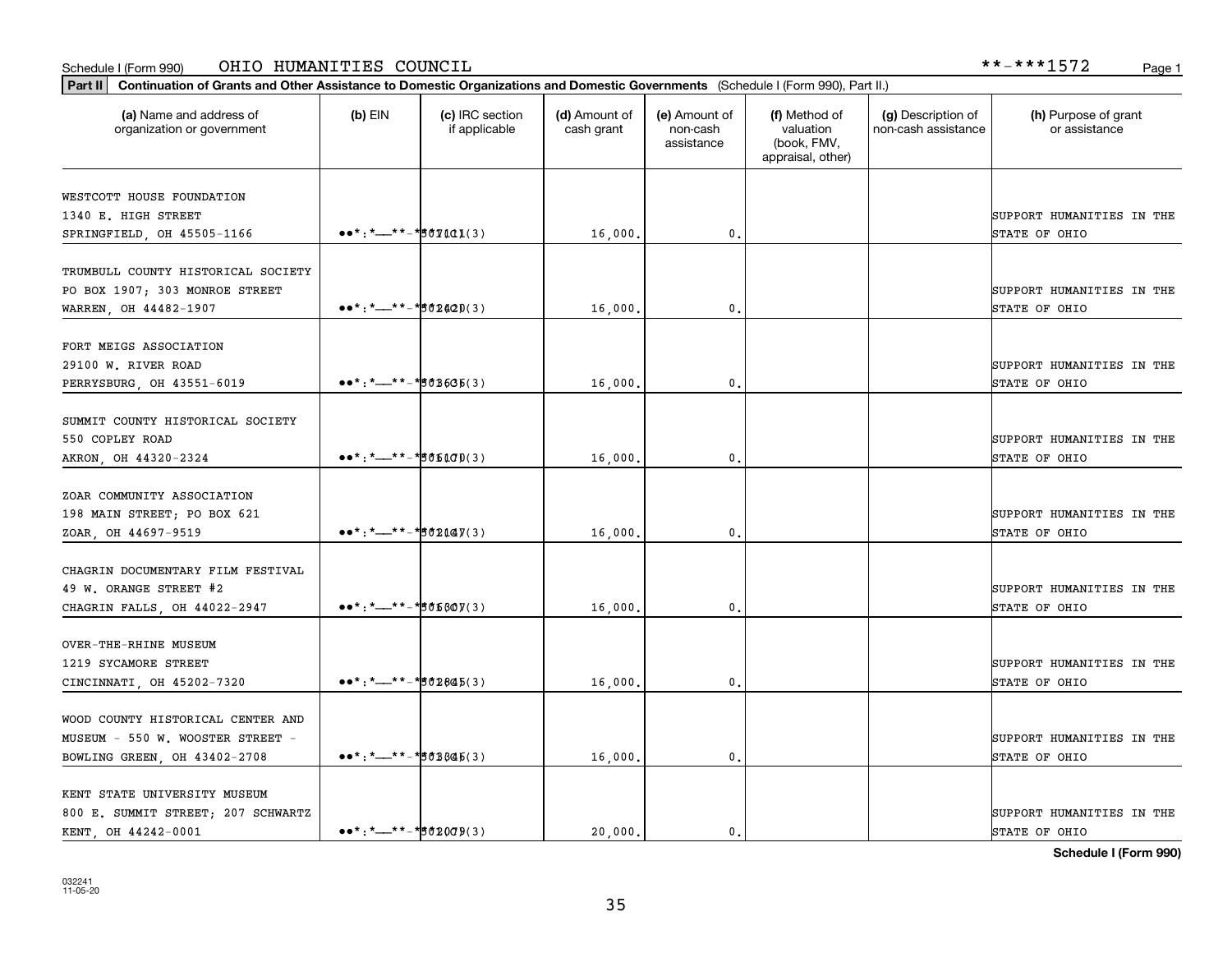### Schedule I (Form 990) OHIO HUMANITIES COUNCIL \*\*-\*\*\*1572 Page 1

| Part II   Continuation of Grants and Other Assistance to Domestic Organizations and Domestic Governments (Schedule I (Form 990), Part II.) |                                                                                                                                                         |                                  |                             |                                         |                                                                |                                           |                                       |
|--------------------------------------------------------------------------------------------------------------------------------------------|---------------------------------------------------------------------------------------------------------------------------------------------------------|----------------------------------|-----------------------------|-----------------------------------------|----------------------------------------------------------------|-------------------------------------------|---------------------------------------|
| (a) Name and address of<br>organization or government                                                                                      | $(b)$ EIN                                                                                                                                               | (c) IRC section<br>if applicable | (d) Amount of<br>cash grant | (e) Amount of<br>non-cash<br>assistance | (f) Method of<br>valuation<br>(book, FMV,<br>appraisal, other) | (g) Description of<br>non-cash assistance | (h) Purpose of grant<br>or assistance |
| FRIENDS OF THE HARRIET BEECHER                                                                                                             |                                                                                                                                                         |                                  |                             |                                         |                                                                |                                           |                                       |
| STOWE HOUSE - 2950 GILBERT AVENUE                                                                                                          |                                                                                                                                                         |                                  |                             |                                         |                                                                |                                           | SUPPORT HUMANITIES IN THE             |
| - CINCINNATI, OH 45206-1545                                                                                                                | $\bullet \bullet \star : \star \rightarrow \star \to \star \bullet \circ 2461(3)$                                                                       |                                  | 23,500.                     | 0.                                      |                                                                |                                           | STATE OF OHIO                         |
| ALLEN COUNTY HISTORICAL SOCIETY                                                                                                            |                                                                                                                                                         |                                  |                             |                                         |                                                                |                                           |                                       |
| 620 W. MARKET STREET                                                                                                                       |                                                                                                                                                         |                                  |                             |                                         |                                                                |                                           | SUPPORT HUMANITIES IN THE             |
| LIMA, OH 45801-4604                                                                                                                        | $\bullet \bullet \star : \star \_ \star \_ \star \_ \star \_ \sharp \circ \text{true}$                                                                  |                                  | 23,500.                     | 0.                                      |                                                                |                                           | STATE OF OHIO                         |
| DECORATIVE ARTS CENTER OF OHIO                                                                                                             |                                                                                                                                                         |                                  |                             |                                         |                                                                |                                           |                                       |
| 145 E. MAIN STREET                                                                                                                         |                                                                                                                                                         |                                  |                             |                                         |                                                                |                                           | SUPPORT HUMANITIES IN THE             |
| LANCASTER, OH 43130-3713                                                                                                                   | $\bullet \bullet^* : \star \_** - \star \bullet \bullet \bullet \bullet \bullet \bullet$                                                                |                                  | 23,500.                     | 0.                                      |                                                                |                                           | STATE OF OHIO                         |
|                                                                                                                                            |                                                                                                                                                         |                                  |                             |                                         |                                                                |                                           |                                       |
| AUGLAIZE COUNTY HISTORICAL SOCIETY                                                                                                         |                                                                                                                                                         |                                  |                             |                                         |                                                                |                                           |                                       |
| 206 W. MAIN STREET                                                                                                                         |                                                                                                                                                         |                                  |                             |                                         |                                                                |                                           | SUPPORT HUMANITIES IN THE             |
| WAPAKONETA, OH 45895-1939                                                                                                                  | $\bullet\bullet^*$ : *__**-*sope8(3)                                                                                                                    |                                  | 24,588.                     | 0.                                      |                                                                |                                           | STATE OF OHIO                         |
|                                                                                                                                            |                                                                                                                                                         |                                  |                             |                                         |                                                                |                                           |                                       |
| CLEVELAND RESTORATION SOCIETY<br>3751 PROSPECT AVENUE E.                                                                                   |                                                                                                                                                         |                                  |                             |                                         |                                                                |                                           | SUPPORT HUMANITIES IN THE             |
| CLEVELAND, OH 44115-2700                                                                                                                   | $\bullet \bullet^* :^* \rightarrow \bullet^* \bullet^* \bullet \mathcal{B} \mathcal{B} \mathcal{B} \mathcal{B} \mathcal{C} \mathcal{B} \mathcal{C}$ (3) |                                  | 35,844.                     | 0.                                      |                                                                |                                           | STATE OF OHIO                         |
|                                                                                                                                            |                                                                                                                                                         |                                  |                             |                                         |                                                                |                                           |                                       |
| OHIOANA LIBRARY ASSOCIATION                                                                                                                |                                                                                                                                                         |                                  |                             |                                         |                                                                |                                           |                                       |
| 274 E. 1ST AVENUE #300                                                                                                                     |                                                                                                                                                         |                                  |                             |                                         |                                                                |                                           | SUPPORT HUMANITIES IN THE             |
| COLUMBUS, OH 43201-3692                                                                                                                    | $\bullet\bullet^*$ : *__**-*s 09605(3)                                                                                                                  |                                  | 36,000.                     | 0.                                      |                                                                |                                           | STATE OF OHIO                         |
|                                                                                                                                            |                                                                                                                                                         |                                  |                             |                                         |                                                                |                                           |                                       |
| SPRINGFIELD MUSEUM OF ART<br>PO BOX 34                                                                                                     |                                                                                                                                                         |                                  |                             |                                         |                                                                |                                           | SUPPORT HUMANITIES IN THE             |
| SPRINGFIELD, OH 45501-0034                                                                                                                 | $\bullet \bullet^* :^* \rightarrow \bullet^* \bullet^* \bullet 1642(3)$                                                                                 |                                  | 36,000.                     | 0.                                      |                                                                |                                           | STATE OF OHIO                         |
|                                                                                                                                            |                                                                                                                                                         |                                  |                             |                                         |                                                                |                                           |                                       |
| BELT MEDIA COLLABORATIVE                                                                                                                   |                                                                                                                                                         |                                  |                             |                                         |                                                                |                                           |                                       |
| PO BOX 6014                                                                                                                                |                                                                                                                                                         |                                  |                             |                                         |                                                                |                                           | SUPPORT HUMANITIES IN THE             |
| CLEVELAND, OH 44101-1014                                                                                                                   | $\bullet\bullet^*$ : *__**-*s05846(3)                                                                                                                   |                                  | 15,500.                     | 0.                                      |                                                                |                                           | STATE OF OHIO                         |
| BLACK STUDIES & LIBRARY                                                                                                                    |                                                                                                                                                         |                                  |                             |                                         |                                                                |                                           |                                       |
| ASSOCIATION - 817 HARMON STREET -                                                                                                          |                                                                                                                                                         |                                  |                             |                                         |                                                                |                                           | SUPPORT HUMANITIES IN THE             |
| FINDLAY OH 45840-5523                                                                                                                      | $\bullet\bullet^*$ : *__**-* \$0B809(3)                                                                                                                 |                                  | 10.920.                     | $\mathbf{0}$ .                          |                                                                |                                           | STATE OF OHIO                         |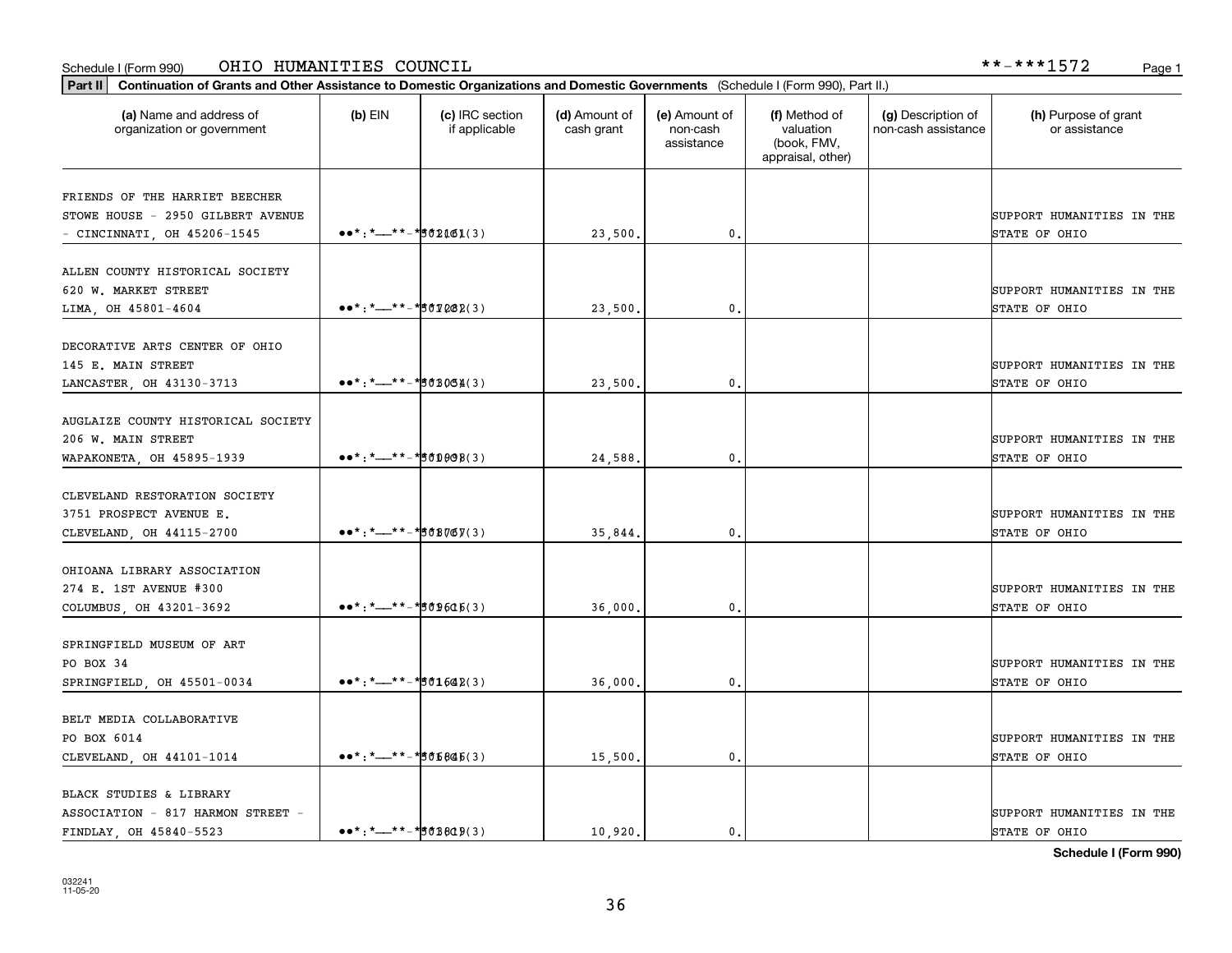### Schedule I (Form 990) Page 1 OHIO HUMANITIES COUNCIL \*\*-\*\*\*1572

| Part II   Continuation of Grants and Other Assistance to Domestic Organizations and Domestic Governments (Schedule I (Form 990), Part II.) |                                                                                                                                                                     |                                  |                             |                                         |                                                                |                                           |                                       |
|--------------------------------------------------------------------------------------------------------------------------------------------|---------------------------------------------------------------------------------------------------------------------------------------------------------------------|----------------------------------|-----------------------------|-----------------------------------------|----------------------------------------------------------------|-------------------------------------------|---------------------------------------|
| (a) Name and address of<br>organization or government                                                                                      | $(b)$ EIN                                                                                                                                                           | (c) IRC section<br>if applicable | (d) Amount of<br>cash grant | (e) Amount of<br>non-cash<br>assistance | (f) Method of<br>valuation<br>(book, FMV,<br>appraisal, other) | (g) Description of<br>non-cash assistance | (h) Purpose of grant<br>or assistance |
| BOWLING GREEN FINE ARTS CENTER                                                                                                             |                                                                                                                                                                     |                                  |                             |                                         |                                                                |                                           |                                       |
| GALLERIES - 1001 E. WOOSTER STREET                                                                                                         |                                                                                                                                                                     |                                  |                             |                                         |                                                                |                                           | SUPPORT HUMANITIES IN THE             |
| $-$ BOWLING GREEN, OH 43403-0211                                                                                                           | $\bullet \bullet \ast : \ast \rightleftharpoons \ast \ast \ast \ast \ast \ast \ast \ast \ast \ast \ast$                                                             |                                  | 7,500.                      | $\mathbf 0$ .                           |                                                                |                                           | STATE OF OHIO                         |
|                                                                                                                                            |                                                                                                                                                                     |                                  |                             |                                         |                                                                |                                           |                                       |
| CENTER FOR ARTS-INSPIRED LEARNING                                                                                                          |                                                                                                                                                                     |                                  |                             |                                         |                                                                |                                           |                                       |
| 10917 MAGNOLIA DRIVE                                                                                                                       |                                                                                                                                                                     |                                  |                             |                                         |                                                                |                                           | SUPPORT HUMANITIES IN THE             |
| CLEVELAND, OH 44106-1809                                                                                                                   | $\bullet \bullet^* : \underline{\ast} \underline{\phantom{0}} \underline{\ast} \underline{\ast} \underline{\phantom{0}} \underline{\phantom{0}}$                    |                                  | 5,000                       | 0                                       |                                                                |                                           | STATE OF OHIO                         |
|                                                                                                                                            |                                                                                                                                                                     |                                  |                             |                                         |                                                                |                                           |                                       |
| CINCINNATI ART MUSEUM                                                                                                                      |                                                                                                                                                                     |                                  |                             |                                         |                                                                |                                           |                                       |
| 953 EDEN PARK DRIVE                                                                                                                        |                                                                                                                                                                     |                                  |                             |                                         |                                                                |                                           | SUPPORT HUMANITIES IN THE             |
| CINCINNATI, OH 45202-1557                                                                                                                  | $\bullet \bullet \star : \star \_ \star \star \_ \star \star \_ \sharp \circ \sharp \circ \sharp \circ \sharp$                                                      |                                  | 16,000.                     | 0.                                      |                                                                |                                           | STATE OF OHIO                         |
| COLUMBUS METROPOLITAN LIBRARY MAIN                                                                                                         |                                                                                                                                                                     |                                  |                             |                                         |                                                                |                                           |                                       |
| BRANCH - 96 S. GRANT AVENUE -                                                                                                              |                                                                                                                                                                     |                                  |                             |                                         |                                                                |                                           | SUPPORT HUMANITIES IN THE             |
| COLUMBUS, OH 43215-4702                                                                                                                    | $\bullet \bullet^* :^* \rightarrow^{*} \rightarrow^* \circ 1100(3)$                                                                                                 |                                  | 15,278                      | 0                                       |                                                                |                                           | STATE OF OHIO                         |
|                                                                                                                                            |                                                                                                                                                                     |                                  |                             |                                         |                                                                |                                           |                                       |
| DARKE COUNTY HISTORICAL SOCIETY                                                                                                            |                                                                                                                                                                     |                                  |                             |                                         |                                                                |                                           |                                       |
| 205 N. BROADWAY STREET                                                                                                                     |                                                                                                                                                                     |                                  |                             |                                         |                                                                |                                           | SUPPORT HUMANITIES IN THE             |
| GREENVILLE, OH 45331-2222                                                                                                                  | $\bullet \bullet^* : \underline{\ast} \underline{\phantom{0}} \underline{\ast} \underline{\ast} \underline{\phantom{0}} \underline{\phantom{0}}$                    |                                  | 16,000                      | $\mathbf{0}$                            |                                                                |                                           | STATE OF OHIO                         |
|                                                                                                                                            |                                                                                                                                                                     |                                  |                             |                                         |                                                                |                                           |                                       |
| DAWES ARBORETUM                                                                                                                            |                                                                                                                                                                     |                                  |                             |                                         |                                                                |                                           |                                       |
| 7770 JACKSONTOWN ROAD                                                                                                                      |                                                                                                                                                                     |                                  |                             |                                         |                                                                |                                           | SUPPORT HUMANITIES IN THE             |
| HEATH, OH 43056-9380                                                                                                                       | $\bullet \bullet \star : \star \_ \star \star \_ \star \_ \sharp \circ \theta \circ \phi(1)$                                                                        |                                  | 6,000                       | $\mathbf{0}$                            |                                                                |                                           | STATE OF OHIO                         |
|                                                                                                                                            |                                                                                                                                                                     |                                  |                             |                                         |                                                                |                                           |                                       |
| DAYTON INTERNATIONAL PEACE MUSEUM                                                                                                          |                                                                                                                                                                     |                                  |                             |                                         |                                                                |                                           |                                       |
| 208 W. MONUMENT AVENUE                                                                                                                     |                                                                                                                                                                     |                                  |                             |                                         |                                                                |                                           | SUPPORT HUMANITIES IN THE             |
| DAYTON, OH 45402-3015                                                                                                                      | $\bullet \bullet \star : \star \_ \star \star \_ \star \_ \sharp \circ \text{tr} \, \text{L} \, \text{L} \, \text{L} \, \text{L} \, \text{L}$                       |                                  | 7,500                       | 0.                                      |                                                                |                                           | STATE OF OHIO                         |
|                                                                                                                                            |                                                                                                                                                                     |                                  |                             |                                         |                                                                |                                           |                                       |
| DAYTON SOCIETY OF NATURAL HISTORY<br>2600 DEWEESE PARKWAY                                                                                  |                                                                                                                                                                     |                                  |                             |                                         |                                                                |                                           | SUPPORT HUMANITIES IN THE             |
| DAYTON, OH 45414-5400                                                                                                                      | $\bullet \bullet^* :^* \rightarrow \bullet^* \bullet^* \bullet \bullet \bullet \bullet \bullet \bullet \bullet$                                                     |                                  | 12,241                      | $\mathbf{0}$                            |                                                                |                                           | STATE OF OHIO                         |
|                                                                                                                                            |                                                                                                                                                                     |                                  |                             |                                         |                                                                |                                           |                                       |
| DELHI HISTORICAL SOCIETY                                                                                                                   |                                                                                                                                                                     |                                  |                             |                                         |                                                                |                                           |                                       |
| 468 ANDERSON FERRY ROAD                                                                                                                    |                                                                                                                                                                     |                                  |                             |                                         |                                                                |                                           | SUPPORT HUMANITIES IN THE             |
| CINCINNATI OH 45238-5281                                                                                                                   | $\bullet \bullet^* : \star \_+ \star \_+ \star \underline{\bullet} \bullet \underline{\bullet} \bullet \underline{\bullet} \underline{\bullet} \underline{\bullet}$ |                                  | 16,000.                     | $\mathbf{0}$ .                          |                                                                |                                           | STATE OF OHIO                         |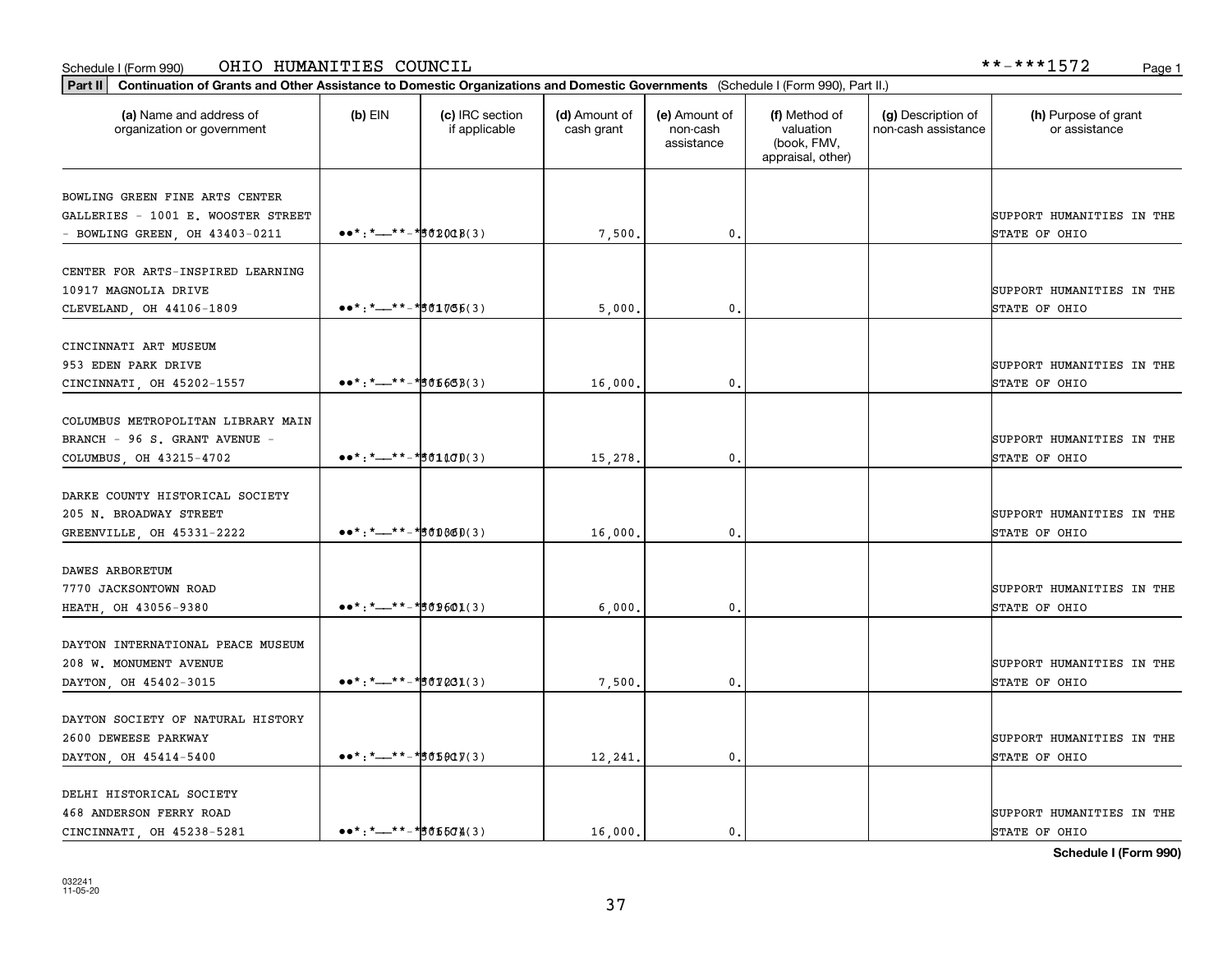### Schedule I (Form 990) OHIO HUMANITIES COUNCIL \*\*-\*\*\*1572 Page 1

| Part II   Continuation of Grants and Other Assistance to Domestic Organizations and Domestic Governments (Schedule I (Form 990), Part II.) |                                                                                                                                                         |                                  |                             |                                         |                                                                |                                           |                                            |
|--------------------------------------------------------------------------------------------------------------------------------------------|---------------------------------------------------------------------------------------------------------------------------------------------------------|----------------------------------|-----------------------------|-----------------------------------------|----------------------------------------------------------------|-------------------------------------------|--------------------------------------------|
| (a) Name and address of<br>organization or government                                                                                      | $(b)$ EIN                                                                                                                                               | (c) IRC section<br>if applicable | (d) Amount of<br>cash grant | (e) Amount of<br>non-cash<br>assistance | (f) Method of<br>valuation<br>(book, FMV,<br>appraisal, other) | (g) Description of<br>non-cash assistance | (h) Purpose of grant<br>or assistance      |
| DENISON UNIVERSITY                                                                                                                         |                                                                                                                                                         |                                  |                             |                                         |                                                                |                                           |                                            |
| 100 W. COLLEGE STREET                                                                                                                      |                                                                                                                                                         |                                  |                             |                                         |                                                                |                                           | SUPPORT HUMANITIES IN THE                  |
| GRANVILLE, OH 43023-1100                                                                                                                   | $\bullet \bullet \star : \star \rightarrow \star \bullet \star \star \star \star \star \star \star \star \star \star \star$                             |                                  | 19,410.                     | $\mathbf{0}$                            |                                                                |                                           | STATE OF OHIO                              |
|                                                                                                                                            |                                                                                                                                                         |                                  |                             |                                         |                                                                |                                           |                                            |
| GREEN LAWN CEMETERY ASSOCIATION                                                                                                            |                                                                                                                                                         |                                  |                             |                                         |                                                                |                                           |                                            |
| 1000 GREENLAWN AVENUE                                                                                                                      |                                                                                                                                                         |                                  |                             |                                         |                                                                |                                           | SUPPORT HUMANITIES IN THE                  |
| COLUMBUS, OH 43223-2618                                                                                                                    | $\bullet\bullet^*$ : *__**-*s65260(3)                                                                                                                   |                                  | 6,910                       | 0                                       |                                                                |                                           | STATE OF OHIO                              |
| GREENE COUNTY HISTORICAL SOCIETY                                                                                                           |                                                                                                                                                         |                                  |                             |                                         |                                                                |                                           |                                            |
| 74 W. CHURCH STREET                                                                                                                        |                                                                                                                                                         |                                  |                             |                                         |                                                                |                                           | SUPPORT HUMANITIES IN THE                  |
| XENIA, OH 45385-2902                                                                                                                       | $\bullet \bullet \star : \star \_ \star \star \_ \star \_ \sharp \circ \sharp \circ \sharp \circ \mathfrak{g} \circ \mathfrak{g}$                       |                                  | 12,209                      | $\mathbf{0}$ .                          |                                                                |                                           | STATE OF OHIO                              |
|                                                                                                                                            |                                                                                                                                                         |                                  |                             |                                         |                                                                |                                           |                                            |
| HARTMAN ROCK GARDEN                                                                                                                        |                                                                                                                                                         |                                  |                             |                                         |                                                                |                                           |                                            |
| 1905 RUSSELL AVENUE                                                                                                                        |                                                                                                                                                         |                                  |                             |                                         |                                                                |                                           | SUPPORT HUMANITIES IN THE                  |
| SPRINGFIELD, OH 45506-2950                                                                                                                 | $\bullet \bullet^* : \star \_ \star \_ \star \_ \star \_ \sharp \circ \bullet \bullet \circ \bullet$                                                    |                                  | 16,000                      | $\mathbf{0}$                            |                                                                |                                           | STATE OF OHIO                              |
|                                                                                                                                            |                                                                                                                                                         |                                  |                             |                                         |                                                                |                                           |                                            |
| LITTLE MIAMI WATERSHED NETWORK                                                                                                             |                                                                                                                                                         |                                  |                             |                                         |                                                                |                                           |                                            |
| 941 E. 2ND STREET                                                                                                                          | $\bullet \bullet^* :^* \rightarrow \bullet^* \bullet^* \bullet \bullet \bullet \bullet \bullet \bullet$                                                 |                                  |                             | 0                                       |                                                                |                                           | SUPPORT HUMANITIES IN THE<br>STATE OF OHIO |
| XENIA, OH 45385-3329                                                                                                                       |                                                                                                                                                         |                                  | 7,500                       |                                         |                                                                |                                           |                                            |
| MAC-A-CHEEK FOUNDATION                                                                                                                     |                                                                                                                                                         |                                  |                             |                                         |                                                                |                                           |                                            |
| PO BOX 166                                                                                                                                 |                                                                                                                                                         |                                  |                             |                                         |                                                                |                                           | SUPPORT HUMANITIES IN THE                  |
| WEST LIBERTY, OH 43357-0166                                                                                                                | $\bullet\bullet^*$ : *__**-*s61102(3)                                                                                                                   |                                  | 23, 275                     | 0                                       |                                                                |                                           | STATE OF OHIO                              |
|                                                                                                                                            |                                                                                                                                                         |                                  |                             |                                         |                                                                |                                           |                                            |
| MANDEL JEWISH COMMUNITY CENTER                                                                                                             |                                                                                                                                                         |                                  |                             |                                         |                                                                |                                           |                                            |
| 26001 S. WOODLAND ROAD                                                                                                                     |                                                                                                                                                         |                                  |                             |                                         |                                                                |                                           | SUPPORT HUMANITIES IN THE                  |
| BEACHWOOD, OH 44122-3367                                                                                                                   |                                                                                                                                                         |                                  | 20,000                      | $\mathbf{0}$                            |                                                                |                                           | STATE OF OHIO                              |
|                                                                                                                                            |                                                                                                                                                         |                                  |                             |                                         |                                                                |                                           |                                            |
| MARIETTA COLLEGE                                                                                                                           |                                                                                                                                                         |                                  |                             |                                         |                                                                |                                           |                                            |
| 215 5TH STREET                                                                                                                             |                                                                                                                                                         |                                  |                             |                                         |                                                                |                                           | SUPPORT HUMANITIES IN THE                  |
| MARIETTA, OH 45750-4033                                                                                                                    | $\bullet\bullet^*$ : *__**-*509584(3)                                                                                                                   |                                  | 15,000.                     | $\mathfrak{o}$ .                        |                                                                |                                           | STATE OF OHIO                              |
| NATIONAL AFRO AMERICAN MUSEUM AND                                                                                                          |                                                                                                                                                         |                                  |                             |                                         |                                                                |                                           |                                            |
| CULTURAL CENTER - 1350 BRUSH ROW                                                                                                           |                                                                                                                                                         |                                  |                             |                                         |                                                                |                                           | SUPPORT HUMANITIES IN THE                  |
| ROAD - WILBERFORCE, OH 45384-0578                                                                                                          | $\bullet \bullet^* : \star \_+ \star \_+ \star \underline{\bullet} \bullet \underline{\bullet} \bullet \underline{\bullet} \otimes \underline{\bullet}$ |                                  | 15.750.                     | 0                                       |                                                                |                                           | STATE OF OHIO                              |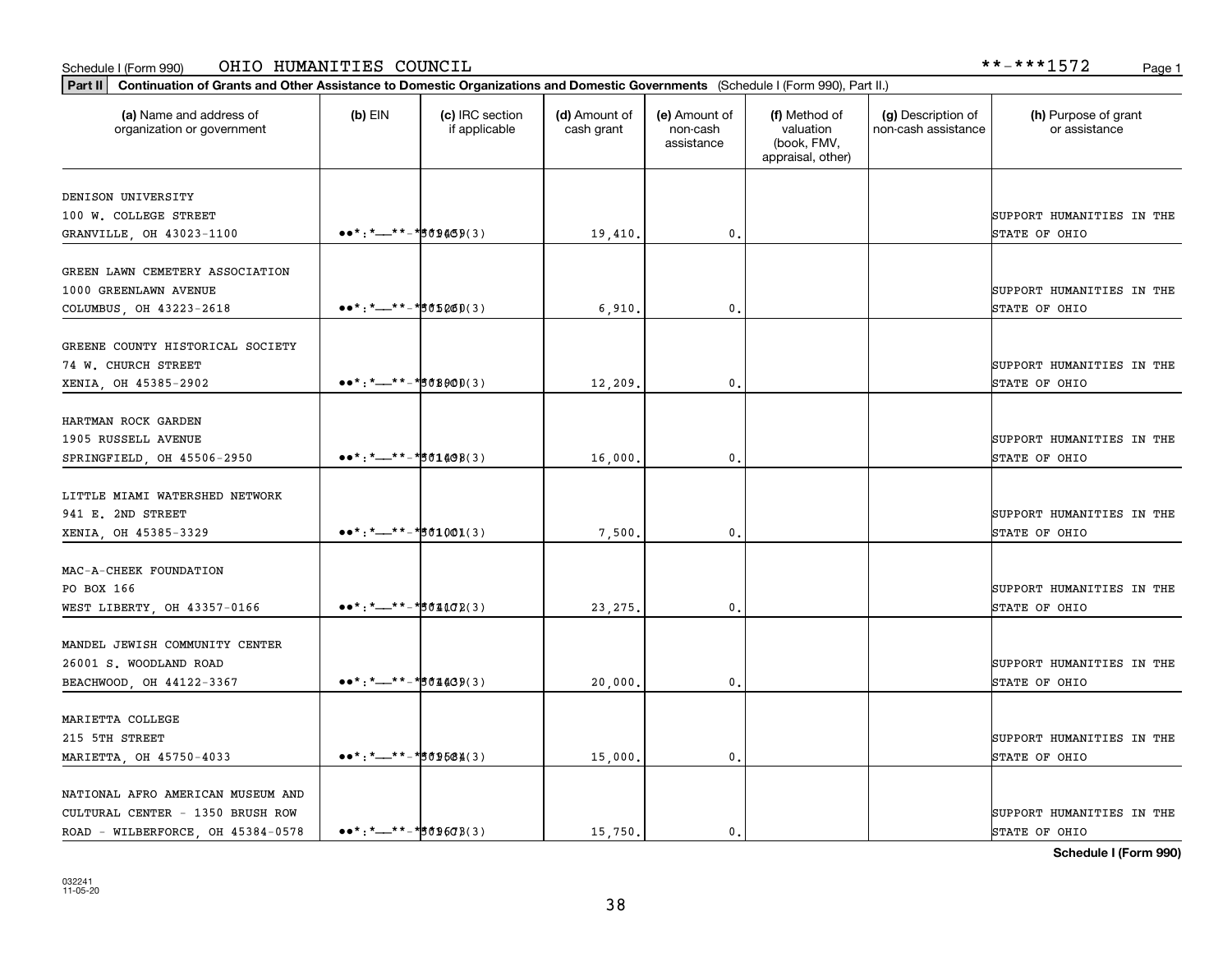### Schedule I (Form 990) Page 1 OHIO HUMANITIES COUNCIL \*\*-\*\*\*1572

| (a) Name and address of<br>organization or government                                            | $(b)$ EIN                                                                                                                                                                                                                                                                                                                                                                                                                                                                                                                                                       | (c) IRC section<br>if applicable | (d) Amount of<br>cash grant | (e) Amount of<br>non-cash<br>assistance | (f) Method of<br>valuation<br>(book, FMV,<br>appraisal, other) | (g) Description of<br>non-cash assistance | (h) Purpose of grant<br>or assistance      |
|--------------------------------------------------------------------------------------------------|-----------------------------------------------------------------------------------------------------------------------------------------------------------------------------------------------------------------------------------------------------------------------------------------------------------------------------------------------------------------------------------------------------------------------------------------------------------------------------------------------------------------------------------------------------------------|----------------------------------|-----------------------------|-----------------------------------------|----------------------------------------------------------------|-------------------------------------------|--------------------------------------------|
| OHIO STATE UNIVERSITY GOLDBERG<br>CENTER - 230 W. 17TH AVENUE -<br>COLUMBUS, OH 43210-1361       | $\bullet \bullet \star : \star \text{---} \star \star \text{---} \star \text{---} \star \text{---} \star \text{---} \star \text{---} \star \text{---} \star \text{---} \star \text{---} \star \text{---} \star \text{---} \star \text{---} \star \text{---} \star \text{---} \star \text{---} \star \text{---} \star \text{---} \star \text{---} \star \text{---} \star \text{---} \star \text{---} \star \text{---} \star \text{---} \star \text{---} \star \text{---} \star \text{---} \star \text{---} \star \text{---} \star \text{---} \star \text{---} \$ |                                  | 7,500.                      | $\mathbf{0}$ .                          |                                                                |                                           | SUPPORT HUMANITIES IN THE<br>STATE OF OHIO |
| OHIO UNIVERSITY PING INSTITUTE<br>TRISOLINI HOUSE<br>ATHENS, OH 45701                            | $\bullet \bullet \star : \star \_ \star \star \_ \star \_ \sharp \circ \texttt{2108(3)}$                                                                                                                                                                                                                                                                                                                                                                                                                                                                        |                                  | 7,382.                      | 0.                                      |                                                                |                                           | SUPPORT HUMANITIES IN THE<br>STATE OF OHIO |
| OVERFIELD TAVERN AND MUSEUM<br>201 E. WATER STREET<br>TROY, OH 45373-3438                        | $\bullet \bullet \star : \star \_ \star \star \_ \star \_ \sharp \circ \Psi \sharp \circ \Psi$                                                                                                                                                                                                                                                                                                                                                                                                                                                                  |                                  | 16,000.                     | $\mathbf{0}$ .                          |                                                                |                                           | SUPPORT HUMANITIES IN THE<br>STATE OF OHIO |
| PERRY SOIL AND WATER CONSERVATION<br>DISTRICT - 109-A E. GAY STREET -<br>SOMERSET, OH 43783-3200 | $\bullet \bullet \star : \star \text{---} \star \star \text{---} \star \text{---} \star \text{---} \star \text{---} \star \text{---} \star \text{---} \star \text{---} \star \text{---} \star \text{---} \star \text{---} \star \text{---} \star \text{---} \star \text{---} \star \text{---} \star \text{---} \star \text{---} \star \text{---} \star \text{---} \star \text{---} \star \text{---} \star \text{---} \star \text{---} \star \text{---} \star \text{---} \star \text{---} \star \text{---} \star \text{---} \star \text{---} \star \text{---} \$ |                                  | 7,500                       | 0.                                      |                                                                |                                           | SUPPORT HUMANITIES IN THE<br>STATE OF OHIO |
| PREBLE COUNTY HISTORICAL SOCIETY<br>7693 SWARTSEL ROAD<br>EATON, OH 45320-9437                   | $\bullet \bullet \star : \star \text{---} \star \star \text{---} \star \text{---} \star \text{---} \star \text{---} \star \text{---} \star \text{---} \star \text{---} \star \text{---} \star \text{---} \star \text{---} \star \text{---} \star \text{---} \star \text{---} \star \text{---} \star \text{---} \star \text{---} \star \text{---} \star \text{---} \star \text{---} \star \text{---} \star \text{---} \star \text{---} \star \text{---} \star \text{---} \star \text{---} \star \text{---} \star \text{---} \star \text{---} \star \text{---} \$ |                                  | 23,000                      | 0.                                      |                                                                |                                           | SUPPORT HUMANITIES IN THE<br>STATE OF OHIO |
| <b>SCIOTO LITERARY</b><br>510 KENBROOK DRIVE<br>COLUMBUS, OH 43085-3710                          |                                                                                                                                                                                                                                                                                                                                                                                                                                                                                                                                                                 |                                  | 15,000                      | 0.                                      |                                                                |                                           | SUPPORT HUMANITIES IN THE<br>STATE OF OHIO |
| SOUTHEAST OHIO HISTORY CENTER<br>24 W. STATE STREET<br>ATHENS, OH 45701-2567                     | $\bullet \bullet \star : \star \_ \star \times \star \_ \star \times \star \circ \star \circ \star \circ \star$                                                                                                                                                                                                                                                                                                                                                                                                                                                 |                                  | 16,000,                     | 0.                                      |                                                                |                                           | SUPPORT HUMANITIES IN THE<br>STATE OF OHIO |
| SPRING HILL HISTORIC HOME<br>1401 SPRING HILL LANE NE<br>MASSILLON, OH 44646-2500                | $\bullet \bullet^* :^* \rightarrow \bullet^* \bullet^* \bullet \bullet \bullet \bullet \bullet (3)$                                                                                                                                                                                                                                                                                                                                                                                                                                                             |                                  | 16,000.                     | $\mathbf{0}$ .                          |                                                                |                                           | SUPPORT HUMANITIES IN THE<br>STATE OF OHIO |
| STARFIRE COUNCIL OF GREATER<br>CINCINNATI - 5030 OAKLAWN DRIVE -<br>CINCINNATI, OH 45227-1485    | $\bullet\bullet^* : \star\_\text{--}^* * - \star\text{50283}(3)$                                                                                                                                                                                                                                                                                                                                                                                                                                                                                                |                                  | 20,000.                     | 0.                                      |                                                                |                                           | SUPPORT HUMANITIES IN THE<br>STATE OF OHIO |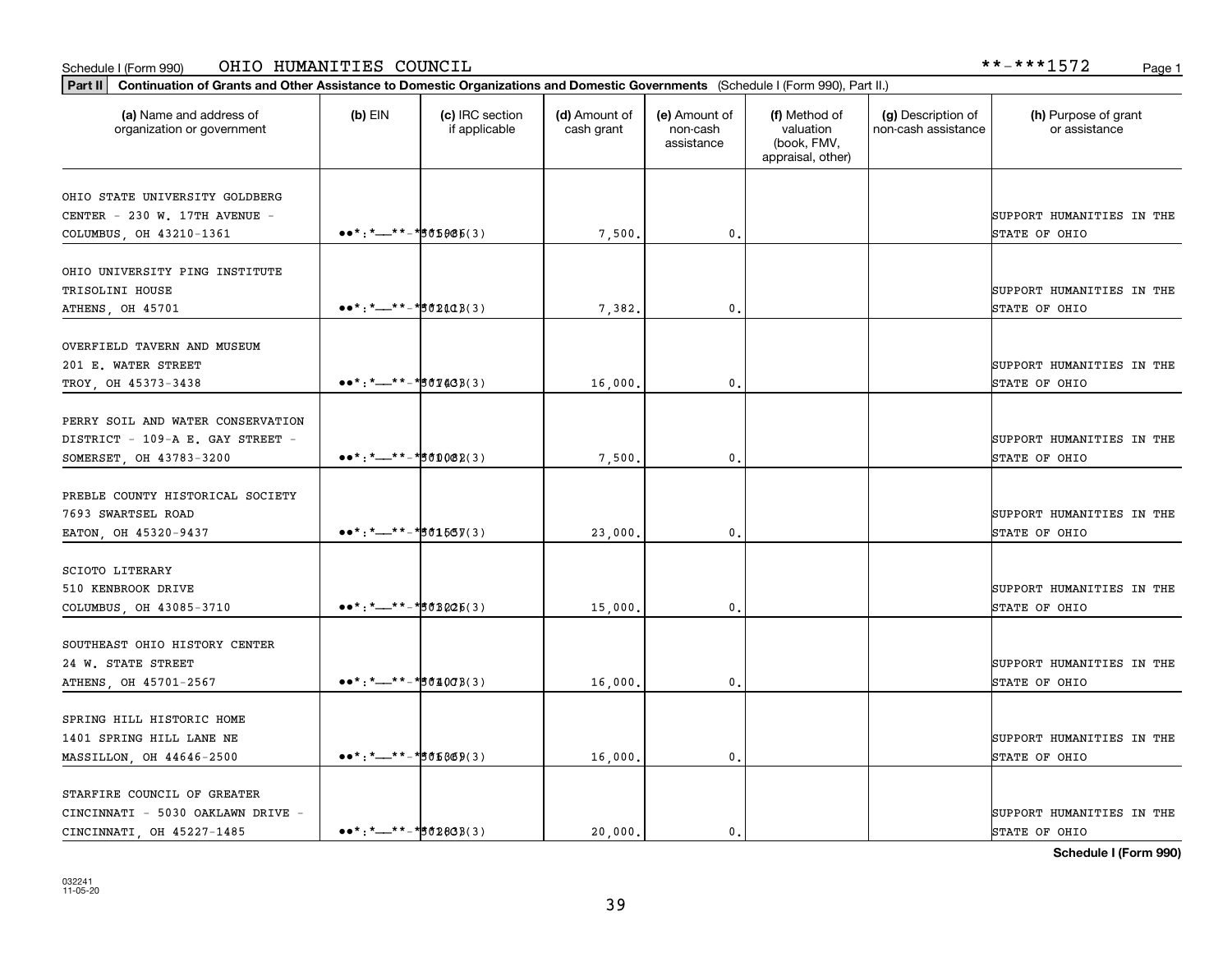### Schedule I (Form 990) Page 1 OHIO HUMANITIES COUNCIL

| (a) Name and address of<br>organization or government                                  | $(b)$ EIN                                                                                                                                                                                 | (c) IRC section<br>if applicable | (d) Amount of<br>cash grant | (e) Amount of<br>non-cash<br>assistance | (f) Method of<br>valuation<br>(book, FMV,<br>appraisal, other) | (g) Description of<br>non-cash assistance | (h) Purpose of grant<br>or assistance      |
|----------------------------------------------------------------------------------------|-------------------------------------------------------------------------------------------------------------------------------------------------------------------------------------------|----------------------------------|-----------------------------|-----------------------------------------|----------------------------------------------------------------|-------------------------------------------|--------------------------------------------|
| THINKTV NETWORK<br>110 S. JEFFERSON STREET<br>DAYTON, OH 45402-2402                    | $\bullet \bullet^* :^* \rightarrow \bullet^* \bullet^* \bullet \bullet \bullet \bullet \bullet$                                                                                           |                                  | 20,000                      | $\mathbf{0}$                            |                                                                |                                           | SUPPORT HUMANITIES IN THE<br>STATE OF OHIO |
| THURBER HOUSE<br>77 JEFFERSON AVENUE<br>COLUMBUS, OH 43215-3840                        | $\bullet \bullet^* : \underline{\ast} \underline{\phantom{0}} \underline{\ast} \underline{\ast} \underline{\phantom{0}} \underline{\phantom{0}}$                                          |                                  | 16,000                      | $\mathbf{0}$                            |                                                                |                                           | SUPPORT HUMANITIES IN THE<br>STATE OF OHIO |
| TOLEDO OPERA ASSOCIATION<br>425 JEFFERSON AVENUE; SUITE 601<br>TOLEDO, OH 43604-1080   | $\bullet \bullet^* : \underline{\ast} \underline{\phantom{0}} \underline{\ast} \underline{\ast} \underline{\phantom{0}} \underline{\ast} \underline{\phantom{0}} \underline{\phantom{0}}$ |                                  | 36,000.                     | $\mathbf 0$ .                           |                                                                |                                           | SUPPORT HUMANITIES IN THE<br>STATE OF OHIO |
| UNIONVILLE TAVERN PRESERVATION<br>SOCIETY - PO BOX 826 - MADISON, OH<br>44057-0826     | $\bullet \bullet^* :^* \rightarrow \bullet^* \bullet^* \bullet \bullet \bullet \bullet \bullet \bullet$                                                                                   |                                  | 13,859.                     | 0.                                      |                                                                |                                           | SUPPORT HUMANITIES IN THE<br>STATE OF OHIO |
| URBAN APPALACHIAN COMMUNITY<br>COALITION - PO BOX 12194 -<br>CINCINNATI, OH 45212-0194 | $\bullet\bullet^*$ : *__**-*500448(3)                                                                                                                                                     |                                  | 8,000.                      | 0.                                      |                                                                |                                           | SUPPORT HUMANITIES IN THE<br>STATE OF OHIO |
| VOYAGEUR MEDIA GROUP, INC.<br>1319 HAYWARD COURT<br>CINCINNATI, OH 45208-4210          |                                                                                                                                                                                           |                                  | 20,000.                     | 0.                                      |                                                                |                                           | SUPPORT HUMANITIES IN THE<br>STATE OF OHIO |
|                                                                                        |                                                                                                                                                                                           |                                  |                             |                                         |                                                                |                                           |                                            |
|                                                                                        |                                                                                                                                                                                           |                                  |                             |                                         |                                                                |                                           |                                            |
|                                                                                        |                                                                                                                                                                                           |                                  |                             |                                         |                                                                |                                           |                                            |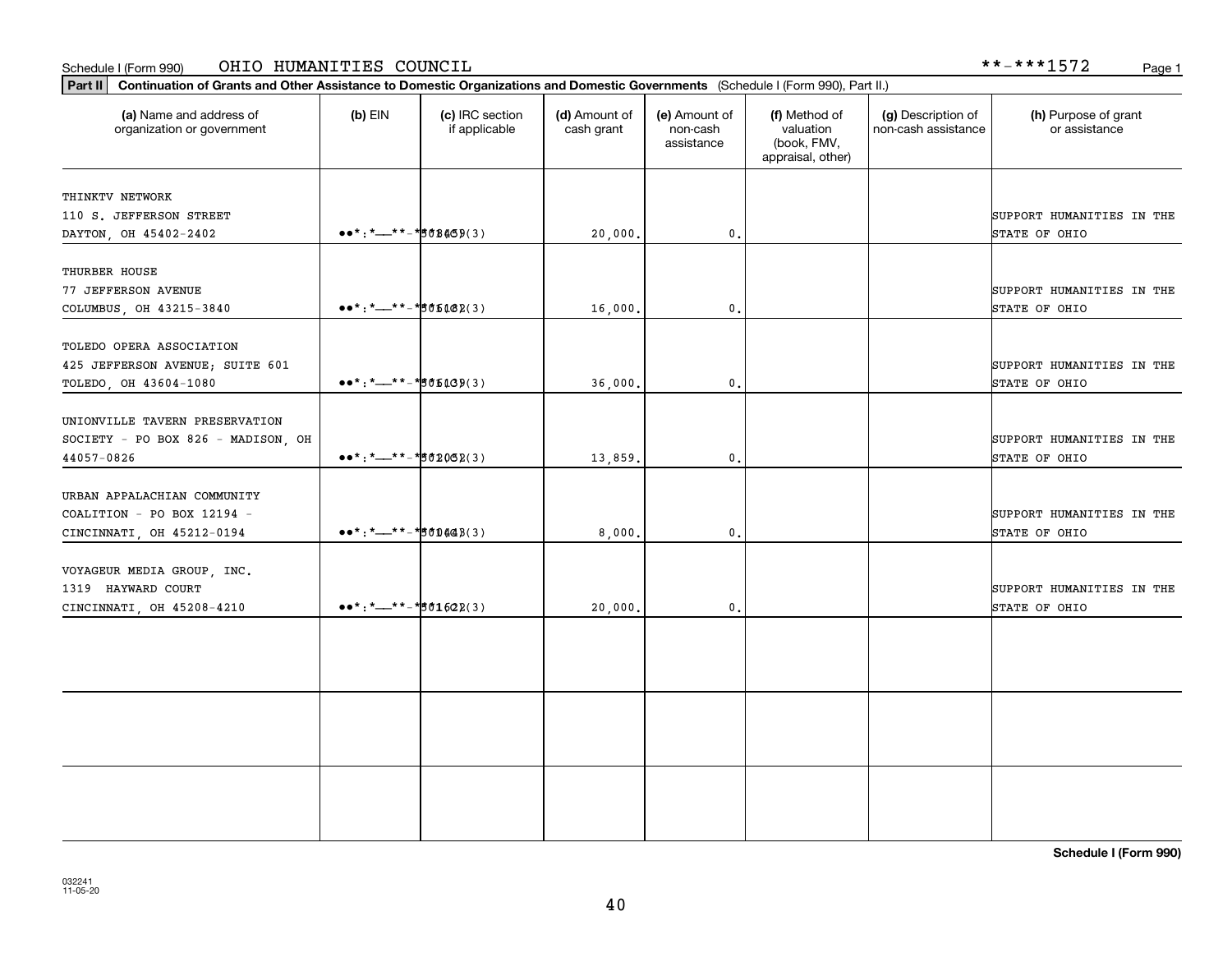Schedule I (Form 990) 2020 OHIO HUMANITIES COUNCIL \* \* - \* \* \* 1572 Page

**2**

**Part III | Grants and Other Assistance to Domestic Individuals. Complete if the organization answered "Yes" on Form 990, Part IV, line 22.** Part III can be duplicated if additional space is needed.

| (a) Type of grant or assistance                                                                                                                      | (b) Number of<br>recipients | (c) Amount of<br>cash grant | (d) Amount of non-<br>cash assistance | (e) Method of valuation<br>(book, FMV, appraisal, other) | (f) Description of noncash assistance |  |  |  |  |  |
|------------------------------------------------------------------------------------------------------------------------------------------------------|-----------------------------|-----------------------------|---------------------------------------|----------------------------------------------------------|---------------------------------------|--|--|--|--|--|
|                                                                                                                                                      |                             |                             |                                       |                                                          |                                       |  |  |  |  |  |
|                                                                                                                                                      |                             |                             |                                       |                                                          |                                       |  |  |  |  |  |
|                                                                                                                                                      |                             |                             |                                       |                                                          |                                       |  |  |  |  |  |
|                                                                                                                                                      |                             |                             |                                       |                                                          |                                       |  |  |  |  |  |
|                                                                                                                                                      |                             |                             |                                       |                                                          |                                       |  |  |  |  |  |
|                                                                                                                                                      |                             |                             |                                       |                                                          |                                       |  |  |  |  |  |
|                                                                                                                                                      |                             |                             |                                       |                                                          |                                       |  |  |  |  |  |
|                                                                                                                                                      |                             |                             |                                       |                                                          |                                       |  |  |  |  |  |
|                                                                                                                                                      |                             |                             |                                       |                                                          |                                       |  |  |  |  |  |
|                                                                                                                                                      |                             |                             |                                       |                                                          |                                       |  |  |  |  |  |
|                                                                                                                                                      |                             |                             |                                       |                                                          |                                       |  |  |  |  |  |
|                                                                                                                                                      |                             |                             |                                       |                                                          |                                       |  |  |  |  |  |
|                                                                                                                                                      |                             |                             |                                       |                                                          |                                       |  |  |  |  |  |
|                                                                                                                                                      |                             |                             |                                       |                                                          |                                       |  |  |  |  |  |
|                                                                                                                                                      |                             |                             |                                       |                                                          |                                       |  |  |  |  |  |
| Part IV<br>Supplemental Information. Provide the information required in Part I, line 2; Part III, column (b); and any other additional information. |                             |                             |                                       |                                                          |                                       |  |  |  |  |  |
|                                                                                                                                                      |                             |                             |                                       |                                                          |                                       |  |  |  |  |  |

PART I, LINE 2

OHIO HUMANITIES OPERATES A COMPETITIVE GRANTS PROGRAM. ORGANIZATIONS

MAY SUBMIT GRANT APPLICATIONS FOR SPECIFIC PROJECTS, DESCRIBING PROJECT

ACTIVITIES AND USE OF THE FUNDS REQUESTED. THE COUNCIL BOARD APPOINTS

A GRANT REVIEW PANEL WHOSE RESPONSIBILITY IS TO REVIEW THE APPLICATIONS

AND MAKE FUNDING RECOMMENDATIONS. THE FULL BOARD OF THE COUNCIL VOTES

ON OR RATIFIES THE RECOMMENDATIONS OF THE GRANT REVIEW PANEL. THOSE

ORGANIZATIONS AWARDED GRANT FUNDS SIGN A GRANT CONTRACT AND MAY REQUEST

### UP TO 75% OF THE GRANT AWARD. TO CLAIM THE REMAINING 25% OF THE GRANT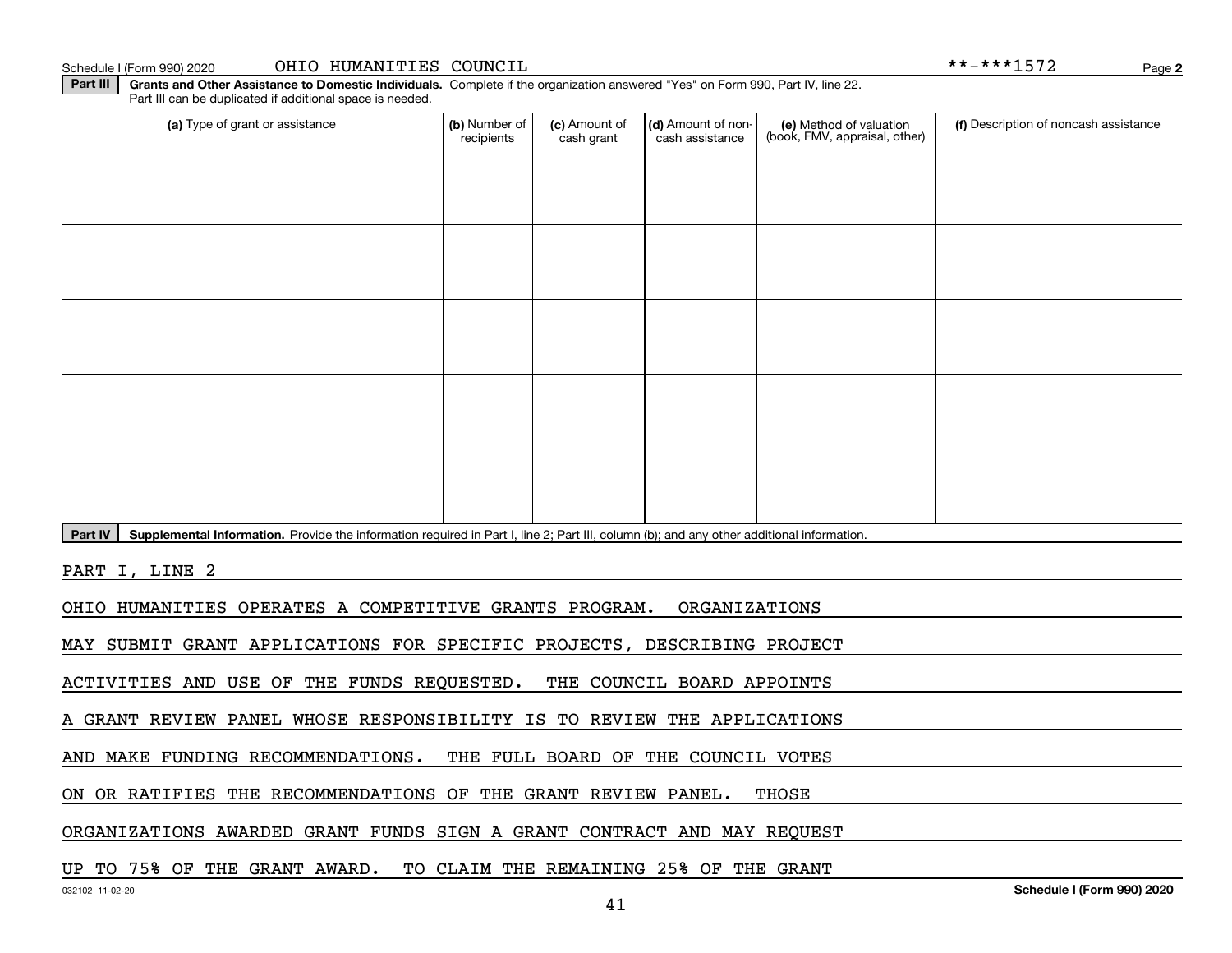**Part IV Supplemental Information**

AWARD, GRANTEES MUST SUBMIT A WRITTEN REPORT ABOUT PROJECT ACTIVITIES,

OUTCOMES, AND EXPENDITURES.

**Schedule I (Form 990)**

032291 04-01-20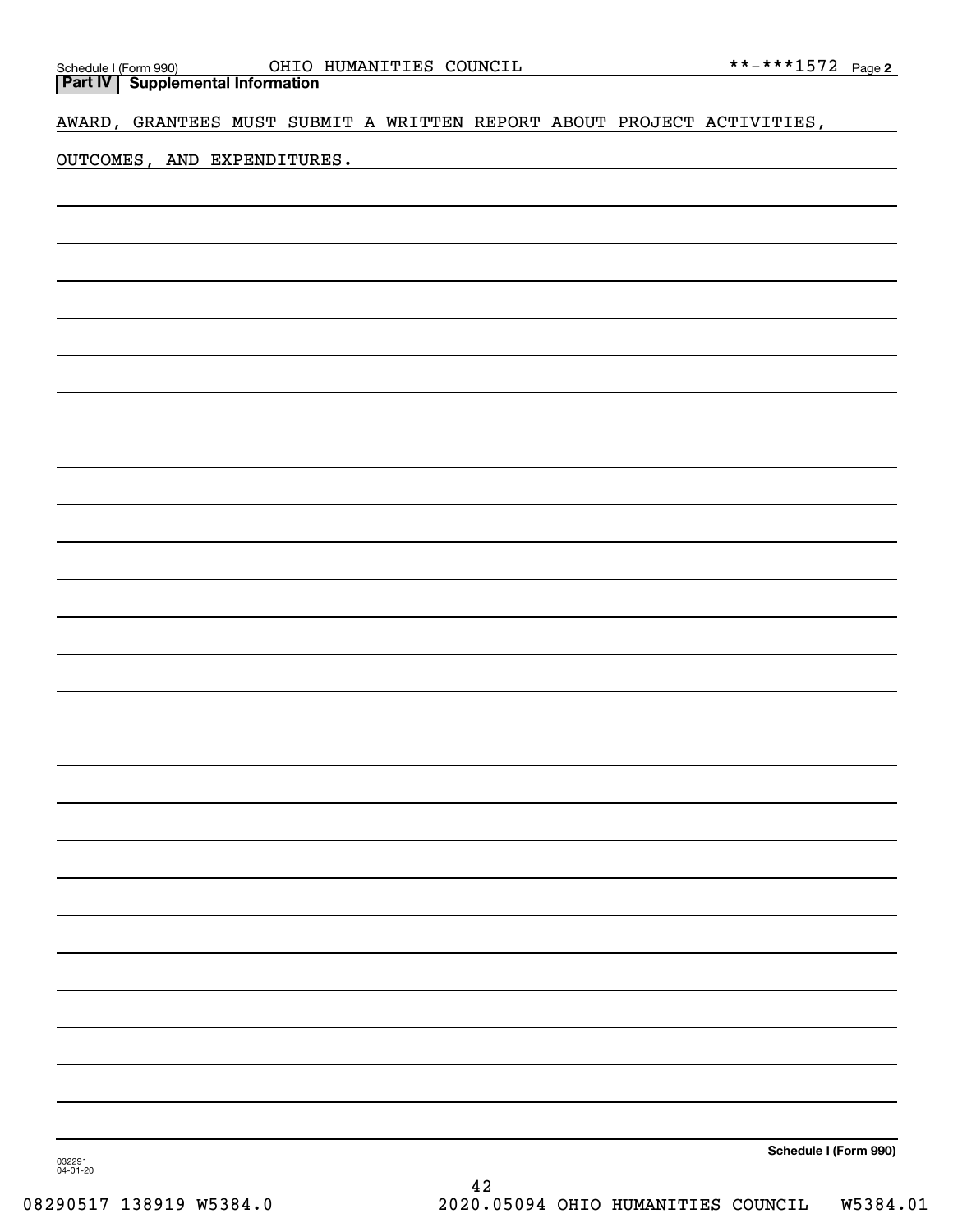**(Form 990 or 990-EZ)**

Department of the Treasury Internal Revenue Service Name of the organization

**Complete to provide information for responses to specific questions on Form 990 or 990-EZ or to provide any additional information. SCHEDULE O Supplemental Information to Form 990 or 990-EZ**

**| Attach to Form 990 or 990-EZ. | Go to www.irs.gov/Form990 for the latest information.**



OHIO HUMANITIES COUNCIL \*\*-\*\*\*1572

**Employer identification number**

FORM 990, PART I, LINE 1, DESCRIPTION OF ORGANIZATION MISSION:

BUSINESS ACTIVITY IS TO PROMOTE THE HUMANITIES THROUGH GRANTS, PUBLIC

PROGRAMS, AND COMMUNITY PROJECTS TO HELP INDIVIDUALS EXPLORE AND BE

INSPIRED BY THE HUMAN EXPERIENCE.

OHIO HUMANITIES IS THE STATE-BASED PARTNER OF THE NATIONAL ENDOWMENT

FOR THE HUMANITIES. WE ARE SUPPORTED BY ANNUAL APPROPRIATIONS FROM THE

NATIONAL ENDOWMENT FOR THE HUMANITIES, AS WELL AS CONTRIBUTIONS FROM

PRIVATE SOURCES. THE STATE HUMANITIES COUNCILS ARE A UNIQUE PROGRAM

ESTABLISHED BY CONGRESSIONAL MANDATE; THE NATIONAL ENDOWMENT AWARDS

ANNUAL OPERATING GRANTS TO EACH OF THE 56 STATE AND TERRITORIAL

COUNCILS.

FORM 990, PART III, LINE 1, DESCRIPTION OF ORGANIZATION MISSION:

ENCOURAGES INDIVIDUALS AND COMMUNITIES TO SHARE, EXPLORE AND BE

INSPIRED BY THE HUMAN STORY.

FORM 990, PART III, LINE 4D, OTHER PROGRAM SERVICES:

OTHER COUNCIL PROGRAMS - OTHER COUNCIL PROJECTS INCLUDE A VARIETY OF

PROJECTS THAT HELP PROMOTE THE HUMANITIES THROUGHOUT THE STATE OF OHIO.

EXPENSES \$ 93,967. INCLUDING GRANTS OF \$ 0. REVENUE \$ 13,523.

CIVIC TOURISM - INCLUDES PROJECTS THAT HELP COMMUNITIES EXPLORE AND

PLAN FOR HERITAGE TOURISM.

EXPENSES \$ 15,349. INCLUDING GRANTS OF \$ 0. REVENUE \$ 0.

032211 11-20-20 LHA For Paperwork Reduction Act Notice, see the Instructions for Form 990 or 990-EZ. Schedule O (Form 990 or 990-EZ) 2020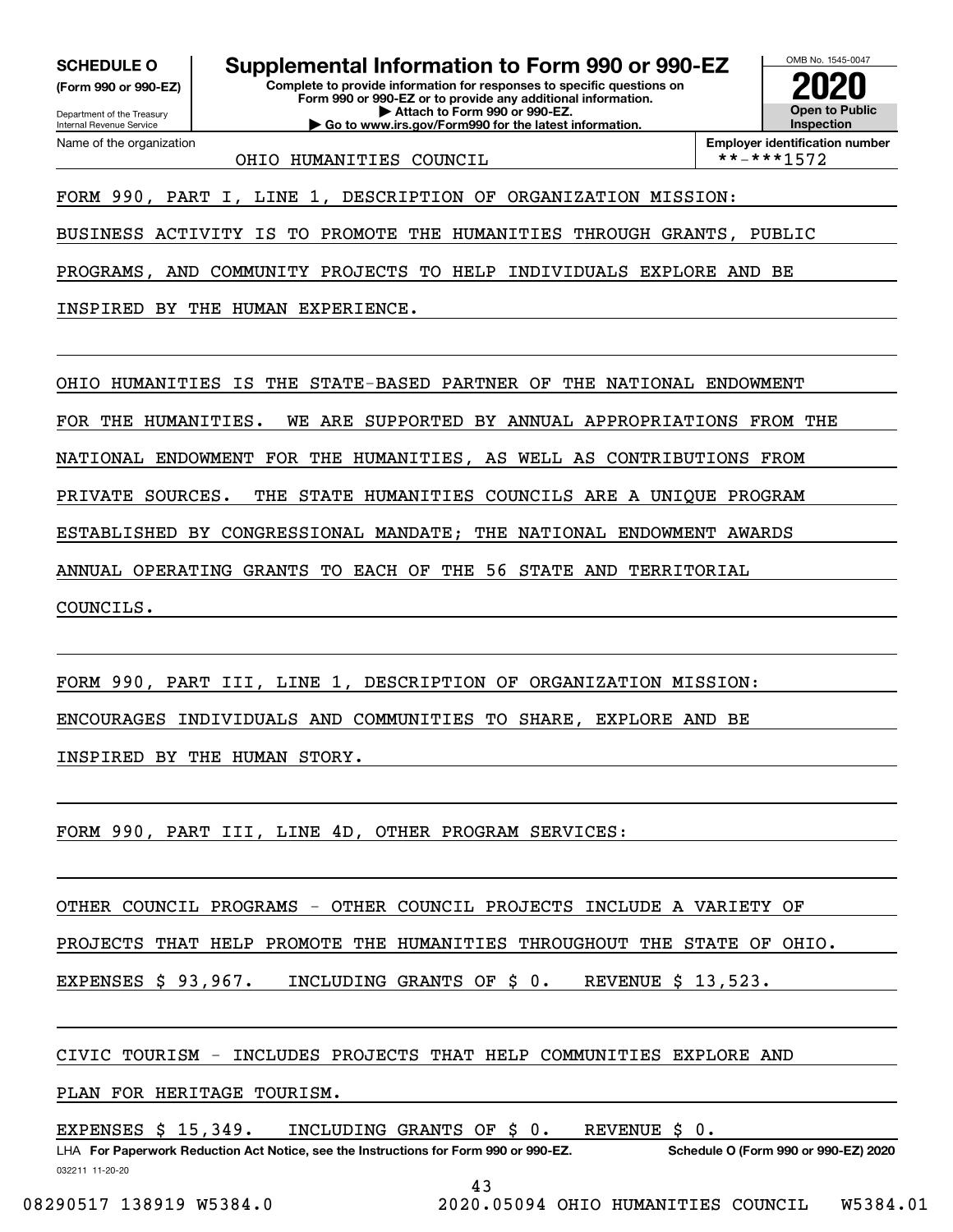OHIO HUMANITIES COUNCIL  $\qquad \qquad |$  \*\*-\*\*\*1572

FORM 990, PART VI, SECTION A, LINE 7A:

THE OHIO GOVERNOR MAY APPOINT SIX MEMBERS, AND UP TO 19 MEMBERS ARE ELECTED

BY THE SEATED BOARD OF DIRECTORS.

FORM 990, PART VI, SECTION B, LINE 11B:

THE FORM 990 IS PREPARED BY AN OUTSIDE ACCOUNTING FIRM. THE FORM 990 IS

THEN REVIEWED BY THE BUSINESS MANAGER AND EXECUTIVE DIRECTOR.

FORM 990, PART VI, SECTION B, LINE 12C:

DURING THEIR TERMS, COUNCIL MEMBERS, OR ANY MEMBERS OF THEIR IMMEDIATE

FAMILIES, MAY NOT RECEIVE HONORARIA, SALARIES, OR STIPENDS FOR

PROJECT-RELATED ACTIVITIES, GRANT PARTICIPATION, AND OTHER COUNCIL

BUSINESS. THE COUNCIL'S LONG-STANDING ETHICS POLICY REQUIRES THAT BOARD

MEMBERS ABSTAIN FROM VOTING IN THE CONSIDERATION OF APPLICATIONS FROM

INSTITUTIONS OR GROUPS WHICH THEY REPRESENT OR IN WHICH THEY HOLD

MEMBERSHIP, AND SHALL NOT ASSUME A POSITION OF ADVOCACY FOR SUCH

APPLICATIONS. THIS POLICY HAS BEEN MONITORED BY RECORDING IN THE MINUTES

OF THE ORGANIZATION ALL RECUSALS BY BOARD MEMBERS IN COMPLIANCE WITH THIS

POLICY. IN DECEMBER 2009, THE COUNCIL ADOPTED A BROADER CONFLICT OF

INTEREST POLICY THAT INCLUDES COMPLETING ANNUAL STATEMENTS DISCLOSING

POTENTIAL CONFLICTS OF INTEREST.

032212 11-20-20 **Schedule O (Form 990 or 990-EZ) 2020** FORM 990, PART VI, SECTION B, LINE 15: THE PROCESS OF DETERMINING THE COMPENSATION PACKAGE OF THE EXECUTIVE DIRECTOR INCLUDES A PERFORMANCE REVIEW BY THE EXECUTIVE COMMITTEE. THE EXECUTIVE COMMITTEE ALSO USES BUDGET SIZE AND COMPARABILITY DATA TO DETERMINE THE COMPENSATION PACKAGE. ANY CHANGES TO THE COMPENSATION 44

08290517 138919 W5384.0 2020.05094 OHIO HUMANITIES COUNCIL W5384.01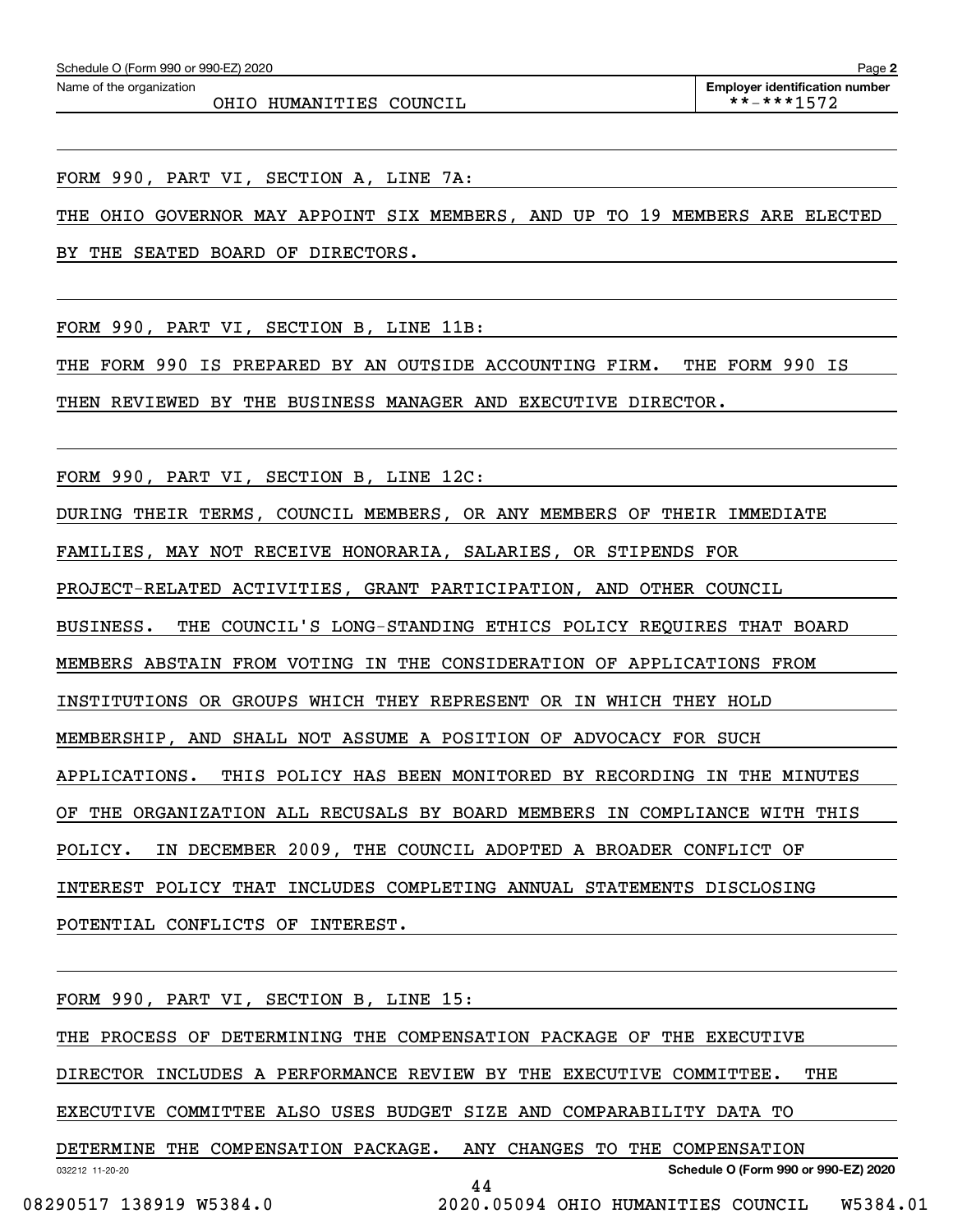### OHIO HUMANITIES COUNCIL \*\*-\*\*\*1572

**2** Echedule O (Form 990 or 990-EZ) 2020<br>Name of the organization **number** Name of the organization **number** 

### PACKAGE OF THE EXECUTIVE DIRECTOR MUST BE APPROVED BY THE BOARD OF

DIRECTORS.

FORM 990, PART VI, SECTION C, LINE 19:

THE ORGANIZATION MAKES ITS GOVERNING DOCUMENTS, CONFLICT OF INTEREST POLICY AND FINANCIAL STATEMENTS AVAILABLE TO THE PUBLIC UPON REQUEST.

FORM 990, PART II, LINE 2C

THE ORGANIZATION HAS AN AUDIT COMMITTEE THAT ASSUMES RESPONSIBILITY FOR

OVERSIGHT OF THE AUDIT. THE ENTIRE BOARD IS RESPONSIBLE FOR SELECTION

OF THE INDEPENDENT AUDITOR. THE PROCESS BY WHICH THE ORGANIZATION

OVERSEES THE AUDIT AND SELECTS THE INDEPENDENT AUDITOR HAS NOT CHANGED

FROM PRIOR YEARS.

032212 11-20-20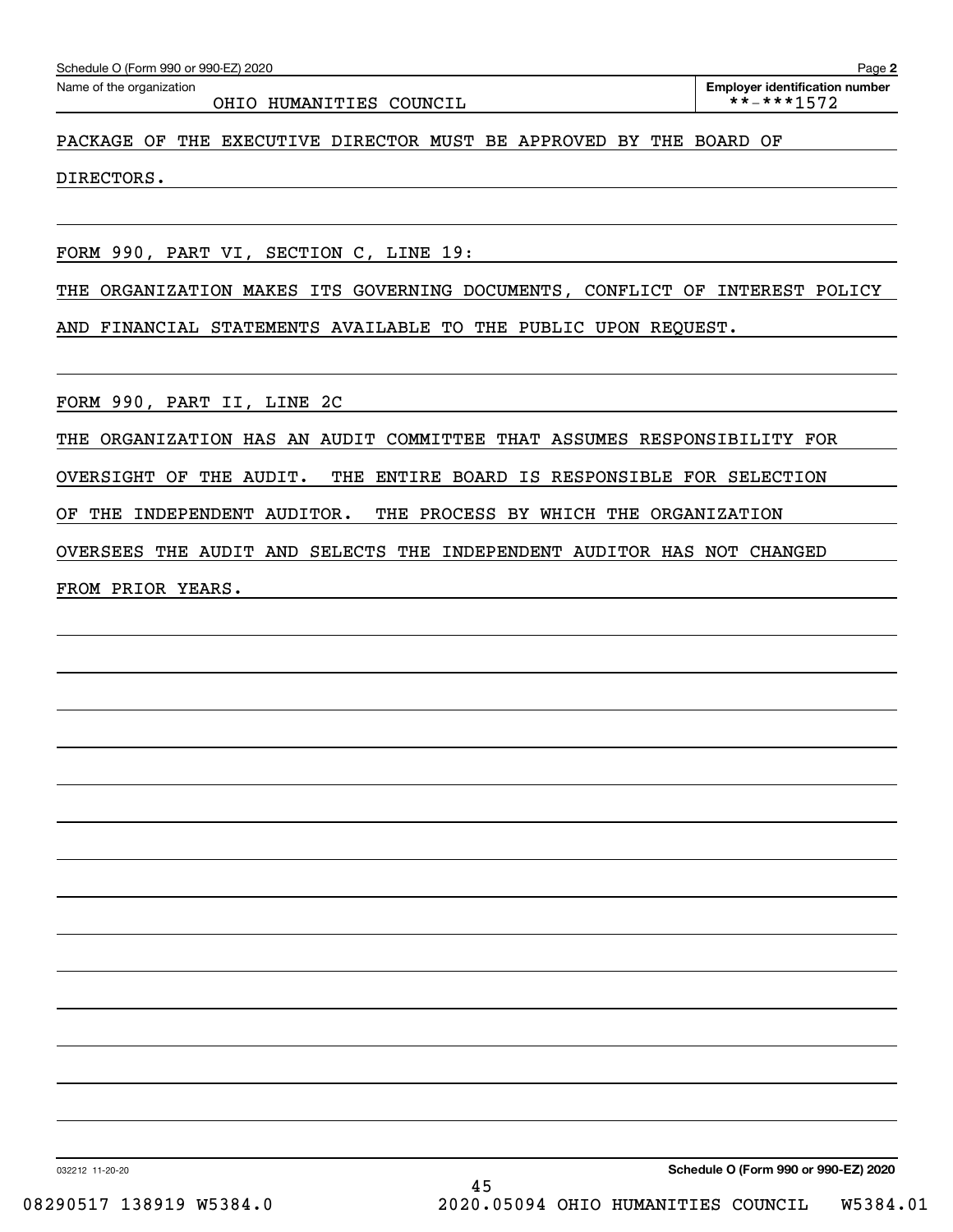| Form |                                                        |  |
|------|--------------------------------------------------------|--|
|      | Department of the Treasury<br>Internal Revenue Service |  |

## **Depreciation and Amortization**

**(Including Information on Listed Property)** 990 OMB No. 1545-0172 **2020**

**| Attach to your tax return.**

Name(s) shown on return and the state of the state of the state of the state of the state is number of the state of the state of the state of the state of the state of the state of the state of the state of the state of th **| Go to www.irs.gov/Form4562 for instructions and the latest information. <sup>179</sup>**

| Attachment<br>Sequence No. 179 |  |
|--------------------------------|--|
| Identifving number             |  |

|                 | OHIO HUMANITIES COUNCIL                                                                                                                   |                                            |                                                                                    | <b>FORM 990 PAGE 10</b>      |                  |              | $* * * * * 1572$           |
|-----------------|-------------------------------------------------------------------------------------------------------------------------------------------|--------------------------------------------|------------------------------------------------------------------------------------|------------------------------|------------------|--------------|----------------------------|
| <b>Part I</b>   | Election To Expense Certain Property Under Section 179 Note: If you have any listed property, complete Part V before you complete Part I. |                                            |                                                                                    |                              |                  |              |                            |
|                 | <b>1</b> Maximum amount (see instructions)                                                                                                |                                            |                                                                                    |                              |                  | 1            | 1,040,000.                 |
|                 | 2 Total cost of section 179 property placed in service (see instructions)                                                                 |                                            |                                                                                    |                              |                  | $\mathbf{2}$ |                            |
| З               | Threshold cost of section 179 property before reduction in limitation                                                                     |                                            |                                                                                    |                              |                  | 3            | 2,590,000.                 |
| 4               | Reduction in limitation. Subtract line 3 from line 2. If zero or less, enter -0-                                                          |                                            |                                                                                    |                              |                  | 4            |                            |
| 5               | Dollar limitation for tax year. Subtract line 4 from line 1. If zero or less, enter -0-. If married filing separately, see instructions   |                                            |                                                                                    |                              |                  | 5            |                            |
| 6               | (a) Description of property                                                                                                               |                                            |                                                                                    | (b) Cost (business use only) | (c) Elected cost |              |                            |
|                 |                                                                                                                                           |                                            |                                                                                    |                              |                  |              |                            |
|                 |                                                                                                                                           |                                            |                                                                                    |                              |                  |              |                            |
|                 |                                                                                                                                           |                                            |                                                                                    |                              |                  |              |                            |
|                 |                                                                                                                                           |                                            |                                                                                    |                              |                  |              |                            |
|                 | 7 Listed property. Enter the amount from line 29                                                                                          |                                            |                                                                                    | $\overline{7}$               |                  |              |                            |
|                 |                                                                                                                                           |                                            |                                                                                    |                              |                  | 8            |                            |
|                 |                                                                                                                                           |                                            |                                                                                    |                              |                  | 9            |                            |
|                 |                                                                                                                                           |                                            |                                                                                    |                              |                  | 10           |                            |
|                 | 11 Business income limitation. Enter the smaller of business income (not less than zero) or line 5                                        |                                            |                                                                                    |                              |                  | 11           |                            |
|                 |                                                                                                                                           |                                            |                                                                                    |                              |                  | 12           |                            |
|                 | 13 Carryover of disallowed deduction to 2021. Add lines 9 and 10, less line 12                                                            |                                            | $\ldots \ldots \ldots$                                                             | 13                           |                  |              |                            |
|                 | Note: Don't use Part II or Part III below for listed property. Instead, use Part V.                                                       |                                            |                                                                                    |                              |                  |              |                            |
| Part II         | Special Depreciation Allowance and Other Depreciation (Don't include listed property.)                                                    |                                            |                                                                                    |                              |                  |              |                            |
|                 | 14 Special depreciation allowance for qualified property (other than listed property) placed in service during                            |                                            |                                                                                    |                              |                  |              |                            |
|                 | the tax year                                                                                                                              |                                            |                                                                                    |                              |                  | 14           |                            |
|                 | <b>15</b> Property subject to section 168(f)(1) election                                                                                  | 15                                         |                                                                                    |                              |                  |              |                            |
|                 | <b>16</b> Other depreciation (including ACRS)                                                                                             |                                            |                                                                                    |                              |                  | 16           |                            |
| <b>Part III</b> | <b>MACRS Depreciation (Don't include listed property. See instructions.)</b>                                                              |                                            |                                                                                    |                              |                  |              |                            |
|                 |                                                                                                                                           |                                            | <b>Section A</b>                                                                   |                              |                  |              |                            |
|                 | 17 MACRS deductions for assets placed in service in tax years beginning before 2020                                                       |                                            |                                                                                    |                              |                  | 17           | 5,406.                     |
|                 | 18 If you are electing to group any assets placed in service during the tax year into one or more general asset accounts, check here      |                                            |                                                                                    |                              |                  |              |                            |
|                 | Section B - Assets Placed in Service During 2020 Tax Year Using the General Depreciation System                                           |                                            |                                                                                    |                              |                  |              |                            |
|                 | (a) Classification of property                                                                                                            | (b) Month and<br>year placed<br>in service | (c) Basis for depreciation<br>(business/investment use<br>only - see instructions) | (d) Recovery<br>period       | (e) Convention   | (f) Method   | (g) Depreciation deduction |
| 19a             | 3-year property                                                                                                                           |                                            |                                                                                    |                              |                  |              |                            |
| b               | 5-year property                                                                                                                           |                                            |                                                                                    |                              |                  |              |                            |
| c               | 7-year property                                                                                                                           |                                            |                                                                                    |                              |                  |              |                            |
| d               | 10-year property                                                                                                                          |                                            |                                                                                    |                              |                  |              |                            |
| е               | 15-year property                                                                                                                          |                                            |                                                                                    |                              |                  |              |                            |
| f               | 20-year property                                                                                                                          |                                            |                                                                                    |                              |                  |              |                            |
| g               | 25-year property                                                                                                                          |                                            |                                                                                    | 25 yrs.                      |                  | S/L          |                            |
|                 |                                                                                                                                           |                                            |                                                                                    | 27.5 yrs.                    | MМ               | S/L          |                            |
| h               | Residential rental property                                                                                                               | $\prime$                                   |                                                                                    | 27.5 yrs.                    | MМ               | S/L          |                            |
|                 |                                                                                                                                           |                                            |                                                                                    | 39 yrs.                      | мм               | S/L          |                            |
| j.              | Nonresidential real property                                                                                                              |                                            |                                                                                    |                              | MМ               | S/L          |                            |
|                 | Section C - Assets Placed in Service During 2020 Tax Year Using the Alternative Depreciation System                                       |                                            |                                                                                    |                              |                  |              |                            |
| 20a             | Class life                                                                                                                                |                                            |                                                                                    |                              |                  | S/L          |                            |
| b               | 12-year                                                                                                                                   |                                            |                                                                                    | 12 yrs.                      |                  | S/L          |                            |
| с               | 30-year                                                                                                                                   |                                            |                                                                                    | 30 yrs.                      | МM               | S/L          |                            |
| d               | 40-year                                                                                                                                   | $\prime$                                   |                                                                                    | 40 yrs.                      | MМ               | S/L          |                            |
| <b>Part IV</b>  | <b>Summary (See instructions.)</b>                                                                                                        |                                            |                                                                                    |                              |                  |              |                            |
|                 | 21 Listed property. Enter amount from line 28                                                                                             |                                            |                                                                                    |                              |                  | 21           |                            |
|                 | 22 Total. Add amounts from line 12, lines 14 through 17, lines 19 and 20 in column (g), and line 21.                                      |                                            |                                                                                    |                              |                  |              |                            |
|                 | Enter here and on the appropriate lines of your return. Partnerships and S corporations - see instr.                                      |                                            |                                                                                    |                              |                  | 22           | 5,406.                     |
|                 | 23 For assets shown above and placed in service during the current year, enter the                                                        |                                            |                                                                                    |                              |                  |              |                            |
|                 |                                                                                                                                           |                                            |                                                                                    | 23                           |                  |              |                            |